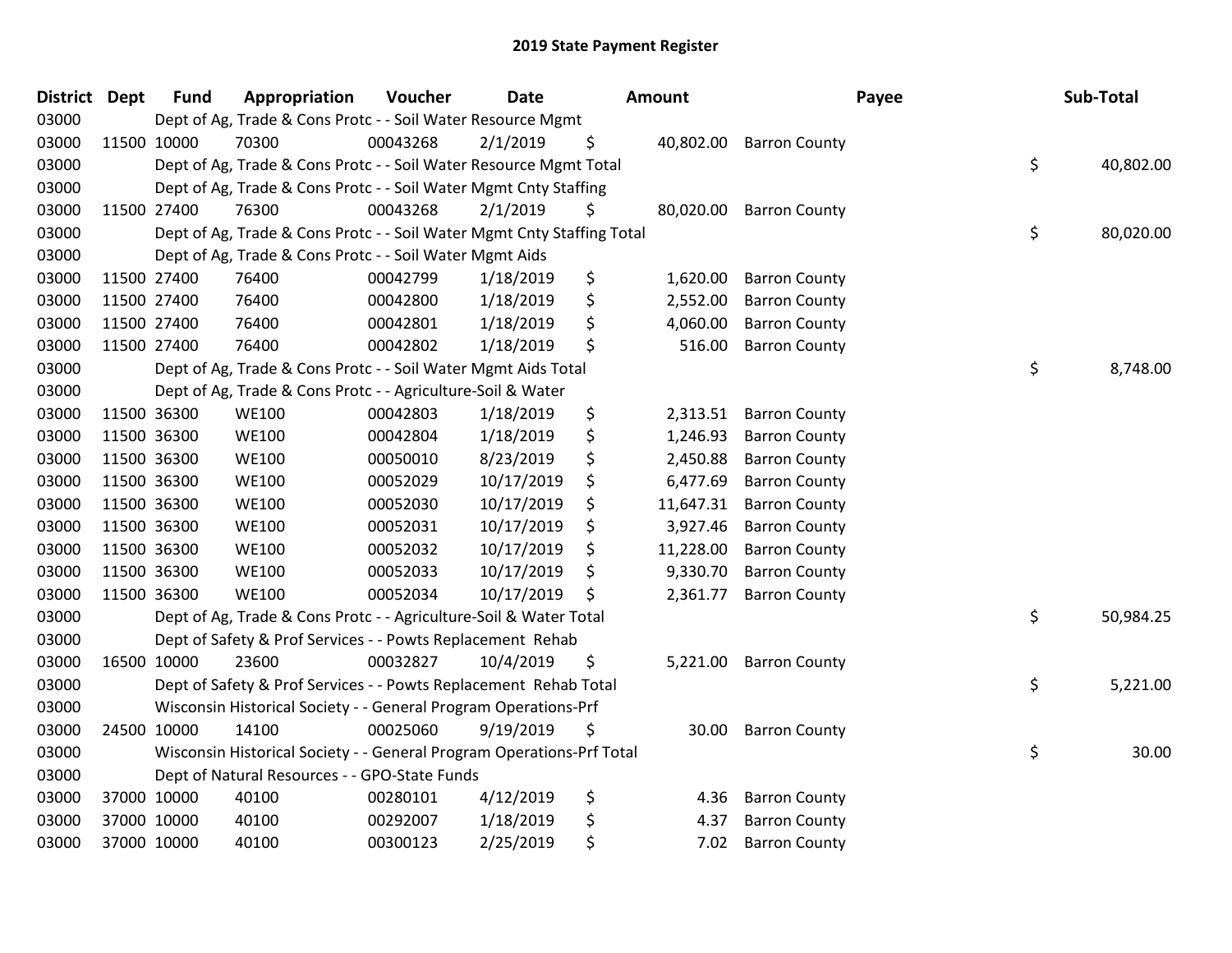| <b>District</b> | <b>Dept</b> | <b>Fund</b> | Appropriation                                                   | Voucher  | <b>Date</b> | Amount         |                      | Payee | Sub-Total    |
|-----------------|-------------|-------------|-----------------------------------------------------------------|----------|-------------|----------------|----------------------|-------|--------------|
| 03000           |             | 37000 10000 | 40100                                                           | 00306311 | 3/21/2019   | \$<br>2.55     | <b>Barron County</b> |       |              |
| 03000           |             | 37000 10000 | 40100                                                           | 00311350 | 4/19/2019   | \$<br>3.53     | <b>Barron County</b> |       |              |
| 03000           |             | 37000 10000 | 40100                                                           | 00320774 | 5/16/2019   | \$<br>3.23     | <b>Barron County</b> |       |              |
| 03000           |             | 37000 10000 | 40100                                                           | 00330583 | 6/20/2019   | \$<br>4.11     | <b>Barron County</b> |       |              |
| 03000           |             | 37000 10000 | 40100                                                           | 00341677 | 7/25/2019   | \$<br>4.70     | <b>Barron County</b> |       |              |
| 03000           |             | 37000 10000 | 40100                                                           | 00352693 | 8/28/2019   | \$<br>6.90     | <b>Barron County</b> |       |              |
| 03000           |             | 37000 10000 | 40100                                                           | 00357742 | 9/17/2019   | \$<br>4.44     | <b>Barron County</b> |       |              |
| 03000           |             | 37000 10000 | 40100                                                           | 00366033 | 10/16/2019  | \$<br>3.17     | <b>Barron County</b> |       |              |
| 03000           |             | 37000 10000 | 40100                                                           | 00372793 | 12/6/2019   | \$<br>2.94     | <b>Barron County</b> |       |              |
| 03000           |             | 37000 10000 | 40100                                                           | 00377674 | 12/13/2019  | \$<br>3.30     | <b>Barron County</b> |       |              |
| 03000           |             |             | Dept of Natural Resources - - GPO-State Funds Total             |          |             |                |                      |       | \$<br>54.62  |
| 03000           |             |             | Dept of Natural Resources - - Gen Program Ops-State Funds       |          |             |                |                      |       |              |
| 03000           |             | 37000 21200 | 16100                                                           | 00280101 | 4/12/2019   | \$<br>30.47    | <b>Barron County</b> |       |              |
| 03000           |             | 37000 21200 | 16100                                                           | 00292007 | 1/18/2019   | \$<br>30.53    | <b>Barron County</b> |       |              |
| 03000           |             | 37000 21200 | 16100                                                           | 00300123 | 2/25/2019   | \$<br>49.17    | <b>Barron County</b> |       |              |
| 03000           |             | 37000 21200 | 16100                                                           | 00306311 | 3/21/2019   | \$<br>17.95    | <b>Barron County</b> |       |              |
| 03000           |             | 37000 21200 | 16100                                                           | 00311350 | 4/19/2019   | \$<br>24.66    | <b>Barron County</b> |       |              |
| 03000           |             | 37000 21200 | 16100                                                           | 00320774 | 5/16/2019   | \$<br>19.35    | <b>Barron County</b> |       |              |
| 03000           |             | 37000 21200 | 16100                                                           | 00330583 | 6/20/2019   | \$<br>24.67    | <b>Barron County</b> |       |              |
| 03000           |             | 37000 21200 | 16100                                                           | 00341677 | 7/25/2019   | \$<br>28.19    | <b>Barron County</b> |       |              |
| 03000           |             | 37000 21200 | 16100                                                           | 00352693 | 8/28/2019   | \$<br>41.39    | <b>Barron County</b> |       |              |
| 03000           |             | 37000 21200 | 16100                                                           | 00357742 | 9/17/2019   | \$<br>31.10    | <b>Barron County</b> |       |              |
| 03000           |             | 37000 21200 | 16100                                                           | 00366033 | 10/16/2019  | \$<br>22.22    | <b>Barron County</b> |       |              |
| 03000           |             | 37000 21200 | 16100                                                           | 00372793 | 12/6/2019   | \$<br>20.59    | <b>Barron County</b> |       |              |
| 03000           |             | 37000 21200 | 16100                                                           | 00377674 | 12/13/2019  | \$<br>23.12    | <b>Barron County</b> |       |              |
| 03000           |             |             | Dept of Natural Resources - - Gen Program Ops-State Funds Total |          |             |                |                      |       | \$<br>363.41 |
| 03000           |             |             | Dept of Natural Resources - - General Program Operations --     |          |             |                |                      |       |              |
| 03000           |             | 37000 21200 | 25400                                                           | 00291106 | 1/17/2019   | \$<br>30.00    | <b>Barron County</b> |       |              |
| 03000           |             | 37000 21200 | 25400                                                           | 00317225 | 4/29/2019   | \$<br>1,110.00 | <b>Barron County</b> |       |              |
| 03000           |             | 37000 21200 | 25400                                                           | 00352623 | 8/22/2019   | \$<br>480.00   | <b>Barron County</b> |       |              |
| 03000           |             | 37000 21200 | 25400                                                           | 00357742 | 9/17/2019   | \$<br>4.44     | <b>Barron County</b> |       |              |
| 03000           |             | 37000 21200 | 25400                                                           | 00366033 | 10/16/2019  | \$<br>3.17     | <b>Barron County</b> |       |              |
| 03000           |             | 37000 21200 | 25400                                                           | 00372793 | 12/6/2019   | \$<br>2.94     | <b>Barron County</b> |       |              |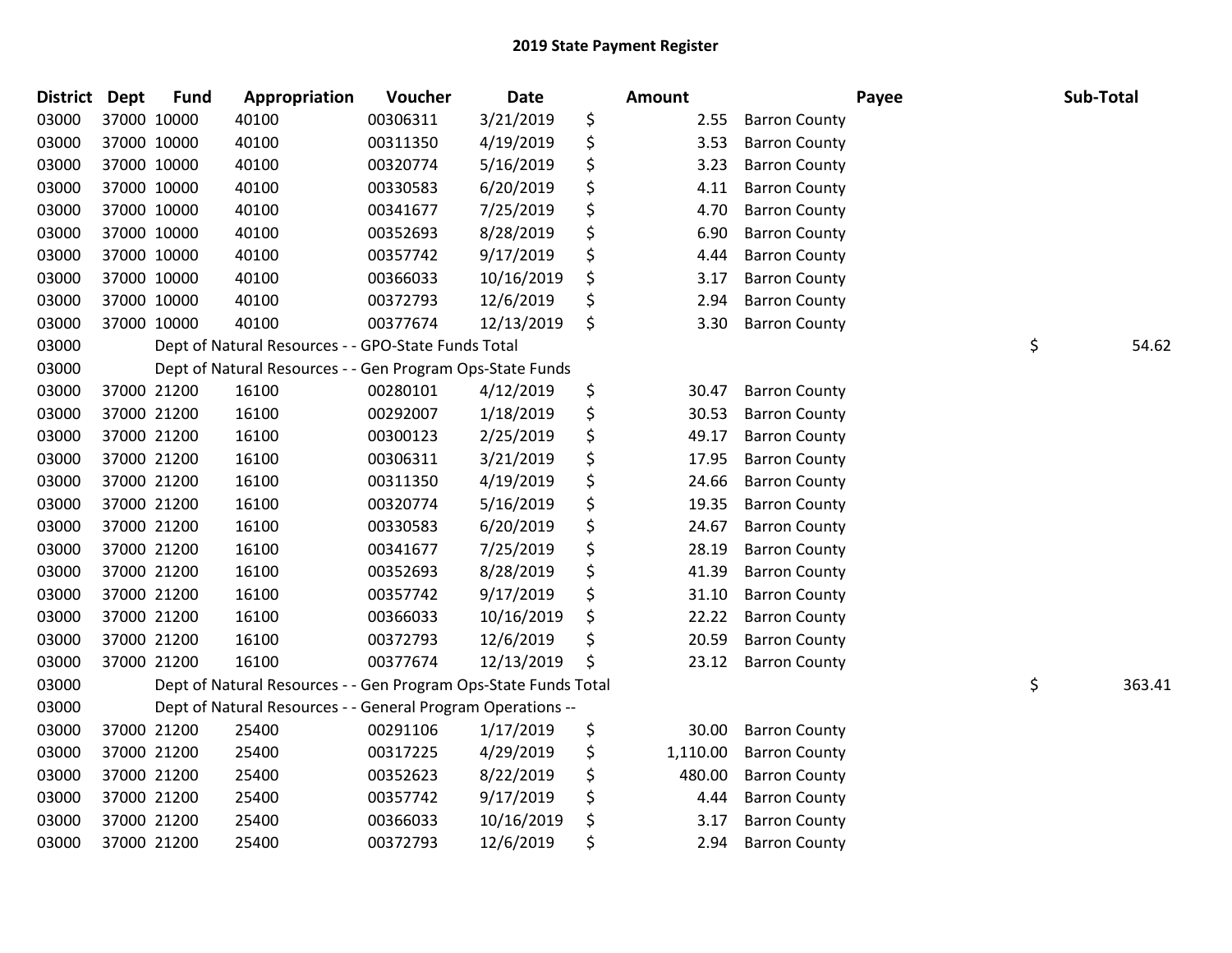| <b>District</b> | <b>Dept</b> | <b>Fund</b> | Appropriation                                                      | Voucher  | Date       | Amount           |                         | Payee | Sub-Total  |
|-----------------|-------------|-------------|--------------------------------------------------------------------|----------|------------|------------------|-------------------------|-------|------------|
| 03000           | 37000 21200 |             | 25400                                                              | 00377674 | 12/13/2019 | \$<br>3.30       | <b>Barron County</b>    |       |            |
| 03000           |             |             | Dept of Natural Resources - - General Program Operations -- Total  |          |            |                  |                         | \$    | 1,633.85   |
| 03000           |             |             | Dept of Natural Resources - - GPO -Federal Funds                   |          |            |                  |                         |       |            |
| 03000           |             | 37000 21200 | 38100                                                              | 00307322 | 3/27/2019  | \$<br>2,305.49   | <b>Barron County</b>    |       |            |
| 03000           |             | 37000 21200 | 38100                                                              | 00309005 | 4/2/2019   | \$<br>142,946.52 | <b>Barron County</b>    |       |            |
| 03000           |             |             | Dept of Natural Resources - - GPO -Federal Funds Total             |          |            |                  |                         | \$    | 145,252.01 |
| 03000           |             |             | Dept of Natural Resources - - Recreation Aids- Utility Terra       |          |            |                  |                         |       |            |
| 03000           |             | 37000 21200 | 54700                                                              | 00297997 | 2/12/2019  | \$<br>3,034.50   | <b>Barron County</b>    |       |            |
| 03000           |             |             | Dept of Natural Resources - - Recreation Aids- Utility Terra Total |          |            |                  |                         | \$    | 3,034.50   |
| 03000           |             |             | Dept of Natural Resources - - Ra- Utv Prj Aids, Gas Tax Pymt       |          |            |                  |                         |       |            |
| 03000           |             | 37000 21200 | 54800                                                              | 00353108 | 9/20/2019  | \$<br>31,138.00  | <b>Barron County</b>    |       |            |
| 03000           |             |             | Dept of Natural Resources - - Ra- Utv Prj Aids, Gas Tax Pymt Total |          |            |                  |                         | \$    | 31,138.00  |
| 03000           |             |             | Dept of Natural Resources - - Venison Processing                   |          |            |                  |                         |       |            |
| 03000           |             | 37000 21200 | 54900                                                              | 00301021 | 3/21/2019  | \$<br>5,547.00   | <b>Barron County</b>    |       |            |
| 03000           |             |             | Dept of Natural Resources - - Venison Processing Total             |          |            |                  |                         | \$    | 5,547.00   |
| 03000           |             |             | Dept of Natural Resources - - Enf A - Boating Enforcement          |          |            |                  |                         |       |            |
| 03000           |             | 37000 21200 | 55000                                                              | 00307322 | 3/27/2019  | \$<br>4,341.58   | <b>Barron County</b>    |       |            |
| 03000           |             |             | Dept of Natural Resources - - Enf A - Boating Enforcement Total    |          |            |                  |                         | \$    | 4,341.58   |
| 03000           |             |             | Dept of Natural Resources - - Enf A - Atv & Utv Enforcement        |          |            |                  |                         |       |            |
| 03000           |             | 37000 21200 | 55100                                                              | 00359070 | 9/18/2019  | \$               | 14,033.76 Barron County |       |            |
| 03000           |             |             | Dept of Natural Resources - - Enf A - Atv & Utv Enforcement Total  |          |            |                  |                         | \$    | 14,033.76  |
| 03000           |             |             | Dept of Natural Resources - - Enf A - Snow Enforcement             |          |            |                  |                         |       |            |
| 03000           |             | 37000 21200 | 55200                                                              | 00359281 | 9/18/2019  | \$               | 6,954.51 Barron County  |       |            |
| 03000           |             |             | Dept of Natural Resources - - Enf A - Snow Enforcement Total       |          |            |                  |                         | \$    | 6,954.51   |
| 03000           |             |             | Dept of Natural Resources - - Wildlife Damage Claims & Abat        |          |            |                  |                         |       |            |
| 03000           |             | 37000 21200 | 55300                                                              | 00301021 | 3/21/2019  | \$<br>22,616.08  | <b>Barron County</b>    |       |            |
| 03000           |             |             | Dept of Natural Resources - - Wildlife Damage Claims & Abat Total  |          |            |                  |                         | \$    | 22,616.08  |
| 03000           |             |             | Dept of Natural Resources - - Ra- Fish, WI & Forestry              |          |            |                  |                         |       |            |
| 03000           |             | 37000 21200 | 56400                                                              | 00301390 | 2/28/2019  | \$               | 761.84 Barron County    |       |            |
| 03000           |             |             | Dept of Natural Resources - - Ra- Fish, WI & Forestry Total        |          |            |                  |                         | \$    | 761.84     |
| 03000           |             |             | Dept of Natural Resources - - Resaids - Cnty Forst & Admin         |          |            |                  |                         |       |            |
| 03000           |             | 37000 21200 | 57200                                                              | 00301280 | 3/1/2019   | \$<br>11,838.69  | <b>Barron County</b>    |       |            |
| 03000           |             |             | Dept of Natural Resources - - Resaids - Cnty Forst & Admin Total   |          |            |                  |                         | \$    | 11,838.69  |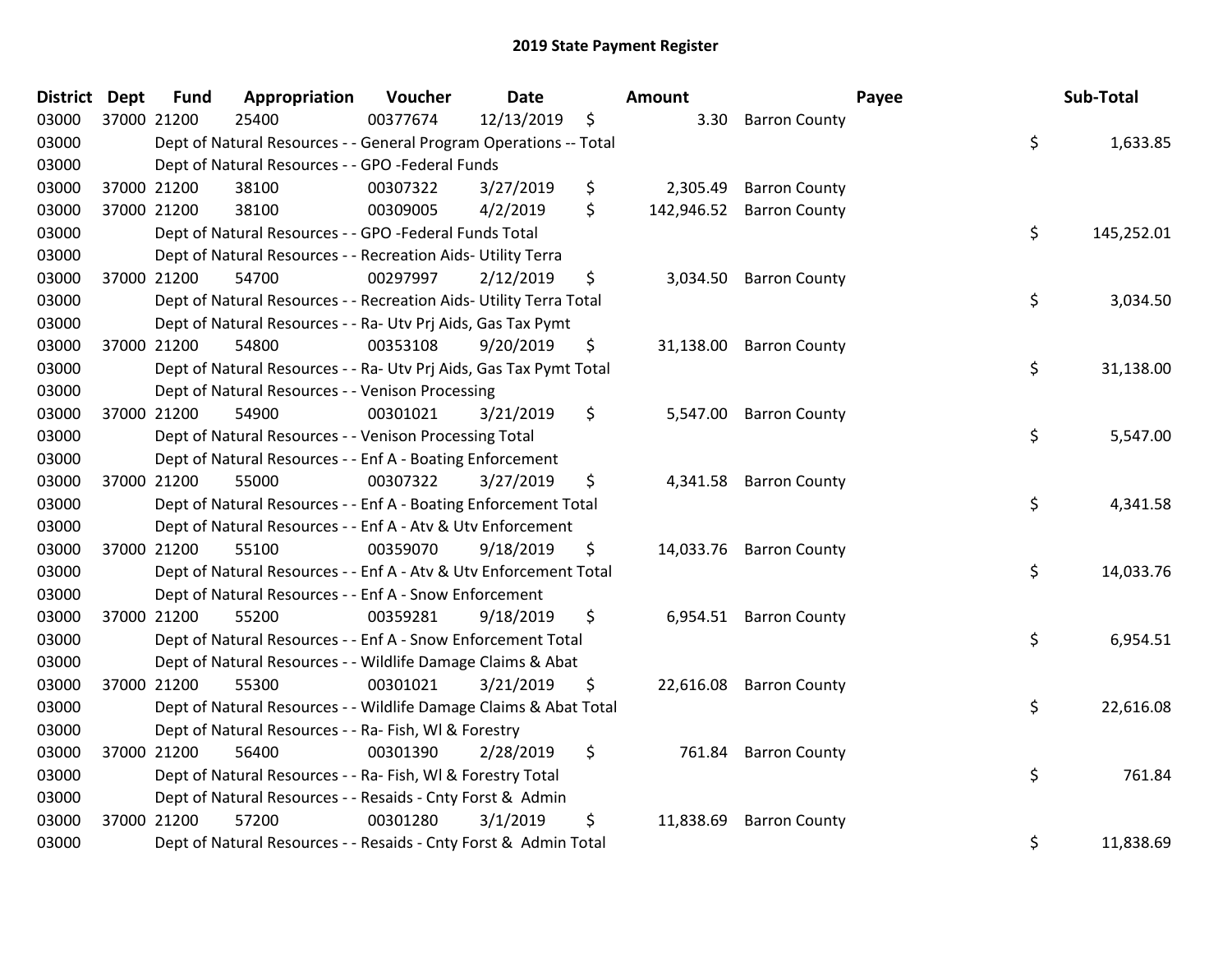| <b>District</b> | <b>Dept</b> | <b>Fund</b> | Appropriation                                                      | Voucher  | <b>Date</b> | Amount          |                      | Payee | Sub-Total       |
|-----------------|-------------|-------------|--------------------------------------------------------------------|----------|-------------|-----------------|----------------------|-------|-----------------|
| 03000           |             |             | Dept of Natural Resources - - Ra- Cnty Snow Trail & Area Aid       |          |             |                 |                      |       |                 |
| 03000           |             | 37000 21200 | 57400                                                              | 00342882 | 7/19/2019   | \$<br>46,455.00 | <b>Barron County</b> |       |                 |
| 03000           |             | 37000 21200 | 57400                                                              | 00364361 | 10/15/2019  | \$<br>13,160.00 | <b>Barron County</b> |       |                 |
| 03000           |             |             | Dept of Natural Resources - - Ra- Cnty Snow Trail & Area Aid Total |          |             |                 |                      |       | \$<br>59,615.00 |
| 03000           |             |             | Dept of Natural Resources - - Ra- Snowmobile Trail Areas           |          |             |                 |                      |       |                 |
| 03000           |             | 37000 21200 | 57500                                                              | 00293503 | 1/30/2019   | \$<br>8,210.93  | <b>Barron County</b> |       |                 |
| 03000           |             | 37000 21200 | 57500                                                              | 00359538 | 9/20/2019   | \$<br>45,495.00 | <b>Barron County</b> |       |                 |
| 03000           |             | 37000 21200 | 57500                                                              | 00360480 | 10/7/2019   | \$<br>11,427.22 | <b>Barron County</b> |       |                 |
| 03000           |             |             | Dept of Natural Resources - - Ra- Snowmobile Trail Areas Total     |          |             |                 |                      |       | \$<br>65,133.15 |
| 03000           |             |             | Dept of Natural Resources - - Ra- Atv Prj Aids, Gas Tax Pymt       |          |             |                 |                      |       |                 |
| 03000           |             | 37000 21200 | 57600                                                              | 00353060 | 8/23/2019   | \$<br>28,515.00 | <b>Barron County</b> |       |                 |
| 03000           |             | 37000 21200 | 57600                                                              | 00353062 | 8/23/2019   | \$<br>3,484.94  | <b>Barron County</b> |       |                 |
| 03000           |             | 37000 21200 | 57600                                                              | 00353063 | 8/23/2019   | \$<br>404.29    | <b>Barron County</b> |       |                 |
| 03000           |             | 37000 21200 | 57600                                                              | 00359519 | 9/20/2019   | \$<br>1,400.00  | <b>Barron County</b> |       |                 |
| 03000           |             | 37000 21200 | 57600                                                              | 00359618 | 9/23/2019   | \$<br>28,935.00 | <b>Barron County</b> |       |                 |
| 03000           |             | 37000 21200 | 57600                                                              | 00360387 | 9/26/2019   | \$<br>1,760.00  | <b>Barron County</b> |       |                 |
| 03000           |             |             | Dept of Natural Resources - - Ra- Atv Prj Aids, Gas Tax Pymt Total |          |             |                 |                      |       | \$<br>64,499.23 |
| 03000           |             |             | Dept of Natural Resources - - Ra- Atv Project Aids                 |          |             |                 |                      |       |                 |
| 03000           |             | 37000 21200 | 57700                                                              | 00364344 | 10/15/2019  | \$<br>30,432.50 | <b>Barron County</b> |       |                 |
| 03000           |             | 37000 21200 | 57700                                                              | 00376010 | 12/10/2019  | \$<br>19,276.23 | <b>Barron County</b> |       |                 |
| 03000           |             |             | Dept of Natural Resources - - Ra- Atv Project Aids Total           |          |             |                 |                      |       | \$<br>49,708.73 |
| 03000           |             |             | Dept of Natural Resources - - GPO--State Funds                     |          |             |                 |                      |       |                 |
| 03000           |             | 37000 21200 | 86100                                                              | 00294772 | 2/1/2019    | \$<br>1,810.92  | <b>Barron County</b> |       |                 |
| 03000           |             | 37000 21200 | 86100                                                              | 00301122 | 2/27/2019   | \$<br>1,810.92  | <b>Barron County</b> |       |                 |
| 03000           |             | 37000 21200 | 86100                                                              | 00307653 | 3/29/2019   | \$<br>1,810.92  | <b>Barron County</b> |       |                 |
| 03000           |             | 37000 21200 | 86100                                                              | 00317312 | 5/1/2019    | \$<br>1,810.92  | <b>Barron County</b> |       |                 |
| 03000           |             | 37000 21200 | 86100                                                              | 00326259 | 6/3/2019    | \$<br>1,810.92  | <b>Barron County</b> |       |                 |
| 03000           |             | 37000 21200 | 86100                                                              | 00336635 | 7/2/2019    | \$<br>1,838.08  | <b>Barron County</b> |       |                 |
| 03000           |             | 37000 21200 | 86100                                                              | 00346145 | 8/1/2019    | \$<br>1,838.08  | <b>Barron County</b> |       |                 |
| 03000           |             | 37000 21200 | 86100                                                              | 00354110 | 8/29/2019   | \$<br>1,838.08  | <b>Barron County</b> |       |                 |
| 03000           |             | 37000 21200 | 86100                                                              | 00362290 | 10/1/2019   | \$<br>1,838.08  | <b>Barron County</b> |       |                 |
| 03000           |             | 37000 21200 | 86100                                                              | 00369366 | 11/1/2019   | \$<br>1,838.08  | <b>Barron County</b> |       |                 |
| 03000           |             | 37000 21200 | 86100                                                              | 00374789 | 11/27/2019  | \$<br>1,838.08  | <b>Barron County</b> |       |                 |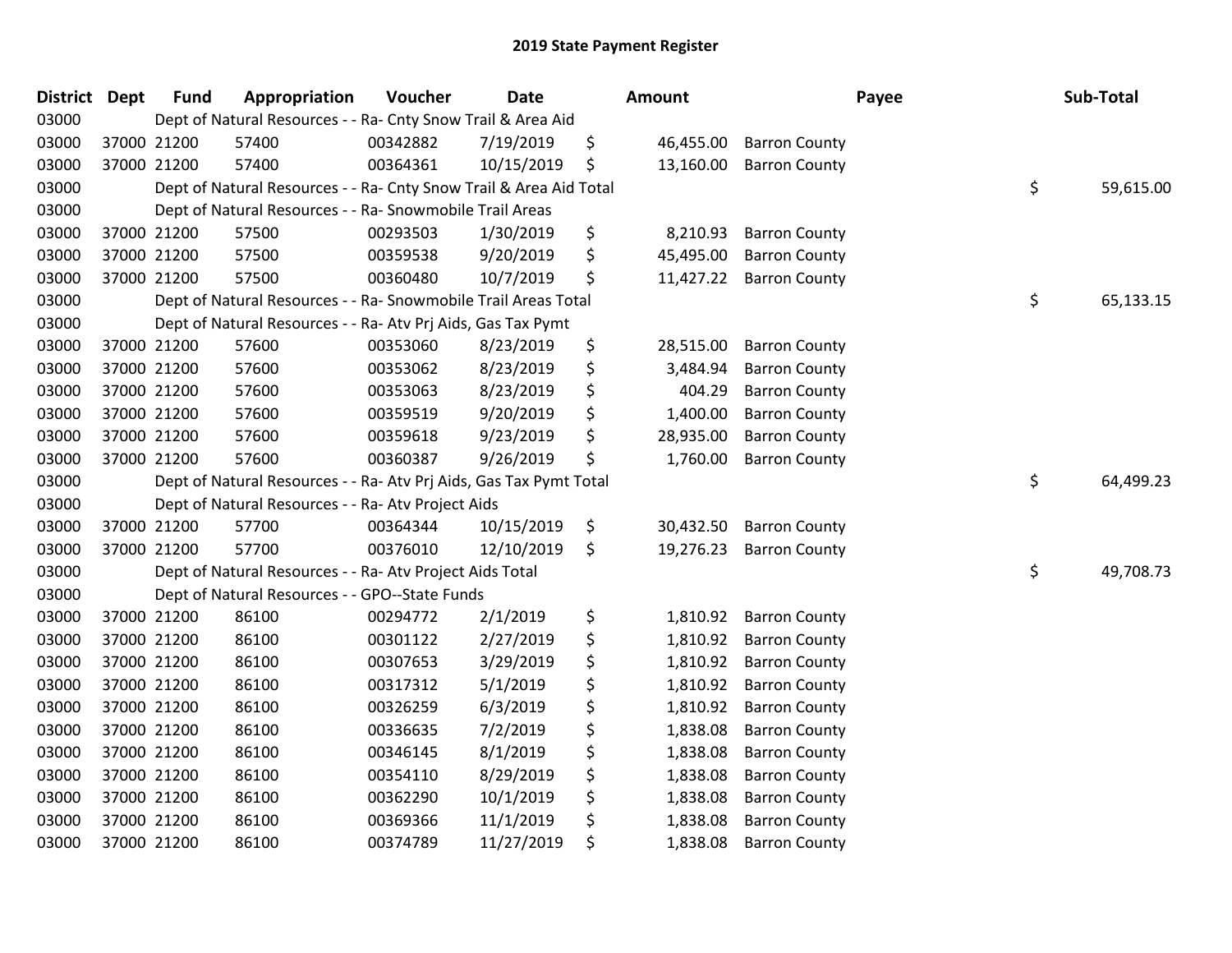| <b>District</b> | <b>Dept</b> | <b>Fund</b> | Appropriation                                                      | Voucher  | <b>Date</b> | Amount           |                         | Payee | Sub-Total  |
|-----------------|-------------|-------------|--------------------------------------------------------------------|----------|-------------|------------------|-------------------------|-------|------------|
| 03000           | 37000 21200 |             | 86100                                                              | 00378037 | 12/27/2019  | \$<br>1,838.08   | <b>Barron County</b>    |       |            |
| 03000           |             |             | Dept of Natural Resources - - GPO--State Funds Total               |          |             |                  |                         | \$    | 21,921.16  |
| 03000           |             |             | Dept of Natural Resources - - Petrostorage Envr Remd Awards        |          |             |                  |                         |       |            |
| 03000           |             | 37000 27200 | 66700                                                              | 00290612 | 1/14/2019   | \$<br>1,667.71   | <b>Barron County</b>    |       |            |
| 03000           |             | 37000 27200 | 66700                                                              | 00377650 | 12/13/2019  | \$<br>9,644.41   | <b>Barron County</b>    |       |            |
| 03000           |             |             | Dept of Natural Resources - - Petrostorage Envr Remd Awards Total  |          |             |                  |                         | \$    | 11,312.12  |
| 03000           |             |             | Dept of Natural Resources - - Fin Asst For Responsible Units       |          |             |                  |                         |       |            |
| 03000           |             | 37000 27400 | 67000                                                              | 00322757 | 5/22/2019   | \$               | 79,247.21 Barron County |       |            |
| 03000           |             |             | Dept of Natural Resources - - Fin Asst For Responsible Units Total |          |             |                  |                         | \$    | 79,247.21  |
| 03000           |             |             | Dept of Natural Resources - - Recycling Consolidation Grants       |          |             |                  |                         |       |            |
| 03000           |             | 37000 27400 | 67300                                                              | 00322757 | 5/22/2019   | \$<br>8,814.17   | <b>Barron County</b>    |       |            |
| 03000           |             |             | Dept of Natural Resources - - Recycling Consolidation Grants Total |          |             |                  |                         | \$    | 8,814.17   |
| 03000           |             |             | Dept of Natural Resources - - Land Acquisition                     |          |             |                  |                         |       |            |
| 03000           |             | 37000 36300 | TA100                                                              | 00298520 | 2/14/2019   | \$<br>39,220.00  | <b>Barron County</b>    |       |            |
| 03000           |             | 37000 36300 | TA100                                                              | 00354324 | 9/5/2019    | \$<br>30.00      | <b>Barron County</b>    |       |            |
| 03000           |             | 37000 36300 | TA100                                                              | 00364310 | 10/21/2019  | \$<br>8.00       | <b>Barron County</b>    |       |            |
| 03000           |             |             | Dept of Natural Resources - - Land Acquisition Total               |          |             |                  |                         | \$    | 39,258.00  |
| 03000           |             |             | Dept of Natural Resources - - GPO - Sd Water Loan Prog, Fed        |          |             |                  |                         |       |            |
| 03000           |             | 37000 57300 | 48200                                                              | 00288336 | 1/17/2019   | \$<br>8,848.00   | <b>Barron County</b>    |       |            |
| 03000           |             | 37000 57300 | 48200                                                              | 00310886 | 4/30/2019   | \$<br>6,648.00   | <b>Barron County</b>    |       |            |
| 03000           |             | 37000 57300 | 48200                                                              | 00329763 | 7/5/2019    | \$<br>6,648.00   | <b>Barron County</b>    |       |            |
| 03000           |             | 37000 57300 | 48200                                                              | 00373519 | 11/27/2019  | \$<br>6,647.75   | <b>Barron County</b>    |       |            |
| 03000           |             |             | Dept of Natural Resources - - GPO - Sd Water Loan Prog, Fed Total  |          |             |                  |                         | \$    | 28,791.75  |
| 03000           |             |             | WI Dept of Transportation - - Eldly&Disa Co/Aid Sf                 |          |             |                  |                         |       |            |
| 03000           |             | 39500 21100 | 16800                                                              | 00340195 | 1/8/2019    | \$<br>135,246.00 | <b>Barron County</b>    |       |            |
| 03000           |             |             | WI Dept of Transportation - - Eldly&Disa Co/Aid Sf Total           |          |             |                  |                         | \$    | 135,246.00 |
| 03000           |             |             | WI Dept of Transportation - - Hwy Sfty Loc Aid Ffd                 |          |             |                  |                         |       |            |
| 03000           |             | 39500 21100 | 18500                                                              | 00437709 | 9/24/2019   | \$<br>2,126.00   | <b>Barron County</b>    |       |            |
| 03000           |             | 39500 21100 | 18500                                                              | 00470426 | 12/12/2019  | \$<br>4,000.00   | <b>Barron County</b>    |       |            |
| 03000           |             |             | WI Dept of Transportation - - Hwy Sfty Loc Aid Ffd Total           |          |             |                  |                         | \$    | 6,126.00   |
| 03000           |             |             | WI Dept of Transportation - - Trans Aids To Co.-Sf                 |          |             |                  |                         |       |            |
| 03000           |             | 39500 21100 | 19000                                                              | 00335775 | 1/7/2019    | \$<br>234,561.81 | <b>Barron County</b>    |       |            |
| 03000           |             | 39500 21100 | 19000                                                              | 00401100 | 7/1/2019    | \$<br>469,123.62 | <b>Barron County</b>    |       |            |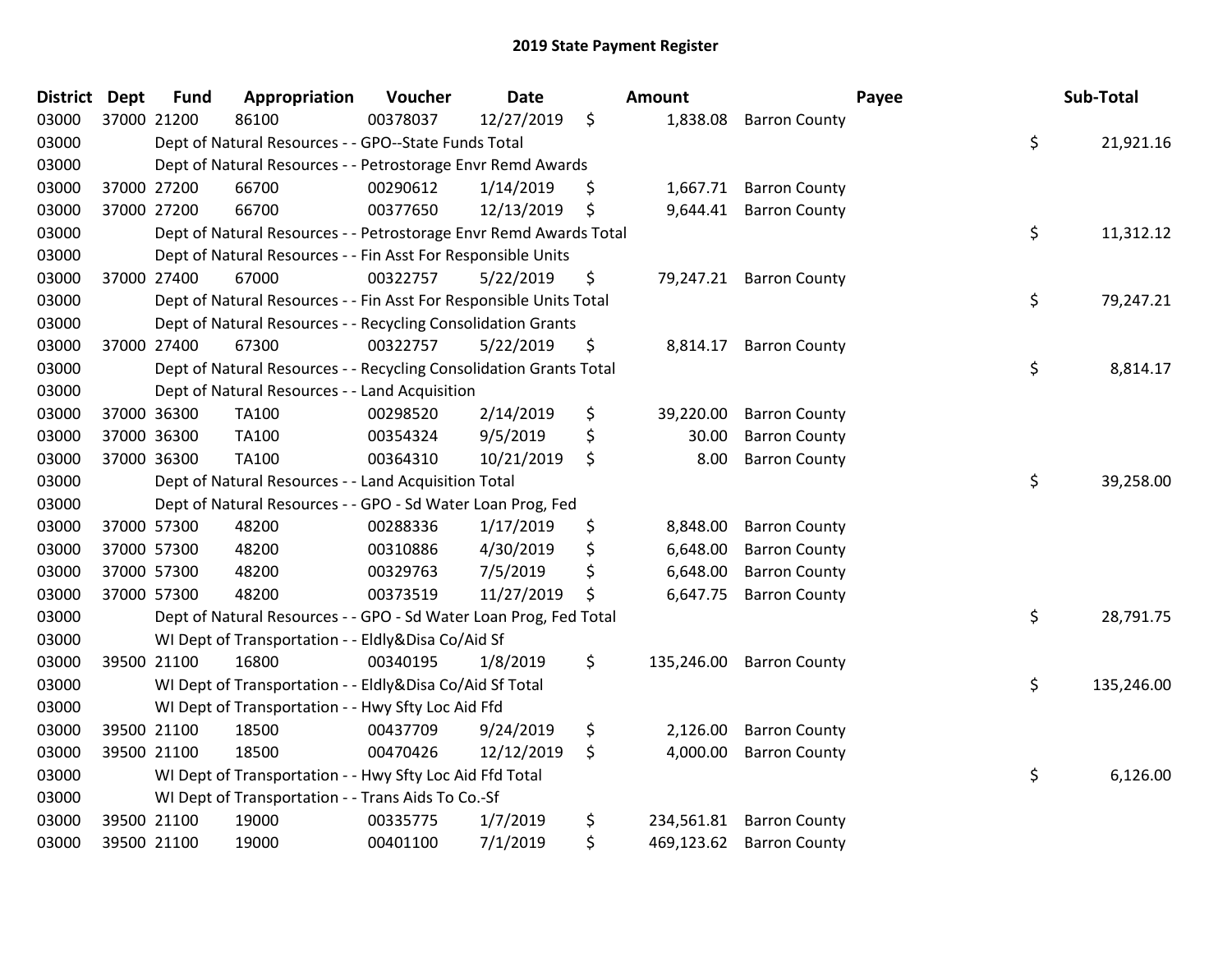| <b>District</b> | <b>Dept</b> | <b>Fund</b> | Appropriation                                            | Voucher  | <b>Date</b> | <b>Amount</b>    |                      | Payee | Sub-Total  |
|-----------------|-------------|-------------|----------------------------------------------------------|----------|-------------|------------------|----------------------|-------|------------|
| 03000           |             | 39500 21100 | 19000                                                    | 00443918 | 10/7/2019   | \$<br>234,561.84 | <b>Barron County</b> |       |            |
| 03000           |             |             | WI Dept of Transportation - - Trans Aids To Co.-Sf Total |          |             |                  |                      | \$    | 938,247.27 |
| 03000           |             |             | WI Dept of Transportation - - Hwy/Loc Brdg Imp Sfd       |          |             |                  |                      |       |            |
| 03000           |             | 39500 21100 | 26500                                                    | 00338976 | 1/7/2019    | \$<br>34,971.83  | <b>Barron County</b> |       |            |
| 03000           |             |             | WI Dept of Transportation - - Hwy/Loc Brdg Imp Sfd Total |          |             |                  |                      | \$    | 34,971.83  |
| 03000           |             |             | WI Dept of Transportation - - Loc Rd Imp Prg St Fd       |          |             |                  |                      |       |            |
| 03000           |             | 39500 21100 | 27800                                                    | 00465025 | 11/29/2019  | \$<br>7,328.13   | <b>Barron County</b> |       |            |
| 03000           |             |             | WI Dept of Transportation - - Loc Rd Imp Prg St Fd Total |          |             |                  |                      | \$    | 7,328.13   |
| 03000           |             |             | WI Dept of Transportation - - St Hwy Rehab, Sf           |          |             |                  |                      |       |            |
| 03000           |             | 39500 21100 | 36300                                                    | 00331723 | 1/2/2019    | \$<br>120.00     | <b>Barron County</b> |       |            |
| 03000           |             | 39500 21100 | 36300                                                    | 00343818 | 1/18/2019   | \$<br>109.92     | <b>Barron County</b> |       |            |
| 03000           |             | 39500 21100 | 36300                                                    | 00354972 | 2/22/2019   | \$<br>30.00      | <b>Barron County</b> |       |            |
| 03000           |             | 39500 21100 | 36300                                                    | 00359382 | 3/29/2019   | \$<br>30.00      | <b>Barron County</b> |       |            |
| 03000           |             | 39500 21100 | 36300                                                    | 00382011 | 6/7/2019    | \$<br>2.00       | <b>Barron County</b> |       |            |
| 03000           |             | 39500 21100 | 36300                                                    | 00400779 | 6/27/2019   | \$<br>17,892.66  | <b>Barron County</b> |       |            |
| 03000           |             | 39500 21100 | 36300                                                    | 00421680 | 8/9/2019    | \$<br>60.00      | <b>Barron County</b> |       |            |
| 03000           |             | 39500 21100 | 36300                                                    | 00424851 | 8/19/2019   | \$<br>15.00      | <b>Barron County</b> |       |            |
| 03000           |             | 39500 21100 | 36300                                                    | 00469296 | 12/10/2019  | \$<br>2.00       | <b>Barron County</b> |       |            |
| 03000           |             |             | WI Dept of Transportation - - St Hwy Rehab, Sf Total     |          |             |                  |                      | \$    | 18,261.58  |
| 03000           |             |             | WI Dept of Transportation - - Hwy Mgmt & Opers Sf        |          |             |                  |                      |       |            |
| 03000           |             | 39500 21100 | 36500                                                    | 00343818 | 1/18/2019   | \$<br>549.61     | <b>Barron County</b> |       |            |
| 03000           |             | 39500 21100 | 36500                                                    | 00362340 | 3/19/2019   | \$<br>202.69     | <b>Barron County</b> |       |            |
| 03000           |             | 39500 21100 | 36500                                                    | 00368162 | 4/5/2019    | \$<br>129.30     | <b>Barron County</b> |       |            |
| 03000           |             | 39500 21100 | 36500                                                    | 00371997 | 5/1/2019    | \$<br>21.55      | <b>Barron County</b> |       |            |
| 03000           |             | 39500 21100 | 36500                                                    | 00383370 | 6/6/2019    | \$<br>42.85      | <b>Barron County</b> |       |            |
| 03000           |             | 39500 21100 | 36500                                                    | 00400778 | 6/27/2019   | \$<br>128.55     | <b>Barron County</b> |       |            |
| 03000           |             |             | WI Dept of Transportation - - Hwy Mgmt & Opers Sf Total  |          |             |                  |                      | \$    | 1,074.55   |
| 03000           |             |             | WI Dept of Transportation - - Routine Maint Sf           |          |             |                  |                      |       |            |
| 03000           |             | 39500 21100 | 36800                                                    | 00334470 | 1/10/2019   | \$<br>121,210.38 | <b>Barron County</b> |       |            |
| 03000           |             | 39500 21100 | 36800                                                    | 00343818 | 1/18/2019   | \$<br>163,865.50 | <b>Barron County</b> |       |            |
| 03000           |             | 39500 21100 | 36800                                                    | 00361938 | 3/19/2019   | \$<br>72,614.14  | <b>Barron County</b> |       |            |
| 03000           |             | 39500 21100 | 36800                                                    | 00362340 | 3/19/2019   | \$<br>146,024.09 | <b>Barron County</b> |       |            |
| 03000           |             | 39500 21100 | 36800                                                    | 00368162 | 4/5/2019    | \$<br>344,320.17 | <b>Barron County</b> |       |            |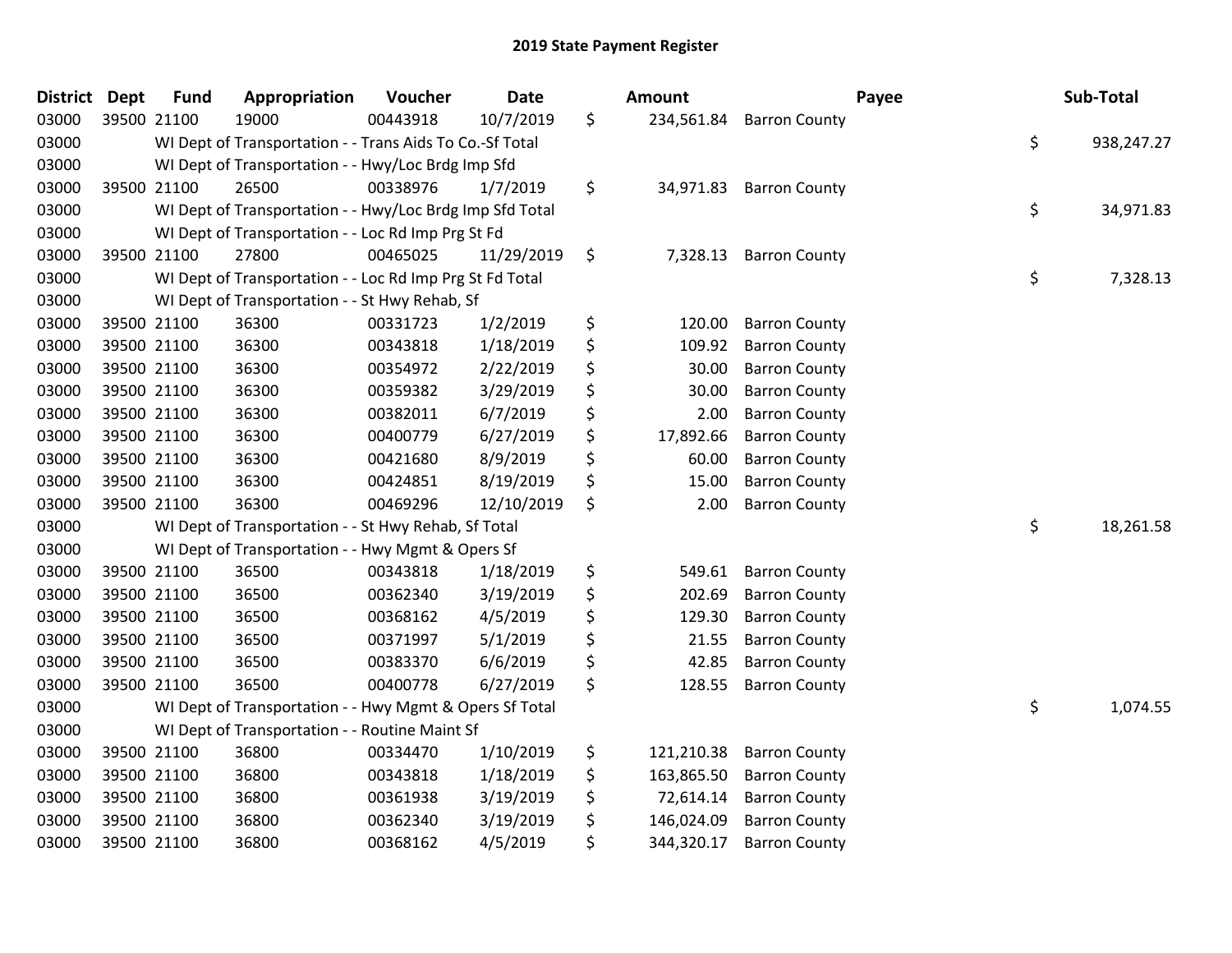| <b>District Dept</b> |             | <b>Fund</b> | Appropriation                                                      | Voucher  | <b>Date</b> |    | Amount     |                      | Payee | Sub-Total          |
|----------------------|-------------|-------------|--------------------------------------------------------------------|----------|-------------|----|------------|----------------------|-------|--------------------|
| 03000                | 39500 21100 |             | 36800                                                              | 00371997 | 5/1/2019    | \$ | 280,002.31 | <b>Barron County</b> |       |                    |
| 03000                | 39500 21100 |             | 36800                                                              | 00383370 | 6/6/2019    | \$ | 172,673.98 | <b>Barron County</b> |       |                    |
| 03000                | 39500 21100 |             | 36800                                                              | 00400778 | 6/27/2019   | \$ | 145,382.49 | <b>Barron County</b> |       |                    |
| 03000                | 39500 21100 |             | 36800                                                              | 00418774 | 7/31/2019   | \$ | 87,063.96  | <b>Barron County</b> |       |                    |
| 03000                | 39500 21100 |             | 36800                                                              | 00426654 | 8/22/2019   | \$ | 204,144.84 | <b>Barron County</b> |       |                    |
| 03000                | 39500 21100 |             | 36800                                                              | 00431546 | 9/6/2019    | \$ | 2,694.87   | <b>Barron County</b> |       |                    |
| 03000                |             |             | WI Dept of Transportation - - Routine Maint Sf Total               |          |             |    |            |                      |       | \$<br>1,739,996.73 |
| 03000                |             |             | Department of Corrections - - Purchased Services For Offende       |          |             |    |            |                      |       |                    |
| 03000                | 41000 10000 |             | 11100                                                              | 00266032 | 2/12/2019   | \$ | 4,982.50   | <b>Barron County</b> |       |                    |
| 03000                | 41000 10000 |             | 11100                                                              | 00267912 | 2/19/2019   | \$ | 3,752.50   | <b>Barron County</b> |       |                    |
| 03000                | 41000 10000 |             | 11100                                                              | 00267945 | 2/19/2019   | \$ | 2,605.00   | <b>Barron County</b> |       |                    |
| 03000                | 41000 10000 |             | 11100                                                              | 00267958 | 2/19/2019   | \$ | 3,027.50   | <b>Barron County</b> |       |                    |
| 03000                | 41000 10000 |             | 11100                                                              | 00306497 | 8/26/2019   | \$ | 5,060.00   | <b>Barron County</b> |       |                    |
| 03000                | 41000 10000 |             | 11100                                                              | 00318730 | 10/24/2019  | \$ | 4,128.61   | <b>Barron County</b> |       |                    |
| 03000                | 41000 10000 |             | 11100                                                              | 00318738 | 10/24/2019  | \$ | 3,510.00   | <b>Barron County</b> |       |                    |
| 03000                | 41000 10000 |             | 11100                                                              | 00322746 | 11/12/2019  | S  | 4,282.89   | <b>Barron County</b> |       |                    |
| 03000                |             |             | Department of Corrections - - Purchased Services For Offende Total |          |             |    |            |                      |       | \$<br>31,349.00    |
| 03000                |             |             | Department of Corrections - - Corrections Contracts And Agre       |          |             |    |            |                      |       |                    |
| 03000                | 41000 10000 |             | 11400                                                              | 00259588 | 1/14/2019   | \$ | 8,130.68   | <b>Barron County</b> |       |                    |
| 03000                | 41000 10000 |             | 11400                                                              | 00260567 | 1/15/2019   | \$ | 5,951.20   | <b>Barron County</b> |       |                    |
| 03000                | 41000 10000 |             | 11400                                                              | 00262280 | 1/22/2019   | \$ | 1,543.80   | <b>Barron County</b> |       |                    |
| 03000                | 41000 10000 |             | 11400                                                              | 00262283 | 1/22/2019   | \$ | 5,917.90   | <b>Barron County</b> |       |                    |
| 03000                | 41000 10000 |             | 11400                                                              | 00268779 | 2/26/2019   | \$ | 7,667.54   | <b>Barron County</b> |       |                    |
| 03000                | 41000 10000 |             | 11400                                                              | 00276599 | 4/2/2019    | \$ | 2,304.46   | <b>Barron County</b> |       |                    |
| 03000                | 41000 10000 |             | 11400                                                              | 00280111 | 4/17/2019   | \$ | 3,499.28   | <b>Barron County</b> |       |                    |
| 03000                | 41000 10000 |             | 11400                                                              | 00286647 | 5/20/2019   | \$ | 2,418.62   | <b>Barron County</b> |       |                    |
| 03000                | 41000 10000 |             | 11400                                                              | 00291771 | 6/13/2019   | \$ | 1,235.04   | <b>Barron County</b> |       |                    |
| 03000                | 41000 10000 |             | 11400                                                              | 00297305 | 7/10/2019   | \$ | 874.82     | <b>Barron County</b> |       |                    |
| 03000                | 41000 10000 |             | 11400                                                              | 00308249 | 9/6/2019    | \$ | 2,984.68   | <b>Barron County</b> |       |                    |
| 03000                | 41000 10000 |             | 11400                                                              | 00314405 | 10/4/2019   | \$ | 5,506.22   | <b>Barron County</b> |       |                    |
| 03000                | 41000 10000 |             | 11400                                                              | 00320365 | 10/31/2019  | \$ | 4,322.64   | <b>Barron County</b> |       |                    |
| 03000                | 41000 10000 |             | 11400                                                              | 00325774 | 11/27/2019  | \$ | 4,579.94   | <b>Barron County</b> |       |                    |
| -----                |             |             | $\sim$ $\sim$                                                      |          |             |    |            |                      |       |                    |

03000 Department of Corrections - - Corrections Contracts And Agre Total 5 1996 1997 1998 1998 1999 1998 1999 1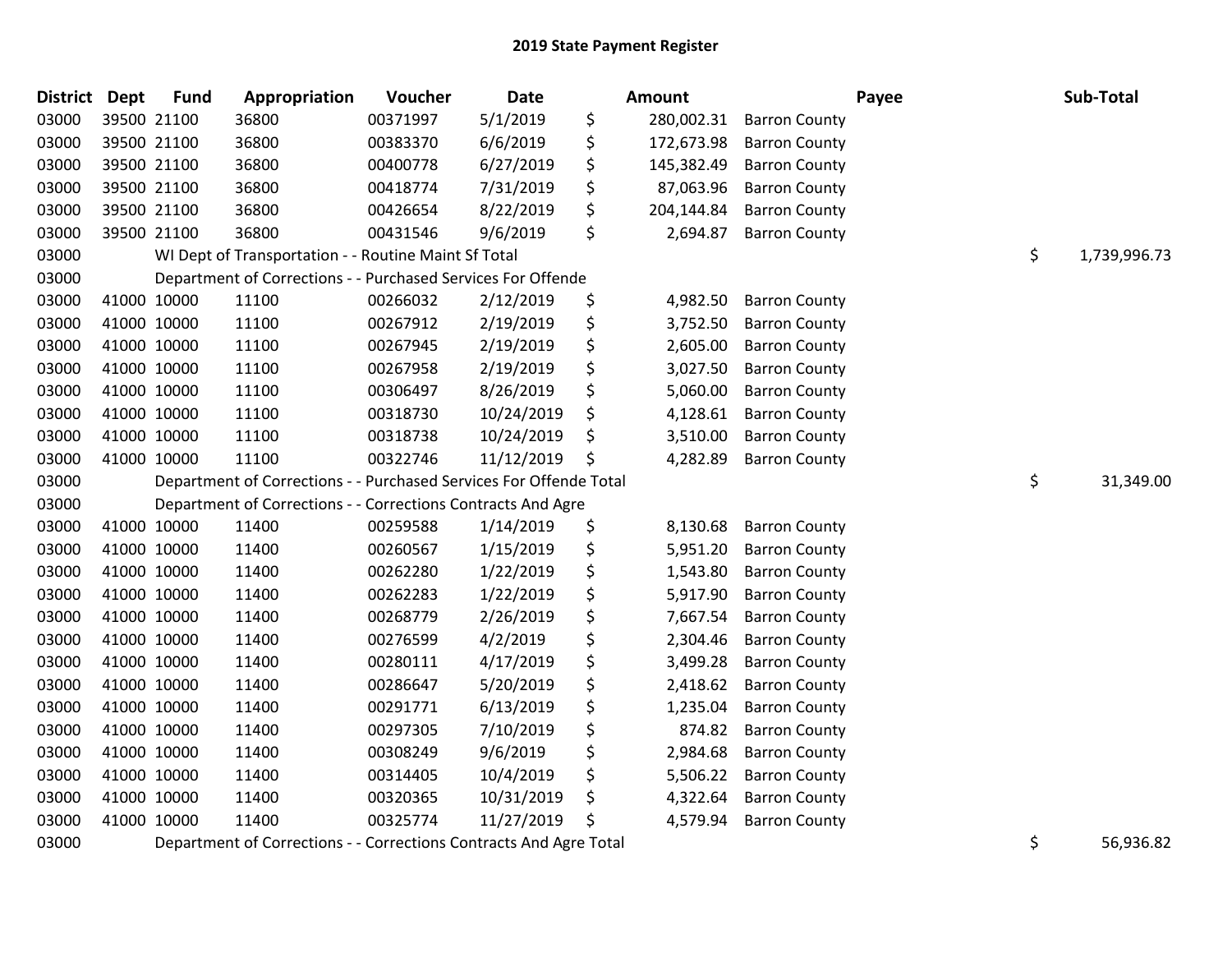| 03000 |             |             |                                                                        | Voucher  | <b>Date</b> | Amount           | Payee                                                                                                         | Sub-Total          |
|-------|-------------|-------------|------------------------------------------------------------------------|----------|-------------|------------------|---------------------------------------------------------------------------------------------------------------|--------------------|
|       |             |             |                                                                        |          |             |                  | Department of Corrections - - Reimbursing Counties For Probation, Extended Supervision And Parole Holds       |                    |
| 03000 |             | 41000 10000 | 11600                                                                  | 00320738 | 11/4/2019   | \$               | 76,226.90 Barron County                                                                                       |                    |
| 03000 |             |             |                                                                        |          |             |                  | Department of Corrections - - Reimbursing Counties For Probation, Extended Supervision And Parole Holds Total | \$<br>76,226.90    |
| 03000 |             |             | Department of Corrections - - Probation, Parole And Extended           |          |             |                  |                                                                                                               |                    |
| 03000 |             | 41000 10000 | 18700                                                                  | 00320738 | 11/4/2019   | \$               | 31,973.10 Barron County                                                                                       |                    |
| 03000 |             |             | Department of Corrections - - Probation, Parole And Extended Total     |          |             |                  |                                                                                                               | \$<br>31,973.10    |
| 03000 |             |             | Department of Health Services - - State/Federal Aids                   |          |             |                  |                                                                                                               |                    |
| 03000 |             | 43500 10000 | 00000                                                                  | 90906    | 1/2/2019    | \$<br>166,150.00 | <b>Barron County</b>                                                                                          |                    |
| 03000 | 43500 10000 |             | 00000                                                                  | 90907    | 2/1/2019    | \$<br>90,526.00  | <b>Barron County</b>                                                                                          |                    |
| 03000 | 43500 10000 |             | 00000                                                                  | 90909    | 3/1/2019    | \$<br>104,247.00 | <b>Barron County</b>                                                                                          |                    |
| 03000 |             | 43500 10000 | 00000                                                                  | 90910    | 4/1/2019    | \$<br>358,166.00 | <b>Barron County</b>                                                                                          |                    |
| 03000 | 43500 10000 |             | 00000                                                                  | 90911    | 5/1/2019    | \$<br>325,369.00 | <b>Barron County</b>                                                                                          |                    |
| 03000 |             | 43500 10000 | 00000                                                                  | 90913    | 6/3/2019    | \$<br>322,364.00 | <b>Barron County</b>                                                                                          |                    |
| 03000 | 43500 10000 |             | 00000                                                                  | 90914    | 6/17/2019   | \$<br>37,260.00  | <b>Barron County</b>                                                                                          |                    |
| 03000 | 43500 10000 |             | 00000                                                                  | 92000    | 7/1/2019    | \$<br>506,267.00 | <b>Barron County</b>                                                                                          |                    |
| 03000 | 43500 10000 |             | 00000                                                                  | 92001    | 8/1/2019    | \$<br>280,933.00 | <b>Barron County</b>                                                                                          |                    |
| 03000 | 43500 10000 |             | 00000                                                                  | 92002    | 9/3/2019    | \$<br>343,109.00 | <b>Barron County</b>                                                                                          |                    |
| 03000 |             | 43500 10000 | 00000                                                                  | 92003    | 10/1/2019   | \$<br>274,281.00 | <b>Barron County</b>                                                                                          |                    |
| 03000 | 43500 10000 |             | 00000                                                                  | 92004    | 11/1/2019   | \$<br>309,549.00 | <b>Barron County</b>                                                                                          |                    |
| 03000 | 43500 10000 |             | 00000                                                                  | 92005    | 12/2/2019   | \$<br>447,663.00 | <b>Barron County</b>                                                                                          |                    |
| 03000 |             |             | Department of Health Services - - State/Federal Aids Total             |          |             |                  |                                                                                                               | \$<br>3,565,884.00 |
| 03000 |             |             | Department of Health Services - - Public Health Dispensaries And       |          |             |                  |                                                                                                               |                    |
| 03000 |             | 43500 10000 | 10700                                                                  | 00256489 | 1/25/2019   | \$<br>252.20     | <b>Barron County</b>                                                                                          |                    |
| 03000 |             | 43500 10000 | 10700                                                                  | 00264419 | 3/8/2019    | \$<br>132.79     | <b>Barron County</b>                                                                                          |                    |
| 03000 | 43500 10000 |             | 10700                                                                  | 00282740 | 5/24/2019   | \$<br>697.81     | <b>Barron County</b>                                                                                          |                    |
| 03000 | 43500 10000 |             | 10700                                                                  | 00304745 | 8/30/2019   | \$<br>360.46     | <b>Barron County</b>                                                                                          |                    |
| 03000 | 43500 10000 |             | 10700                                                                  | 00304792 | 8/30/2019   | \$<br>116.30     | <b>Barron County</b>                                                                                          |                    |
| 03000 | 43500 10000 |             | 10700                                                                  | 00304795 | 8/30/2019   | \$<br>752.84     | <b>Barron County</b>                                                                                          |                    |
| 03000 |             | 43500 10000 | 10700                                                                  | 00314569 | 10/11/2019  | \$<br>357.08     | <b>Barron County</b>                                                                                          |                    |
| 03000 | 43500 10000 |             | 10700                                                                  | 00314570 | 10/18/2019  | \$<br>303.51     | <b>Barron County</b>                                                                                          |                    |
| 03000 |             |             | Department of Health Services - - Public Health Dispensaries And Total |          |             |                  |                                                                                                               | \$<br>2,972.99     |
| 03000 |             |             | Department of Health Services - - Federal Wic Operations               |          |             |                  |                                                                                                               |                    |
| 03000 |             | 43500 10000 | 14800                                                                  | 00282343 | 5/29/2019   | \$<br>1,471.91   | <b>Barron County</b>                                                                                          |                    |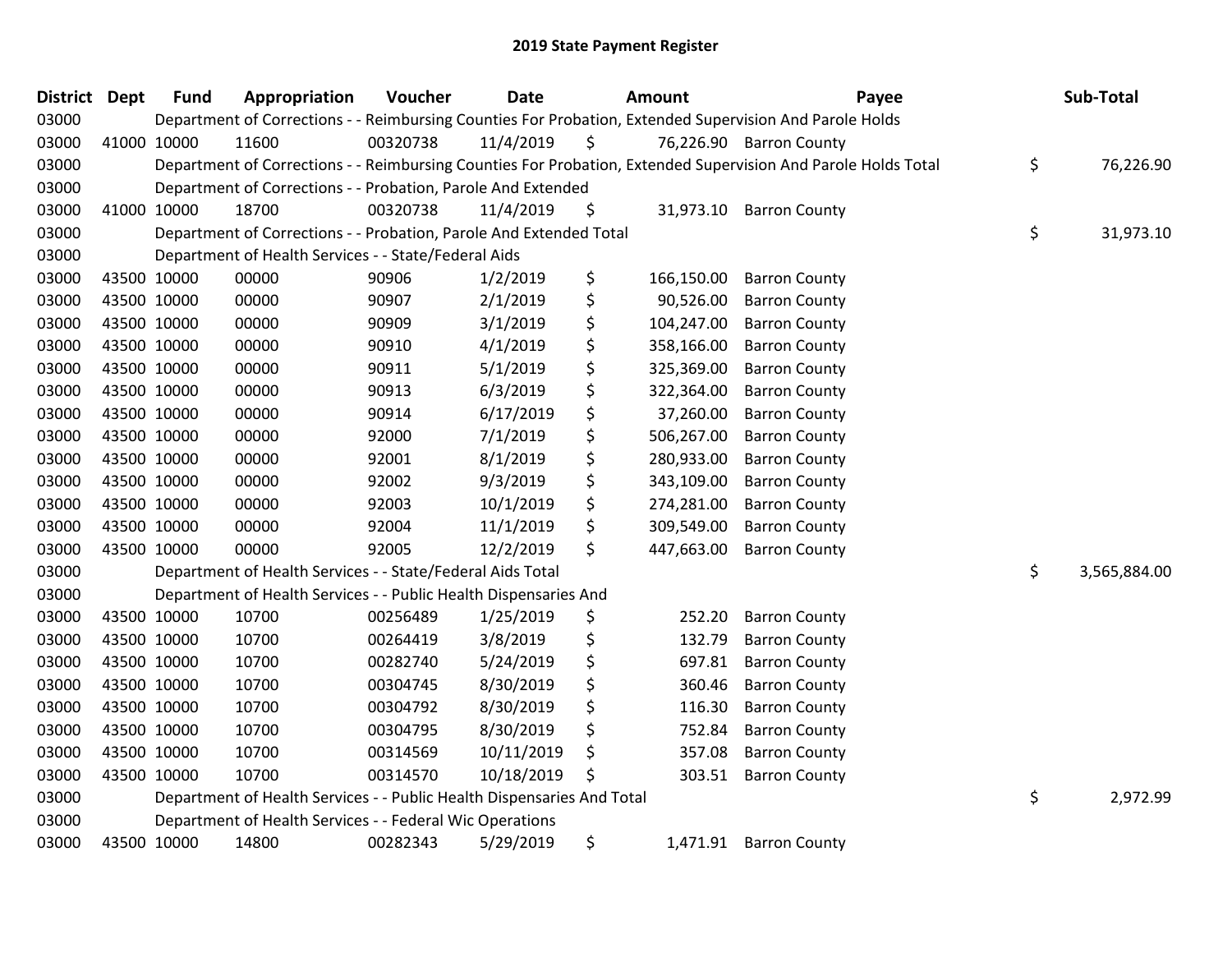| District Dept | <b>Fund</b> | Appropriation                                                       | Voucher  | <b>Date</b> | <b>Amount</b> |        |                      | Payee | Sub-Total      |
|---------------|-------------|---------------------------------------------------------------------|----------|-------------|---------------|--------|----------------------|-------|----------------|
| 03000         | 43500 10000 | 14800                                                               | 00293174 | 6/28/2019   | \$            | 440.05 | <b>Barron County</b> |       |                |
| 03000         | 43500 10000 | 14800                                                               | 00298174 | 8/2/2019    | \$            | 215.05 | <b>Barron County</b> |       |                |
| 03000         | 43500 10000 | 14800                                                               | 00311359 | 9/20/2019   | \$            | 297.55 | <b>Barron County</b> |       |                |
| 03000         | 43500 10000 | 14800                                                               | 00317172 | 10/30/2019  | \$            | 348.82 | <b>Barron County</b> |       |                |
| 03000         | 43500 10000 | 14800                                                               | 00317175 | 10/30/2019  | \$            | 440.18 | <b>Barron County</b> |       |                |
| 03000         | 43500 10000 | 14800                                                               | 00322737 | 12/5/2019   | \$            | 340.09 | <b>Barron County</b> |       |                |
| 03000         | 43500 10000 | 14800                                                               | 00331434 | 12/26/2019  | \$            | 520.09 | <b>Barron County</b> |       |                |
| 03000         |             | Department of Health Services - - Federal Wic Operations Total      |          |             |               |        |                      |       | \$<br>4,073.74 |
| 03000         |             | Department of Health Services - - Federal Projects Operations       |          |             |               |        |                      |       |                |
| 03000         | 43500 10000 | 14900                                                               | 00290951 | 7/5/2019    | \$            | 600.00 | <b>Barron County</b> |       |                |
| 03000         |             | Department of Health Services - - Federal Projects Operations Total |          |             |               |        |                      |       | \$<br>600.00   |
| 03000         |             | Department of Health Services - - Federal Project Aids              |          |             |               |        |                      |       |                |
| 03000         | 43500 10000 | 15000                                                               | 00296339 | 7/17/2019   | \$            | 50.00  | <b>Barron County</b> |       |                |
| 03000         |             | Department of Health Services - - Federal Project Aids Total        |          |             |               |        |                      |       | \$<br>50.00    |
| 03000         |             | Department of Health Services - - General Program Operations        |          |             |               |        |                      |       |                |
| 03000         | 43500 10000 | 40100                                                               | 00261704 | 2/6/2019    | \$            | 15.00  | <b>Barron County</b> |       |                |
| 03000         | 43500 10000 | 40100                                                               | 00272628 | 3/26/2019   | \$            | 1.50   | <b>Barron County</b> |       |                |
| 03000         | 43500 10000 | 40100                                                               | 00276009 | 4/10/2019   | \$            | 1.50   | <b>Barron County</b> |       |                |
| 03000         | 43500 10000 | 40100                                                               | 00285524 | 5/22/2019   | \$            | 1.50   | <b>Barron County</b> |       |                |
| 03000         | 43500 10000 | 40100                                                               | 00299316 | 7/24/2019   | \$            | 1.50   | <b>Barron County</b> |       |                |
| 03000         | 43500 10000 | 40100                                                               | 00305059 | 8/21/2019   | \$            | 1.50   | <b>Barron County</b> |       |                |
| 03000         | 43500 10000 | 40100                                                               | 00307640 | 9/4/2019    | \$            | 15.00  | <b>Barron County</b> |       |                |
| 03000         | 43500 10000 | 40100                                                               | 00309231 | 9/11/2019   | \$            | 1.50   | <b>Barron County</b> |       |                |
| 03000         | 43500 10000 | 40100                                                               | 00315777 | 10/9/2019   | \$            | 15.00  | <b>Barron County</b> |       |                |
| 03000         | 43500 10000 | 40100                                                               | 00319221 | 10/24/2019  | \$            | 1.00   | <b>Barron County</b> |       |                |
| 03000         | 43500 10000 | 40100                                                               | 00319222 | 10/24/2019  | \$            | 15.00  | <b>Barron County</b> |       |                |
| 03000         | 43500 10000 | 40100                                                               | 00319224 | 10/24/2019  | \$            | 15.00  | <b>Barron County</b> |       |                |
| 03000         | 43500 10000 | 40100                                                               | 00325349 | 11/20/2019  | \$            | 1.50   | <b>Barron County</b> |       |                |
| 03000         |             | Department of Health Services - - General Program Operations Total  |          |             |               |        |                      |       | \$<br>86.50    |
| 03000         |             | Department of Health Services - - Medical Assistance State Admin    |          |             |               |        |                      |       |                |
| 03000         | 43500 10000 | 44000                                                               | 00261704 | 2/6/2019    | \$            | 15.00  | <b>Barron County</b> |       |                |
| 03000         | 43500 10000 | 44000                                                               | 00272628 | 3/26/2019   | \$            | 1.50   | <b>Barron County</b> |       |                |
| 03000         | 43500 10000 | 44000                                                               | 00276009 | 4/10/2019   | \$            | 1.50   | <b>Barron County</b> |       |                |
|               |             |                                                                     |          |             |               |        |                      |       |                |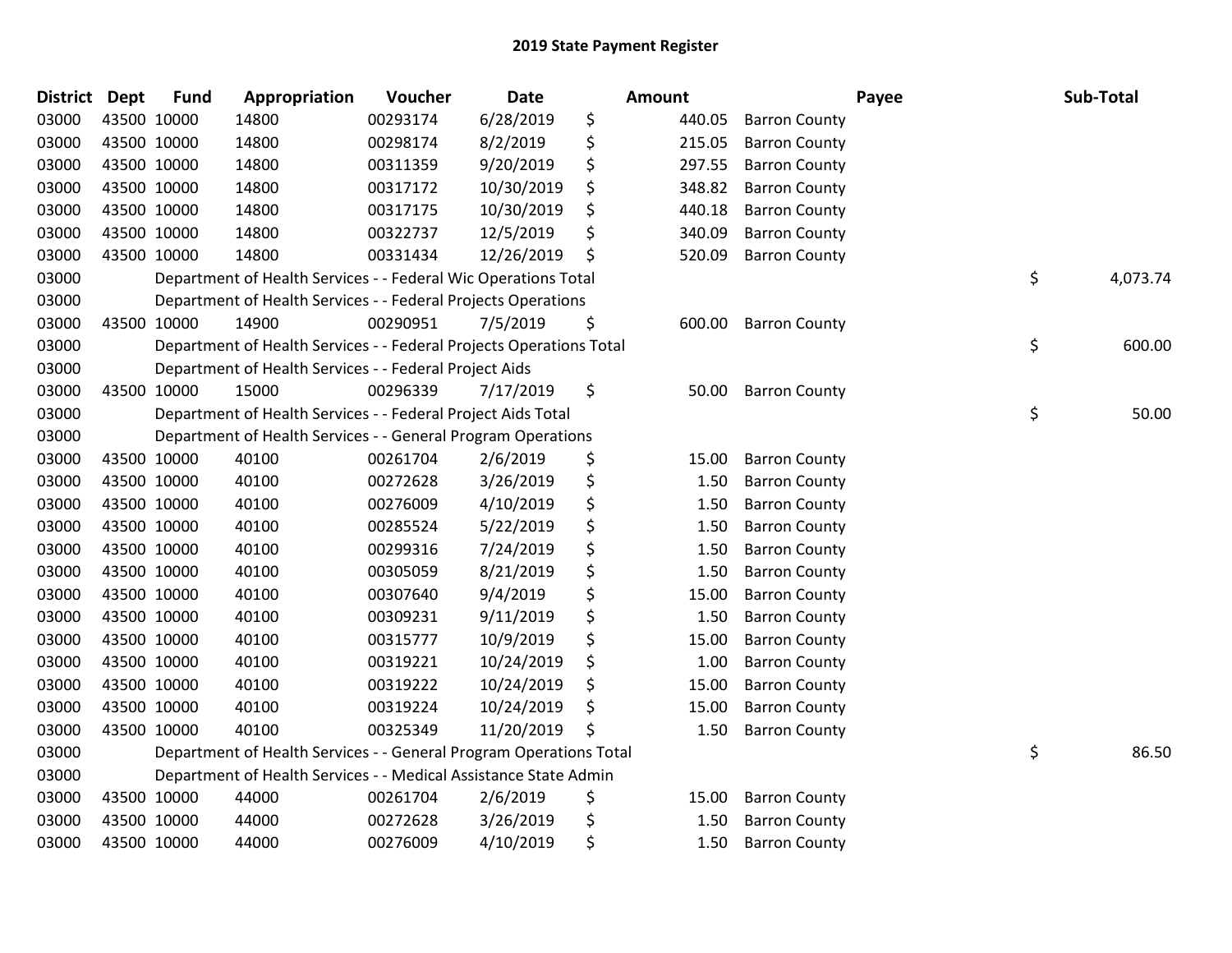| District Dept |             | <b>Fund</b> | Appropriation                                                          | Voucher  | <b>Date</b> |     | Amount     |                      | Payee | Sub-Total       |
|---------------|-------------|-------------|------------------------------------------------------------------------|----------|-------------|-----|------------|----------------------|-------|-----------------|
| 03000         | 43500 10000 |             | 44000                                                                  | 00285524 | 5/22/2019   | \$  | 1.50       | <b>Barron County</b> |       |                 |
| 03000         | 43500 10000 |             | 44000                                                                  | 00299316 | 7/24/2019   | \$  | 1.50       | <b>Barron County</b> |       |                 |
| 03000         | 43500 10000 |             | 44000                                                                  | 00305059 | 8/21/2019   | \$  | 1.50       | <b>Barron County</b> |       |                 |
| 03000         | 43500 10000 |             | 44000                                                                  | 00307640 | 9/4/2019    | \$  | 15.00      | <b>Barron County</b> |       |                 |
| 03000         | 43500 10000 |             | 44000                                                                  | 00309231 | 9/11/2019   | \$  | 1.50       | <b>Barron County</b> |       |                 |
| 03000         | 43500 10000 |             | 44000                                                                  | 00315777 | 10/9/2019   | \$  | 15.00      | <b>Barron County</b> |       |                 |
| 03000         | 43500 10000 |             | 44000                                                                  | 00319221 | 10/24/2019  | \$  | 1.00       | <b>Barron County</b> |       |                 |
| 03000         | 43500 10000 |             | 44000                                                                  | 00319222 | 10/24/2019  | \$  | 15.00      | <b>Barron County</b> |       |                 |
| 03000         | 43500 10000 |             | 44000                                                                  | 00319224 | 10/24/2019  | \$  | 15.00      | <b>Barron County</b> |       |                 |
| 03000         | 43500 10000 |             | 44000                                                                  | 00325349 | 11/20/2019  | \$  | 1.50       | <b>Barron County</b> |       |                 |
| 03000         |             |             | Department of Health Services - - Medical Assistance State Admin Total |          |             |     |            |                      |       | \$<br>86.50     |
| 03000         |             |             | Department of Health Services - - General Aids                         |          |             |     |            |                      |       |                 |
| 03000         |             | 43500 10000 | 97500                                                                  | 00321673 | 11/29/2019  | \$  | 7.50       | <b>Barron County</b> |       |                 |
| 03000         |             |             | Department of Health Services - - General Aids Total                   |          |             |     |            |                      |       | \$<br>7.50      |
| 03000         |             |             | Dept of Children and Families - - Tribal High Cost And Guard Pay       |          |             |     |            |                      |       |                 |
| 03000         | 43700 10000 |             | 16900                                                                  | 00057681 | 7/15/2019   | \$  | 24,769.06  | <b>Barron County</b> |       |                 |
| 03000         |             |             | Dept of Children and Families - - Tribal High Cost And Guard Pay Total |          |             |     |            |                      |       | \$<br>24,769.06 |
| 03000         |             |             | Dept of Children and Families - - Fees For Administrative Servic       |          |             |     |            |                      |       |                 |
| 03000         |             | 43700 10000 | 23100                                                                  | 00049831 | 2/5/2019    | \$  | 35.00      | <b>Barron County</b> |       |                 |
| 03000         | 43700 10000 |             | 23100                                                                  | 00054450 | 4/30/2019   | \$  | 150.00     | <b>Barron County</b> |       |                 |
| 03000         | 43700 10000 |             | 23100                                                                  | 00058373 | 7/26/2019   | \$  | 155.00     | <b>Barron County</b> |       |                 |
| 03000         | 43700 10000 |             | 23100                                                                  | 00062263 | 10/31/2019  |     | 165.00     | <b>Barron County</b> |       |                 |
| 03000         |             |             | Dept of Children and Families - - Fees For Administrative Servic Total |          |             |     |            |                      |       | \$<br>505.00    |
| 03000         |             |             | Dept of Children and Families - - Child Care Block Grant - Ops         |          |             |     |            |                      |       |                 |
| 03000         | 43700 10000 |             | 24500                                                                  | 00061723 | 10/25/2019  | -\$ | 56.25      | <b>Barron County</b> |       |                 |
| 03000         |             |             | Dept of Children and Families - - Child Care Block Grant - Ops Total   |          |             |     |            |                      |       | \$<br>56.25     |
| 03000         |             |             | Dept of Children and Families - - General Aids                         |          |             |     |            |                      |       |                 |
| 03000         | 43700 10000 |             | 99000                                                                  | 00048500 | 1/7/2019    | \$  | 144,061.57 | <b>Barron County</b> |       |                 |
| 03000         | 43700 10000 |             | 99000                                                                  | 00049387 | 1/31/2019   | \$  | 142,796.56 | <b>Barron County</b> |       |                 |
| 03000         | 43700 10000 |             | 99000                                                                  | 00049467 | 2/5/2019    | \$  | 3,360.00   | <b>Barron County</b> |       |                 |
| 03000         | 43700 10000 |             | 99000                                                                  | 00049626 | 2/5/2019    | \$  | 45,614.11  | <b>Barron County</b> |       |                 |
| 03000         | 43700 10000 |             | 99000                                                                  | 00049698 | 2/5/2019    | \$  | 8.00       | <b>Barron County</b> |       |                 |
| 03000         | 43700 10000 |             | 99000                                                                  | 00050898 | 3/6/2019    | \$  | 7,699.00   | <b>Barron County</b> |       |                 |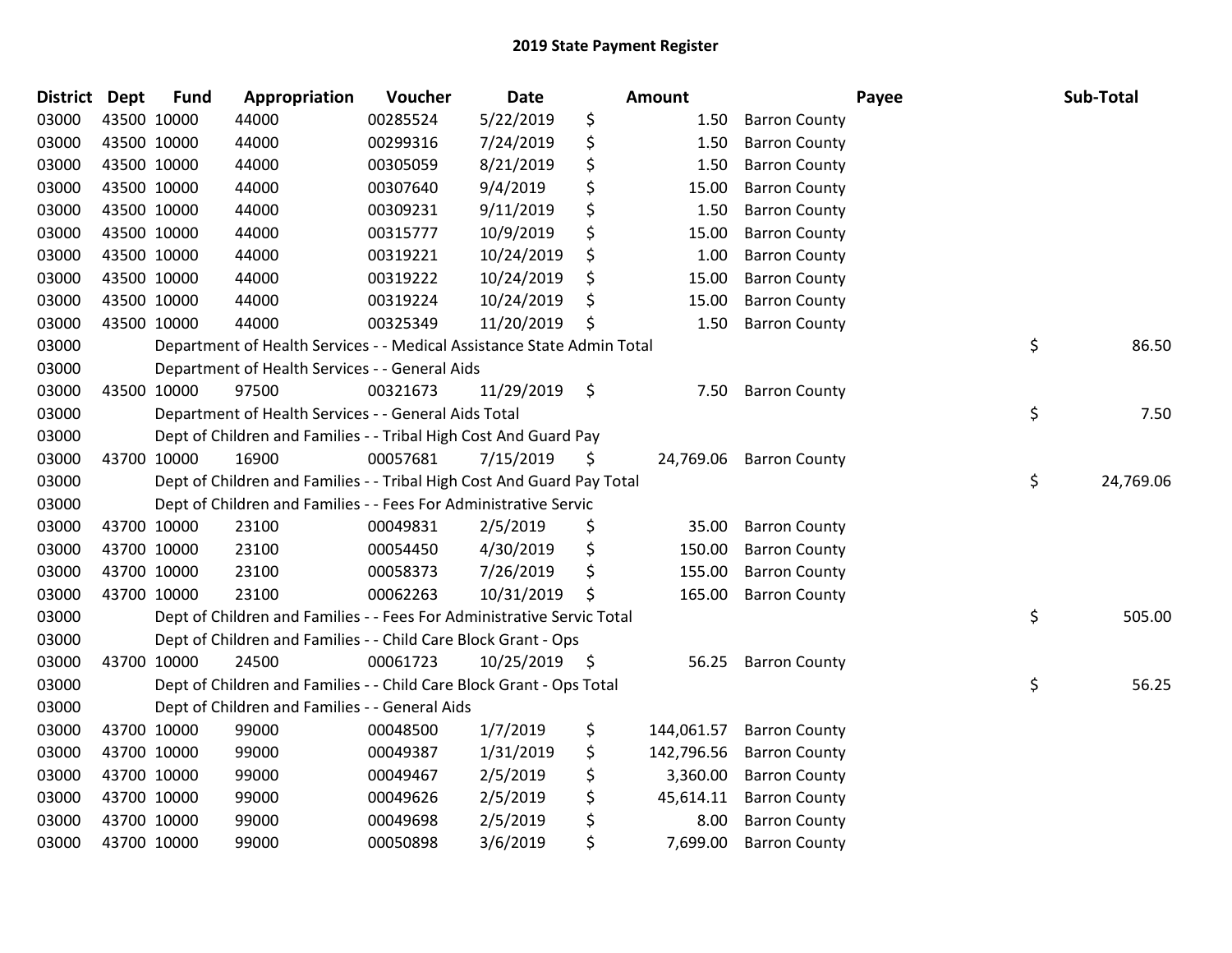| District Dept | <b>Fund</b> | Appropriation                                        | Voucher  | Date       | <b>Amount</b>    |                      | Payee | Sub-Total          |
|---------------|-------------|------------------------------------------------------|----------|------------|------------------|----------------------|-------|--------------------|
| 03000         | 43700 10000 | 99000                                                | 00050899 | 3/5/2019   | \$<br>6,033.69   | <b>Barron County</b> |       |                    |
| 03000         | 43700 10000 | 99000                                                | 00051118 | 3/7/2019   | \$<br>604.43     | <b>Barron County</b> |       |                    |
| 03000         | 43700 10000 | 99000                                                | 00052044 | 3/27/2019  | \$<br>5,686.68   | <b>Barron County</b> |       |                    |
| 03000         | 43700 10000 | 99000                                                | 00052198 | 4/1/2019   | \$<br>1,368.75   | <b>Barron County</b> |       |                    |
| 03000         | 43700 10000 | 99000                                                | 00052835 | 4/5/2019   | \$<br>227,239.73 | <b>Barron County</b> |       |                    |
| 03000         | 43700 10000 | 99000                                                | 00052836 | 4/5/2019   | \$<br>106,912.56 | <b>Barron County</b> |       |                    |
| 03000         | 43700 10000 | 99000                                                | 00053610 | 4/23/2019  | \$<br>14,442.43  | <b>Barron County</b> |       |                    |
| 03000         | 43700 10000 | 99000                                                | 00053971 | 4/30/2019  | \$<br>160,942.84 | <b>Barron County</b> |       |                    |
| 03000         | 43700 10000 | 99000                                                | 00054641 | 5/6/2019   | \$<br>146,137.57 | <b>Barron County</b> |       |                    |
| 03000         | 43700 10000 | 99000                                                | 00056070 | 6/5/2019   | \$<br>68,590.24  | <b>Barron County</b> |       |                    |
| 03000         | 43700 10000 | 99000                                                | 00057340 | 7/5/2019   | \$<br>35,745.92  | <b>Barron County</b> |       |                    |
| 03000         | 43700 10000 | 99000                                                | 00057796 | 7/16/2019  | \$<br>3,344.06   | <b>Barron County</b> |       |                    |
| 03000         | 43700 10000 | 99000                                                | 00058447 | 7/30/2019  | \$<br>123,522.70 | <b>Barron County</b> |       |                    |
| 03000         | 43700 10000 | 99000                                                | 00058660 | 8/6/2019   | \$<br>31,511.00  | <b>Barron County</b> |       |                    |
| 03000         | 43700 10000 | 99000                                                | 00058744 | 8/5/2019   | \$<br>27,178.21  | <b>Barron County</b> |       |                    |
| 03000         | 43700 10000 | 99000                                                | 00059865 | 9/5/2019   | \$<br>47,217.05  | <b>Barron County</b> |       |                    |
| 03000         | 43700 10000 | 99000                                                | 00060452 | 9/24/2019  | \$<br>743,776.97 | <b>Barron County</b> |       |                    |
| 03000         | 43700 10000 | 99000                                                | 00060706 | 9/26/2019  | \$<br>871.00     | <b>Barron County</b> |       |                    |
| 03000         | 43700 10000 | 99000                                                | 00060707 | 9/27/2019  | \$<br>871.08     | <b>Barron County</b> |       |                    |
| 03000         | 43700 10000 | 99000                                                | 00061137 | 10/7/2019  | \$<br>39,039.95  | <b>Barron County</b> |       |                    |
| 03000         | 43700 10000 | 99000                                                | 00061946 | 10/30/2019 | \$<br>131,185.32 | <b>Barron County</b> |       |                    |
| 03000         | 43700 10000 | 99000                                                | 00062357 | 11/5/2019  | \$<br>1,521.80   | <b>Barron County</b> |       |                    |
| 03000         | 43700 10000 | 99000                                                | 00062520 | 11/12/2019 | \$<br>32,838.56  | <b>Barron County</b> |       |                    |
| 03000         | 43700 10000 | 99000                                                | 00063367 | 11/27/2019 | \$<br>37,568.72  | <b>Barron County</b> |       |                    |
| 03000         | 43700 10000 | 99000                                                | 00063530 | 12/5/2019  | \$<br>36,110.74  | <b>Barron County</b> |       |                    |
| 03000         | 43700 10000 | 99000                                                | 00063607 | 12/5/2019  | \$<br>761.95     | <b>Barron County</b> |       |                    |
| 03000         |             | Dept of Children and Families - - General Aids Total |          |            |                  |                      |       | \$<br>2,374,563.19 |
| 03000         |             | Dept of Workforce Development - - Ui Admin Fed       |          |            |                  |                      |       |                    |
| 03000         | 44500 10000 | 15100                                                | 00204011 | 1/3/2019   | \$<br>40.00      | <b>Barron County</b> |       |                    |
| 03000         | 44500 10000 | 15100                                                | 00208750 | 2/4/2019   | \$<br>35.00      | <b>Barron County</b> |       |                    |
| 03000         | 44500 10000 | 15100                                                | 00213450 | 3/4/2019   | \$<br>20.00      | <b>Barron County</b> |       |                    |
| 03000         | 44500 10000 | 15100                                                | 00218383 | 4/2/2019   | \$<br>45.00      | <b>Barron County</b> |       |                    |
| 03000         | 44500 10000 | 15100                                                | 00223341 | 5/2/2019   | \$<br>30.00      | <b>Barron County</b> |       |                    |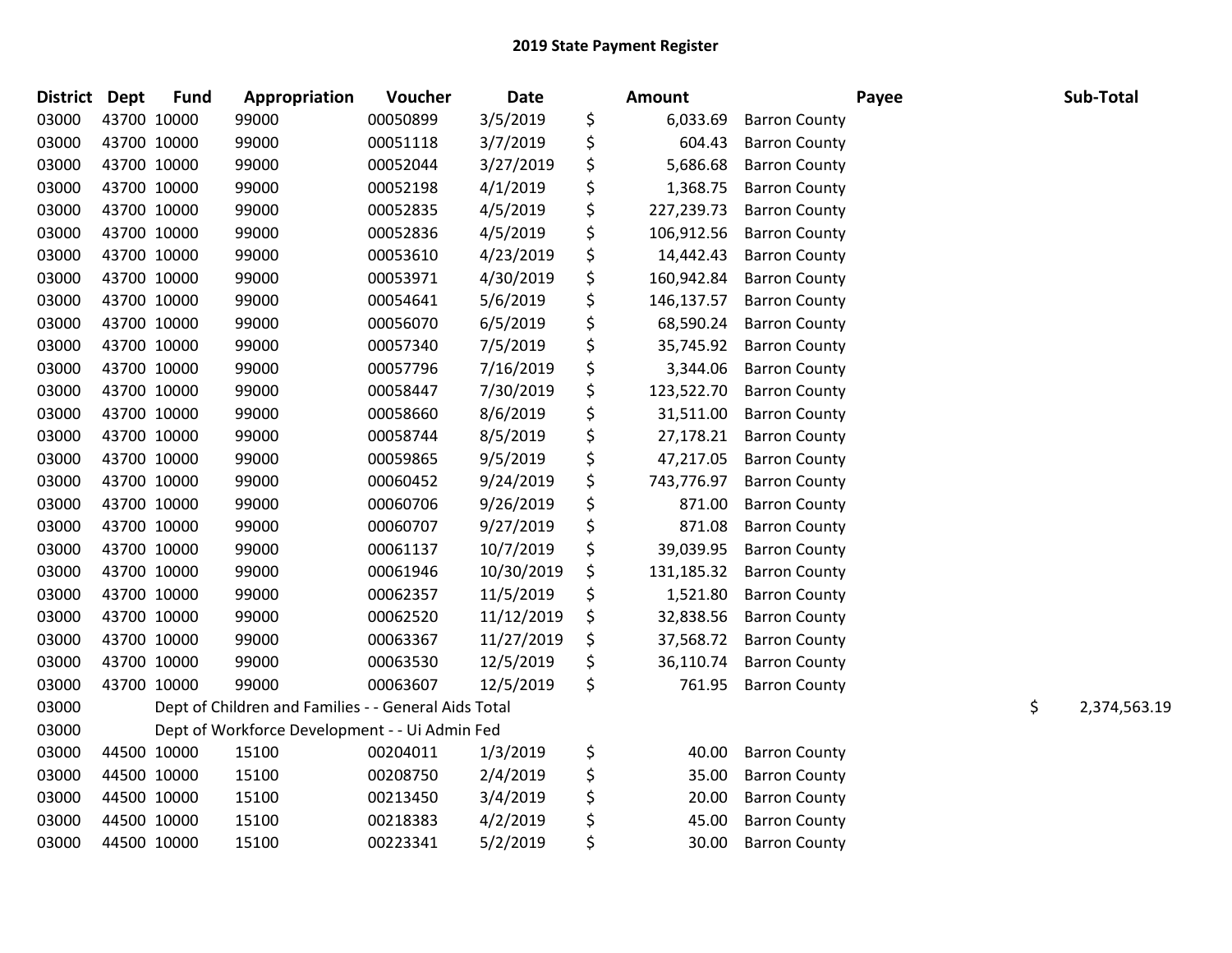| <b>District Dept</b> |             | <b>Fund</b> | Appropriation                                                         | Voucher  | <b>Date</b>   | Amount          |                      | Payee | Sub-Total       |
|----------------------|-------------|-------------|-----------------------------------------------------------------------|----------|---------------|-----------------|----------------------|-------|-----------------|
| 03000                |             | 44500 10000 | 15100                                                                 | 00228627 | 6/4/2019      | \$<br>25.00     | <b>Barron County</b> |       |                 |
| 03000                |             | 44500 10000 | 15100                                                                 | 00233312 | 7/2/2019      | \$<br>15.00     | <b>Barron County</b> |       |                 |
| 03000                | 44500 10000 |             | 15100                                                                 | 00238683 | 8/2/2019      | \$<br>30.00     | <b>Barron County</b> |       |                 |
| 03000                | 44500 10000 |             | 15100                                                                 | 00244387 | 9/4/2019      | \$<br>50.00     | <b>Barron County</b> |       |                 |
| 03000                | 44500 10000 |             | 15100                                                                 | 00249225 | 10/2/2019     | \$<br>10.00     | <b>Barron County</b> |       |                 |
| 03000                |             | 44500 10000 | 15100                                                                 | 00255611 | 11/4/2019     | \$<br>20.00     | <b>Barron County</b> |       |                 |
| 03000                |             | 44500 10000 | 15100                                                                 | 00261173 | 12/3/2019     | \$<br>40.00     | <b>Barron County</b> |       |                 |
| 03000                |             |             | Dept of Workforce Development - - Ui Admin Fed Total                  |          |               |                 |                      |       | \$<br>360.00    |
| 03000                |             |             | Dept of Workforce Development - - Wc Ops Uninsured Emplyr Admin       |          |               |                 |                      |       |                 |
| 03000                |             | 44500 22700 | 17700                                                                 | 00213638 | 3/5/2019      | \$<br>30.00     | <b>Barron County</b> |       |                 |
| 03000                |             | 44500 22700 | 17700                                                                 | 00213641 | 3/5/2019      | \$<br>55.00     | <b>Barron County</b> |       |                 |
| 03000                |             |             | Dept of Workforce Development - - Wc Ops Uninsured Emplyr Admin Total |          |               |                 |                      |       | \$<br>85.00     |
| 03000                |             |             | Department of Justice - - Legal Expenses                              |          |               |                 |                      |       |                 |
| 03000                |             | 45500 10000 | 10400                                                                 | 00072653 | 10/16/2019 \$ | 75.00           | <b>Barron County</b> |       |                 |
| 03000                |             |             | Department of Justice - - Legal Expenses Total                        |          |               |                 |                      |       | \$<br>75.00     |
| 03000                |             |             | Department of Justice - - General Program Operations                  |          |               |                 |                      |       |                 |
| 03000                |             | 45500 10000 | 20100                                                                 | 00061824 | 3/29/2019     | \$<br>111.00    | <b>Barron County</b> |       |                 |
| 03000                |             |             | Department of Justice - - General Program Operations Total            |          |               |                 |                      |       | \$<br>111.00    |
| 03000                |             |             | Department of Justice - - Drug Trafficking Resp Grants                |          |               |                 |                      |       |                 |
| 03000                |             | 45500 10000 | 20800                                                                 | 00068224 | 7/17/2019     | \$<br>7,555.00  | <b>Barron County</b> |       |                 |
| 03000                |             | 45500 10000 | 20800                                                                 | 00072823 | 10/11/2019    | \$<br>5,085.00  | <b>Barron County</b> |       |                 |
| 03000                |             | 45500 10000 | 20800                                                                 | 00076802 | 12/26/2019    | \$<br>12,360.00 | <b>Barron County</b> |       |                 |
| 03000                |             |             | Department of Justice - - Drug Trafficking Resp Grants Total          |          |               |                 |                      |       | \$<br>25,000.00 |
| 03000                |             |             | Department of Justice - - Crime Laboratories, Dna                     |          |               |                 |                      |       |                 |
| 03000                |             | 45500 10000 | 22100                                                                 | 00068517 | 7/19/2019     | \$<br>2,140.00  | <b>Barron County</b> |       |                 |
| 03000                |             |             | Department of Justice - - Crime Laboratories, Dna Total               |          |               |                 |                      |       | \$<br>2,140.00  |
| 03000                |             |             | Department of Justice - - County Law Enforcement Service              |          |               |                 |                      |       |                 |
| 03000                |             | 45500 10000 | 22600                                                                 | 00058230 | 1/15/2019     | \$<br>21,287.00 | <b>Barron County</b> |       |                 |
| 03000                |             |             | Department of Justice - - County Law Enforcement Service Total        |          |               |                 |                      |       | \$<br>21,287.00 |
| 03000                |             |             | Department of Justice - - Law Enforcement Train, Local                |          |               |                 |                      |       |                 |
| 03000                |             | 45500 10000 | 23100                                                                 | 00072387 | 10/9/2019     | \$<br>8,160.00  | <b>Barron County</b> |       |                 |
| 03000                |             |             | Department of Justice - - Law Enforcement Train, Local Total          |          |               |                 |                      |       | \$<br>8,160.00  |
| 03000                |             |             | Department of Justice - - Federal Aid, State Operations               |          |               |                 |                      |       |                 |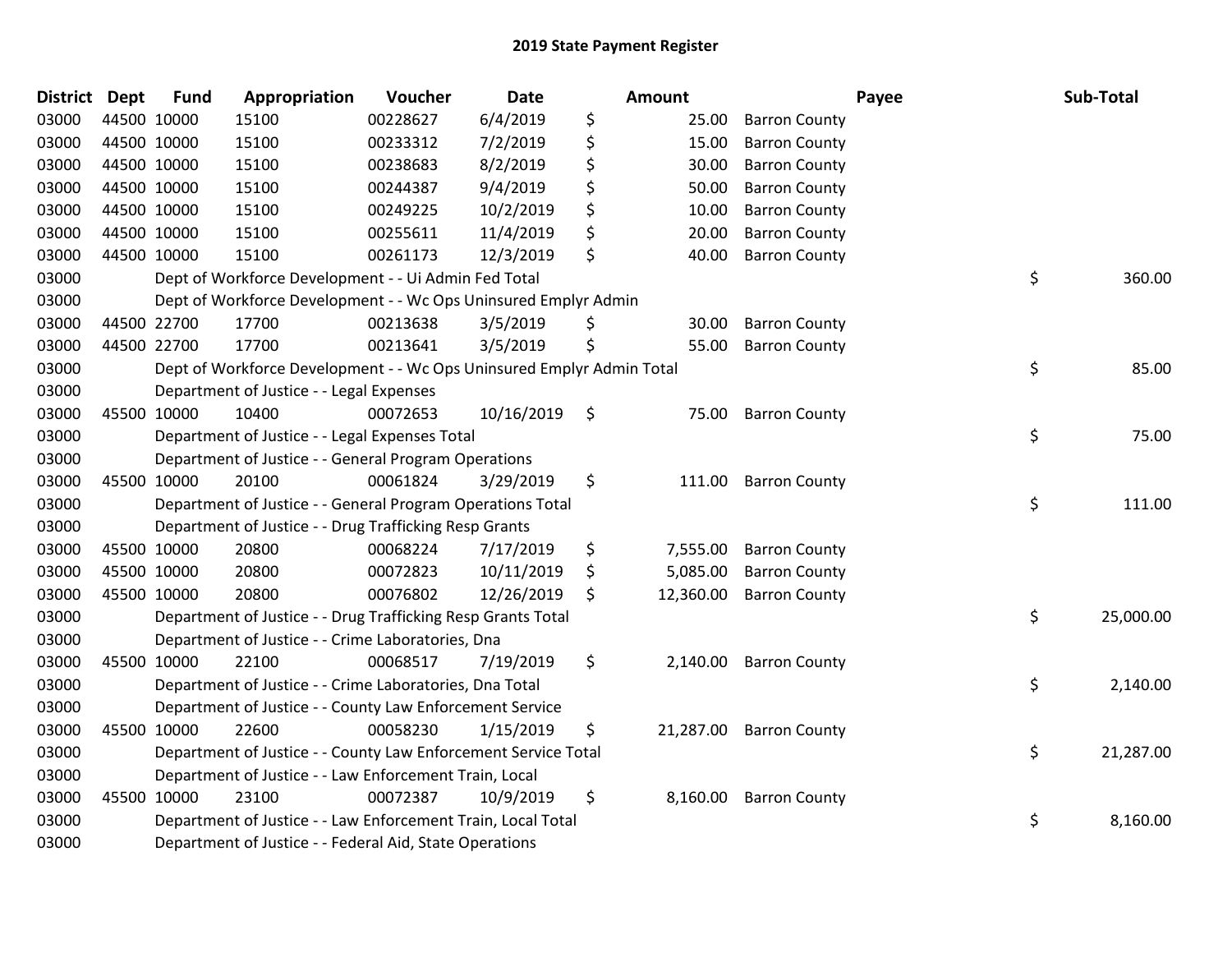| District | <b>Dept</b> | <b>Fund</b> | Appropriation                                                         | Voucher  | <b>Date</b> | Amount          |                         | Payee | Sub-Total       |
|----------|-------------|-------------|-----------------------------------------------------------------------|----------|-------------|-----------------|-------------------------|-------|-----------------|
| 03000    | 45500 10000 |             | 24100                                                                 | 00067400 | 7/1/2019    | \$<br>7,550.00  | <b>Barron County</b>    |       |                 |
| 03000    |             |             | Department of Justice - - Federal Aid, State Operations Total         |          |             |                 |                         |       | \$<br>7,550.00  |
| 03000    |             |             | Department of Justice - - Federal Aid, Local Assistance               |          |             |                 |                         |       |                 |
| 03000    |             | 45500 10000 | 25100                                                                 | 00059633 | 2/19/2019   | \$<br>474.95    | <b>Barron County</b>    |       |                 |
| 03000    |             | 45500 10000 | 25100                                                                 | 00062342 | 3/26/2019   | \$<br>2,484.47  | <b>Barron County</b>    |       |                 |
| 03000    |             | 45500 10000 | 25100                                                                 | 00069806 | 8/9/2019    | \$<br>367.05    | <b>Barron County</b>    |       |                 |
| 03000    |             | 45500 10000 | 25100                                                                 | 00070707 | 9/4/2019    | \$<br>3,929.81  | <b>Barron County</b>    |       |                 |
| 03000    |             | 45500 10000 | 25100                                                                 | 00071364 | 9/17/2019   | \$<br>1,827.31  | <b>Barron County</b>    |       |                 |
| 03000    |             | 45500 10000 | 25100                                                                 | 00076584 | 12/23/2019  | \$<br>1,404.71  | <b>Barron County</b>    |       |                 |
| 03000    | 45500 10000 |             | 25100                                                                 | 00077285 | 12/23/2019  | \$<br>3,700.00  | <b>Barron County</b>    |       |                 |
| 03000    |             |             | Department of Justice - - Federal Aid, Local Assistance Total         |          |             |                 |                         |       | \$<br>14,188.30 |
| 03000    |             |             | Department of Justice - - County-Tribal Programs, Local               |          |             |                 |                         |       |                 |
| 03000    |             | 45500 10000 | 26300                                                                 | 00058231 | 1/15/2019   | \$              | 15,074.00 Barron County |       |                 |
| 03000    |             |             | Department of Justice - - County-Tribal Programs, Local Total         |          |             |                 |                         |       | \$<br>15,074.00 |
| 03000    |             |             | Department of Justice - - Alt Prosecution Alcohol Drugs               |          |             |                 |                         |       |                 |
| 03000    | 45500 10000 |             | 27100                                                                 | 00059568 | 2/12/2019   | \$<br>6,496.14  | <b>Barron County</b>    |       |                 |
| 03000    |             | 45500 10000 | 27100                                                                 | 00066145 | 6/6/2019    | \$<br>4,919.24  | <b>Barron County</b>    |       |                 |
| 03000    |             | 45500 10000 | 27100                                                                 | 00069268 | 8/5/2019    | \$<br>6,167.71  | <b>Barron County</b>    |       |                 |
| 03000    |             | 45500 10000 | 27100                                                                 | 00074134 | 11/5/2019   | \$<br>12,078.16 | <b>Barron County</b>    |       |                 |
| 03000    |             |             | Department of Justice - - Alt Prosecution Alcohol Drugs Total         |          |             |                 |                         |       | \$<br>29,661.25 |
| 03000    |             |             | Department of Justice - - Crime Victim Witness Assist                 |          |             |                 |                         |       |                 |
| 03000    |             | 45500 10000 | 53200                                                                 | 00068302 | 7/18/2019   | \$              | 19,817.67 Barron County |       |                 |
| 03000    |             |             | Department of Justice - - Crime Victim Witness Assist Total           |          |             |                 |                         |       | \$<br>19,817.67 |
| 03000    |             |             | Department of Justice - - County Reimb Victim-Witness                 |          |             |                 |                         |       |                 |
| 03000    | 45500 10000 |             | 53900                                                                 | 00060543 | 2/28/2019   | \$<br>19,987.10 | <b>Barron County</b>    |       |                 |
| 03000    |             |             | Department of Justice - - County Reimb Victim-Witness Total           |          |             |                 |                         |       | \$<br>19,987.10 |
| 03000    |             |             | Department of Military Affairs - - Emergency Response Equipment       |          |             |                 |                         |       |                 |
| 03000    |             | 46500 10000 | 30800                                                                 | 00054439 | 1/11/2019   | \$<br>7,514.98  | <b>Barron County</b>    |       |                 |
| 03000    | 46500 10000 |             | 30800                                                                 | 00069795 | 11/22/2019  | \$<br>7,300.00  | <b>Barron County</b>    |       |                 |
| 03000    |             |             | Department of Military Affairs - - Emergency Response Equipment Total |          |             |                 |                         |       | \$<br>14,814.98 |
| 03000    |             |             | Department of Military Affairs - - Federal Aid, Local Assistance      |          |             |                 |                         |       |                 |
| 03000    |             | 46500 10000 | 34200                                                                 | 00055516 | 1/31/2019   | \$<br>22,146.12 | <b>Barron County</b>    |       |                 |
| 03000    | 46500 10000 |             | 34200                                                                 | 00063565 | 7/9/2019    | \$<br>3,938.34  | <b>Barron County</b>    |       |                 |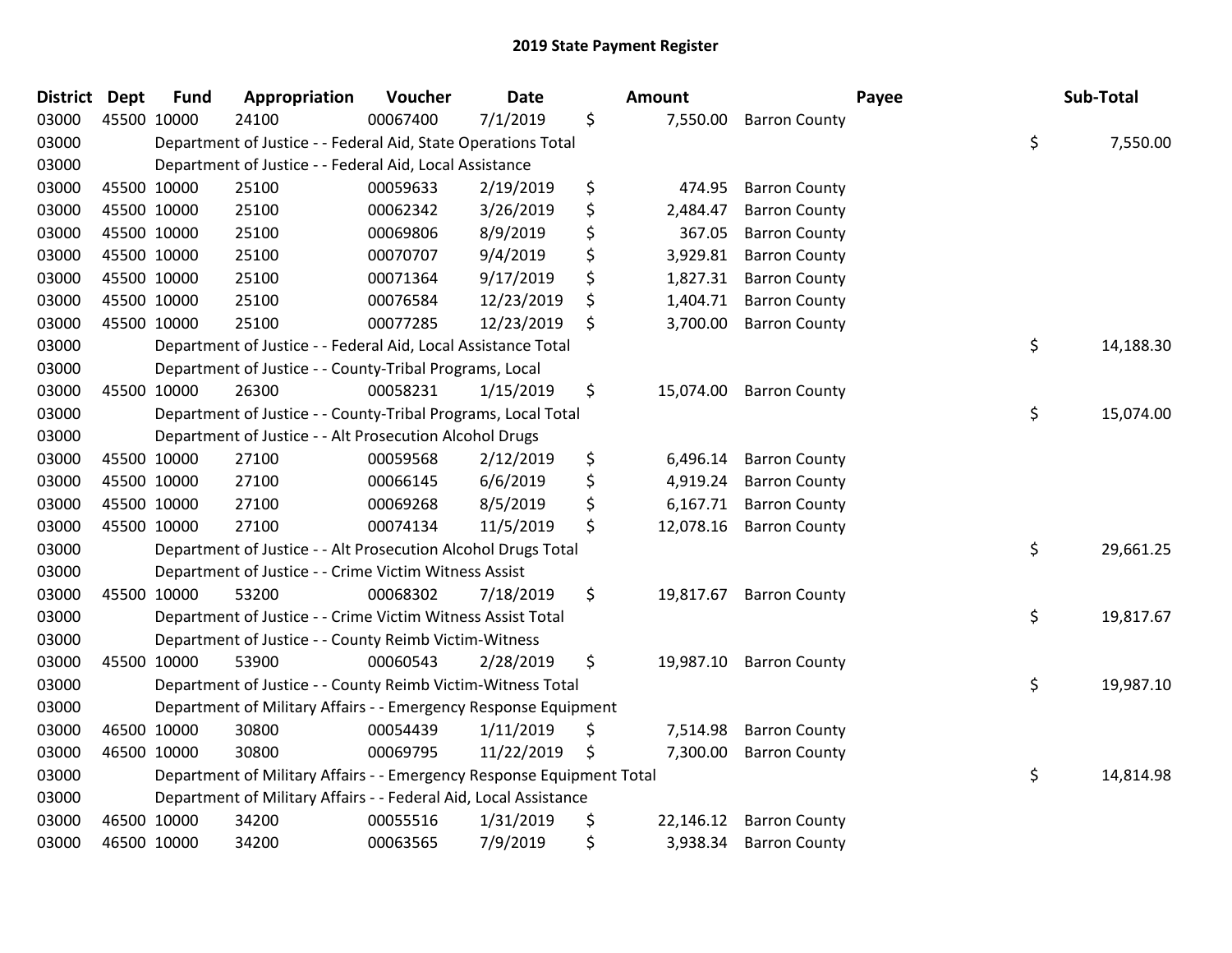| <b>District Dept</b> |             | <b>Fund</b> | Appropriation                                                           | Voucher  | <b>Date</b>     |     | Amount     |                      | Payee | Sub-Total  |
|----------------------|-------------|-------------|-------------------------------------------------------------------------|----------|-----------------|-----|------------|----------------------|-------|------------|
| 03000                | 46500 10000 |             | 34200                                                                   | 00066695 | 9/16/2019       | \$  | 2,457.07   | <b>Barron County</b> |       |            |
| 03000                |             |             | Department of Military Affairs - - Federal Aid, Local Assistance Total  |          |                 |     |            |                      | \$    | 28,541.53  |
| 03000                |             |             | Department of Military Affairs - - St Emerg Response Bd Grant Pif       |          |                 |     |            |                      |       |            |
| 03000                |             | 46500 27200 | 36400                                                                   | 00055458 | 1/31/2019       | \$  | 6,440.88   | <b>Barron County</b> |       |            |
| 03000                |             | 46500 27200 | 36400                                                                   | 00070357 | 12/9/2019       | \$  | 12,893.75  | <b>Barron County</b> |       |            |
| 03000                |             |             | Department of Military Affairs - - St Emerg Response Bd Grant Pif Total |          |                 |     |            |                      | \$    | 19,334.63  |
| 03000                |             |             | Department of Military Affairs - - Major Disaster Assist; Pif           |          |                 |     |            |                      |       |            |
| 03000                |             | 46500 27200 | 36500                                                                   | 00058128 | 3/20/2019       | \$. | 191,356.68 | <b>Barron County</b> |       |            |
| 03000                |             |             | Department of Military Affairs - - Major Disaster Assist; Pif Total     |          |                 |     |            |                      | \$    | 191,356.68 |
| 03000                |             |             | Department of Veterans Affairs - - Grants To Counties                   |          |                 |     |            |                      |       |            |
| 03000                |             | 48500 15200 | 12700                                                                   | 00060665 | 2/22/2019       | \$  | 1,150.00   | <b>Barron County</b> |       |            |
| 03000                |             |             | Department of Veterans Affairs - - Grants To Counties Total             |          |                 |     |            |                      | \$    | 1,150.00   |
| 03000                |             |             | Department of Veterans Affairs - - County Grants                        |          |                 |     |            |                      |       |            |
| 03000                |             | 48500 58200 | 26700                                                                   | 00060665 | 2/22/2019       | \$  | 5,175.00   | <b>Barron County</b> |       |            |
| 03000                |             |             | Department of Veterans Affairs - - County Grants Total                  |          |                 |     |            |                      | \$    | 5,175.00   |
| 03000                |             |             | Department of Veterans Affairs - - Veterans Transportation Grant        |          |                 |     |            |                      |       |            |
| 03000                |             | 48500 58200 | 28000                                                                   | 00074083 | $12/10/2019$ \$ |     | 4,616.76   | <b>Barron County</b> |       |            |
| 03000                |             |             | Department of Veterans Affairs - - Veterans Transportation Grant Total  |          |                 |     |            |                      | \$    | 4,616.76   |
| 03000                |             |             | Department of Veterans Affairs - - County Grants                        |          |                 |     |            |                      |       |            |
| 03000                |             | 48500 58300 | 37000                                                                   | 00060665 | 2/22/2019       | \$  | 5,175.00   | <b>Barron County</b> |       |            |
| 03000                |             |             | Department of Veterans Affairs - - County Grants Total                  |          |                 |     |            |                      | \$    | 5,175.00   |
| 03000                |             |             | Department of Administration - - Federal Aid, Local Assistance          |          |                 |     |            |                      |       |            |
| 03000                |             | 50500 10000 | 15500                                                                   | 00095294 | 1/15/2019       | \$  | 8,284.13   | <b>Barron County</b> |       |            |
| 03000                |             | 50500 10000 | 15500                                                                   | 00097037 | 2/15/2019       | \$  | 6,545.59   | <b>Barron County</b> |       |            |
| 03000                |             | 50500 10000 | 15500                                                                   | 00098886 | 3/15/2019       | \$  | 5,943.76   | <b>Barron County</b> |       |            |
| 03000                |             | 50500 10000 | 15500                                                                   | 00100661 | 4/16/2019       | \$  | 3,672.02   | <b>Barron County</b> |       |            |
| 03000                |             | 50500 10000 | 15500                                                                   | 00102315 | 5/15/2019       | \$  | 4,599.83   | <b>Barron County</b> |       |            |
| 03000                |             | 50500 10000 | 15500                                                                   | 00104149 | 6/17/2019       | \$  | 3,152.40   | <b>Barron County</b> |       |            |
| 03000                |             | 50500 10000 | 15500                                                                   | 00105869 | 7/17/2019       | \$  | 2,687.79   | <b>Barron County</b> |       |            |
| 03000                |             | 50500 10000 | 15500                                                                   | 00107976 | 8/30/2019       | \$  | 1,985.00   | <b>Barron County</b> |       |            |
| 03000                |             | 50500 10000 | 15500                                                                   | 00109288 | 9/20/2019       | \$  | 2,632.57   | <b>Barron County</b> |       |            |
| 03000                |             | 50500 10000 | 15500                                                                   | 00110767 | 10/16/2019      | \$  | 1,264.07   | <b>Barron County</b> |       |            |
| nannn.               |             |             | Department of Administration [oderal Aid Local Accistance Total         |          |                 |     |            |                      | ċ     | AOZCTAC    |

03000 Department of Administration - - Federal Aid, Local Assistance Total \$ 40,767.16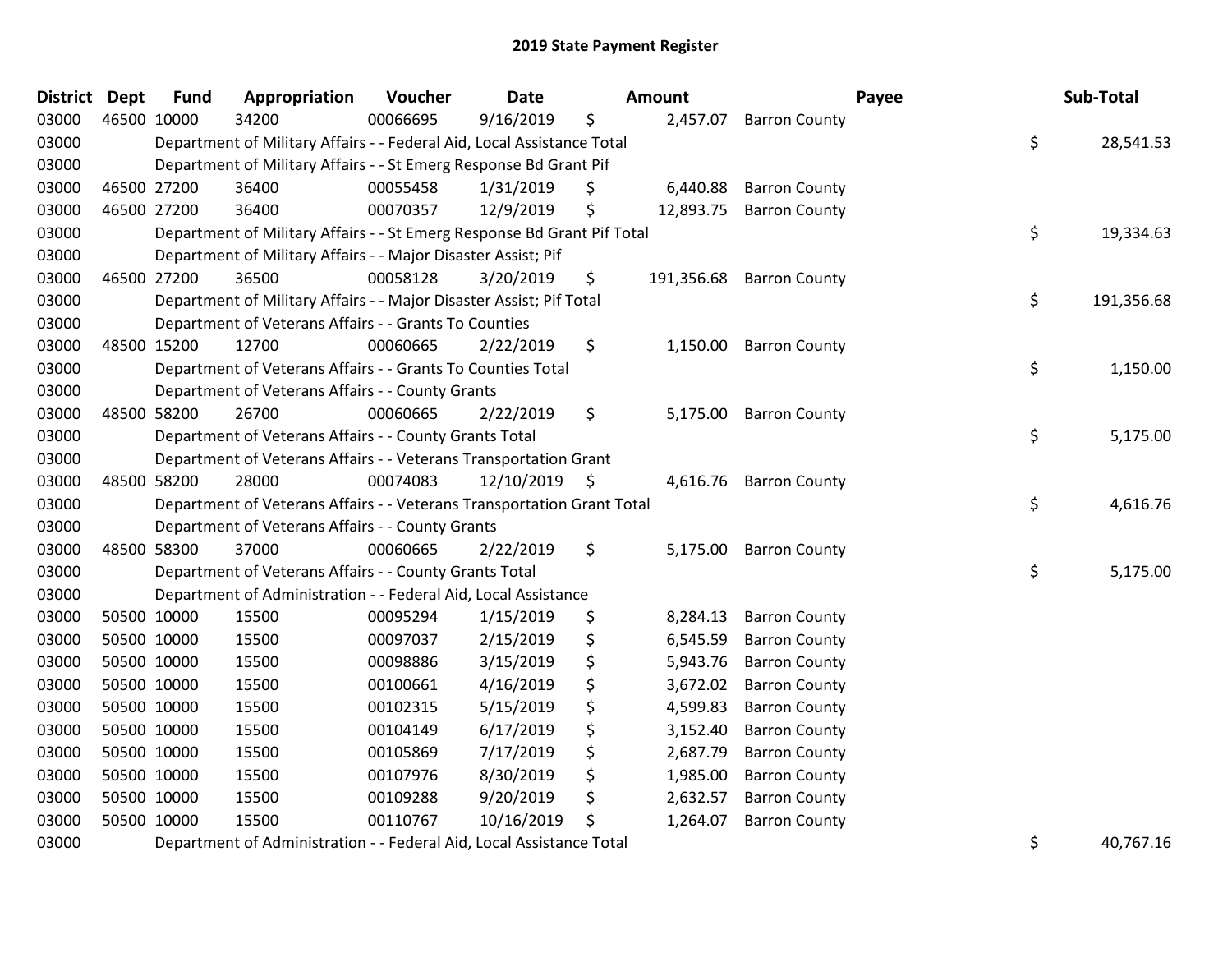| <b>District</b> | Dept | <b>Fund</b> | Appropriation                                                                                                                                                                                                                        | Voucher  | <b>Date</b> |    | <b>Amount</b> |                      | Payee | Sub-Total |
|-----------------|------|-------------|--------------------------------------------------------------------------------------------------------------------------------------------------------------------------------------------------------------------------------------|----------|-------------|----|---------------|----------------------|-------|-----------|
| 03000           |      |             | Department of Administration - - Low-Income Assistance Grants                                                                                                                                                                        |          |             |    |               |                      |       |           |
| 03000           |      | 50500 23500 | 37100                                                                                                                                                                                                                                | 00095294 | 1/15/2019   | \$ | 8,062.27      | <b>Barron County</b> |       |           |
| 03000           |      | 50500 23500 | 37100                                                                                                                                                                                                                                | 00097037 | 2/15/2019   | \$ | 5,874.85      | <b>Barron County</b> |       |           |
| 03000           |      | 50500 23500 | 37100                                                                                                                                                                                                                                | 00098886 | 3/15/2019   | \$ | 5,262.50      | <b>Barron County</b> |       |           |
| 03000           |      | 50500 23500 | 37100                                                                                                                                                                                                                                | 00100661 | 4/16/2019   | \$ | 2,503.48      | <b>Barron County</b> |       |           |
| 03000           |      | 50500 23500 | 37100                                                                                                                                                                                                                                | 00102315 | 5/15/2019   | \$ | 391.03        | <b>Barron County</b> |       |           |
| 03000           |      | 50500 23500 | 37100                                                                                                                                                                                                                                | 00104149 | 6/17/2019   | \$ | 378.78        | <b>Barron County</b> |       |           |
| 03000           |      | 50500 23500 | 37100                                                                                                                                                                                                                                | 00105869 | 7/17/2019   | \$ | 714.77        | <b>Barron County</b> |       |           |
| 03000           |      | 50500 23500 | 37100                                                                                                                                                                                                                                | 00109288 | 9/20/2019   | \$ | 4,552.65      | <b>Barron County</b> |       |           |
| 03000           |      | 50500 23500 | 37100                                                                                                                                                                                                                                | 00110767 | 10/16/2019  | \$ | 4,116.97      | <b>Barron County</b> |       |           |
| 03000           |      | 50500 23500 | 37100                                                                                                                                                                                                                                | 00114395 | 12/17/2019  | \$ | 14,154.67     | <b>Barron County</b> |       |           |
| 03000           |      |             | Department of Administration - - Low-Income Assistance Grants Total                                                                                                                                                                  |          |             |    |               |                      | \$    | 46,011.97 |
| 03000           |      |             | Department of Administration - - Land Information Program; Loca                                                                                                                                                                      |          |             |    |               |                      |       |           |
| 03000           |      | 50500 26900 | 17300                                                                                                                                                                                                                                | 00094511 | 1/3/2019    | \$ | 25,000.00     | <b>Barron County</b> |       |           |
| 03000           |      | 50500 26900 | 17300                                                                                                                                                                                                                                | 00095036 | 1/17/2019   | \$ | 1,000.00      | <b>Barron County</b> |       |           |
| 03000           |      | 50500 26900 | 17300                                                                                                                                                                                                                                | 00097013 | 2/28/2019   | \$ | 30,144.00     | <b>Barron County</b> |       |           |
| 03000           |      | 50500 26900 | 17300                                                                                                                                                                                                                                | 00099310 | 3/21/2019   | \$ | 25,000.00     | <b>Barron County</b> |       |           |
| 03000           |      |             | Department of Administration - - Land Information Program; Loca Total                                                                                                                                                                |          |             |    |               |                      | \$    | 81,144.00 |
| 03000           |      |             | Public Defender Board - - Trial Representation                                                                                                                                                                                       |          |             |    |               |                      |       |           |
| 03000           |      | 55000 10000 | 10300                                                                                                                                                                                                                                | 00177853 | 1/23/2019   | \$ | 1,802.93      | <b>Barron County</b> |       |           |
| 03000           |      | 55000 10000 | 10300                                                                                                                                                                                                                                | 00178158 | 1/30/2019   | \$ | 45.00         | <b>Barron County</b> |       |           |
| 03000           |      | 55000 10000 | 10300                                                                                                                                                                                                                                | 00183081 | 2/25/2019   | \$ | 1,802.93      | <b>Barron County</b> |       |           |
| 03000           |      | 55000 10000 | 10300                                                                                                                                                                                                                                | 00187725 | 5/6/2019    | \$ | 1,802.93      | <b>Barron County</b> |       |           |
| 03000           |      | 55000 10000 | 10300                                                                                                                                                                                                                                | 00191362 | 4/23/2019   | \$ | 1,802.93      | <b>Barron County</b> |       |           |
| 03000           |      | 55000 10000 | 10300                                                                                                                                                                                                                                | 00196152 | 5/23/2019   | \$ | 1,802.93      | <b>Barron County</b> |       |           |
| 03000           |      | 55000 10000 | 10300                                                                                                                                                                                                                                | 00204095 | 7/3/2019    | \$ | 1,802.93      | <b>Barron County</b> |       |           |
| 03000           |      | 55000 10000 | 10300                                                                                                                                                                                                                                | 00207126 | 7/26/2019   | \$ | 1,802.93      | <b>Barron County</b> |       |           |
| 03000           |      | 55000 10000 | 10300                                                                                                                                                                                                                                | 00210703 | 8/23/2019   | \$ | 1,802.93      | <b>Barron County</b> |       |           |
| 03000           |      | 55000 10000 | 10300                                                                                                                                                                                                                                | 00215364 | 9/25/2019   | \$ | 1,802.93      | <b>Barron County</b> |       |           |
| 03000           |      | 55000 10000 | 10300                                                                                                                                                                                                                                | 00218850 | 10/24/2019  | Ş  | 1,802.93      | <b>Barron County</b> |       |           |
| 03000           |      | 55000 10000 | 10300                                                                                                                                                                                                                                | 00223749 | 11/26/2019  | \$ | 1,848.00      | <b>Barron County</b> |       |           |
| 03000           |      |             | Public Defender Board - - Trial Representation Total                                                                                                                                                                                 |          |             |    |               |                      | \$    | 19,922.30 |
| 0.200           |      |             | <b>In the Instrument of the Community of the Instrument of the Institute of the Institute of the Institute of the Institute of the Institute of the Institute of the Institute of the Institute of the Institute of the Institut</b> |          |             |    |               |                      |       |           |

Public Defender Board - - Transcript, Discovery And Int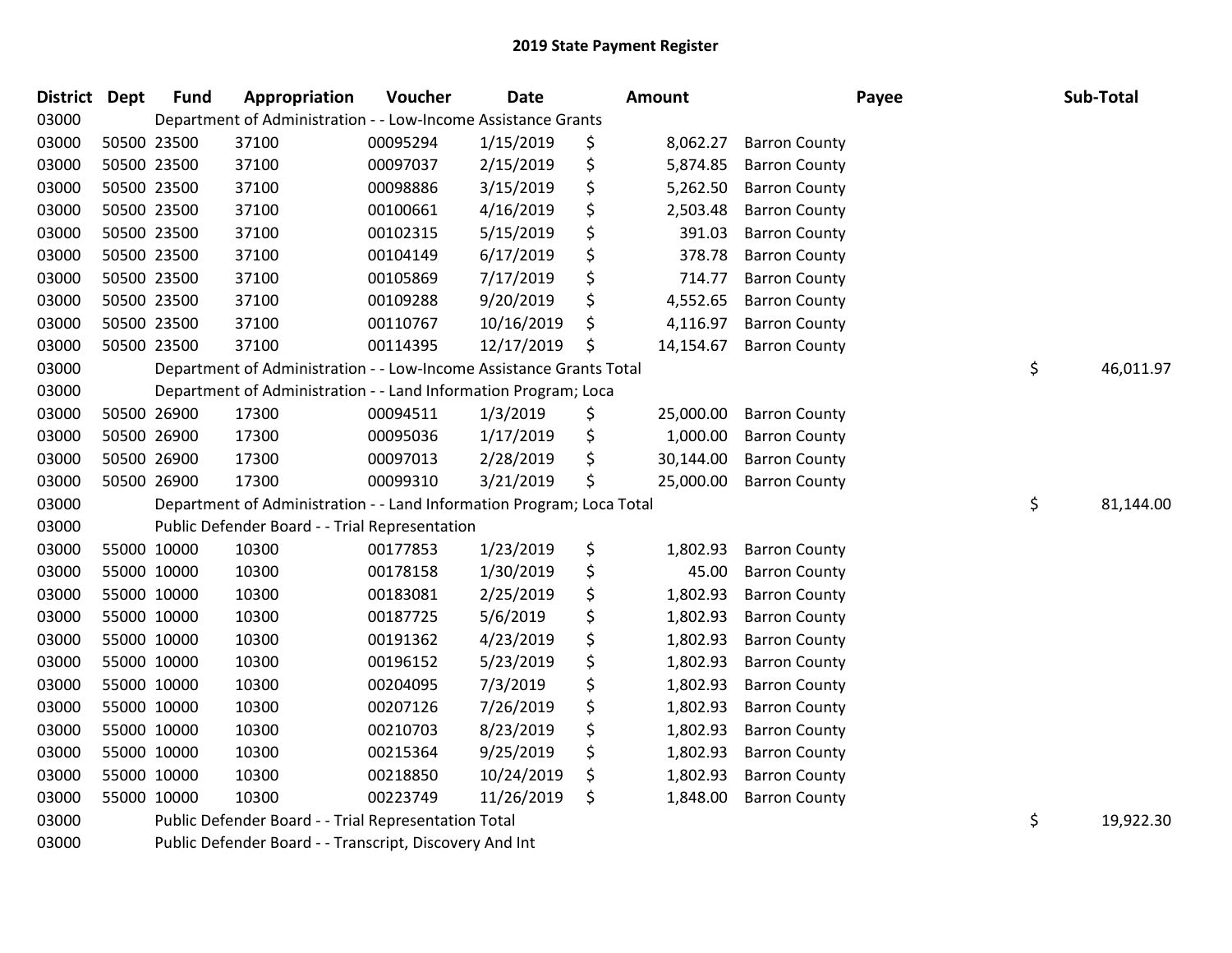| District Dept |             | <b>Fund</b> | Appropriation | Voucher  | <b>Date</b> | Amount         |                      | Payee | Sub-Total |
|---------------|-------------|-------------|---------------|----------|-------------|----------------|----------------------|-------|-----------|
| 03000         | 55000 10000 |             | 10600         | 00174699 | 1/3/2019    | \$<br>15.00    | <b>Barron County</b> |       |           |
| 03000         | 55000 10000 |             | 10600         | 00175841 | 1/9/2019    | \$<br>20.00    | <b>Barron County</b> |       |           |
| 03000         | 55000 10000 |             | 10600         | 00180333 | 2/8/2019    | \$<br>20.00    | <b>Barron County</b> |       |           |
| 03000         | 55000 10000 |             | 10600         | 00180335 | 2/8/2019    | \$<br>42.80    | <b>Barron County</b> |       |           |
| 03000         | 55000 10000 |             | 10600         | 00180336 | 2/8/2019    | \$<br>1,249.60 | <b>Barron County</b> |       |           |
| 03000         | 55000 10000 |             | 10600         | 00180530 | 2/7/2019    | \$<br>5.00     | <b>Barron County</b> |       |           |
| 03000         | 55000 10000 |             | 10600         | 00182628 | 2/19/2019   | \$<br>15.00    | <b>Barron County</b> |       |           |
| 03000         | 55000 10000 |             | 10600         | 00186358 | 3/7/2019    | \$<br>35.00    | <b>Barron County</b> |       |           |
| 03000         | 55000 10000 |             | 10600         | 00189614 | 4/3/2019    | \$<br>35.00    | <b>Barron County</b> |       |           |
| 03000         | 55000 10000 |             | 10600         | 00191485 | 4/18/2019   | \$<br>25.00    | <b>Barron County</b> |       |           |
| 03000         | 55000 10000 |             | 10600         | 00191520 | 4/18/2019   | \$<br>65.00    | <b>Barron County</b> |       |           |
| 03000         | 55000 10000 |             | 10600         | 00191542 | 4/18/2019   | \$<br>6.00     | <b>Barron County</b> |       |           |
| 03000         | 55000 10000 |             | 10600         | 00191543 | 4/18/2019   | \$<br>10.00    | <b>Barron County</b> |       |           |
| 03000         | 55000 10000 |             | 10600         | 00193369 | 5/3/2019    | \$<br>15.00    | <b>Barron County</b> |       |           |
| 03000         | 55000 10000 |             | 10600         | 00193370 | 5/3/2019    | \$<br>15.00    | <b>Barron County</b> |       |           |
| 03000         | 55000 10000 |             | 10600         | 00193372 | 5/3/2019    | \$<br>984.20   | <b>Barron County</b> |       |           |
| 03000         | 55000 10000 |             | 10600         | 00196192 | 5/21/2019   | \$<br>39.40    | <b>Barron County</b> |       |           |
| 03000         | 55000 10000 |             | 10600         | 00197369 | 5/30/2019   | \$<br>5.00     | <b>Barron County</b> |       |           |
| 03000         | 55000 10000 |             | 10600         | 00197370 | 5/30/2019   | \$<br>5.00     | <b>Barron County</b> |       |           |
| 03000         | 55000 10000 |             | 10600         | 00197371 | 5/30/2019   | \$<br>20.00    | <b>Barron County</b> |       |           |
| 03000         | 55000 10000 |             | 10600         | 00197372 | 5/30/2019   | \$<br>5.00     | <b>Barron County</b> |       |           |
| 03000         | 55000 10000 |             | 10600         | 00197373 | 5/30/2019   | \$<br>15.00    | <b>Barron County</b> |       |           |
| 03000         | 55000 10000 |             | 10600         | 00197374 | 5/30/2019   | \$<br>15.00    | <b>Barron County</b> |       |           |
| 03000         | 55000 10000 |             | 10600         | 00197375 | 5/30/2019   | \$<br>5.00     | <b>Barron County</b> |       |           |
| 03000         | 55000 10000 |             | 10600         | 00197376 | 5/30/2019   | \$<br>984.20   | <b>Barron County</b> |       |           |
| 03000         | 55000 10000 |             | 10600         | 00200674 | 6/12/2019   | \$<br>5.00     | <b>Barron County</b> |       |           |
| 03000         | 55000 10000 |             | 10600         | 00200675 | 6/12/2019   | \$<br>5.00     | <b>Barron County</b> |       |           |
| 03000         | 55000 10000 |             | 10600         | 00200676 | 6/12/2019   | \$<br>40.00    | <b>Barron County</b> |       |           |
| 03000         | 55000 10000 |             | 10600         | 00204459 | 7/8/2019    | \$<br>5.00     | <b>Barron County</b> |       |           |
| 03000         | 55000 10000 |             | 10600         | 00205995 | 7/18/2019   | \$<br>10.00    | <b>Barron County</b> |       |           |
| 03000         | 55000 10000 |             | 10600         | 00205996 | 7/18/2019   | \$<br>25.00    | <b>Barron County</b> |       |           |
| 03000         | 55000 10000 |             | 10600         | 00205997 | 7/18/2019   | \$<br>5.00     | <b>Barron County</b> |       |           |
| 03000         | 55000 10000 |             | 10600         | 00206110 | 7/19/2019   | \$<br>43.80    | <b>Barron County</b> |       |           |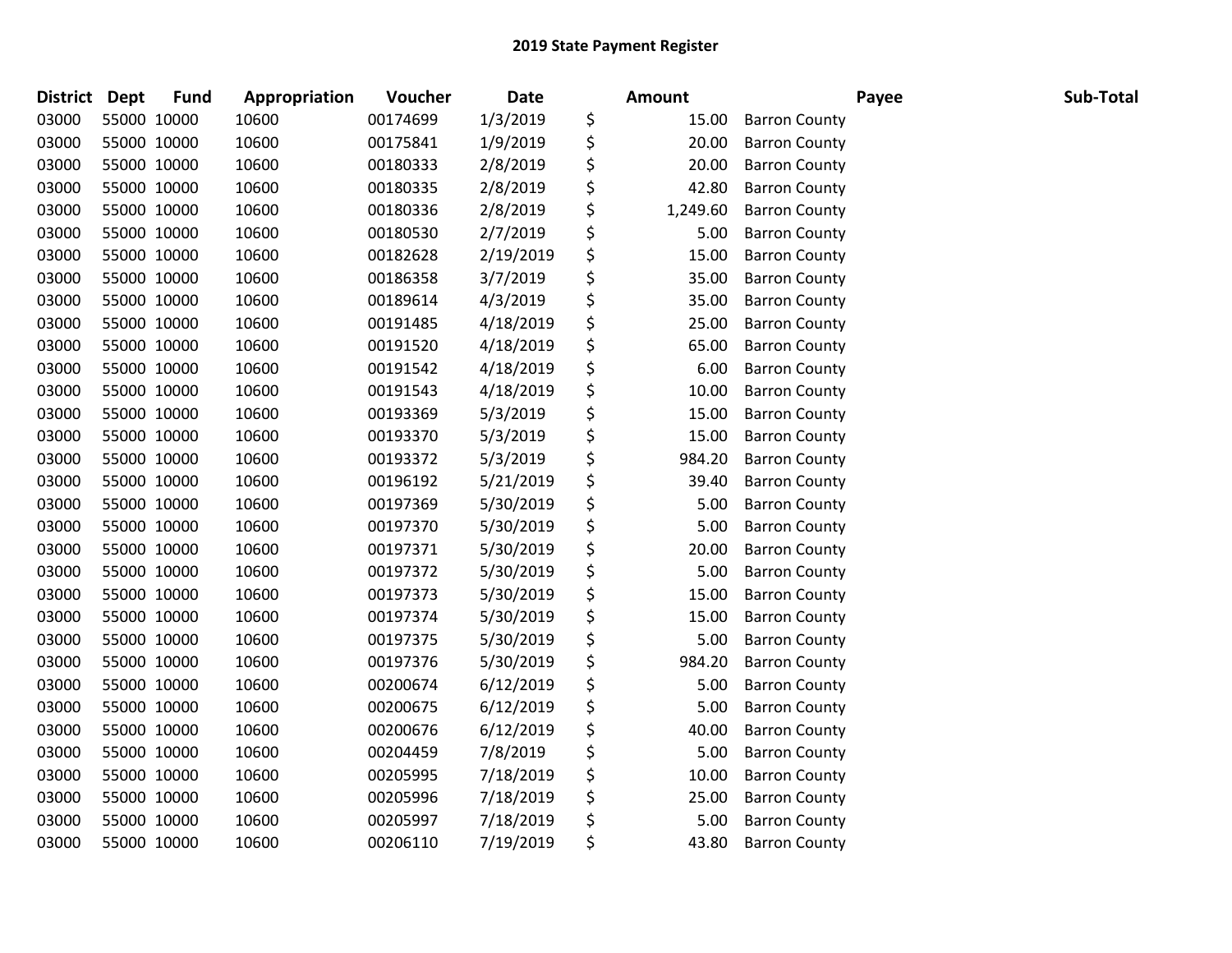| District Dept |             | <b>Fund</b> | Appropriation                                                 | Voucher  | <b>Date</b> | Amount         |                      | Payee | Sub-Total      |
|---------------|-------------|-------------|---------------------------------------------------------------|----------|-------------|----------------|----------------------|-------|----------------|
| 03000         | 55000 10000 |             | 10600                                                         | 00206124 | 7/19/2019   | \$<br>916.60   | <b>Barron County</b> |       |                |
| 03000         |             | 55000 10000 | 10600                                                         | 00210037 | 8/20/2019   | \$<br>10.00    | <b>Barron County</b> |       |                |
| 03000         | 55000 10000 |             | 10600                                                         | 00210038 | 8/20/2019   | \$<br>5.00     | <b>Barron County</b> |       |                |
| 03000         | 55000 10000 |             | 10600                                                         | 00210039 | 8/20/2019   | \$<br>5.00     | <b>Barron County</b> |       |                |
| 03000         | 55000 10000 |             | 10600                                                         | 00210040 | 8/20/2019   | \$<br>5.00     | <b>Barron County</b> |       |                |
| 03000         | 55000 10000 |             | 10600                                                         | 00210041 | 8/20/2019   | \$<br>10.00    | <b>Barron County</b> |       |                |
| 03000         | 55000 10000 |             | 10600                                                         | 00210042 | 8/20/2019   | \$<br>5.00     | <b>Barron County</b> |       |                |
| 03000         | 55000 10000 |             | 10600                                                         | 00210043 | 8/20/2019   | \$<br>5.00     | <b>Barron County</b> |       |                |
| 03000         | 55000 10000 |             | 10600                                                         | 00210045 | 8/20/2019   | \$<br>5.00     | <b>Barron County</b> |       |                |
| 03000         | 55000 10000 |             | 10600                                                         | 00210046 | 8/20/2019   | \$<br>10.00    | <b>Barron County</b> |       |                |
| 03000         | 55000 10000 |             | 10600                                                         | 00210047 | 8/20/2019   | \$<br>10.00    | <b>Barron County</b> |       |                |
| 03000         | 55000 10000 |             | 10600                                                         | 00213836 | 9/16/2019   | \$<br>10.00    | <b>Barron County</b> |       |                |
| 03000         | 55000 10000 |             | 10600                                                         | 00213837 | 9/16/2019   | \$<br>5.00     | <b>Barron County</b> |       |                |
| 03000         | 55000 10000 |             | 10600                                                         | 00213838 | 9/16/2019   | \$<br>20.00    | <b>Barron County</b> |       |                |
| 03000         |             | 55000 10000 | 10600                                                         | 00213839 | 9/16/2019   | \$<br>5.00     | <b>Barron County</b> |       |                |
| 03000         | 55000 10000 |             | 10600                                                         | 00216545 | 10/7/2019   | \$<br>20.00    | <b>Barron County</b> |       |                |
| 03000         | 55000 10000 |             | 10600                                                         | 00216546 | 10/7/2019   | \$<br>5.00     | <b>Barron County</b> |       |                |
| 03000         | 55000 10000 |             | 10600                                                         | 00216547 | 10/7/2019   | \$<br>15.00    | <b>Barron County</b> |       |                |
| 03000         | 55000 10000 |             | 10600                                                         | 00216548 | 10/7/2019   | \$<br>10.00    | <b>Barron County</b> |       |                |
| 03000         | 55000 10000 |             | 10600                                                         | 00219262 | 10/28/2019  | \$<br>82.20    | <b>Barron County</b> |       |                |
| 03000         | 55000 10000 |             | 10600                                                         | 00219263 | 10/28/2019  | \$<br>1,161.60 | <b>Barron County</b> |       |                |
| 03000         | 55000 10000 |             | 10600                                                         | 00219264 | 10/28/2019  | \$<br>5.00     | <b>Barron County</b> |       |                |
| 03000         | 55000 10000 |             | 10600                                                         | 00219265 | 10/28/2019  | \$<br>95.00    | <b>Barron County</b> |       |                |
| 03000         | 55000 10000 |             | 10600                                                         | 00223602 | 11/25/2019  | \$<br>5.00     | <b>Barron County</b> |       |                |
| 03000         | 55000 10000 |             | 10600                                                         | 00223603 | 11/25/2019  | \$<br>5.00     | <b>Barron County</b> |       |                |
| 03000         | 55000 10000 |             | 10600                                                         | 00226488 | 12/13/2019  | \$<br>5.00     | <b>Barron County</b> |       |                |
| 03000         | 55000 10000 |             | 10600                                                         | 00227587 | 12/23/2019  | \$<br>15.00    | <b>Barron County</b> |       |                |
| 03000         | 55000 10000 |             | 10600                                                         | 00227588 | 12/23/2019  | \$<br>60.00    | <b>Barron County</b> |       |                |
| 03000         | 55000 10000 |             | 10600                                                         | 00227593 | 12/23/2019  | \$<br>5.00     | <b>Barron County</b> |       |                |
| 03000         | 55000 10000 |             | 10600                                                         | 00227594 | 12/23/2019  | \$<br>10.00    | <b>Barron County</b> |       |                |
| 03000         | 55000 10000 |             | 10600                                                         | 00227595 | 12/23/2019  | \$<br>10.00    | <b>Barron County</b> |       |                |
| 03000         | 55000 10000 |             | 10600                                                         | 00227596 | 12/23/2019  | \$<br>15.00    | <b>Barron County</b> |       |                |
| 03000         |             |             | Public Defender Board - - Transcript, Discovery And Int Total |          |             |                |                      |       | \$<br>6,340.40 |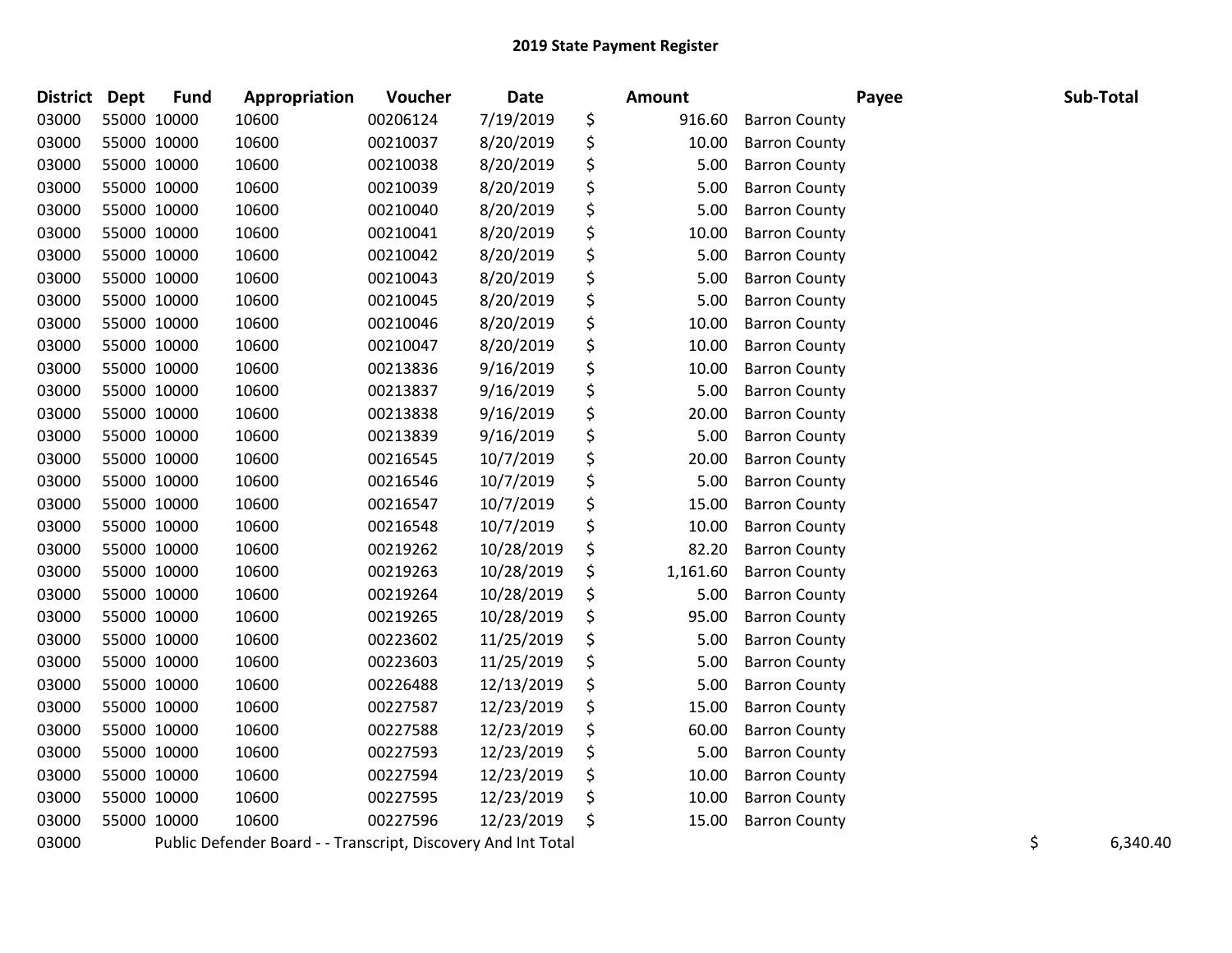| District Dept |             | <b>Fund</b> | Appropriation                                                         | Voucher  | <b>Date</b> |     | <b>Amount</b> |                      | Payee | Sub-Total    |
|---------------|-------------|-------------|-----------------------------------------------------------------------|----------|-------------|-----|---------------|----------------------|-------|--------------|
| 03000         |             |             | Department of Revenue - - Warrants and Satisfactions                  |          |             |     |               |                      |       |              |
| 03000         |             | 56600 10000 | 10100                                                                 | 00120842 | 2/14/2019   | \$  | 520.00        | <b>Barron County</b> |       |              |
| 03000         |             | 56600 10000 | 10100                                                                 | 00134153 | 5/6/2019    | \$  | 75.00         | <b>Barron County</b> |       |              |
| 03000         |             | 56600 10000 | 10100                                                                 | 00137004 | 6/12/2019   | \$  | 75.00         | <b>Barron County</b> |       |              |
| 03000         |             | 56600 10000 | 10100                                                                 | 00143131 | 8/16/2019   | \$  | 470.00        | <b>Barron County</b> |       |              |
| 03000         |             |             | Department of Revenue - - Warrants and Satisfactions Total            |          |             |     |               |                      | \$    | 1,140.00     |
| 03000         |             |             | Circuit Courts - - Circuit Court Costs                                |          |             |     |               |                      |       |              |
| 03000         | 62500 10000 |             | 10500                                                                 | 00001206 | 1/17/2019   | \$  | 100,022.50    | <b>Barron County</b> |       |              |
| 03000         |             | 62500 10000 | 10500                                                                 | 00001484 | 7/5/2019    | \$  | 6,832.00      | <b>Barron County</b> |       |              |
| 03000         |             | 62500 10000 | 10500                                                                 | 00001516 | 8/1/2019    | \$. | 160,656.00    | <b>Barron County</b> |       |              |
| 03000         |             |             | Circuit Courts - - Circuit Court Costs Total                          |          |             |     |               |                      | \$    | 267,510.50   |
| 03000         |             |             | Supreme Court - - Federal Aid                                         |          |             |     |               |                      |       |              |
| 03000         |             | 68000 10000 | 24100                                                                 | 00005707 | 5/3/2019    | \$  | 55.90         | <b>Barron County</b> |       |              |
| 03000         |             |             | Supreme Court - - Federal Aid Total                                   |          |             |     |               |                      | \$    | 55.90        |
| 03000         |             |             | Shared Revenue and Tax Relief - - County And Municipal Aid            |          |             |     |               |                      |       |              |
| 03000         |             | 83500 10000 | 10500                                                                 | 00048324 | 7/22/2019   | \$  | 172,562.23    | <b>Barron County</b> |       |              |
| 03000         | 83500 10000 |             | 10500                                                                 | 00052613 | 11/18/2019  | \$  | 977,852.61    | <b>Barron County</b> |       |              |
| 03000         |             |             | Shared Revenue and Tax Relief - - County And Municipal Aid Total      |          |             |     |               |                      | \$    | 1,150,414.84 |
| 03000         |             |             | Shared Revenue and Tax Relief - - Exempt Computer Aid                 |          |             |     |               |                      |       |              |
| 03000         |             | 83500 10000 | 10900                                                                 | 00045372 | 7/22/2019   | \$  | 33,432.86     | <b>Barron County</b> |       |              |
| 03000         |             |             | Shared Revenue and Tax Relief - - Exempt Computer Aid Total           |          |             |     |               |                      | \$    | 33,432.86    |
| 03000         |             |             | Shared Revenue and Tax Relief - - Utility Aid                         |          |             |     |               |                      |       |              |
| 03000         | 83500 10000 |             | 11000                                                                 | 00048324 | 7/22/2019   | \$  | 10,104.77     | <b>Barron County</b> |       |              |
| 03000         |             | 83500 10000 | 11000                                                                 | 00052613 | 11/18/2019  | \$  | 64,534.66     | <b>Barron County</b> |       |              |
| 03000         |             |             | Shared Revenue and Tax Relief - - Utility Aid Total                   |          |             |     |               |                      | \$    | 74,639.43    |
| 03000         |             |             | Shared Revenue and Tax Relief - - Personal Property Aid               |          |             |     |               |                      |       |              |
| 03000         | 83500 10000 |             | 11100                                                                 | 00039895 | 5/6/2019    | \$  | 85,507.19     | <b>Barron County</b> |       |              |
| 03000         |             |             | Shared Revenue and Tax Relief - - Personal Property Aid Total         |          |             |     |               |                      | \$    | 85,507.19    |
| 03000         |             |             | Shared Revenue and Tax Relief - - School Lvy Tx/First Dollar Cr       |          |             |     |               |                      |       |              |
| 03000         | 83500 10000 |             | 30200                                                                 | 00045218 | 7/22/2019   | \$  | 6,571,334.26  | <b>Barron County</b> |       |              |
| 03000         |             | 83500 10000 | 30200                                                                 | 00048102 | 7/22/2019   | \$  | 1,469,432.80  | <b>Barron County</b> |       |              |
| 03000         |             |             | Shared Revenue and Tax Relief - - School Lvy Tx/First Dollar Cr Total |          |             |     |               |                      | \$    | 8,040,767.06 |
| 03000         |             |             | Shared Revenue and Tax Relief - - Lottery & Gaming Credit             |          |             |     |               |                      |       |              |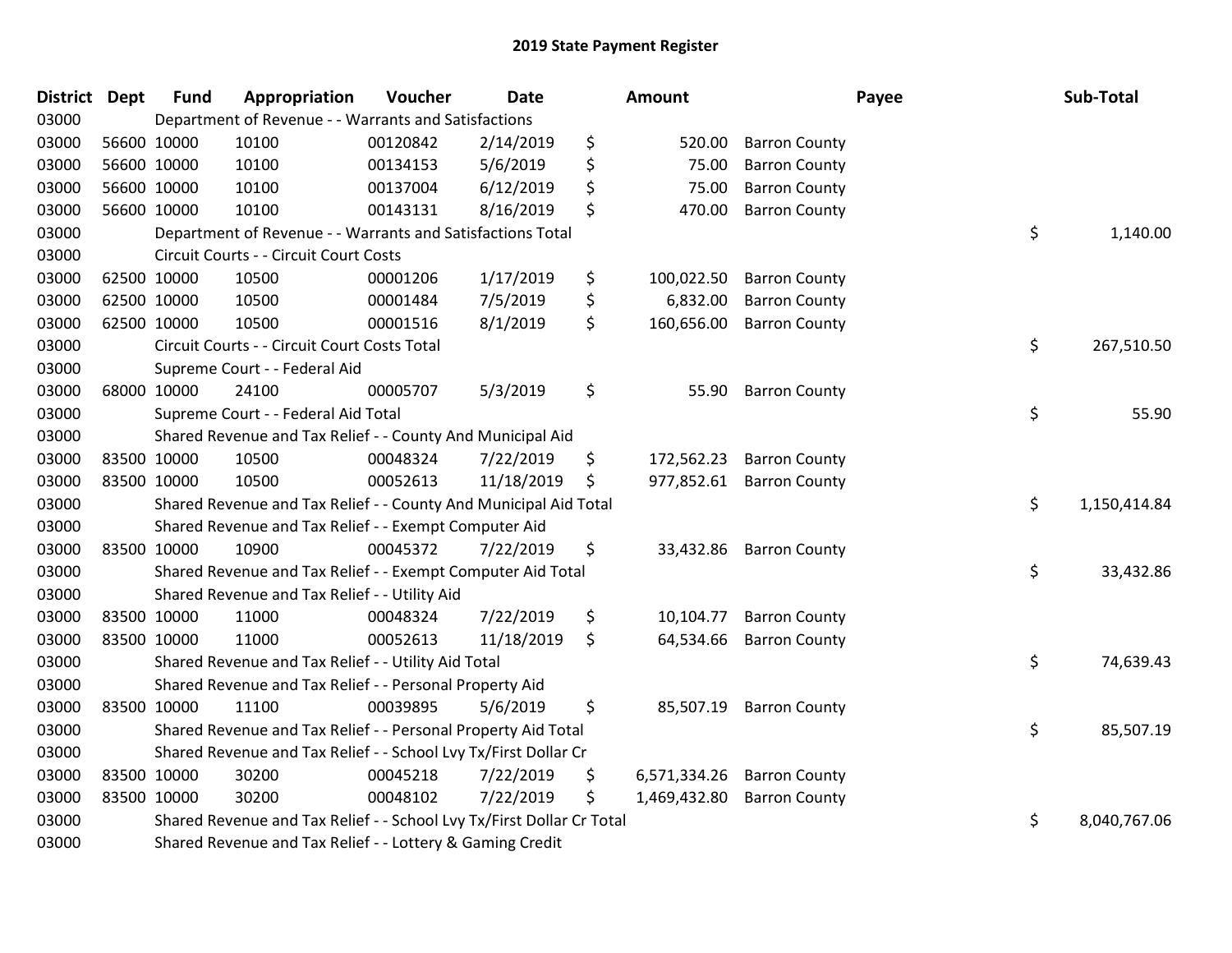|             | District Dept Fund | <b>Appropriation</b>                                            | <b>Voucher</b> | Date      |               | Amount |                            | Payee | Sub-Total     |
|-------------|--------------------|-----------------------------------------------------------------|----------------|-----------|---------------|--------|----------------------------|-------|---------------|
| 03000       | 83500 52100        | 36300                                                           | 00038588       | 3/25/2019 | $\mathcal{L}$ |        | 2,091,155.48 Barron County |       |               |
| 03000       |                    | Shared Revenue and Tax Relief - - Lottery & Gaming Credit Total |                |           |               |        |                            |       | 2,091,155.48  |
| 03000 Total |                    |                                                                 |                |           |               |        |                            |       | 22,285,538.25 |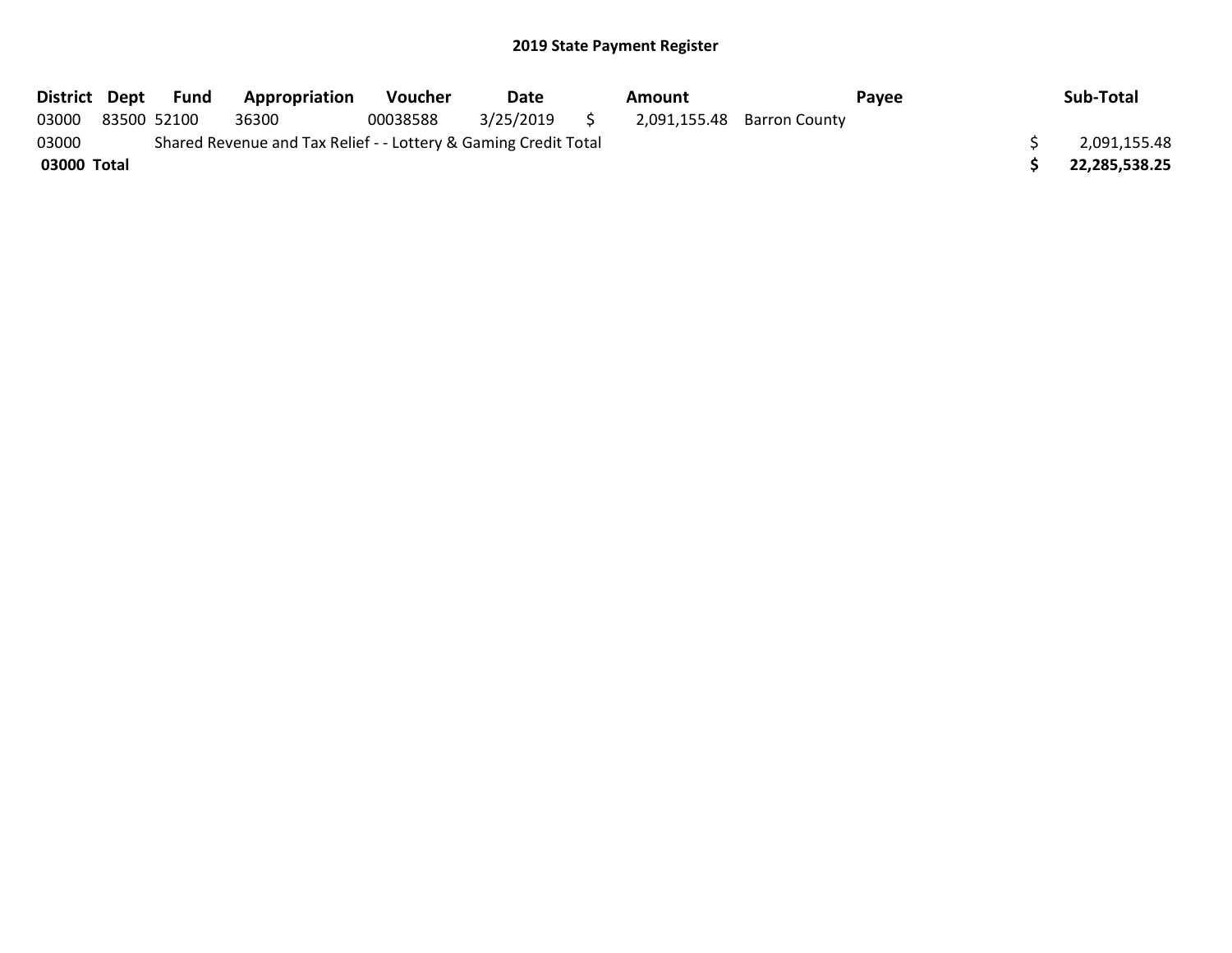| <b>District Dept</b> |             | <b>Fund</b> | <b>Appropriation</b>                                               | Voucher  | Date       | <b>Amount</b>   |                          | Payee | Sub-Total |            |
|----------------------|-------------|-------------|--------------------------------------------------------------------|----------|------------|-----------------|--------------------------|-------|-----------|------------|
| 03002                |             |             | Dept of Safety & Prof Services - - Fire Dues Distribution          |          |            |                 |                          |       |           |            |
| 03002                |             | 16500 10000 | 22500                                                              | 00030376 | 7/16/2019  | \$              | 6,486.82 Town Of Almena  |       |           |            |
| 03002                |             |             | Dept of Safety & Prof Services - - Fire Dues Distribution Total    |          |            |                 |                          | \$    |           | 6,486.82   |
| 03002                |             |             | Dept of Natural Resources - - Aids In Lieu Of Taxes - Gener        |          |            |                 |                          |       |           |            |
| 03002                |             | 37000 10000 | 50300                                                              | 00294158 | 1/29/2019  | \$<br>1,099.36  | Town Of Almena           |       |           |            |
| 03002                |             | 37000 10000 | 50300                                                              | 00294159 | 1/29/2019  | \$<br>615.92    | Town Of Almena           |       |           |            |
| 03002                |             | 37000 10000 | 50300                                                              | 00294160 | 1/29/2019  | \$<br>3,793.57  | Town Of Almena           |       |           |            |
| 03002                | 37000 10000 |             | 50300                                                              | 00314186 | 4/19/2019  | \$<br>263.46    | Town Of Almena           |       |           |            |
| 03002                |             | 37000 10000 | 50300                                                              | 00314187 | 4/19/2019  | \$<br>16.60     | Town Of Almena           |       |           |            |
| 03002                |             |             | Dept of Natural Resources - - Aids In Lieu Of Taxes - Gener Total  |          |            |                 |                          | \$    |           | 5,788.91   |
| 03002                |             |             | Dept of Natural Resources - - Resaids - Cnty Forst, Cl & Mfl       |          |            |                 |                          |       |           |            |
| 03002                |             | 37000 21200 | 57100                                                              | 00332166 | 6/21/2019  | \$<br>148.99    | Town Of Almena           |       |           |            |
| 03002                |             |             | Dept of Natural Resources - - Resaids - Cnty Forst, Cl & Mfl Total |          |            |                 |                          | \$    |           | 148.99     |
| 03002                |             |             | Dept of Natural Resources - - Aids In Lieu Of Taxes - Sum S        |          |            |                 |                          |       |           |            |
| 03002                |             | 37000 21200 | 57900                                                              | 00314184 | 4/19/2019  | \$<br>1.66      | Town Of Almena           |       |           |            |
| 03002                |             | 37000 21200 | 57900                                                              | 00314185 | 4/19/2019  | \$<br>340.01    | Town Of Almena           |       |           |            |
| 03002                |             | 37000 21200 | 57900                                                              | 00314188 | 4/19/2019  | \$<br>37.40     | Town Of Almena           |       |           |            |
| 03002                |             |             | Dept of Natural Resources - - Aids In Lieu Of Taxes - Sum S Total  |          |            |                 |                          | \$    |           | 379.07     |
| 03002                |             |             | WI Dept of Transportation - - Trns Aids To Mnc.-Sf                 |          |            |                 |                          |       |           |            |
| 03002                |             | 39500 21100 | 19100                                                              | 00335880 | 1/7/2019   | \$<br>37,567.02 | Town Of Almena           |       |           |            |
| 03002                |             | 39500 21100 | 19100                                                              | 00363196 | 4/1/2019   | \$<br>37,567.02 | Town Of Almena           |       |           |            |
| 03002                |             | 39500 21100 | 19100                                                              | 00401205 | 7/1/2019   | \$              | 37,567.02 Town Of Almena |       |           |            |
| 03002                |             | 39500 21100 | 19100                                                              | 00444023 | 10/7/2019  | \$              | 37,567.04 Town Of Almena |       |           |            |
| 03002                |             |             | WI Dept of Transportation - - Trns Aids To Mnc.-Sf Total           |          |            |                 |                          | \$    |           | 150,268.10 |
| 03002                |             |             | Elections Commission - - 2018 Hava Election Security               |          |            |                 |                          |       |           |            |
| 03002                |             | 51000 22000 | 18200                                                              | 00002113 | 10/21/2019 | \$<br>1,200.00  | Town Of Almena           |       |           |            |
| 03002                |             |             | Elections Commission - - 2018 Hava Election Security Total         |          |            |                 |                          | \$    |           | 1,200.00   |
| 03002                |             |             | Shared Revenue and Tax Relief - - County And Municipal Aid         |          |            |                 |                          |       |           |            |
| 03002                |             | 83500 10000 | 10500                                                              | 00048289 | 7/22/2019  | \$<br>1,576.06  | Town Of Almena           |       |           |            |
| 03002                |             | 83500 10000 | 10500                                                              | 00052578 | 11/18/2019 | \$<br>8,930.98  | Town Of Almena           |       |           |            |
| 03002                |             |             | Shared Revenue and Tax Relief - - County And Municipal Aid Total   |          |            |                 |                          | \$    |           | 10,507.04  |
| 03002                |             |             | Shared Revenue and Tax Relief - - Exempt Computer Aid              |          |            |                 |                          |       |           |            |
| 03002                | 83500 10000 |             | 10900                                                              | 00045475 | 7/22/2019  | \$<br>2.08      | Town Of Almena           |       |           |            |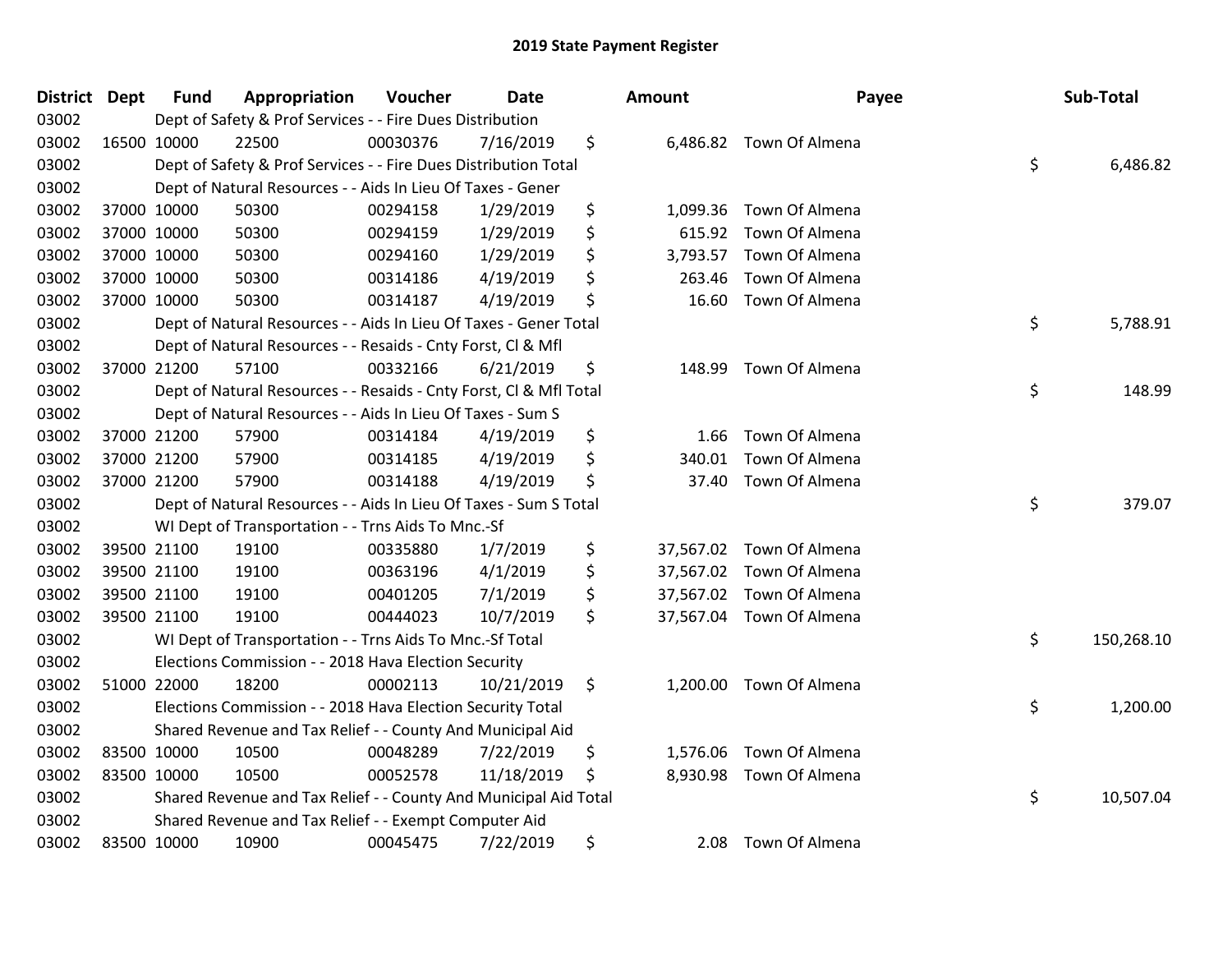| <b>District</b> | Dept | Fund        | Appropriation                                                 | <b>Voucher</b> | Date       |   | Amount | Payee          | Sub-Total  |
|-----------------|------|-------------|---------------------------------------------------------------|----------------|------------|---|--------|----------------|------------|
| 03002           |      |             | Shared Revenue and Tax Relief - - Exempt Computer Aid Total   |                |            |   |        |                | 2.08       |
| 03002           |      |             | Shared Revenue and Tax Relief - - Utility Aid                 |                |            |   |        |                |            |
| 03002           |      | 83500 10000 | 11000                                                         | 00048289       | 7/22/2019  |   | 20.23  | Town Of Almena |            |
| 03002           |      | 83500 10000 | 11000                                                         | 00052578       | 11/18/2019 | S | 113.29 | Town Of Almena |            |
| 03002           |      |             | Shared Revenue and Tax Relief - - Utility Aid Total           |                |            |   |        |                | 133.52     |
| 03002           |      |             | Shared Revenue and Tax Relief - - Personal Property Aid       |                |            |   |        |                |            |
| 03002           |      | 83500 10000 | 11100                                                         | 00040000       | 5/6/2019   |   | 97.74  | Town Of Almena |            |
| 03002           |      |             | Shared Revenue and Tax Relief - - Personal Property Aid Total |                |            |   |        |                | 97.74      |
| 03002 Total     |      |             |                                                               |                |            |   |        |                | 175,012.27 |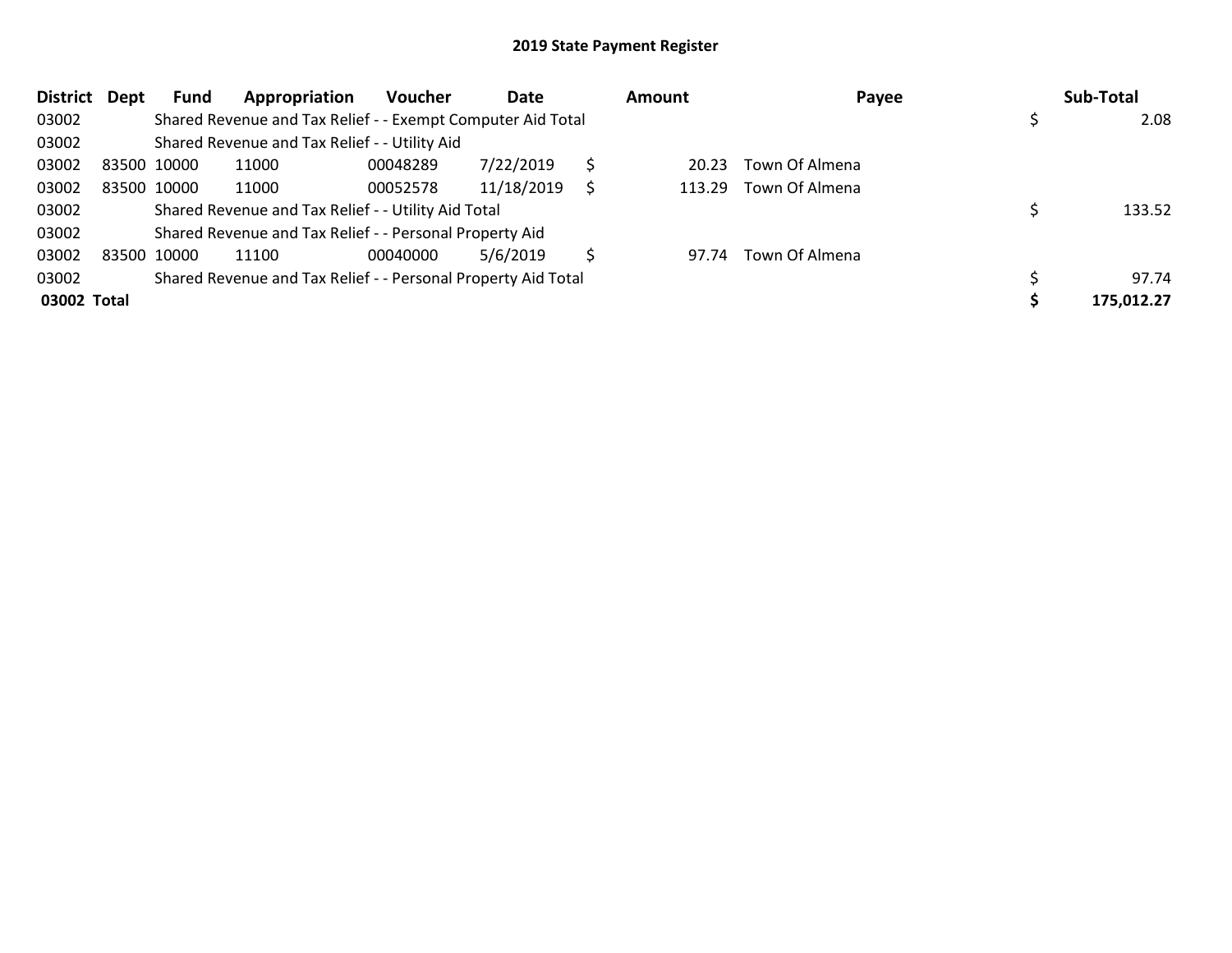| <b>District</b> | <b>Dept</b> | <b>Fund</b> | Appropriation                                                      | Voucher  | <b>Date</b> |     | Amount    |                          | Payee | Sub-Total  |
|-----------------|-------------|-------------|--------------------------------------------------------------------|----------|-------------|-----|-----------|--------------------------|-------|------------|
| 03004           |             |             | Dept of Safety & Prof Services - - Fire Dues Distribution          |          |             |     |           |                          |       |            |
| 03004           | 16500 10000 |             | 22500                                                              | 00030909 | 7/17/2019   | \$  |           | 2,704.57 Town Of Arland  |       |            |
| 03004           |             |             | Dept of Safety & Prof Services - - Fire Dues Distribution Total    |          |             |     |           |                          | \$    | 2,704.57   |
| 03004           |             |             | Dept of Natural Resources - - Resaids - Cnty Forst, CI & Mfl       |          |             |     |           |                          |       |            |
| 03004           |             | 37000 21200 | 57100                                                              | 00332167 | 6/21/2019   | \$  |           | 480.22 Town Of Arland    |       |            |
| 03004           |             |             | Dept of Natural Resources - - Resaids - Cnty Forst, Cl & Mfl Total |          |             |     |           |                          | \$    | 480.22     |
| 03004           |             |             | Dept of Natural Resources - - Aids In Lieu Of Taxes - Sum S        |          |             |     |           |                          |       |            |
| 03004           | 37000 21200 |             | 57900                                                              | 00314830 | 4/19/2019   | \$  | 3.60      | Town Of Arland           |       |            |
| 03004           |             |             | Dept of Natural Resources - - Aids In Lieu Of Taxes - Sum S Total  |          |             |     |           |                          | \$    | 3.60       |
| 03004           |             |             | WI Dept of Transportation - - Trns Aids To Mnc.-Sf                 |          |             |     |           |                          |       |            |
| 03004           |             | 39500 21100 | 19100                                                              | 00335881 | 1/7/2019    | \$  | 29,886.39 | Town Of Arland           |       |            |
| 03004           |             | 39500 21100 | 19100                                                              | 00363197 | 4/1/2019    | \$  | 29,886.39 | Town Of Arland           |       |            |
| 03004           |             | 39500 21100 | 19100                                                              | 00401206 | 7/1/2019    | \$  | 29,886.39 | Town Of Arland           |       |            |
| 03004           | 39500 21100 |             | 19100                                                              | 00444024 | 10/7/2019   | \$  | 29,886.39 | Town Of Arland           |       |            |
| 03004           |             |             | WI Dept of Transportation - - Trns Aids To Mnc.-Sf Total           |          |             |     |           |                          | \$    | 119,545.56 |
| 03004           |             |             | WI Dept of Transportation - - Loc Rd Imp Prg St Fd                 |          |             |     |           |                          |       |            |
| 03004           |             | 39500 21100 | 27800                                                              | 00339941 | 1/9/2019    | \$  |           | 16,856.50 Town Of Arland |       |            |
| 03004           |             |             | WI Dept of Transportation - - Loc Rd Imp Prg St Fd Total           |          |             |     |           |                          | \$    | 16,856.50  |
| 03004           |             |             | Shared Revenue and Tax Relief - - County And Municipal Aid         |          |             |     |           |                          |       |            |
| 03004           | 83500 10000 |             | 10500                                                              | 00048290 | 7/22/2019   | \$  | 9,455.49  | Town Of Arland           |       |            |
| 03004           | 83500 10000 |             | 10500                                                              | 00052579 | 11/18/2019  | \$. |           | 53,581.13 Town Of Arland |       |            |
| 03004           |             |             | Shared Revenue and Tax Relief - - County And Municipal Aid Total   |          |             |     |           |                          | \$    | 63,036.62  |
| 03004           |             |             | Shared Revenue and Tax Relief - - Exempt Computer Aid              |          |             |     |           |                          |       |            |
| 03004           | 83500 10000 |             | 10900                                                              | 00045476 | 7/22/2019   | \$  | 1.03      | Town Of Arland           |       |            |
| 03004           |             |             | Shared Revenue and Tax Relief - - Exempt Computer Aid Total        |          |             |     |           |                          | \$    | 1.03       |
| 03004           |             |             | Shared Revenue and Tax Relief - - Utility Aid                      |          |             |     |           |                          |       |            |
| 03004           | 83500 10000 |             | 11000                                                              | 00052579 | 11/18/2019  | \$  | 1,334.60  | Town Of Arland           |       |            |
| 03004           |             |             | Shared Revenue and Tax Relief - - Utility Aid Total                |          |             |     |           |                          | \$    | 1,334.60   |
| 03004 Total     |             |             |                                                                    |          |             |     |           |                          | \$    | 203,962.70 |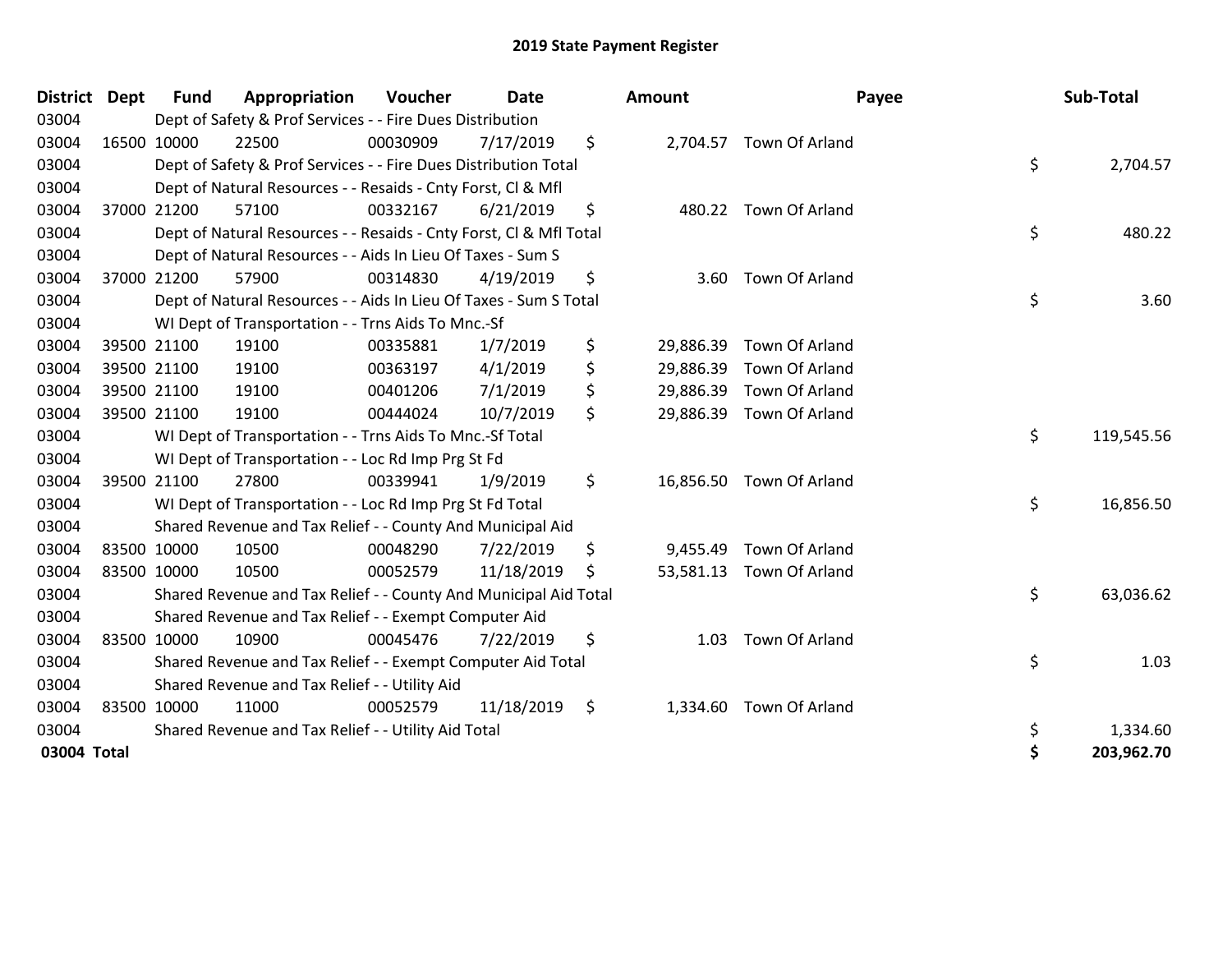| <b>District Dept</b> | <b>Fund</b> | Appropriation                                                      | Voucher  | <b>Date</b> | <b>Amount</b>   | Payee                    | Sub-Total        |
|----------------------|-------------|--------------------------------------------------------------------|----------|-------------|-----------------|--------------------------|------------------|
| 03006                |             | Dept of Safety & Prof Services - - Fire Dues Distribution          |          |             |                 |                          |                  |
| 03006                | 16500 10000 | 22500                                                              | 00030992 | 7/17/2019   | \$              | 2,407.21 Town Of Barron  |                  |
| 03006                |             | Dept of Safety & Prof Services - - Fire Dues Distribution Total    |          |             |                 |                          | \$<br>2,407.21   |
| 03006                |             | Dept of Natural Resources - - Aids In Lieu Of Taxes - Gener        |          |             |                 |                          |                  |
| 03006                | 37000 10000 | 50300                                                              | 00294161 | 1/29/2019   | \$              | 1,136.74 Town Of Barron  |                  |
| 03006                | 37000 10000 | 50300                                                              | 00314206 | 4/19/2019   | \$              | 42.42 Town Of Barron     |                  |
| 03006                |             | Dept of Natural Resources - - Aids In Lieu Of Taxes - Gener Total  |          |             |                 |                          | \$<br>1,179.16   |
| 03006                |             | Dept of Natural Resources - - Resaids - Cnty Forst, Cl & Mfl       |          |             |                 |                          |                  |
| 03006                | 37000 21200 | 57100                                                              | 00332168 | 6/21/2019   | \$              | 58.01 Town Of Barron     |                  |
| 03006                |             | Dept of Natural Resources - - Resaids - Cnty Forst, CI & Mfl Total |          |             |                 |                          | \$<br>58.01      |
| 03006                |             | WI Dept of Transportation - - Trns Aids To Mnc.-Sf                 |          |             |                 |                          |                  |
| 03006                | 39500 21100 | 19100                                                              | 00335882 | 1/7/2019    | \$              | 30,083.48 Town Of Barron |                  |
| 03006                | 39500 21100 | 19100                                                              | 00363198 | 4/1/2019    | \$<br>30,083.48 | Town Of Barron           |                  |
| 03006                | 39500 21100 | 19100                                                              | 00401207 | 7/1/2019    | \$              | 30,083.48 Town Of Barron |                  |
| 03006                | 39500 21100 | 19100                                                              | 00444025 | 10/7/2019   | \$              | 30,083.49 Town Of Barron |                  |
| 03006                |             | WI Dept of Transportation - - Trns Aids To Mnc.-Sf Total           |          |             |                 |                          | \$<br>120,333.93 |
| 03006                |             | Elections Commission - - General Program Ops, GPR                  |          |             |                 |                          |                  |
| 03006                | 51000 10000 | 10100                                                              | 00001502 | 1/25/2019   | \$              | 40.00 Town Of Barron     |                  |
| 03006                |             | Elections Commission - - General Program Ops, GPR Total            |          |             |                 |                          | \$<br>40.00      |
| 03006                |             | Shared Revenue and Tax Relief - - County And Municipal Aid         |          |             |                 |                          |                  |
| 03006                | 83500 10000 | 10500                                                              | 00048291 | 7/22/2019   | \$              | 3,420.84 Town Of Barron  |                  |
| 03006                | 83500 10000 | 10500                                                              | 00052580 | 11/18/2019  | \$              | 44,624.10 Town Of Barron |                  |
| 03006                |             | Shared Revenue and Tax Relief - - County And Municipal Aid Total   |          |             |                 |                          | \$<br>48,044.94  |
| 03006                |             | Shared Revenue and Tax Relief - - Exempt Computer Aid              |          |             |                 |                          |                  |
| 03006                | 83500 10000 | 10900                                                              | 00045477 | 7/22/2019   | \$              | 244.22 Town Of Barron    |                  |
| 03006                |             | Shared Revenue and Tax Relief - - Exempt Computer Aid Total        |          |             |                 |                          | \$<br>244.22     |
| 03006                |             | Shared Revenue and Tax Relief - - Utility Aid                      |          |             |                 |                          |                  |
| 03006                | 83500 10000 | 11000                                                              | 00048291 | 7/22/2019   | \$              | 1,720.13 Town Of Barron  |                  |
| 03006                | 83500 10000 | 11000                                                              | 00052580 | 11/18/2019  | \$              | 10,475.53 Town Of Barron |                  |
| 03006                |             | Shared Revenue and Tax Relief - - Utility Aid Total                |          |             |                 |                          | \$<br>12,195.66  |
| 03006                |             | Shared Revenue and Tax Relief - - Personal Property Aid            |          |             |                 |                          |                  |
| 03006                | 83500 10000 | 11100                                                              | 00040001 | 5/6/2019    | \$              | 4,179.96 Town Of Barron  |                  |
| 03006                |             | Shared Revenue and Tax Relief - - Personal Property Aid Total      |          |             |                 |                          | \$<br>4,179.96   |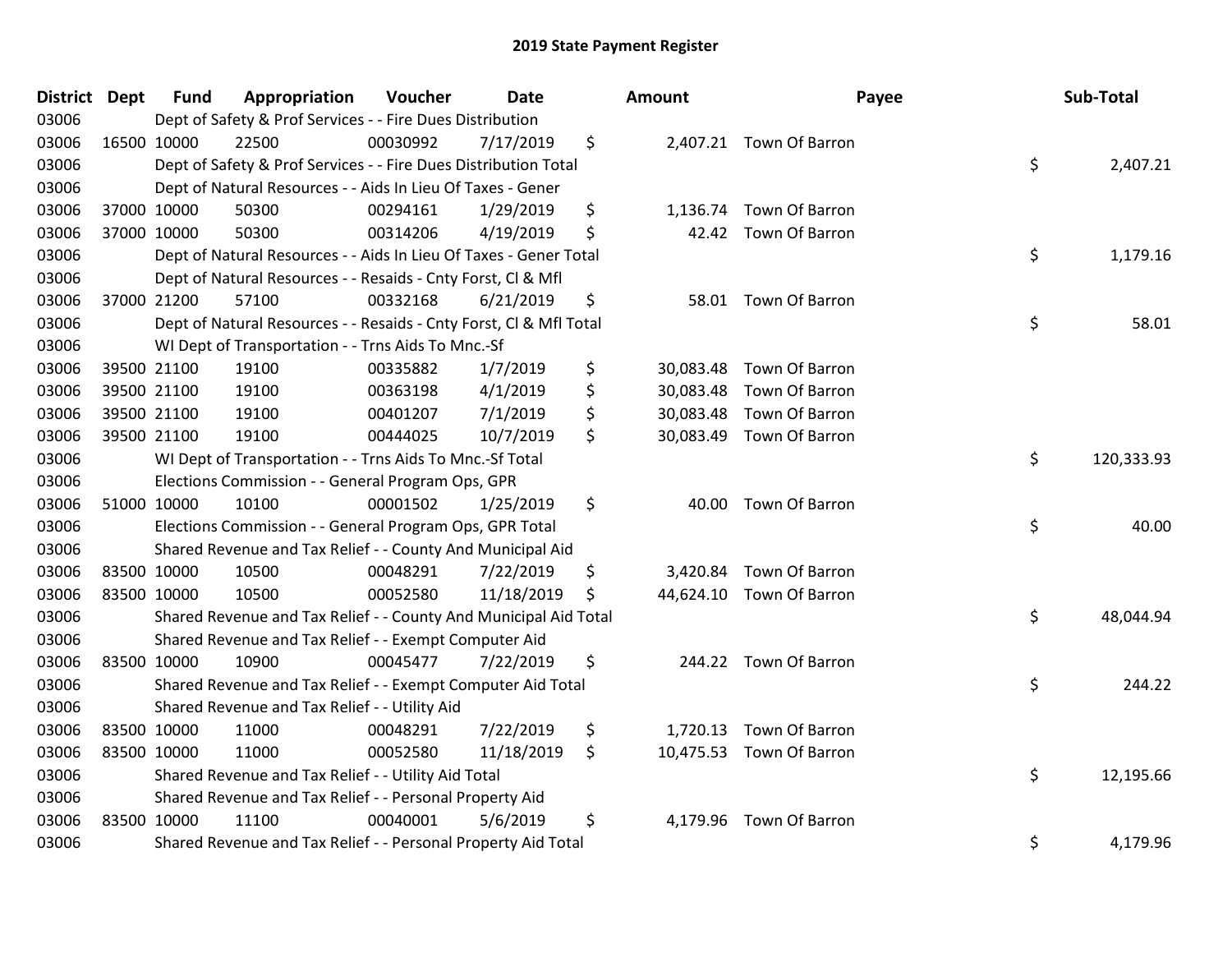| District Dept Fund | Appropriation | Voucher | <b>Date</b> | Amount | Payee | Sub-Total  |
|--------------------|---------------|---------|-------------|--------|-------|------------|
| 03006 Total        |               |         |             |        |       | 188,683.09 |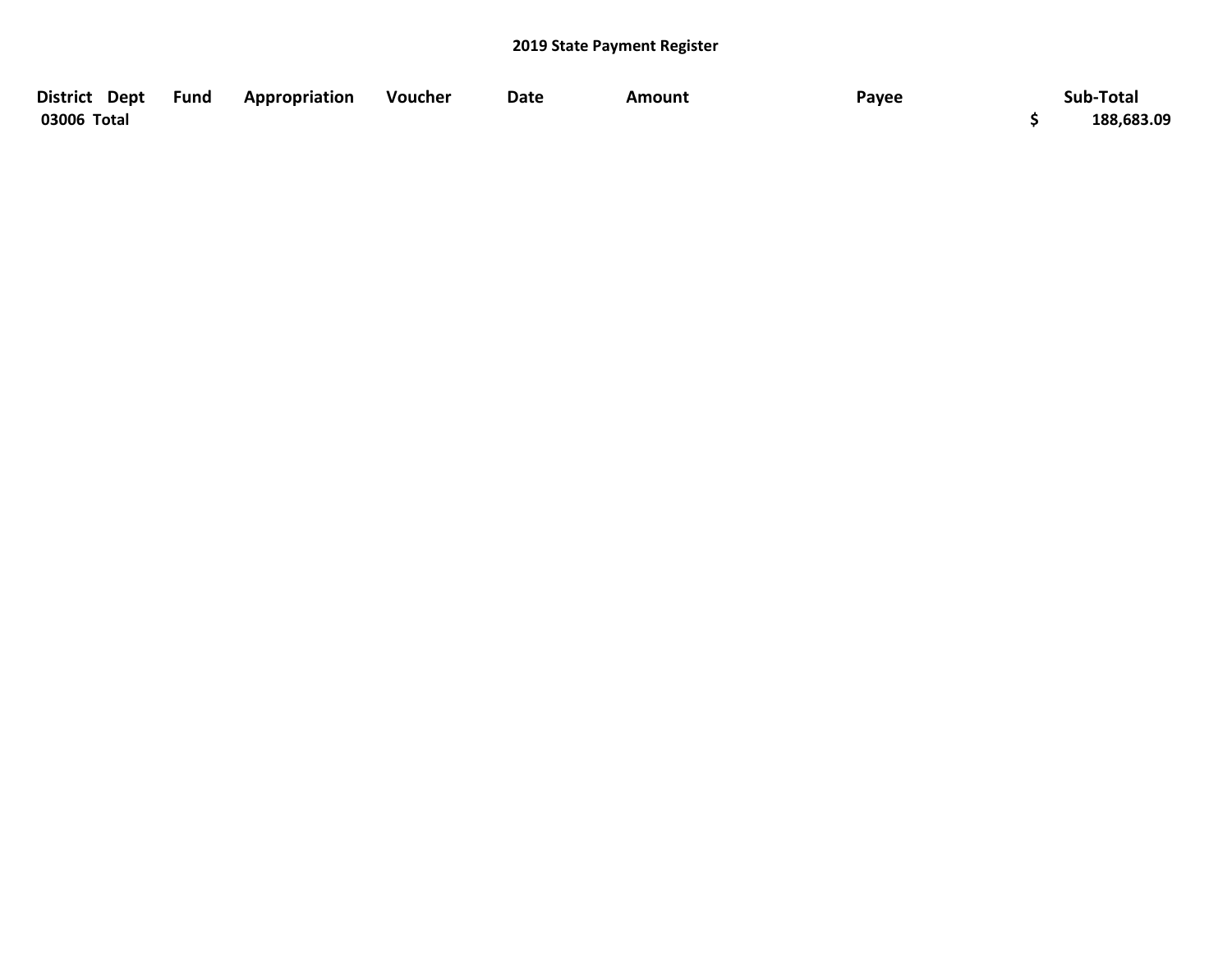| <b>Dept</b><br><b>District</b> | <b>Fund</b> | Appropriation                                                                                                                                                                                   | Voucher                                                                                                           | Date                                          |                                                                                                                                                                                                                                                                                                                                                                                                                                                                                                                                                                                                                    |                                                                                                                                                                                                                                                                                                                                           | Payee             |                                                                                                                                                                                                                                                                                  | Sub-Total            |
|--------------------------------|-------------|-------------------------------------------------------------------------------------------------------------------------------------------------------------------------------------------------|-------------------------------------------------------------------------------------------------------------------|-----------------------------------------------|--------------------------------------------------------------------------------------------------------------------------------------------------------------------------------------------------------------------------------------------------------------------------------------------------------------------------------------------------------------------------------------------------------------------------------------------------------------------------------------------------------------------------------------------------------------------------------------------------------------------|-------------------------------------------------------------------------------------------------------------------------------------------------------------------------------------------------------------------------------------------------------------------------------------------------------------------------------------------|-------------------|----------------------------------------------------------------------------------------------------------------------------------------------------------------------------------------------------------------------------------------------------------------------------------|----------------------|
|                                |             |                                                                                                                                                                                                 |                                                                                                                   |                                               |                                                                                                                                                                                                                                                                                                                                                                                                                                                                                                                                                                                                                    |                                                                                                                                                                                                                                                                                                                                           |                   |                                                                                                                                                                                                                                                                                  |                      |
|                                |             |                                                                                                                                                                                                 | 00030913                                                                                                          | 7/17/2019                                     | \$                                                                                                                                                                                                                                                                                                                                                                                                                                                                                                                                                                                                                 |                                                                                                                                                                                                                                                                                                                                           |                   |                                                                                                                                                                                                                                                                                  |                      |
|                                |             |                                                                                                                                                                                                 |                                                                                                                   |                                               |                                                                                                                                                                                                                                                                                                                                                                                                                                                                                                                                                                                                                    |                                                                                                                                                                                                                                                                                                                                           |                   | \$                                                                                                                                                                                                                                                                               | 2,692.37             |
|                                |             |                                                                                                                                                                                                 |                                                                                                                   |                                               |                                                                                                                                                                                                                                                                                                                                                                                                                                                                                                                                                                                                                    |                                                                                                                                                                                                                                                                                                                                           |                   |                                                                                                                                                                                                                                                                                  |                      |
|                                |             |                                                                                                                                                                                                 | 00332169                                                                                                          | 6/21/2019                                     | \$                                                                                                                                                                                                                                                                                                                                                                                                                                                                                                                                                                                                                 |                                                                                                                                                                                                                                                                                                                                           |                   |                                                                                                                                                                                                                                                                                  |                      |
|                                |             |                                                                                                                                                                                                 |                                                                                                                   |                                               |                                                                                                                                                                                                                                                                                                                                                                                                                                                                                                                                                                                                                    |                                                                                                                                                                                                                                                                                                                                           |                   | \$                                                                                                                                                                                                                                                                               | 1,580.76             |
|                                |             |                                                                                                                                                                                                 |                                                                                                                   |                                               |                                                                                                                                                                                                                                                                                                                                                                                                                                                                                                                                                                                                                    |                                                                                                                                                                                                                                                                                                                                           |                   |                                                                                                                                                                                                                                                                                  |                      |
|                                |             |                                                                                                                                                                                                 | 00335883                                                                                                          | 1/7/2019                                      | \$                                                                                                                                                                                                                                                                                                                                                                                                                                                                                                                                                                                                                 | 25,042.69                                                                                                                                                                                                                                                                                                                                 | Town Of Bear Lake |                                                                                                                                                                                                                                                                                  |                      |
|                                |             |                                                                                                                                                                                                 | 00363199                                                                                                          | 4/1/2019                                      | \$                                                                                                                                                                                                                                                                                                                                                                                                                                                                                                                                                                                                                 | 25,042.69                                                                                                                                                                                                                                                                                                                                 |                   |                                                                                                                                                                                                                                                                                  |                      |
|                                |             |                                                                                                                                                                                                 | 00401208                                                                                                          | 7/1/2019                                      | \$                                                                                                                                                                                                                                                                                                                                                                                                                                                                                                                                                                                                                 |                                                                                                                                                                                                                                                                                                                                           |                   |                                                                                                                                                                                                                                                                                  |                      |
|                                |             |                                                                                                                                                                                                 | 00444026                                                                                                          | 10/7/2019                                     | \$                                                                                                                                                                                                                                                                                                                                                                                                                                                                                                                                                                                                                 |                                                                                                                                                                                                                                                                                                                                           |                   |                                                                                                                                                                                                                                                                                  |                      |
|                                |             |                                                                                                                                                                                                 |                                                                                                                   |                                               |                                                                                                                                                                                                                                                                                                                                                                                                                                                                                                                                                                                                                    |                                                                                                                                                                                                                                                                                                                                           |                   | \$                                                                                                                                                                                                                                                                               | 100,170.77           |
|                                |             |                                                                                                                                                                                                 |                                                                                                                   |                                               |                                                                                                                                                                                                                                                                                                                                                                                                                                                                                                                                                                                                                    |                                                                                                                                                                                                                                                                                                                                           |                   |                                                                                                                                                                                                                                                                                  |                      |
|                                |             |                                                                                                                                                                                                 | 00348515                                                                                                          | 2/4/2019                                      | \$                                                                                                                                                                                                                                                                                                                                                                                                                                                                                                                                                                                                                 |                                                                                                                                                                                                                                                                                                                                           |                   |                                                                                                                                                                                                                                                                                  |                      |
|                                |             |                                                                                                                                                                                                 |                                                                                                                   |                                               |                                                                                                                                                                                                                                                                                                                                                                                                                                                                                                                                                                                                                    |                                                                                                                                                                                                                                                                                                                                           |                   | \$                                                                                                                                                                                                                                                                               | 16,512.55            |
|                                |             |                                                                                                                                                                                                 |                                                                                                                   |                                               |                                                                                                                                                                                                                                                                                                                                                                                                                                                                                                                                                                                                                    |                                                                                                                                                                                                                                                                                                                                           |                   |                                                                                                                                                                                                                                                                                  |                      |
|                                |             |                                                                                                                                                                                                 | 00048292                                                                                                          | 7/22/2019                                     | \$                                                                                                                                                                                                                                                                                                                                                                                                                                                                                                                                                                                                                 |                                                                                                                                                                                                                                                                                                                                           |                   |                                                                                                                                                                                                                                                                                  |                      |
|                                |             |                                                                                                                                                                                                 | 00052581                                                                                                          | 11/18/2019                                    | \$                                                                                                                                                                                                                                                                                                                                                                                                                                                                                                                                                                                                                 |                                                                                                                                                                                                                                                                                                                                           |                   |                                                                                                                                                                                                                                                                                  |                      |
|                                |             |                                                                                                                                                                                                 |                                                                                                                   |                                               |                                                                                                                                                                                                                                                                                                                                                                                                                                                                                                                                                                                                                    |                                                                                                                                                                                                                                                                                                                                           |                   |                                                                                                                                                                                                                                                                                  | 8,740.78             |
|                                |             |                                                                                                                                                                                                 |                                                                                                                   |                                               |                                                                                                                                                                                                                                                                                                                                                                                                                                                                                                                                                                                                                    |                                                                                                                                                                                                                                                                                                                                           |                   |                                                                                                                                                                                                                                                                                  |                      |
|                                |             |                                                                                                                                                                                                 | 00045478                                                                                                          | 7/22/2019                                     | \$                                                                                                                                                                                                                                                                                                                                                                                                                                                                                                                                                                                                                 | 1.03                                                                                                                                                                                                                                                                                                                                      | Town Of Bear Lake |                                                                                                                                                                                                                                                                                  |                      |
|                                |             |                                                                                                                                                                                                 |                                                                                                                   |                                               |                                                                                                                                                                                                                                                                                                                                                                                                                                                                                                                                                                                                                    |                                                                                                                                                                                                                                                                                                                                           |                   |                                                                                                                                                                                                                                                                                  | 1.03                 |
|                                |             |                                                                                                                                                                                                 |                                                                                                                   |                                               |                                                                                                                                                                                                                                                                                                                                                                                                                                                                                                                                                                                                                    |                                                                                                                                                                                                                                                                                                                                           |                   |                                                                                                                                                                                                                                                                                  |                      |
|                                |             |                                                                                                                                                                                                 | 00048292                                                                                                          | 7/22/2019                                     | \$                                                                                                                                                                                                                                                                                                                                                                                                                                                                                                                                                                                                                 | 7.50                                                                                                                                                                                                                                                                                                                                      |                   |                                                                                                                                                                                                                                                                                  |                      |
|                                |             |                                                                                                                                                                                                 | 00052581                                                                                                          | 11/18/2019                                    | \$                                                                                                                                                                                                                                                                                                                                                                                                                                                                                                                                                                                                                 | 27.74                                                                                                                                                                                                                                                                                                                                     | Town Of Bear Lake |                                                                                                                                                                                                                                                                                  |                      |
|                                |             |                                                                                                                                                                                                 |                                                                                                                   |                                               |                                                                                                                                                                                                                                                                                                                                                                                                                                                                                                                                                                                                                    |                                                                                                                                                                                                                                                                                                                                           |                   |                                                                                                                                                                                                                                                                                  | 35.24                |
|                                |             |                                                                                                                                                                                                 |                                                                                                                   |                                               |                                                                                                                                                                                                                                                                                                                                                                                                                                                                                                                                                                                                                    |                                                                                                                                                                                                                                                                                                                                           |                   |                                                                                                                                                                                                                                                                                  |                      |
|                                |             |                                                                                                                                                                                                 | 00040002                                                                                                          |                                               | \$                                                                                                                                                                                                                                                                                                                                                                                                                                                                                                                                                                                                                 | 35.79                                                                                                                                                                                                                                                                                                                                     |                   |                                                                                                                                                                                                                                                                                  |                      |
|                                |             |                                                                                                                                                                                                 |                                                                                                                   |                                               |                                                                                                                                                                                                                                                                                                                                                                                                                                                                                                                                                                                                                    |                                                                                                                                                                                                                                                                                                                                           |                   | \$                                                                                                                                                                                                                                                                               | 35.79                |
|                                |             |                                                                                                                                                                                                 |                                                                                                                   |                                               |                                                                                                                                                                                                                                                                                                                                                                                                                                                                                                                                                                                                                    |                                                                                                                                                                                                                                                                                                                                           |                   |                                                                                                                                                                                                                                                                                  | 129,769.29           |
|                                | 03008 Total | 16500 10000<br>37000 21200<br>39500 21100<br>39500 21100<br>39500 21100<br>39500 21100<br>39500 21100<br>83500 10000<br>83500 10000<br>83500 10000<br>83500 10000<br>83500 10000<br>83500 10000 | 22500<br>57100<br>19100<br>19100<br>19100<br>19100<br>27800<br>10500<br>10500<br>10900<br>11000<br>11000<br>11100 | Shared Revenue and Tax Relief - - Utility Aid | Dept of Safety & Prof Services - - Fire Dues Distribution<br>Dept of Natural Resources - - Resaids - Cnty Forst, Cl & Mfl<br>WI Dept of Transportation - - Trns Aids To Mnc.-Sf<br>WI Dept of Transportation - - Trns Aids To Mnc.-Sf Total<br>WI Dept of Transportation - - Loc Rd Imp Prg St Fd<br>WI Dept of Transportation - - Loc Rd Imp Prg St Fd Total<br>Shared Revenue and Tax Relief - - County And Municipal Aid<br>Shared Revenue and Tax Relief - - Exempt Computer Aid<br>Shared Revenue and Tax Relief - - Utility Aid Total<br>Shared Revenue and Tax Relief - - Personal Property Aid<br>5/6/2019 | Dept of Safety & Prof Services - - Fire Dues Distribution Total<br>Dept of Natural Resources - - Resaids - Cnty Forst, CI & Mfl Total<br>Shared Revenue and Tax Relief - - County And Municipal Aid Total<br>Shared Revenue and Tax Relief - - Exempt Computer Aid Total<br>Shared Revenue and Tax Relief - - Personal Property Aid Total | <b>Amount</b>     | 2,692.37 Town Of Bear Lake<br>1,580.76 Town Of Bear Lake<br>Town Of Bear Lake<br>25,042.69 Town Of Bear Lake<br>25,042.70 Town Of Bear Lake<br>16,512.55 Town Of Bear Lake<br>1,311.12 Town Of Bear Lake<br>7,429.66 Town Of Bear Lake<br>Town Of Bear Lake<br>Town Of Bear Lake | \$<br>\$<br>\$<br>\$ |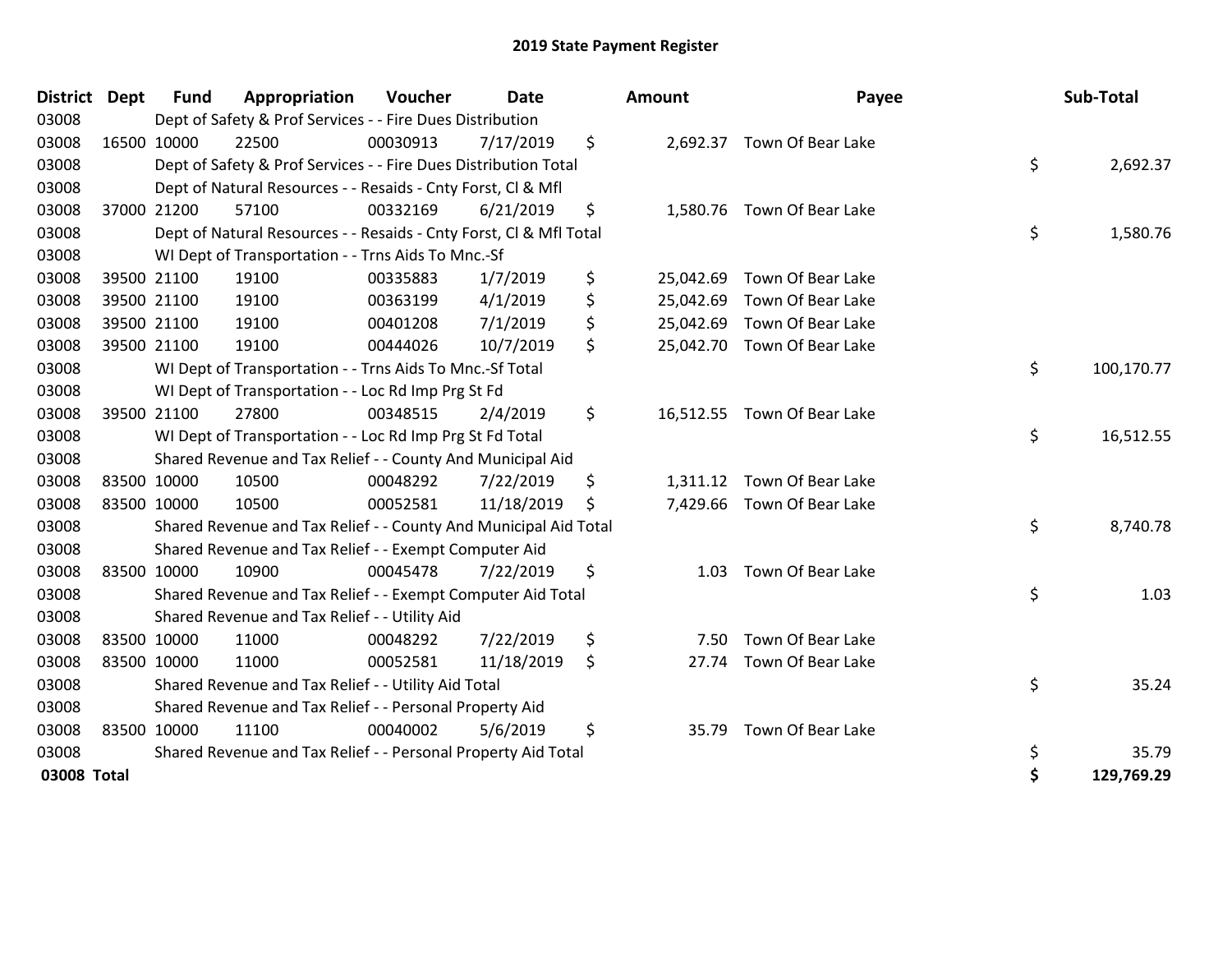| <b>District</b> | <b>Dept</b> | <b>Fund</b> | Appropriation                                                      | Voucher  | Date       | <b>Amount</b>   | Payee                        | Sub-Total        |
|-----------------|-------------|-------------|--------------------------------------------------------------------|----------|------------|-----------------|------------------------------|------------------|
| 03010           |             |             | Dept of Safety & Prof Services - - Fire Dues Distribution          |          |            |                 |                              |                  |
| 03010           |             | 16500 10000 | 22500                                                              | 00030276 | 7/16/2019  | \$              | 8,152.76 Town Of Cedar Lake  |                  |
| 03010           |             |             | Dept of Safety & Prof Services - - Fire Dues Distribution Total    |          |            |                 |                              | \$<br>8,152.76   |
| 03010           |             |             | Dept of Natural Resources - - Aids In Lieu Of Taxes - Gener        |          |            |                 |                              |                  |
| 03010           |             | 37000 10000 | 50300                                                              | 00294129 | 1/29/2019  | \$<br>58.03     | Town Of Cedar Lake           |                  |
| 03010           |             | 37000 10000 | 50300                                                              | 00313380 | 4/19/2019  | \$<br>36.30     | Town Of Cedar Lake           |                  |
| 03010           |             |             | Dept of Natural Resources - - Aids In Lieu Of Taxes - Gener Total  |          |            |                 |                              | \$<br>94.33      |
| 03010           |             |             | Dept of Natural Resources - - Resaids - Cnty Forst, Cl & Mfl       |          |            |                 |                              |                  |
| 03010           |             | 37000 21200 | 57100                                                              | 00332170 | 6/21/2019  | \$              | 1,613.39 Town Of Cedar Lake  |                  |
| 03010           |             |             | Dept of Natural Resources - - Resaids - Cnty Forst, Cl & Mfl Total |          |            |                 |                              | \$<br>1,613.39   |
| 03010           |             |             | Dept of Natural Resources - - Aids In Lieu Of Taxes - Sum S        |          |            |                 |                              |                  |
| 03010           |             | 37000 21200 | 57900                                                              | 00313378 | 4/19/2019  | \$<br>3.63      | Town Of Cedar Lake           |                  |
| 03010           |             | 37000 21200 | 57900                                                              | 00313379 | 4/19/2019  | \$<br>3.19      | Town Of Cedar Lake           |                  |
| 03010           |             |             | Dept of Natural Resources - - Aids In Lieu Of Taxes - Sum S Total  |          |            |                 |                              | \$<br>6.82       |
| 03010           |             |             | WI Dept of Transportation - - Trns Aids To Mnc.-Sf                 |          |            |                 |                              |                  |
| 03010           |             | 39500 21100 | 19100                                                              | 00335884 | 1/7/2019   | \$<br>38,044.82 | Town Of Cedar Lake           |                  |
| 03010           |             | 39500 21100 | 19100                                                              | 00363200 | 4/1/2019   | \$<br>38,044.82 | Town Of Cedar Lake           |                  |
| 03010           |             | 39500 21100 | 19100                                                              | 00401209 | 7/1/2019   | \$<br>38,044.82 | Town Of Cedar Lake           |                  |
| 03010           |             | 39500 21100 | 19100                                                              | 00444027 | 10/7/2019  | \$              | 38,044.84 Town Of Cedar Lake |                  |
| 03010           |             |             | WI Dept of Transportation - - Trns Aids To Mnc.-Sf Total           |          |            |                 |                              | \$<br>152,179.30 |
| 03010           |             |             | Elections Commission - - 2018 Hava Election Security               |          |            |                 |                              |                  |
| 03010           |             | 51000 22000 | 18200                                                              | 00002687 | 11/20/2019 | \$              | 600.00 Town Of Cedar Lake    |                  |
| 03010           |             |             | Elections Commission - - 2018 Hava Election Security Total         |          |            |                 |                              | \$<br>600.00     |
| 03010           |             |             | Shared Revenue and Tax Relief - - County And Municipal Aid         |          |            |                 |                              |                  |
| 03010           | 83500 10000 |             | 10500                                                              | 00048293 | 7/22/2019  | \$              | 1,604.57 Town Of Cedar Lake  |                  |
| 03010           |             | 83500 10000 | 10500                                                              | 00052582 | 11/18/2019 | \$              | 9,092.53 Town Of Cedar Lake  |                  |
| 03010           |             |             | Shared Revenue and Tax Relief - - County And Municipal Aid Total   |          |            |                 |                              | \$<br>10,697.10  |
| 03010           |             |             | Shared Revenue and Tax Relief - - Exempt Computer Aid              |          |            |                 |                              |                  |
| 03010           |             | 83500 10000 | 10900                                                              | 00045479 | 7/22/2019  | \$<br>2.08      | Town Of Cedar Lake           |                  |
| 03010           |             |             | Shared Revenue and Tax Relief - - Exempt Computer Aid Total        |          |            |                 |                              | \$<br>2.08       |
| 03010           |             |             | Shared Revenue and Tax Relief - - Utility Aid                      |          |            |                 |                              |                  |
| 03010           |             | 83500 10000 | 11000                                                              | 00048293 | 7/22/2019  | \$<br>73.51     | Town Of Cedar Lake           |                  |
| 03010           |             | 83500 10000 | 11000                                                              | 00052582 | 11/18/2019 | \$              | 523.10 Town Of Cedar Lake    |                  |
|                 |             |             |                                                                    |          |            |                 |                              |                  |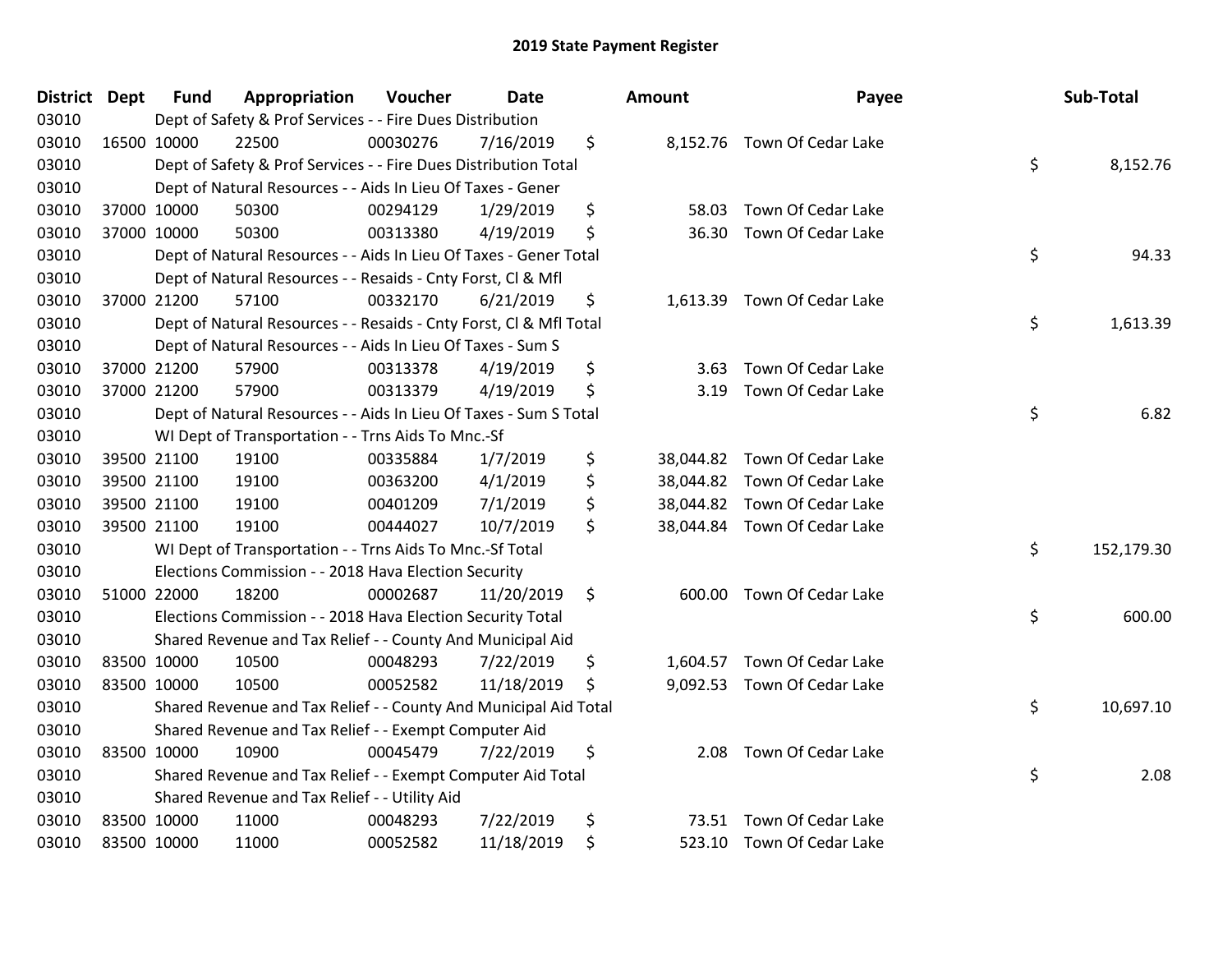| District Dept | <b>Fund</b> | Appropriation                                                 | Voucher  | Date     | Amount | Payee                     | Sub-Total  |
|---------------|-------------|---------------------------------------------------------------|----------|----------|--------|---------------------------|------------|
| 03010         |             | Shared Revenue and Tax Relief - - Utility Aid Total           |          |          |        |                           | 596.61     |
| 03010         |             | Shared Revenue and Tax Relief - - Personal Property Aid       |          |          |        |                           |            |
| 03010         | 83500 10000 | 11100                                                         | 00040003 | 5/6/2019 |        | 338.32 Town Of Cedar Lake |            |
| 03010         |             | Shared Revenue and Tax Relief - - Personal Property Aid Total |          |          |        |                           | 338.32     |
| 03010 Total   |             |                                                               |          |          |        |                           | 174,280.71 |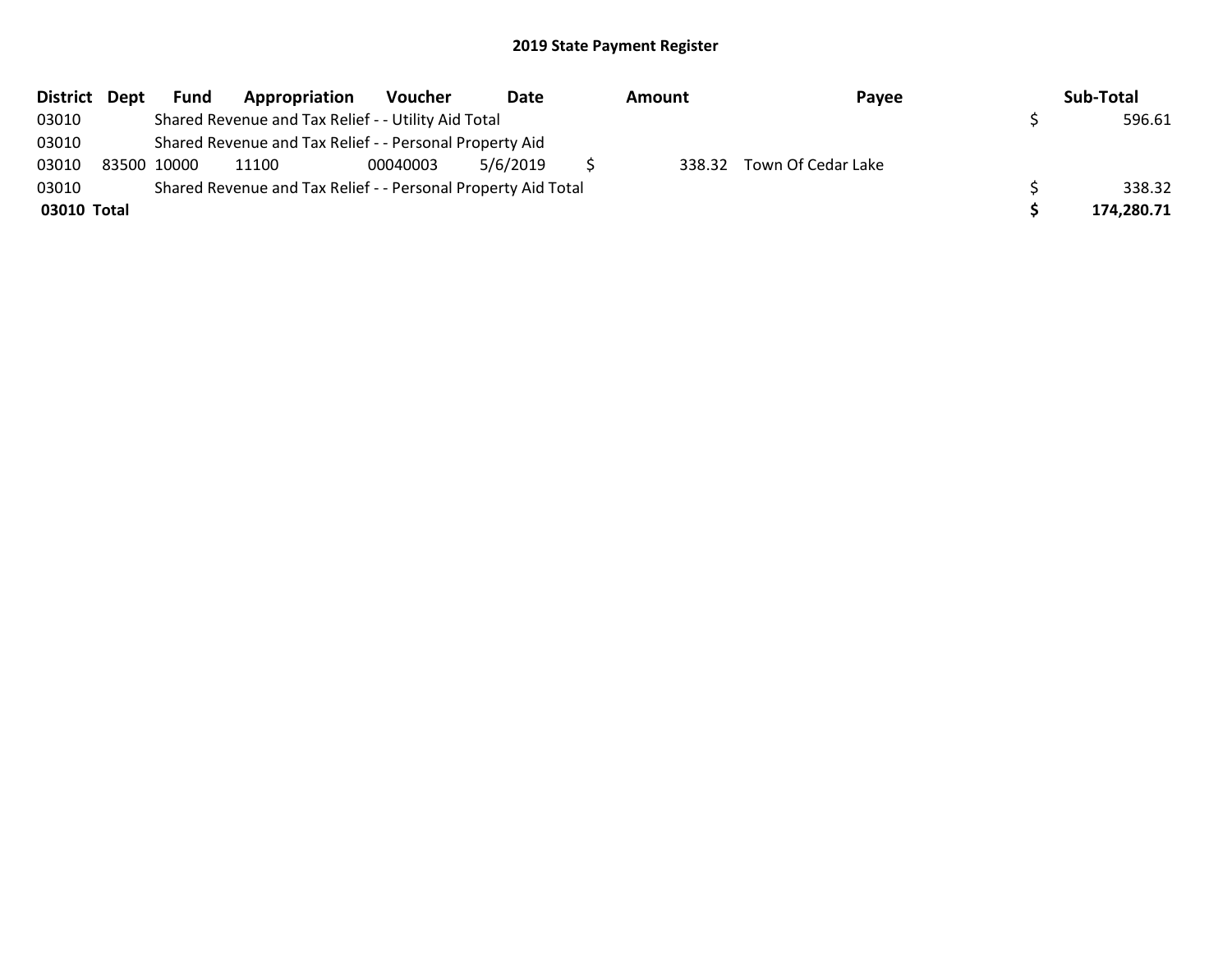| <b>District</b> | <b>Dept</b> | <b>Fund</b> | Appropriation                                                      | Voucher  | <b>Date</b> | Amount          | Payee                    | Sub-Total        |
|-----------------|-------------|-------------|--------------------------------------------------------------------|----------|-------------|-----------------|--------------------------|------------------|
| 03012           |             |             | Dept of Safety & Prof Services - - Fire Dues Distribution          |          |             |                 |                          |                  |
| 03012           |             | 16500 10000 | 22500                                                              | 00030171 | 7/16/2019   | \$              | 10,392.13 Town Of Chetek |                  |
| 03012           |             |             | Dept of Safety & Prof Services - - Fire Dues Distribution Total    |          |             |                 |                          | \$<br>10,392.13  |
| 03012           |             |             | Dept of Natural Resources - - Resaids - Cnty Forst, CI & Mfl       |          |             |                 |                          |                  |
| 03012           |             | 37000 21200 | 57100                                                              | 00332171 | 6/21/2019   | \$<br>377.20    | Town Of Chetek           |                  |
| 03012           |             |             | Dept of Natural Resources - - Resaids - Cnty Forst, CI & Mfl Total |          |             |                 |                          | \$<br>377.20     |
| 03012           |             |             | WI Dept of Transportation - - Trns Aids To Mnc.-Sf                 |          |             |                 |                          |                  |
| 03012           |             | 39500 21100 | 19100                                                              | 00335885 | 1/7/2019    | \$<br>42,840.74 | Town Of Chetek           |                  |
| 03012           |             | 39500 21100 | 19100                                                              | 00363201 | 4/1/2019    | \$<br>42,840.74 | Town Of Chetek           |                  |
| 03012           |             | 39500 21100 | 19100                                                              | 00401210 | 7/1/2019    | \$              | 42,840.74 Town Of Chetek |                  |
| 03012           |             | 39500 21100 | 19100                                                              | 00444028 | 10/7/2019   | \$              | 42,840.75 Town Of Chetek |                  |
| 03012           |             |             | WI Dept of Transportation - - Trns Aids To Mnc.-Sf Total           |          |             |                 |                          | \$<br>171,362.97 |
| 03012           |             |             | Shared Revenue and Tax Relief - - County And Municipal Aid         |          |             |                 |                          |                  |
| 03012           | 83500 10000 |             | 10500                                                              | 00048294 | 7/22/2019   | \$<br>3,065.75  | Town Of Chetek           |                  |
| 03012           |             | 83500 10000 | 10500                                                              | 00052583 | 11/18/2019  | \$              | 17,372.55 Town Of Chetek |                  |
| 03012           |             |             | Shared Revenue and Tax Relief - - County And Municipal Aid Total   |          |             |                 |                          | \$<br>20,438.30  |
| 03012           |             |             | Shared Revenue and Tax Relief - - Exempt Computer Aid              |          |             |                 |                          |                  |
| 03012           |             | 83500 10000 | 10900                                                              | 00045480 | 7/22/2019   | \$<br>7.27      | Town Of Chetek           |                  |
| 03012           |             |             | Shared Revenue and Tax Relief - - Exempt Computer Aid Total        |          |             |                 |                          | \$<br>7.27       |
| 03012           |             |             | Shared Revenue and Tax Relief - - Utility Aid                      |          |             |                 |                          |                  |
| 03012           |             | 83500 10000 | 11000                                                              | 00048294 | 7/22/2019   | \$<br>32.73     | Town Of Chetek           |                  |
| 03012           |             | 83500 10000 | 11000                                                              | 00052583 | 11/18/2019  | \$<br>108.66    | Town Of Chetek           |                  |
| 03012           |             |             | Shared Revenue and Tax Relief - - Utility Aid Total                |          |             |                 |                          | \$<br>141.39     |
| 03012           |             |             | Shared Revenue and Tax Relief - - Personal Property Aid            |          |             |                 |                          |                  |
| 03012           |             | 83500 10000 | 11100                                                              | 00040004 | 5/6/2019    | \$<br>153.39    | Town Of Chetek           |                  |
| 03012           |             |             | Shared Revenue and Tax Relief - - Personal Property Aid Total      |          |             |                 |                          | \$<br>153.39     |
| 03012 Total     |             |             |                                                                    |          |             |                 |                          | \$<br>202,872.65 |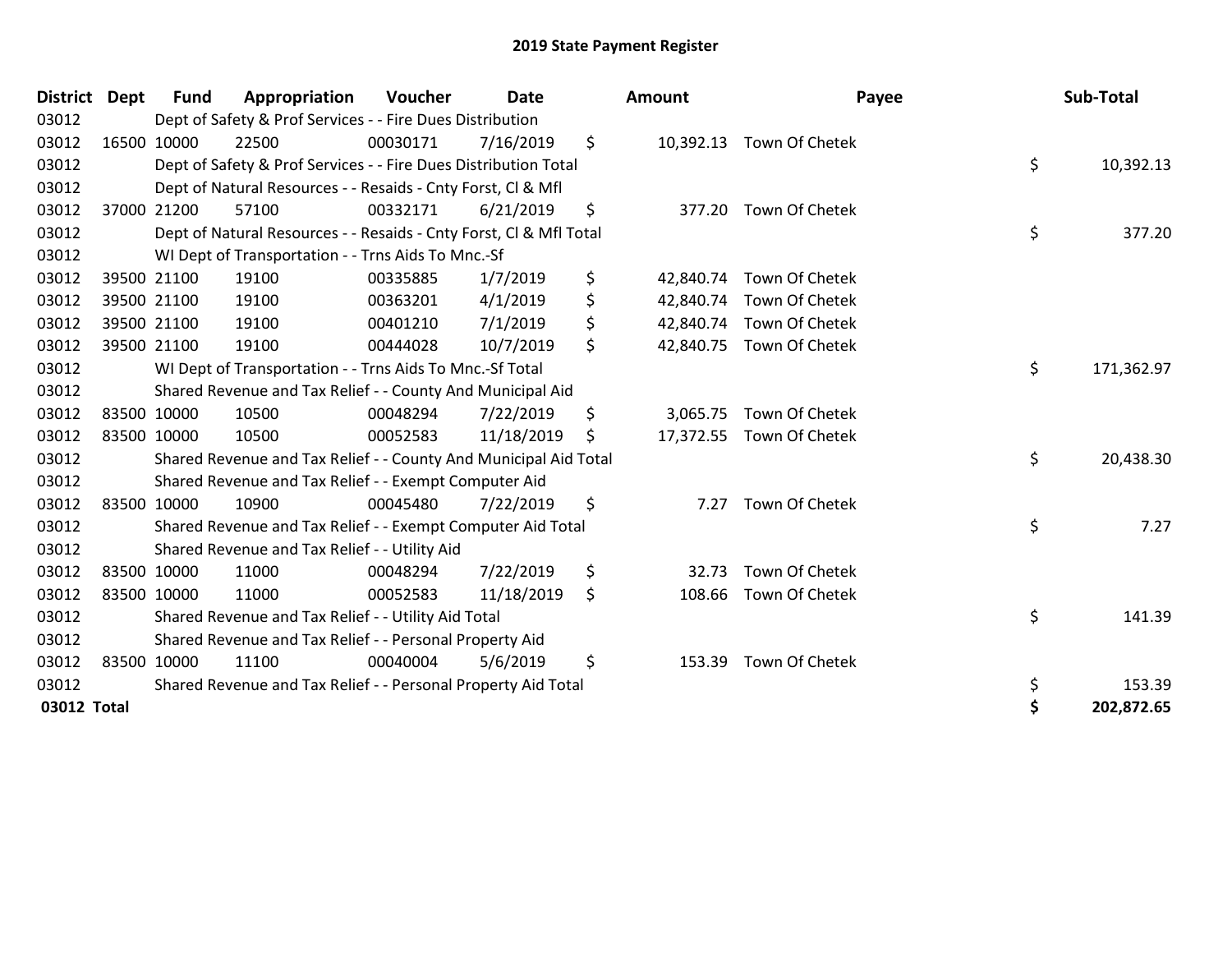| District Dept | <b>Fund</b> | Appropriation                                                      | Voucher  | Date       | <b>Amount</b>   | Payee                     | Sub-Total        |
|---------------|-------------|--------------------------------------------------------------------|----------|------------|-----------------|---------------------------|------------------|
| 03014         |             | Dept of Safety & Prof Services - - Fire Dues Distribution          |          |            |                 |                           |                  |
| 03014         | 16500 10000 | 22500                                                              | 00030702 | 7/17/2019  | \$              | 3,613.36 Town Of Clinton  |                  |
| 03014         |             | Dept of Safety & Prof Services - - Fire Dues Distribution Total    |          |            |                 |                           | \$<br>3,613.36   |
| 03014         |             | Dept of Natural Resources - - Aids In Lieu Of Taxes - Gener        |          |            |                 |                           |                  |
| 03014         | 37000 10000 | 50300                                                              | 00294134 | 1/29/2019  | \$<br>603.49    | Town Of Clinton           |                  |
| 03014         | 37000 10000 | 50300                                                              | 00313522 | 4/19/2019  | \$<br>25.29     | Town Of Clinton           |                  |
| 03014         |             | Dept of Natural Resources - - Aids In Lieu Of Taxes - Gener Total  |          |            |                 |                           | \$<br>628.78     |
| 03014         |             | Dept of Natural Resources - - Resaids - Cnty Forst, Cl & Mfl       |          |            |                 |                           |                  |
| 03014         | 37000 21200 | 57100                                                              | 00332172 | 6/21/2019  | \$              | 232.91 Town Of Clinton    |                  |
| 03014         |             | Dept of Natural Resources - - Resaids - Cnty Forst, Cl & Mfl Total |          |            |                 |                           | \$<br>232.91     |
| 03014         |             | Dept of Natural Resources - - Aids In Lieu Of Taxes - Sum S        |          |            |                 |                           |                  |
| 03014         | 37000 21200 | 57900                                                              | 00313523 | 4/19/2019  | \$              | 12.72 Town Of Clinton     |                  |
| 03014         |             | Dept of Natural Resources - - Aids In Lieu Of Taxes - Sum S Total  |          |            |                 |                           | \$<br>12.72      |
| 03014         |             | WI Dept of Transportation - - Trns Aids To Mnc.-Sf                 |          |            |                 |                           |                  |
| 03014         | 39500 21100 | 19100                                                              | 00335886 | 1/7/2019   | \$<br>36,241.13 | Town Of Clinton           |                  |
| 03014         | 39500 21100 | 19100                                                              | 00363202 | 4/1/2019   | \$              | 36,241.13 Town Of Clinton |                  |
| 03014         | 39500 21100 | 19100                                                              | 00401211 | 7/1/2019   | \$              | 36,241.13 Town Of Clinton |                  |
| 03014         | 39500 21100 | 19100                                                              | 00444029 | 10/7/2019  | \$              | 36,241.13 Town Of Clinton |                  |
| 03014         |             | WI Dept of Transportation - - Trns Aids To Mnc.-Sf Total           |          |            |                 |                           | \$<br>144,964.52 |
| 03014         |             | WI Dept of Transportation - - Loc Rd Imp Prg St Fd                 |          |            |                 |                           |                  |
| 03014         | 39500 21100 | 27800                                                              | 00433535 | 9/13/2019  | \$              | 16,512.54 Town Of Clinton |                  |
| 03014         |             | WI Dept of Transportation - - Loc Rd Imp Prg St Fd Total           |          |            |                 |                           | \$<br>16,512.54  |
| 03014         |             | Shared Revenue and Tax Relief - - County And Municipal Aid         |          |            |                 |                           |                  |
| 03014         | 83500 10000 | 10500                                                              | 00048295 | 7/22/2019  | \$              | 10,837.80 Town Of Clinton |                  |
| 03014         | 83500 10000 | 10500                                                              | 00052584 | 11/18/2019 | \$              | 61,414.22 Town Of Clinton |                  |
| 03014         |             | Shared Revenue and Tax Relief - - County And Municipal Aid Total   |          |            |                 |                           | \$<br>72,252.02  |
| 03014         |             | Shared Revenue and Tax Relief - - Exempt Computer Aid              |          |            |                 |                           |                  |
| 03014         | 83500 10000 | 10900                                                              | 00045481 | 7/22/2019  | \$              | 36.37 Town Of Clinton     |                  |
| 03014         |             | Shared Revenue and Tax Relief - - Exempt Computer Aid Total        |          |            |                 |                           | \$<br>36.37      |
| 03014         |             | Shared Revenue and Tax Relief - - Personal Property Aid            |          |            |                 |                           |                  |
| 03014         | 83500 10000 | 11100                                                              | 00040005 | 5/6/2019   | \$              | 1,164.27 Town Of Clinton  |                  |
| 03014         |             | Shared Revenue and Tax Relief - - Personal Property Aid Total      |          |            |                 |                           | \$<br>1,164.27   |
| 03014         |             | Shared Revenue and Tax Relief - - Lottery & Gaming Credit          |          |            |                 |                           |                  |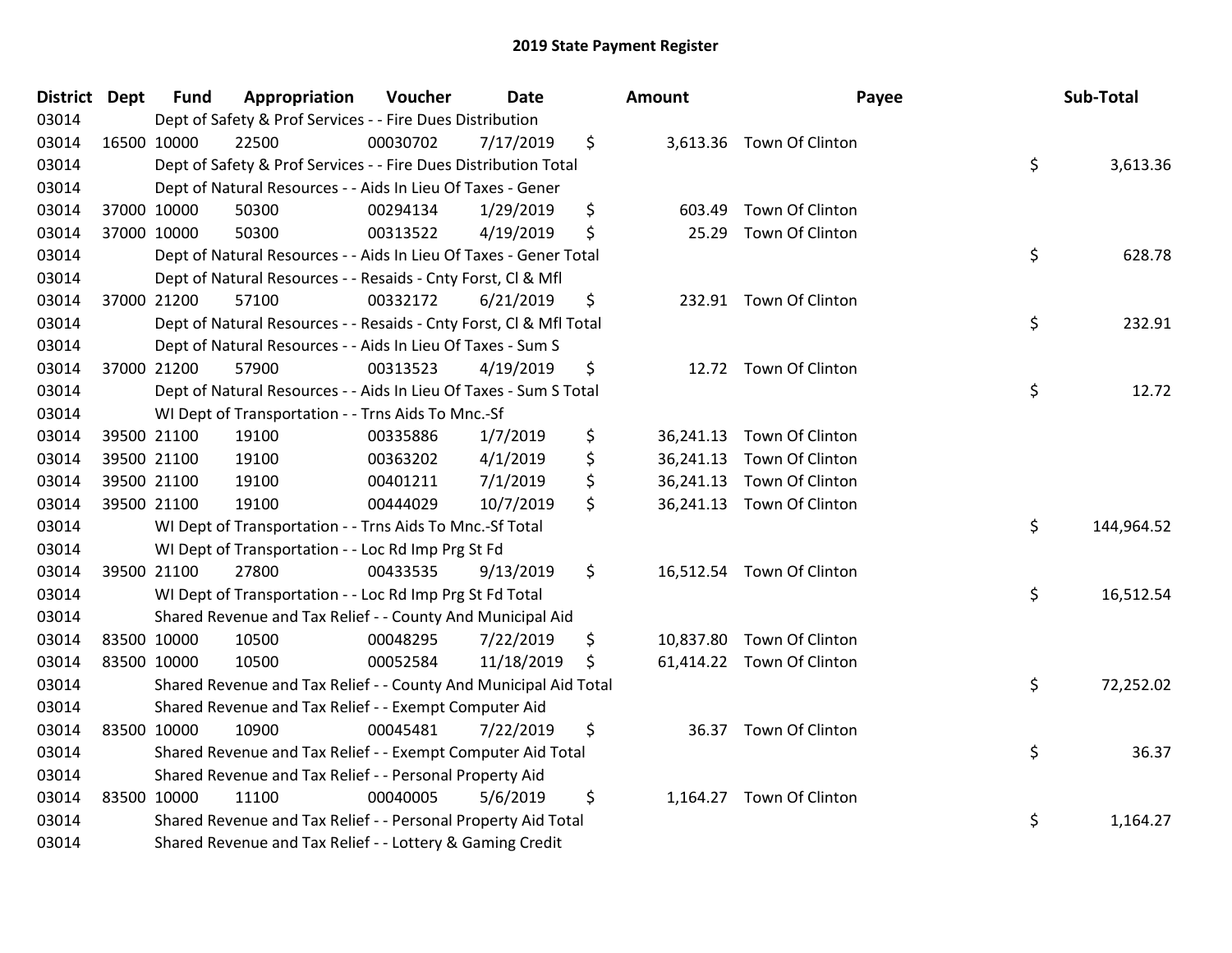|             |                                                                 | District Dept Fund | <b>Appropriation</b> | Voucher  | Date      | Amount |        | Payee           |  | Sub-Total  |
|-------------|-----------------------------------------------------------------|--------------------|----------------------|----------|-----------|--------|--------|-----------------|--|------------|
| 03014       |                                                                 | 83500 52100        | 36300                | 00038129 | 3/25/2019 |        | 741.17 | Town Of Clinton |  |            |
| 03014       | Shared Revenue and Tax Relief - - Lottery & Gaming Credit Total |                    |                      |          |           |        |        |                 |  | 741.17     |
| 03014 Total |                                                                 |                    |                      |          |           |        |        |                 |  | 240.158.66 |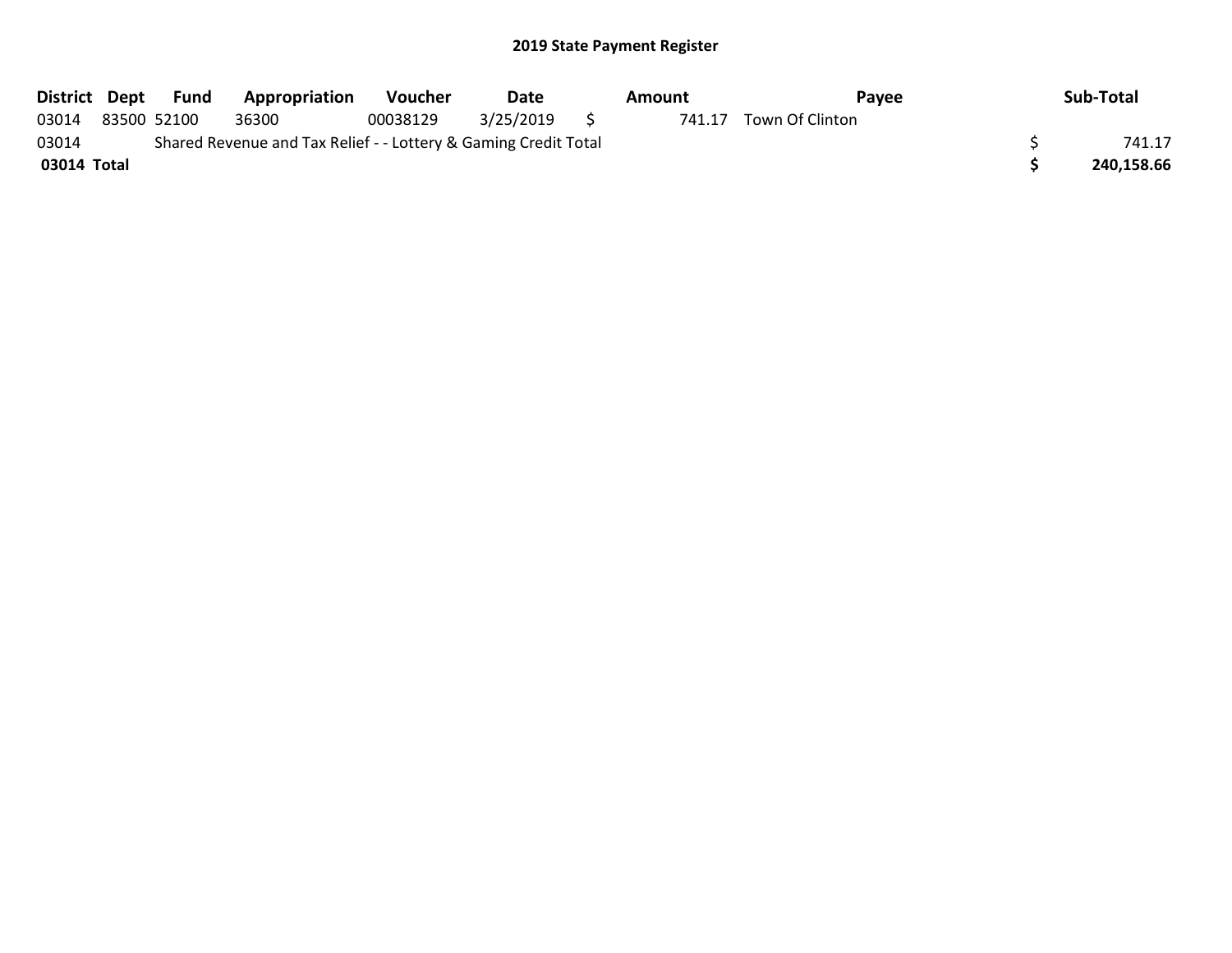| <b>District Dept</b> | <b>Fund</b> | Appropriation                                                      | Voucher  | <b>Date</b> | <b>Amount</b>   | Payee                          | Sub-Total        |
|----------------------|-------------|--------------------------------------------------------------------|----------|-------------|-----------------|--------------------------------|------------------|
| 03016                |             | Dept of Safety & Prof Services - - Fire Dues Distribution          |          |             |                 |                                |                  |
| 03016                | 16500 10000 | 22500                                                              | 00030871 | 7/17/2019   | \$              | 2,824.00 Town Of Crystal Lake  |                  |
| 03016                |             | Dept of Safety & Prof Services - - Fire Dues Distribution Total    |          |             |                 |                                | \$<br>2,824.00   |
| 03016                |             | Dept of Natural Resources - - Aids In Lieu Of Taxes - Gener        |          |             |                 |                                |                  |
| 03016                | 37000 10000 | 50300                                                              | 00294163 | 1/29/2019   | \$<br>20,213.07 | Town Of Crystal Lake           |                  |
| 03016                | 37000 10000 | 50300                                                              | 00314256 | 4/19/2019   | \$<br>682.66    | Town Of Crystal Lake           |                  |
| 03016                |             | Dept of Natural Resources - - Aids In Lieu Of Taxes - Gener Total  |          |             |                 |                                | \$<br>20,895.73  |
| 03016                |             | Dept of Natural Resources - - Gen Program Ops-State Funds          |          |             |                 |                                |                  |
| 03016                | 37000 21200 | 16100                                                              | 00346787 | 8/15/2019   | \$              | 170.00 Town Of Crystal Lake    |                  |
| 03016                |             | Dept of Natural Resources - - Gen Program Ops-State Funds Total    |          |             |                 |                                | \$<br>170.00     |
| 03016                |             | Dept of Natural Resources - - Resaids - Cnty Forst, Cl & Mfl       |          |             |                 |                                |                  |
| 03016                | 37000 21200 | 57100                                                              | 00332173 | 6/24/2019   | \$              | 324.82 Town Of Crystal Lake    |                  |
| 03016                |             | Dept of Natural Resources - - Resaids - Cnty Forst, Cl & Mfl Total |          |             |                 |                                | \$<br>324.82     |
| 03016                |             | Dept of Natural Resources - - Aids In Lieu Of Taxes - Sum S        |          |             |                 |                                |                  |
| 03016                | 37000 21200 | 57900                                                              | 00314255 | 4/19/2019   | \$<br>0.66      | Town Of Crystal Lake           |                  |
| 03016                | 37000 21200 | 57900                                                              | 00314257 | 4/19/2019   | \$<br>623.03    | Town Of Crystal Lake           |                  |
| 03016                |             | Dept of Natural Resources - - Aids In Lieu Of Taxes - Sum S Total  |          |             |                 |                                | \$<br>623.69     |
| 03016                |             | WI Dept of Transportation - - Trns Aids To Mnc.-Sf                 |          |             |                 |                                |                  |
| 03016                | 39500 21100 | 19100                                                              | 00335887 | 1/7/2019    | \$              | 34,813.70 Town Of Crystal Lake |                  |
| 03016                | 39500 21100 | 19100                                                              | 00363203 | 4/1/2019    | \$<br>34,813.70 | Town Of Crystal Lake           |                  |
| 03016                | 39500 21100 | 19100                                                              | 00401212 | 7/1/2019    | \$<br>34,813.70 | Town Of Crystal Lake           |                  |
| 03016                | 39500 21100 | 19100                                                              | 00444030 | 10/7/2019   | \$              | 34,813.71 Town Of Crystal Lake |                  |
| 03016                |             | WI Dept of Transportation - - Trns Aids To Mnc.-Sf Total           |          |             |                 |                                | \$<br>139,254.81 |
| 03016                |             | Department of Military Affairs - - Wing Public Emergencies         |          |             |                 |                                |                  |
| 03016                | 46500 10000 | 10300                                                              | 00068347 | 10/17/2019  | \$<br>2,132.06  | Town Of Crystal Lake           |                  |
| 03016                |             | Department of Military Affairs - - Wing Public Emergencies Total   |          |             |                 |                                | \$<br>2,132.06   |
| 03016                |             | Elections Commission - - 2018 Hava Election Security               |          |             |                 |                                |                  |
| 03016                | 51000 22000 | 18200                                                              | 00002952 | 11/29/2019  | \$              | 1,100.00 Town Of Crystal Lake  |                  |
| 03016                |             | Elections Commission - - 2018 Hava Election Security Total         |          |             |                 |                                | \$<br>1,100.00   |
| 03016                |             | Shared Revenue and Tax Relief - - County And Municipal Aid         |          |             |                 |                                |                  |
| 03016                | 83500 10000 | 10500                                                              | 00048296 | 7/22/2019   | \$<br>3,755.82  | Town Of Crystal Lake           |                  |
| 03016                | 83500 10000 | 10500                                                              | 00052585 | 11/18/2019  | \$<br>21,282.95 | Town Of Crystal Lake           |                  |
| 03016                |             | Shared Revenue and Tax Relief - - County And Municipal Aid Total   |          |             |                 |                                | \$<br>25,038.77  |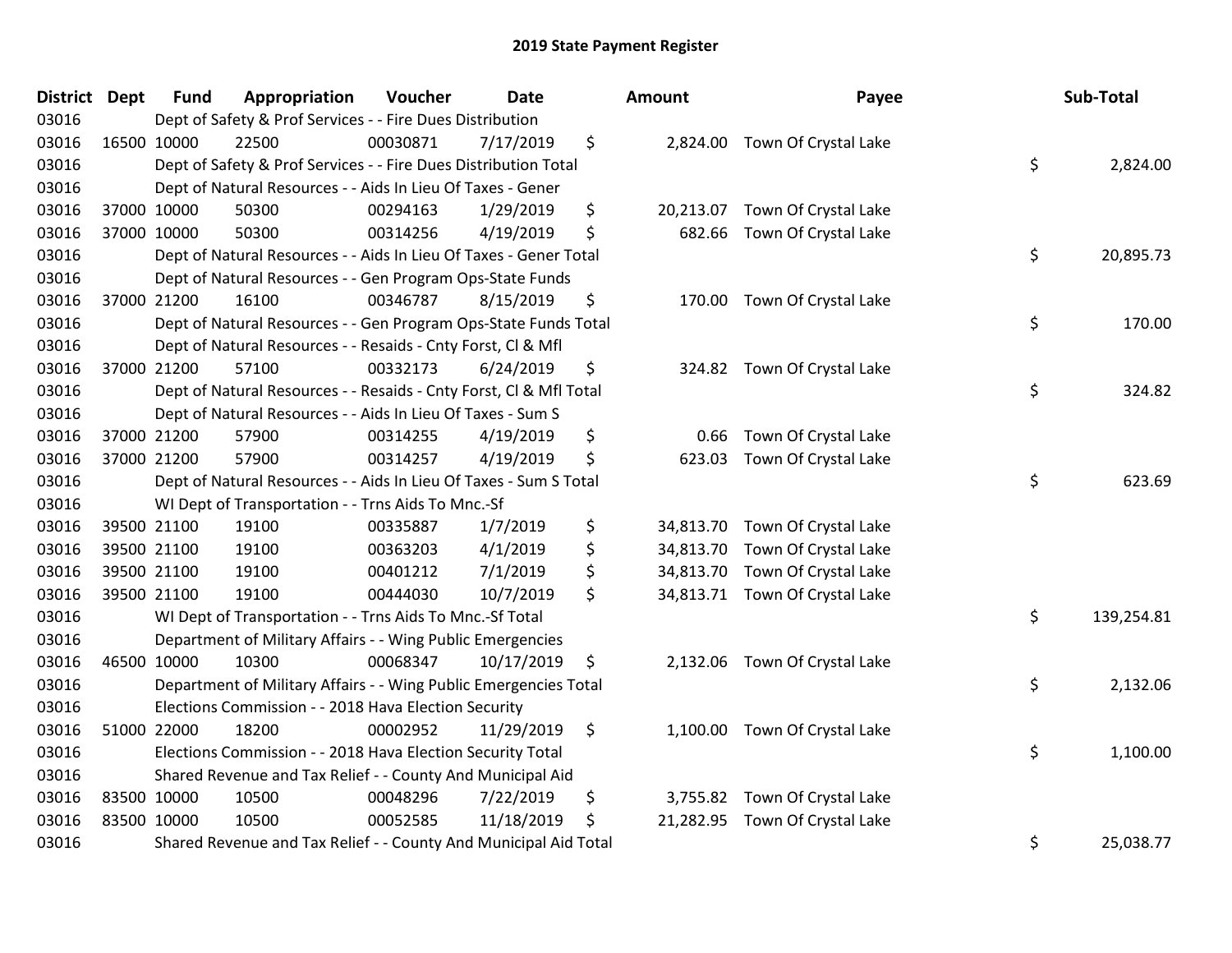| <b>District</b> | Dept | Fund        | Appropriation                                                 | <b>Voucher</b> | Date       |    | Amount   | Payee                | Sub-Total  |
|-----------------|------|-------------|---------------------------------------------------------------|----------------|------------|----|----------|----------------------|------------|
| 03016           |      |             | Shared Revenue and Tax Relief - - Exempt Computer Aid         |                |            |    |          |                      |            |
| 03016           |      | 83500 10000 | 10900                                                         | 00045482       | 7/22/2019  | Ś  | 53.00    | Town Of Crystal Lake |            |
| 03016           |      |             | Shared Revenue and Tax Relief - - Exempt Computer Aid Total   |                |            |    |          |                      | 53.00      |
| 03016           |      |             | Shared Revenue and Tax Relief - - Utility Aid                 |                |            |    |          |                      |            |
| 03016           |      | 83500 10000 | 11000                                                         | 00048296       | 7/22/2019  | \$ | 142.95   | Town Of Crystal Lake |            |
| 03016           |      | 83500 10000 | 11000                                                         | 00052585       | 11/18/2019 | S  | 1,314.21 | Town Of Crystal Lake |            |
| 03016           |      |             | Shared Revenue and Tax Relief - - Utility Aid Total           |                |            |    |          |                      | 1,457.16   |
| 03016           |      |             | Shared Revenue and Tax Relief - - Personal Property Aid       |                |            |    |          |                      |            |
| 03016           |      | 83500 10000 | 11100                                                         | 00040006       | 5/6/2019   | Ś  | 463.96   | Town Of Crystal Lake |            |
| 03016           |      |             | Shared Revenue and Tax Relief - - Personal Property Aid Total |                |            |    |          |                      | 463.96     |
| 03016 Total     |      |             |                                                               |                |            |    |          |                      | 194,338.00 |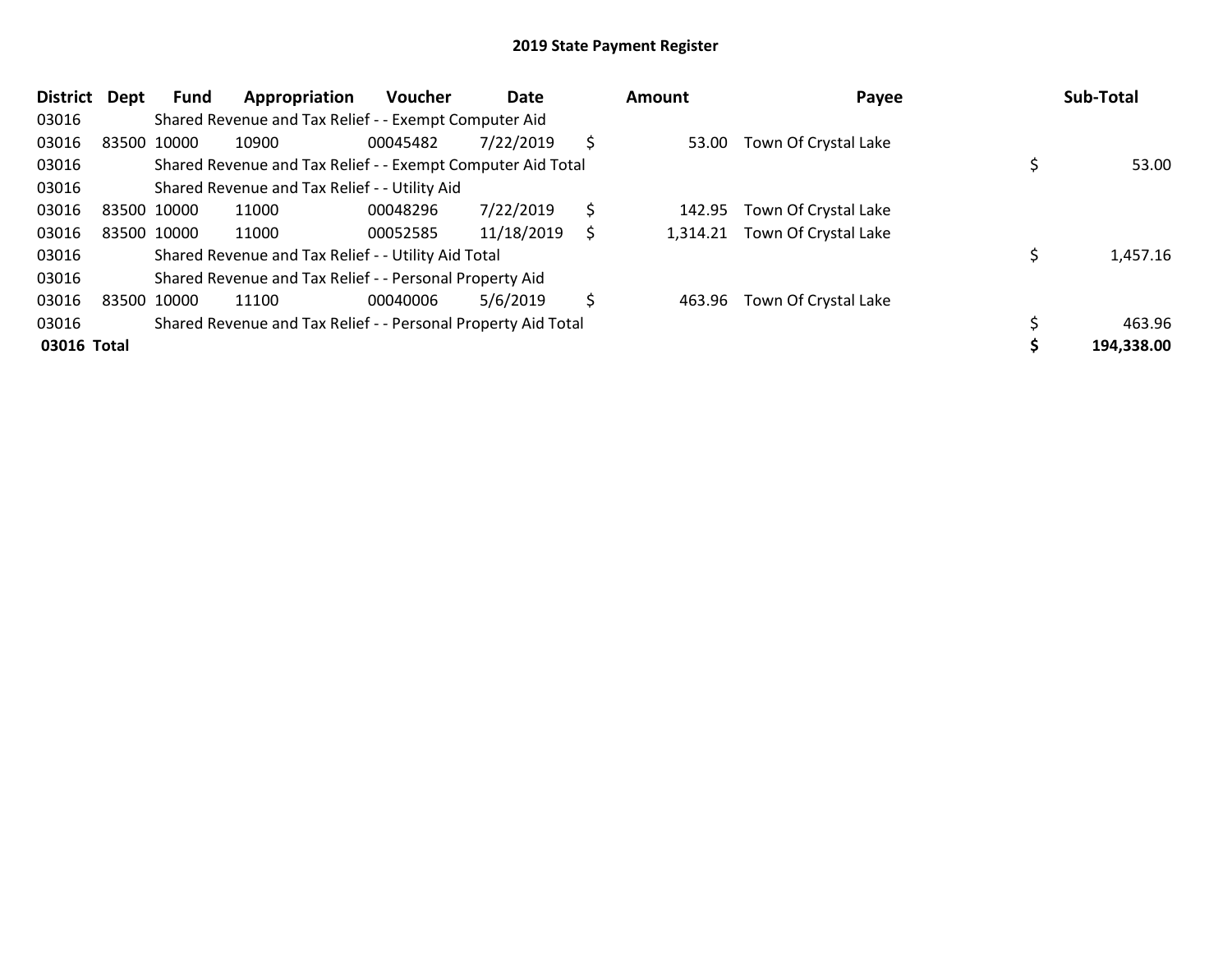| <b>District</b> | <b>Dept</b> | <b>Fund</b> | Appropriation                                                      | Voucher  | Date       | <b>Amount</b>   | Payee                        | Sub-Total        |
|-----------------|-------------|-------------|--------------------------------------------------------------------|----------|------------|-----------------|------------------------------|------------------|
| 03018           |             |             | Dept of Safety & Prof Services - - Fire Dues Distribution          |          |            |                 |                              |                  |
| 03018           |             | 16500 10000 | 22500                                                              | 00030784 | 7/17/2019  | \$              | 3,154.85 Town Of Cumberland  |                  |
| 03018           |             |             | Dept of Safety & Prof Services - - Fire Dues Distribution Total    |          |            |                 |                              | \$<br>3,154.85   |
| 03018           |             |             | Dept of Natural Resources - - Aids In Lieu Of Taxes - Gener        |          |            |                 |                              |                  |
| 03018           |             | 37000 10000 | 50300                                                              | 00314258 | 4/19/2019  | \$<br>156.45    | Town Of Cumberland           |                  |
| 03018           |             | 37000 10000 | 50300                                                              | 00314260 | 4/19/2019  | \$<br>16.00     | Town Of Cumberland           |                  |
| 03018           |             |             | Dept of Natural Resources - - Aids In Lieu Of Taxes - Gener Total  |          |            |                 |                              | \$<br>172.45     |
| 03018           |             |             | Dept of Natural Resources - - Resaids - Cnty Forst, Cl & Mfl       |          |            |                 |                              |                  |
| 03018           |             | 37000 21200 | 57100                                                              | 00332174 | 6/21/2019  | \$              | 171.46 Town Of Cumberland    |                  |
| 03018           |             |             | Dept of Natural Resources - - Resaids - Cnty Forst, Cl & Mfl Total |          |            |                 |                              | \$<br>171.46     |
| 03018           |             |             | Dept of Natural Resources - - Aids In Lieu Of Taxes - Sum S        |          |            |                 |                              |                  |
| 03018           |             | 37000 21200 | 57900                                                              | 00314259 | 4/19/2019  | \$              | 166.16 Town Of Cumberland    |                  |
| 03018           |             |             | Dept of Natural Resources - - Aids In Lieu Of Taxes - Sum S Total  |          |            |                 |                              | \$<br>166.16     |
| 03018           |             |             | WI Dept of Transportation - - Trns Aids To Mnc.-Sf                 |          |            |                 |                              |                  |
| 03018           |             | 39500 21100 | 19100                                                              | 00335888 | 1/7/2019   | \$<br>36,671.15 | Town Of Cumberland           |                  |
| 03018           |             | 39500 21100 | 19100                                                              | 00363204 | 4/1/2019   | \$              | 36,671.15 Town Of Cumberland |                  |
| 03018           |             | 39500 21100 | 19100                                                              | 00401213 | 7/1/2019   | \$              | 36,671.15 Town Of Cumberland |                  |
| 03018           |             | 39500 21100 | 19100                                                              | 00444031 | 10/7/2019  | \$              | 36,671.15 Town Of Cumberland |                  |
| 03018           |             |             | WI Dept of Transportation - - Trns Aids To Mnc.-Sf Total           |          |            |                 |                              | \$<br>146,684.60 |
| 03018           |             |             | WI Dept of Transportation - - Loc Rd Imp Prg St Fd                 |          |            |                 |                              |                  |
| 03018           |             | 39500 21100 | 27800                                                              | 00409566 | 7/8/2019   | \$              | 16,768.63 Town Of Cumberland |                  |
| 03018           |             |             | WI Dept of Transportation - - Loc Rd Imp Prg St Fd Total           |          |            |                 |                              | \$<br>16,768.63  |
| 03018           |             |             | Elections Commission - - 2018 Hava Election Security               |          |            |                 |                              |                  |
| 03018           |             | 51000 22000 | 18200                                                              | 00002489 | 11/14/2019 | \$<br>1,200.00  | Town Of Cumberland           |                  |
| 03018           |             |             | Elections Commission - - 2018 Hava Election Security Total         |          |            |                 |                              | \$<br>1,200.00   |
| 03018           |             |             | Shared Revenue and Tax Relief - - County And Municipal Aid         |          |            |                 |                              |                  |
| 03018           | 83500 10000 |             | 10500                                                              | 00048297 | 7/22/2019  | \$<br>4,653.33  | Town Of Cumberland           |                  |
| 03018           | 83500 10000 |             | 10500                                                              | 00052586 | 11/18/2019 | \$              | 26,368.90 Town Of Cumberland |                  |
| 03018           |             |             | Shared Revenue and Tax Relief - - County And Municipal Aid Total   |          |            |                 |                              | \$<br>31,022.23  |
| 03018           |             |             | Shared Revenue and Tax Relief - - Exempt Computer Aid              |          |            |                 |                              |                  |
| 03018           |             | 83500 10000 | 10900                                                              | 00045483 | 7/22/2019  | \$<br>17.67     | Town Of Cumberland           |                  |
| 03018           |             |             | Shared Revenue and Tax Relief - - Exempt Computer Aid Total        |          |            |                 |                              | \$<br>17.67      |
| 03018           |             |             | Shared Revenue and Tax Relief - - Utility Aid                      |          |            |                 |                              |                  |

| າount     | Payee                        | Sub-Total        |
|-----------|------------------------------|------------------|
| 3,154.85  | Town Of Cumberland           | \$<br>3,154.85   |
| 156.45    | <b>Town Of Cumberland</b>    |                  |
| 16.00     | Town Of Cumberland           | \$<br>172.45     |
| 171.46    | Town Of Cumberland           | \$<br>171.46     |
| 166.16    | Town Of Cumberland           | \$<br>166.16     |
| 36,671.15 | Town Of Cumberland           |                  |
| 36,671.15 | Town Of Cumberland           |                  |
|           | 36,671.15 Town Of Cumberland |                  |
| 36,671.15 | Town Of Cumberland           |                  |
|           |                              | \$<br>146,684.60 |
| 16,768.63 | Town Of Cumberland           | \$<br>16,768.63  |
| 1,200.00  | Town Of Cumberland           | \$<br>1,200.00   |
| 4,653.33  | Town Of Cumberland           |                  |
| 26,368.90 | Town Of Cumberland           |                  |
|           |                              | \$<br>31,022.23  |
| 17.67     | Town Of Cumberland           | \$<br>17.67      |
|           |                              |                  |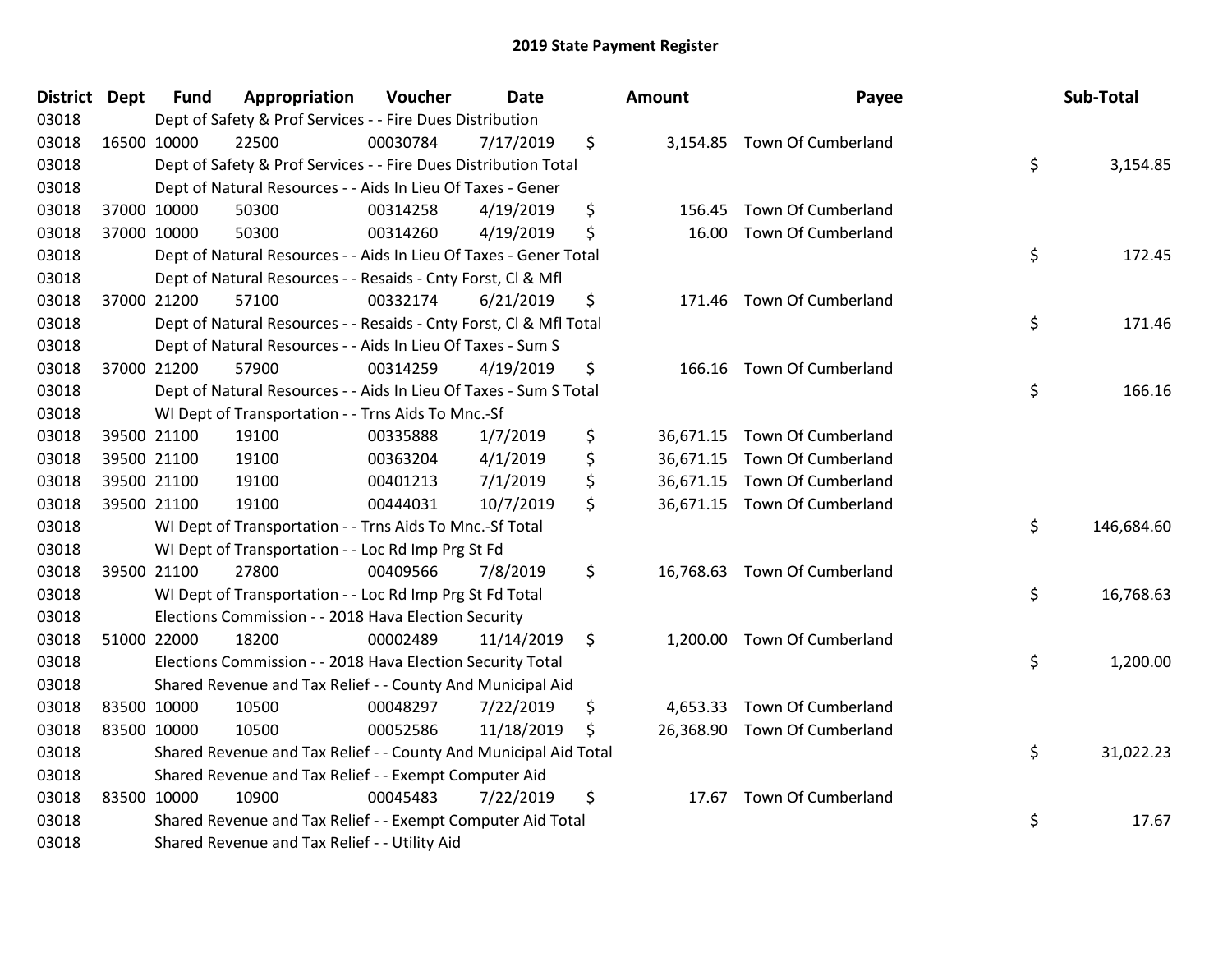| <b>District</b> | Dept        | <b>Fund</b> | Appropriation                                                 | Voucher  | Date       |   | Amount | Payee              | Sub-Total  |
|-----------------|-------------|-------------|---------------------------------------------------------------|----------|------------|---|--------|--------------------|------------|
| 03018           | 83500 10000 |             | 11000                                                         | 00048297 | 7/22/2019  | S | 38.44  | Town Of Cumberland |            |
| 03018           | 83500 10000 |             | 11000                                                         | 00052586 | 11/18/2019 |   | 216.63 | Town Of Cumberland |            |
| 03018           |             |             | Shared Revenue and Tax Relief - - Utility Aid Total           |          |            |   |        |                    | 255.07     |
| 03018           |             |             | Shared Revenue and Tax Relief - - Personal Property Aid       |          |            |   |        |                    |            |
| 03018           | 83500 10000 |             | 11100                                                         | 00040007 | 5/6/2019   |   | 255.42 | Town Of Cumberland |            |
| 03018           |             |             | Shared Revenue and Tax Relief - - Personal Property Aid Total |          |            |   |        |                    | 255.42     |
| 03018 Total     |             |             |                                                               |          |            |   |        |                    | 199,868.54 |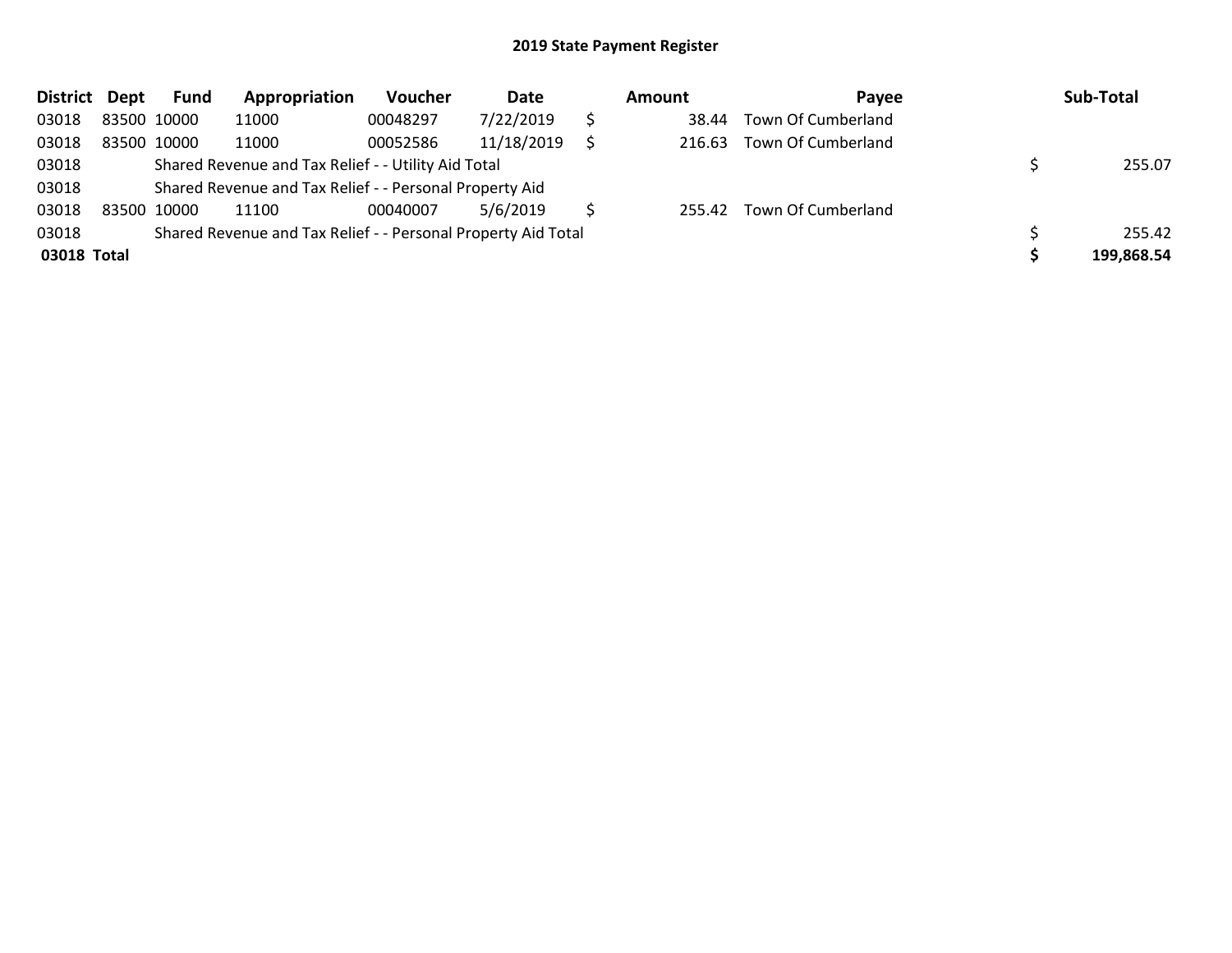| <b>District Dept</b> |             | <b>Fund</b> | Appropriation                                                      | Voucher  | <b>Date</b> | <b>Amount</b>   |                          | Payee | Sub-Total  |
|----------------------|-------------|-------------|--------------------------------------------------------------------|----------|-------------|-----------------|--------------------------|-------|------------|
| 03020                |             |             | Dept of Safety & Prof Services - - Fire Dues Distribution          |          |             |                 |                          |       |            |
| 03020                |             | 16500 10000 | 22500                                                              | 00031265 | 7/17/2019   | \$              | 1,537.96 Town Of Dallas  |       |            |
| 03020                |             |             | Dept of Safety & Prof Services - - Fire Dues Distribution Total    |          |             |                 |                          | \$    | 1,537.96   |
| 03020                |             |             | Dept of Natural Resources - - Resaids - Cnty Forst, Cl & Mfl       |          |             |                 |                          |       |            |
| 03020                |             | 37000 21200 | 57100                                                              | 00332175 | 6/21/2019   | \$              | 313.30 Town Of Dallas    |       |            |
| 03020                |             |             | Dept of Natural Resources - - Resaids - Cnty Forst, CI & Mfl Total |          |             |                 |                          | \$    | 313.30     |
| 03020                |             |             | WI Dept of Transportation - - Trns Aids To Mnc.-Sf                 |          |             |                 |                          |       |            |
| 03020                |             | 39500 21100 | 19100                                                              | 00335889 | 1/7/2019    | \$<br>23,663.04 | Town Of Dallas           |       |            |
| 03020                |             | 39500 21100 | 19100                                                              | 00363205 | 4/1/2019    | \$              | 23,663.04 Town Of Dallas |       |            |
| 03020                |             | 39500 21100 | 19100                                                              | 00401214 | 7/1/2019    | \$              | 23,663.04 Town Of Dallas |       |            |
| 03020                |             | 39500 21100 | 19100                                                              | 00444032 | 10/7/2019   | \$              | 23,663.06 Town Of Dallas |       |            |
| 03020                |             |             | WI Dept of Transportation - - Trns Aids To Mnc.-Sf Total           |          |             |                 |                          | \$    | 94,652.18  |
| 03020                |             |             | WI Dept of Transportation - - Loc Rd Imp Prg St Fd                 |          |             |                 |                          |       |            |
| 03020                |             | 39500 21100 | 27800                                                              | 00341708 | 1/14/2019   | \$              | 16,856.50 Town Of Dallas |       |            |
| 03020                |             |             | WI Dept of Transportation - - Loc Rd Imp Prg St Fd Total           |          |             |                 |                          | \$    | 16,856.50  |
| 03020                |             |             | Elections Commission - - 2018 Hava Election Security               |          |             |                 |                          |       |            |
| 03020                |             | 51000 22000 | 18200                                                              | 00002731 | 11/19/2019  | \$              | 1,200.00 Town Of Dallas  |       |            |
| 03020                |             |             | Elections Commission - - 2018 Hava Election Security Total         |          |             |                 |                          | \$    | 1,200.00   |
| 03020                |             |             | Shared Revenue and Tax Relief - - County And Municipal Aid         |          |             |                 |                          |       |            |
| 03020                |             | 83500 10000 | 10500                                                              | 00048298 | 7/22/2019   | \$              | 5,241.57 Town Of Dallas  |       |            |
| 03020                |             | 83500 10000 | 10500                                                              | 00052587 | 11/18/2019  | \$              | 29,702.26 Town Of Dallas |       |            |
| 03020                |             |             | Shared Revenue and Tax Relief - - County And Municipal Aid Total   |          |             |                 |                          | \$    | 34,943.83  |
| 03020                |             |             | Shared Revenue and Tax Relief - - Exempt Computer Aid              |          |             |                 |                          |       |            |
| 03020                |             | 83500 10000 | 10900                                                              | 00045484 | 7/22/2019   | \$<br>6.24      | Town Of Dallas           |       |            |
| 03020                |             |             | Shared Revenue and Tax Relief - - Exempt Computer Aid Total        |          |             |                 |                          | \$    | 6.24       |
| 03020                |             |             | Shared Revenue and Tax Relief - - Utility Aid                      |          |             |                 |                          |       |            |
| 03020                |             | 83500 10000 | 11000                                                              | 00048298 | 7/22/2019   | \$<br>126.21    | Town Of Dallas           |       |            |
| 03020                | 83500 10000 |             | 11000                                                              | 00052587 | 11/18/2019  | \$              | 943.10 Town Of Dallas    |       |            |
| 03020                |             |             | Shared Revenue and Tax Relief - - Utility Aid Total                |          |             |                 |                          | \$    | 1,069.31   |
| 03020                |             |             | Shared Revenue and Tax Relief - - Personal Property Aid            |          |             |                 |                          |       |            |
| 03020                |             | 83500 10000 | 11100                                                              | 00040008 | 5/6/2019    | \$<br>884.18    | Town Of Dallas           |       |            |
| 03020                |             |             | Shared Revenue and Tax Relief - - Personal Property Aid Total      |          |             |                 |                          | \$    | 884.18     |
| 03020 Total          |             |             |                                                                    |          |             |                 |                          | \$    | 151,463.50 |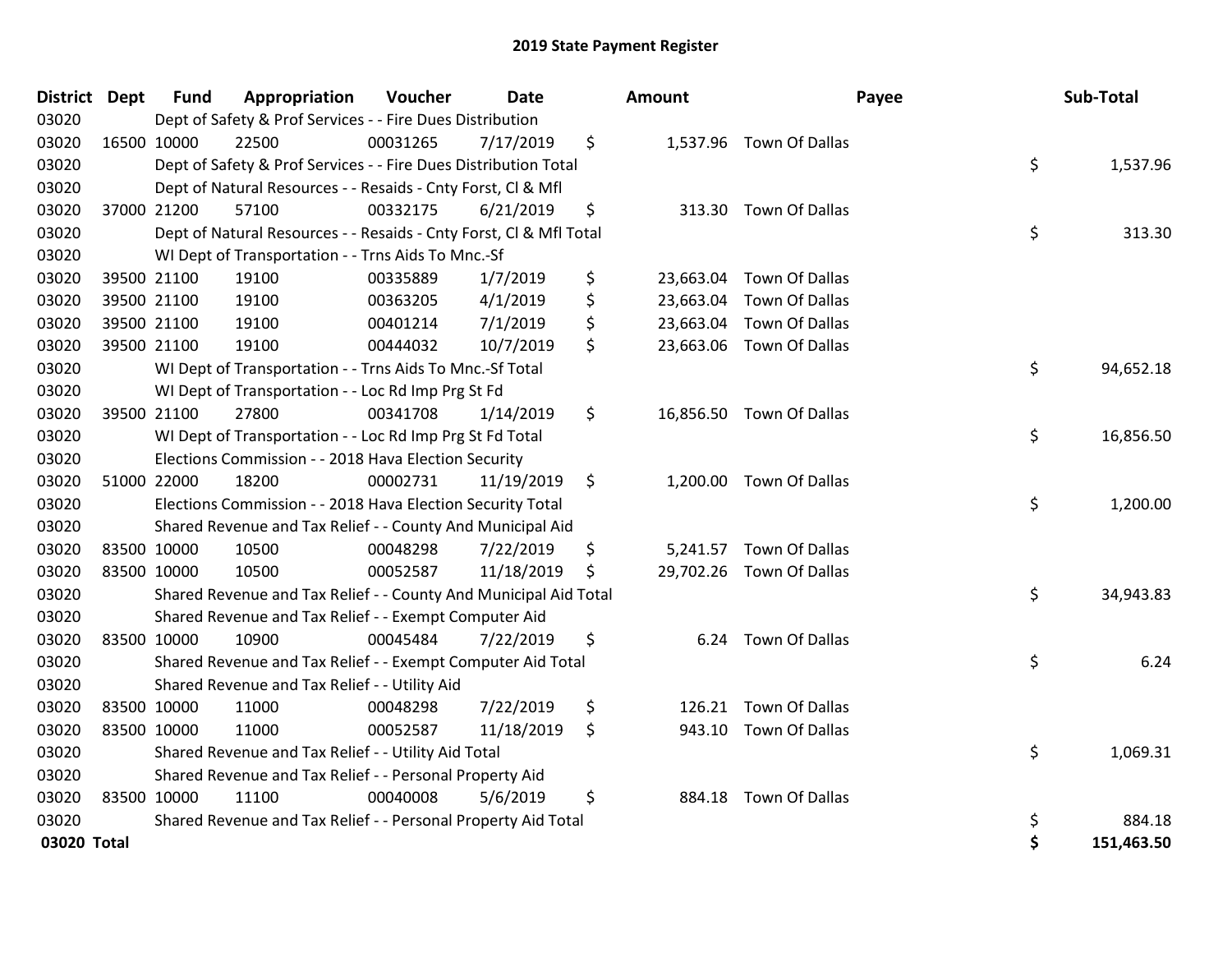| <b>District Dept</b> |             | <b>Fund</b>                                                              | Appropriation | Voucher  | <b>Date</b> |    | <b>Amount</b> |                          | Payee | Sub-Total  |
|----------------------|-------------|--------------------------------------------------------------------------|---------------|----------|-------------|----|---------------|--------------------------|-------|------------|
| 03022                |             | Dept of Safety & Prof Services - - Fire Dues Distribution                |               |          |             |    |               |                          |       |            |
| 03022                | 16500 10000 |                                                                          | 22500         | 00030472 | 7/16/2019   | \$ |               | 5,359.61 Dovre, Town of  |       |            |
| 03022                |             | \$<br>Dept of Safety & Prof Services - - Fire Dues Distribution Total    |               |          |             |    |               |                          |       | 5,359.61   |
| 03022                |             | Dept of Natural Resources - - Aids In Lieu Of Taxes - Gener              |               |          |             |    |               |                          |       |            |
| 03022                |             | 37000 10000                                                              | 50300         | 00294164 | 1/29/2019   | \$ | 775.91        | Dovre, Town of           |       |            |
| 03022                |             | 37000 10000                                                              | 50300         | 00314283 | 4/19/2019   | \$ | 293.80        | Dovre, Town of           |       |            |
| 03022                |             | \$<br>Dept of Natural Resources - - Aids In Lieu Of Taxes - Gener Total  |               |          |             |    |               |                          |       | 1,069.71   |
| 03022                |             | Dept of Natural Resources - - Resaids - Cnty Forst, Cl & Mfl             |               |          |             |    |               |                          |       |            |
| 03022                | 37000 21200 |                                                                          | 57100         | 00332176 | 6/21/2019   | \$ | 283.18        | Dovre, Town of           |       |            |
| 03022                |             | \$<br>Dept of Natural Resources - - Resaids - Cnty Forst, Cl & Mfl Total |               |          |             |    |               |                          |       | 283.18     |
| 03022                |             | Dept of Natural Resources - - Aids In Lieu Of Taxes - Sum S              |               |          |             |    |               |                          |       |            |
| 03022                |             | 37000 21200                                                              | 57900         | 00314284 | 4/19/2019   | \$ | 722.57        | Dovre, Town of           |       |            |
| 03022                |             | \$<br>Dept of Natural Resources - - Aids In Lieu Of Taxes - Sum S Total  |               |          |             |    |               |                          |       | 722.57     |
| 03022                |             | WI Dept of Transportation - - Trns Aids To Mnc.-Sf                       |               |          |             |    |               |                          |       |            |
| 03022                |             | 39500 21100                                                              | 19100         | 00335890 | 1/7/2019    | \$ | 33,332.52     | Dovre, Town of           |       |            |
| 03022                |             | 39500 21100                                                              | 19100         | 00363206 | 4/1/2019    | \$ | 33,332.52     | Dovre, Town of           |       |            |
| 03022                | 39500 21100 |                                                                          | 19100         | 00401215 | 7/1/2019    | \$ | 33,332.52     | Dovre, Town of           |       |            |
| 03022                | 39500 21100 |                                                                          | 19100         | 00444033 | 10/7/2019   | \$ | 33,332.53     | Dovre, Town of           |       |            |
| 03022                |             | \$<br>WI Dept of Transportation - - Trns Aids To Mnc.-Sf Total           |               |          |             |    |               |                          |       | 133,330.09 |
| 03022                |             | WI Dept of Transportation - - Loc Rd Imp Prg St Fd                       |               |          |             |    |               |                          |       |            |
| 03022                |             | 39500 21100                                                              | 27800         | 00466596 | 11/29/2019  | \$ |               | 16,856.50 Dovre, Town of |       |            |
| 03022                |             | \$<br>WI Dept of Transportation - - Loc Rd Imp Prg St Fd Total           |               |          |             |    |               |                          |       | 16,856.50  |
| 03022                |             | Shared Revenue and Tax Relief - - County And Municipal Aid               |               |          |             |    |               |                          |       |            |
| 03022                | 83500 10000 |                                                                          | 10500         | 00048299 | 7/22/2019   | \$ | 8,202.05      | Dovre, Town of           |       |            |
| 03022                | 83500 10000 |                                                                          | 10500         | 00052588 | 11/18/2019  | \$ | 46,478.28     | Dovre, Town of           |       |            |
| 03022                |             | \$<br>Shared Revenue and Tax Relief - - County And Municipal Aid Total   |               |          |             |    |               |                          |       | 54,680.33  |
| 03022                |             | Shared Revenue and Tax Relief - - Exempt Computer Aid                    |               |          |             |    |               |                          |       |            |
| 03022                | 83500 10000 |                                                                          | 10900         | 00045485 | 7/22/2019   | \$ |               | 564.31 Dovre, Town of    |       |            |
| 03022                |             | \$<br>Shared Revenue and Tax Relief - - Exempt Computer Aid Total        |               |          |             |    |               |                          |       | 564.31     |
| 03022                |             | Shared Revenue and Tax Relief - - Utility Aid                            |               |          |             |    |               |                          |       |            |
| 03022                | 83500 10000 |                                                                          | 11000         | 00048299 | 7/22/2019   | \$ | 312.05        | Dovre, Town of           |       |            |
| 03022                | 83500 10000 |                                                                          | 11000         | 00052588 | 11/18/2019  | \$ | 1,737.85      | Dovre, Town of           |       |            |
| 03022                |             | Shared Revenue and Tax Relief - - Utility Aid Total                      |               |          |             |    |               |                          |       | 2,049.90   |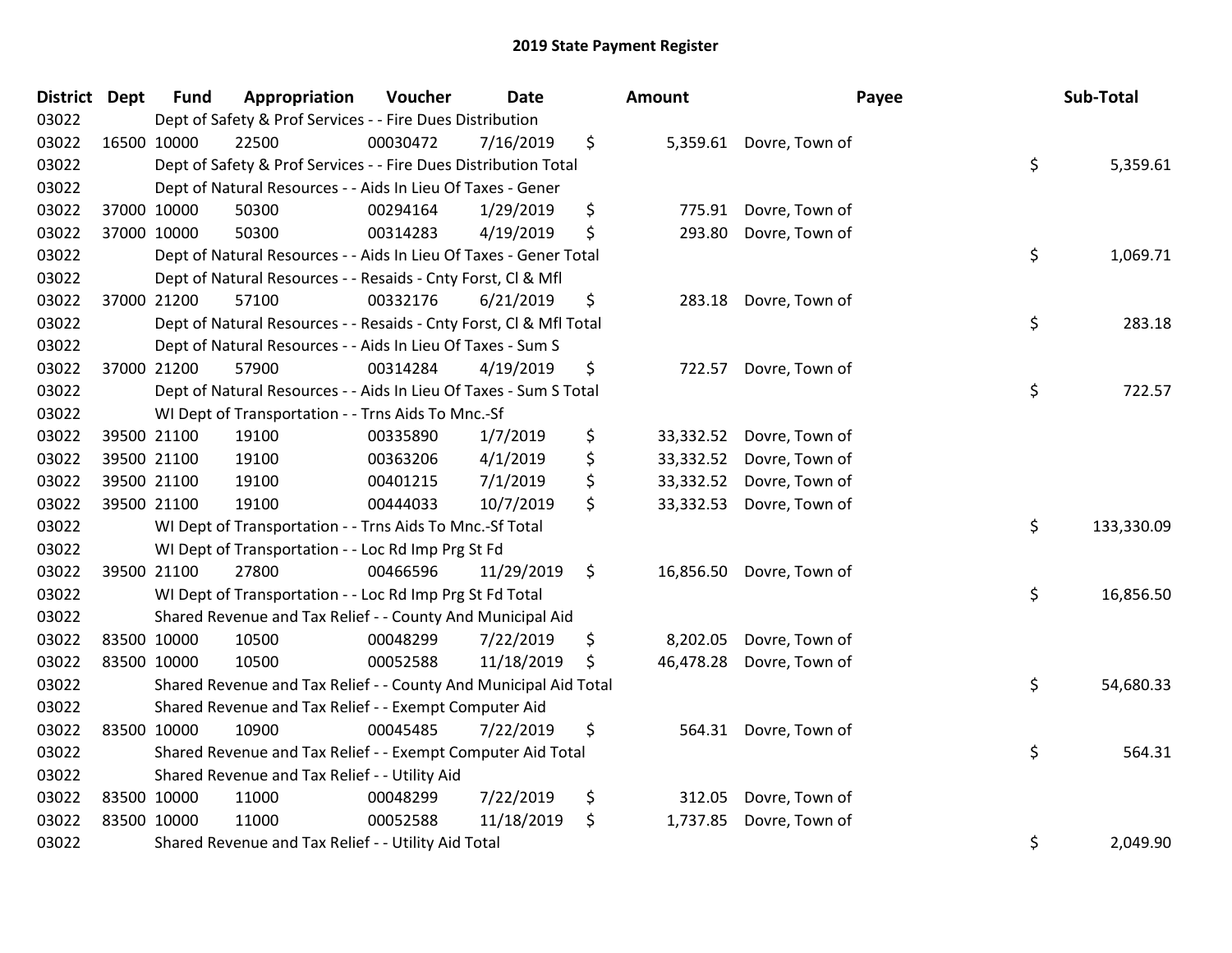| District Dept | <b>Fund</b> | Appropriation                                                       | Voucher  | Date      | <b>Amount</b> | Payee                 | Sub-Total  |
|---------------|-------------|---------------------------------------------------------------------|----------|-----------|---------------|-----------------------|------------|
| 03022         |             | Shared Revenue and Tax Relief - - Personal Property Aid             |          |           |               |                       |            |
| 03022         | 83500 10000 | 11100                                                               | 00040009 | 5/6/2019  | 149.63        | Dovre, Town of        |            |
| 03022         |             | Shared Revenue and Tax Relief - - Personal Property Aid Total       |          |           |               |                       | 149.63     |
| 03022         |             | Shared Revenue and Tax Relief - - Payments For Municipal Svcs       |          |           |               |                       |            |
| 03022         | 83500 10000 | 50100                                                               | 00037895 | 1/31/2019 |               | 174.72 Dovre, Town of |            |
| 03022         |             | Shared Revenue and Tax Relief - - Payments For Municipal Svcs Total |          |           |               |                       | 174.72     |
| 03022 Total   |             |                                                                     |          |           |               |                       | 215,240.55 |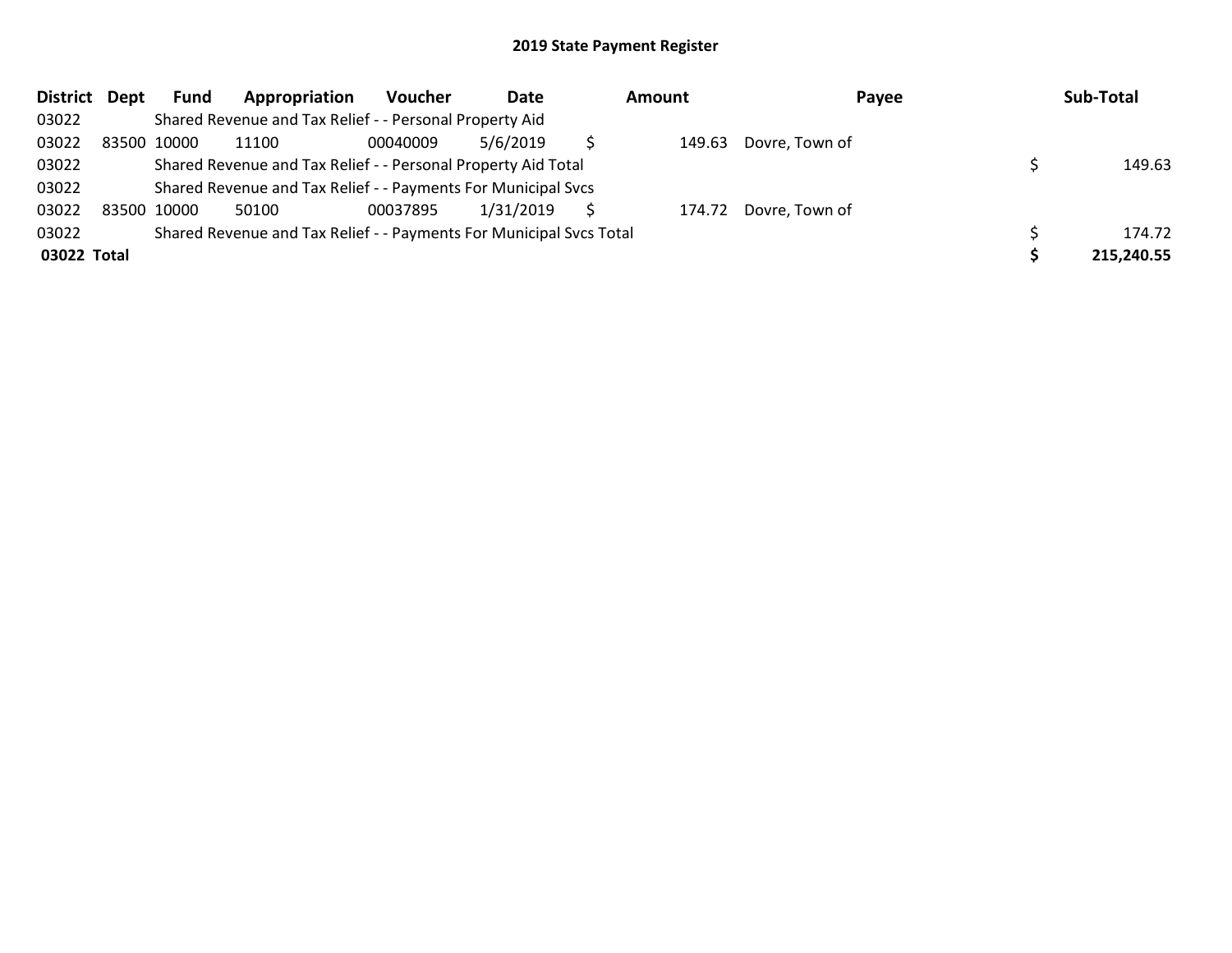| <b>District Dept</b> |             | <b>Fund</b> | Appropriation                                                      | Voucher  | <b>Date</b> | Amount          |                         | Payee | Sub-Total  |
|----------------------|-------------|-------------|--------------------------------------------------------------------|----------|-------------|-----------------|-------------------------|-------|------------|
| 03024                |             |             | Dept of Safety & Prof Services - - Fire Dues Distribution          |          |             |                 |                         |       |            |
| 03024                |             | 16500 10000 | 22500                                                              | 00031211 | 7/17/2019   | \$              | 1,700.31 Town Of Doyle  |       |            |
| 03024                |             |             | Dept of Safety & Prof Services - - Fire Dues Distribution Total    |          |             |                 |                         | \$    | 1,700.31   |
| 03024                |             |             | Dept of Natural Resources - - Resaids - Cnty Forst, Cl & Mfl       |          |             |                 |                         |       |            |
| 03024                |             | 37000 21200 | 57100                                                              | 00332177 | 6/21/2019   | \$              | 1,137.06 Town Of Doyle  |       |            |
| 03024                |             |             | Dept of Natural Resources - - Resaids - Cnty Forst, Cl & Mfl Total |          |             |                 |                         | \$    | 1,137.06   |
| 03024                |             |             | Dept of Natural Resources - - Aids In Lieu Of Taxes - Sum S        |          |             |                 |                         |       |            |
| 03024                | 37000 21200 |             | 57900                                                              | 00314898 | 4/19/2019   | \$<br>1.94      | Town Of Doyle           |       |            |
| 03024                |             |             | Dept of Natural Resources - - Aids In Lieu Of Taxes - Sum S Total  |          |             |                 |                         | \$    | 1.94       |
| 03024                |             |             | WI Dept of Transportation - - Trns Aids To Mnc.-Sf                 |          |             |                 |                         |       |            |
| 03024                |             | 39500 21100 | 19100                                                              | 00335891 | 1/7/2019    | \$<br>23,722.77 | Town Of Doyle           |       |            |
| 03024                |             | 39500 21100 | 19100                                                              | 00363207 | 4/1/2019    | \$<br>23,722.77 | Town Of Doyle           |       |            |
| 03024                |             | 39500 21100 | 19100                                                              | 00401216 | 7/1/2019    | \$              | 23,722.77 Town Of Doyle |       |            |
| 03024                | 39500 21100 |             | 19100                                                              | 00444034 | 10/7/2019   | \$<br>23,722.77 | Town Of Doyle           |       |            |
| 03024                |             |             | WI Dept of Transportation - - Trns Aids To Mnc.-Sf Total           |          |             |                 |                         | \$    | 94,891.08  |
| 03024                |             |             | Elections Commission - - 2018 Hava Election Security               |          |             |                 |                         |       |            |
| 03024                | 51000 22000 |             | 18200                                                              | 00002490 | 11/14/2019  | \$              | 1,100.00 Town Of Doyle  |       |            |
| 03024                |             |             | Elections Commission - - 2018 Hava Election Security Total         |          |             |                 |                         | \$    | 1,100.00   |
| 03024                |             |             | Shared Revenue and Tax Relief - - County And Municipal Aid         |          |             |                 |                         |       |            |
| 03024                | 83500 10000 |             | 10500                                                              | 00048300 | 7/22/2019   | \$<br>4,302.03  | Town Of Doyle           |       |            |
| 03024                | 83500 10000 |             | 10500                                                              | 00052589 | 11/18/2019  | \$              | 24,378.18 Town Of Doyle |       |            |
| 03024                |             |             | Shared Revenue and Tax Relief - - County And Municipal Aid Total   |          |             |                 |                         | \$    | 28,680.21  |
| 03024                |             |             | Shared Revenue and Tax Relief - - Exempt Computer Aid              |          |             |                 |                         |       |            |
| 03024                | 83500 10000 |             | 10900                                                              | 00045486 | 7/22/2019   | \$              | 32.22 Town Of Doyle     |       |            |
| 03024                |             |             | Shared Revenue and Tax Relief - - Exempt Computer Aid Total        |          |             |                 |                         | \$    | 32.22      |
| 03024                |             |             | Shared Revenue and Tax Relief - - Personal Property Aid            |          |             |                 |                         |       |            |
| 03024                | 83500 10000 |             | 11100                                                              | 00040010 | 5/6/2019    | \$<br>1,026.39  | Town Of Doyle           |       |            |
| 03024                |             |             | Shared Revenue and Tax Relief - - Personal Property Aid Total      |          |             |                 |                         | \$    | 1,026.39   |
| 03024 Total          |             |             |                                                                    |          |             |                 |                         | \$    | 128,569.21 |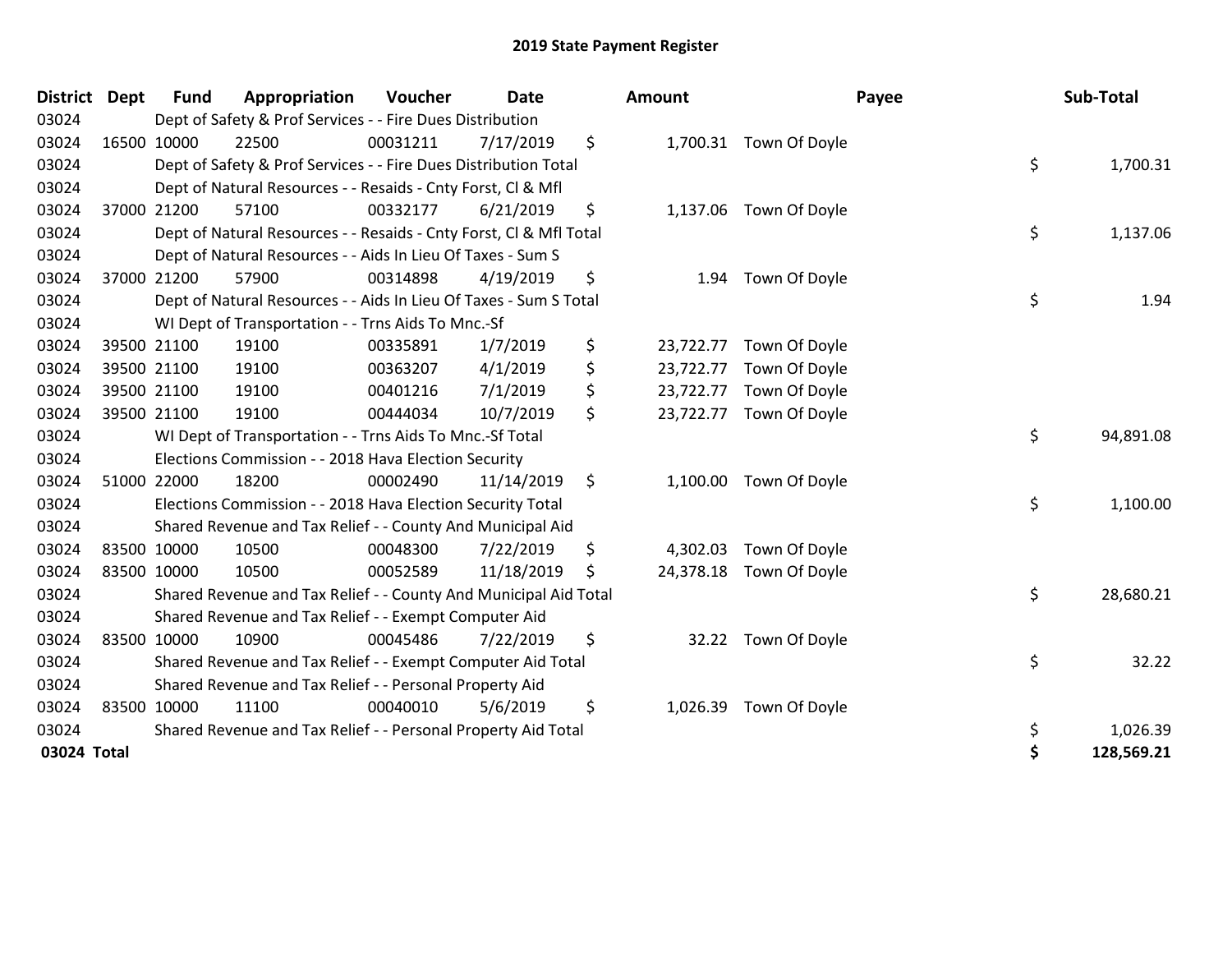| District Dept |             | <b>Fund</b> | Appropriation                                                      | Voucher  | <b>Date</b> | <b>Amount</b>   | Payee                      | Sub-Total        |
|---------------|-------------|-------------|--------------------------------------------------------------------|----------|-------------|-----------------|----------------------------|------------------|
| 03026         |             |             | Dept of Safety & Prof Services - - Fire Dues Distribution          |          |             |                 |                            |                  |
| 03026         |             | 16500 10000 | 22500                                                              | 00030600 | 7/16/2019   | \$              | 4,328.17 Town Of Lakeland  |                  |
| 03026         |             |             | Dept of Safety & Prof Services - - Fire Dues Distribution Total    |          |             |                 |                            | \$<br>4,328.17   |
| 03026         |             |             | Dept of Natural Resources - - Aids In Lieu Of Taxes - Gener        |          |             |                 |                            |                  |
| 03026         |             | 37000 10000 | 50300                                                              | 00314380 | 4/19/2019   | \$<br>44.84     | Town Of Lakeland           |                  |
| 03026         |             | 37000 10000 | 50300                                                              | 00314381 | 4/19/2019   | \$<br>304.14    | Town Of Lakeland           |                  |
| 03026         |             |             | Dept of Natural Resources - - Aids In Lieu Of Taxes - Gener Total  |          |             |                 |                            | \$<br>348.98     |
| 03026         |             |             | Dept of Natural Resources - - Resaids - Cnty Forst, Cl & Mfl       |          |             |                 |                            |                  |
| 03026         |             | 37000 21200 | 57100                                                              | 00332178 | 6/21/2019   | \$              | 390.03 Town Of Lakeland    |                  |
| 03026         |             |             | Dept of Natural Resources - - Resaids - Cnty Forst, Cl & Mfl Total |          |             |                 |                            | \$<br>390.03     |
| 03026         |             |             | Dept of Natural Resources - - Aids In Lieu Of Taxes - Sum S        |          |             |                 |                            |                  |
| 03026         |             | 37000 21200 | 57900                                                              | 00314379 | 4/19/2019   | \$<br>2.02      | Town Of Lakeland           |                  |
| 03026         |             | 37000 21200 | 57900                                                              | 00314382 | 4/19/2019   | \$<br>28.80     | Town Of Lakeland           |                  |
| 03026         |             | 37000 21200 | 57900                                                              | 00314383 | 4/19/2019   | \$<br>7.21      | Town Of Lakeland           |                  |
| 03026         |             |             | Dept of Natural Resources - - Aids In Lieu Of Taxes - Sum S Total  |          |             |                 |                            | \$<br>38.03      |
| 03026         |             |             | WI Dept of Transportation - - Trns Aids To Mnc.-Sf                 |          |             |                 |                            |                  |
| 03026         |             | 39500 21100 | 19100                                                              | 00335892 | 1/7/2019    | \$<br>36,366.55 | Town Of Lakeland           |                  |
| 03026         | 39500 21100 |             | 19100                                                              | 00363208 | 4/1/2019    | \$              | 36,366.55 Town Of Lakeland |                  |
| 03026         |             | 39500 21100 | 19100                                                              | 00401217 | 7/1/2019    | \$              | 36,366.55 Town Of Lakeland |                  |
| 03026         |             | 39500 21100 | 19100                                                              | 00444035 | 10/7/2019   | \$              | 36,366.56 Town Of Lakeland |                  |
| 03026         |             |             | WI Dept of Transportation - - Trns Aids To Mnc.-Sf Total           |          |             |                 |                            | \$<br>145,466.21 |
| 03026         |             |             | WI Dept of Transportation - - Loc Rd Imp Prg St Fd                 |          |             |                 |                            |                  |
| 03026         |             | 39500 21100 | 27800                                                              | 00373469 | 4/19/2019   | \$              | 16,856.50 Town Of Lakeland |                  |
| 03026         |             |             | WI Dept of Transportation - - Loc Rd Imp Prg St Fd Total           |          |             |                 |                            | \$<br>16,856.50  |
| 03026         |             |             | Elections Commission - - 2018 Hava Election Security               |          |             |                 |                            |                  |
| 03026         |             | 51000 22000 | 18200                                                              | 00002672 | 11/18/2019  | \$<br>100.00    | Town Of Lakeland           |                  |
| 03026         |             |             | Elections Commission - - 2018 Hava Election Security Total         |          |             |                 |                            | \$<br>100.00     |
| 03026         |             |             | Shared Revenue and Tax Relief - - County And Municipal Aid         |          |             |                 |                            |                  |
| 03026         | 83500 10000 |             | 10500                                                              | 00048301 | 7/22/2019   | \$<br>2,248.37  | Town Of Lakeland           |                  |
| 03026         | 83500 10000 |             | 10500                                                              | 00052590 | 11/18/2019  | \$              | 12,740.75 Town Of Lakeland |                  |
| 03026         |             |             | Shared Revenue and Tax Relief - - County And Municipal Aid Total   |          |             |                 |                            | \$<br>14,989.12  |
| 03026         |             |             | Shared Revenue and Tax Relief - - Exempt Computer Aid              |          |             |                 |                            |                  |
| 03026         | 83500 10000 |             | 10900                                                              | 00045487 | 7/22/2019   | \$<br>12.47     | Town Of Lakeland           |                  |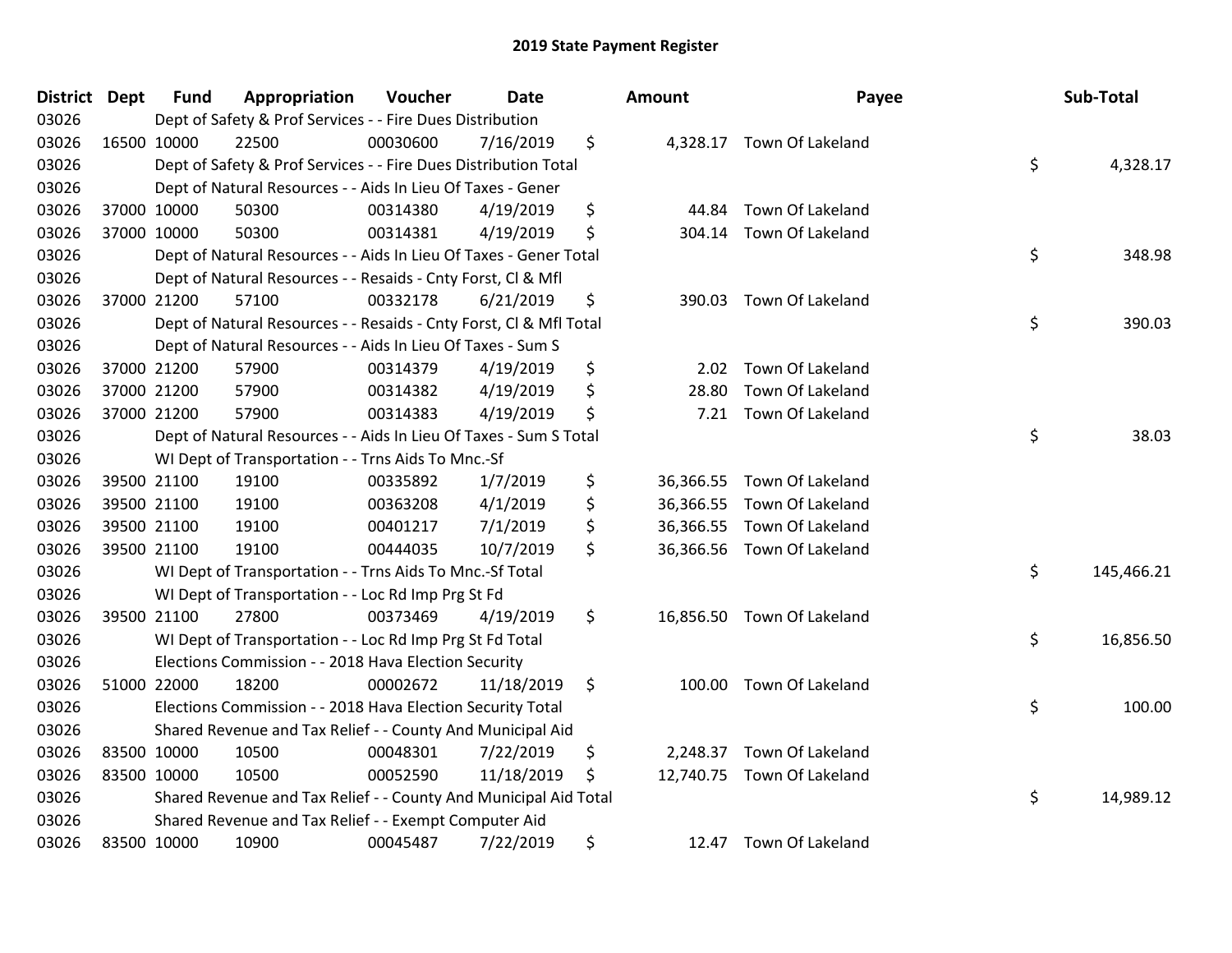| District Dept | Fund        | Appropriation                                                 | Voucher  | Date     | Amount | Payee                   | Sub-Total  |
|---------------|-------------|---------------------------------------------------------------|----------|----------|--------|-------------------------|------------|
| 03026         |             | Shared Revenue and Tax Relief - - Exempt Computer Aid Total   |          |          |        |                         | 12.47      |
| 03026         |             | Shared Revenue and Tax Relief - - Personal Property Aid       |          |          |        |                         |            |
| 03026         | 83500 10000 | 11100                                                         | 00040011 | 5/6/2019 |        | 631.98 Town Of Lakeland |            |
| 03026         |             | Shared Revenue and Tax Relief - - Personal Property Aid Total |          |          |        |                         | 631.98     |
| 03026 Total   |             |                                                               |          |          |        |                         | 183,161.49 |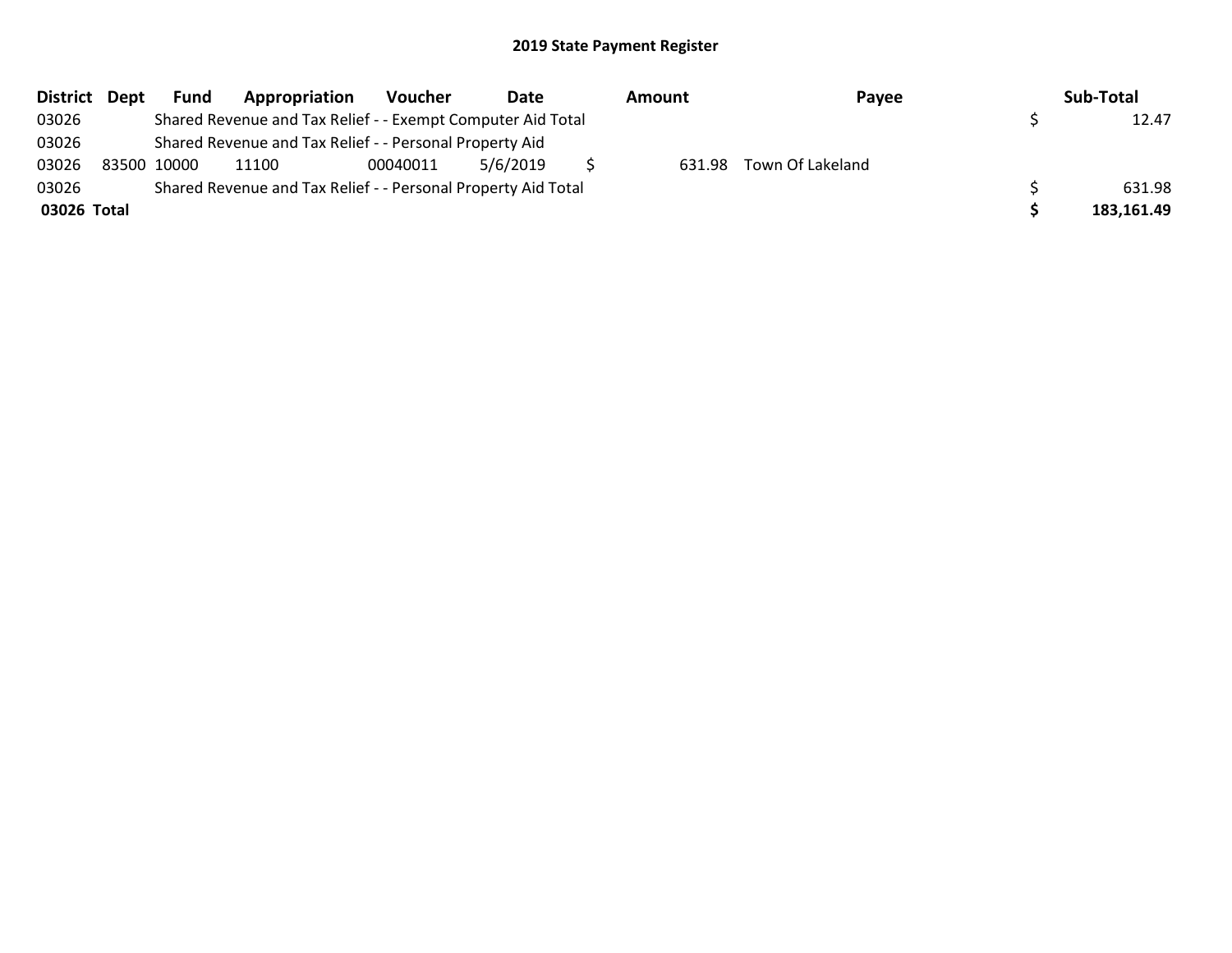| District Dept |             | <b>Fund</b> | Appropriation                                                      | <b>Voucher</b> | <b>Date</b> | <b>Amount</b>   | Payee                         | Sub-Total        |
|---------------|-------------|-------------|--------------------------------------------------------------------|----------------|-------------|-----------------|-------------------------------|------------------|
| 03028         |             |             | Dept of Safety & Prof Services - - Fire Dues Distribution          |                |             |                 |                               |                  |
| 03028         |             | 16500 10000 | 22500                                                              | 00030960       | 7/17/2019   | \$<br>2,537.86  | Town Of Maple Grove           |                  |
| 03028         |             |             | Dept of Safety & Prof Services - - Fire Dues Distribution Total    |                |             |                 |                               | \$<br>2,537.86   |
| 03028         |             |             | Dept of Natural Resources - - Resaids - Cnty Forst, Cl & Mfl       |                |             |                 |                               |                  |
| 03028         | 37000       | 21200       | 57100                                                              | 00332179       | 6/21/2019   | \$              | 225.72 Town Of Maple Grove    |                  |
| 03028         |             |             | Dept of Natural Resources - - Resaids - Cnty Forst, Cl & Mfl Total |                |             |                 |                               | \$<br>225.72     |
| 03028         |             |             | Dept of Natural Resources - - Aids In Lieu Of Taxes - Sum S        |                |             |                 |                               |                  |
| 03028         |             | 37000 21200 | 57900                                                              | 00313408       | 4/19/2019   | \$<br>6.42      | Town Of Maple Grove           |                  |
| 03028         |             |             | Dept of Natural Resources - - Aids In Lieu Of Taxes - Sum S Total  |                |             |                 |                               | \$<br>6.42       |
| 03028         |             |             | WI Dept of Transportation - - Trns Aids To Mnc.-Sf                 |                |             |                 |                               |                  |
| 03028         |             | 39500 21100 | 19100                                                              | 00335893       | 1/7/2019    | \$<br>40,266.59 | Town Of Maple Grove           |                  |
| 03028         |             | 39500 21100 | 19100                                                              | 00363209       | 4/1/2019    | \$<br>40,266.59 | Town Of Maple Grove           |                  |
| 03028         | 39500 21100 |             | 19100                                                              | 00401218       | 7/1/2019    | \$<br>40,266.59 | Town Of Maple Grove           |                  |
| 03028         |             | 39500 21100 | 19100                                                              | 00444036       | 10/7/2019   | \$<br>40,266.61 | Town Of Maple Grove           |                  |
| 03028         |             |             | WI Dept of Transportation - - Trns Aids To Mnc.-Sf Total           |                |             |                 |                               | \$<br>161,066.38 |
| 03028         |             |             | WI Dept of Transportation - - Loc Rd Imp Prg St Fd                 |                |             |                 |                               |                  |
| 03028         |             | 39500 21100 | 27800                                                              | 00355344       | 2/25/2019   | \$<br>33,625.13 | Town Of Maple Grove           |                  |
| 03028         |             |             | WI Dept of Transportation - - Loc Rd Imp Prg St Fd Total           |                |             |                 |                               | \$<br>33,625.13  |
| 03028         |             |             | Shared Revenue and Tax Relief - - County And Municipal Aid         |                |             |                 |                               |                  |
| 03028         |             | 83500 10000 | 10500                                                              | 00048302       | 7/22/2019   | \$<br>13,710.18 | Town Of Maple Grove           |                  |
| 03028         |             | 83500 10000 | 10500                                                              | 00052591       | 11/18/2019  | \$              | 77,699.50 Town Of Maple Grove |                  |
| 03028         |             |             | Shared Revenue and Tax Relief - - County And Municipal Aid Total   |                |             |                 |                               | \$<br>91,409.68  |
| 03028         |             |             | Shared Revenue and Tax Relief - - Exempt Computer Aid              |                |             |                 |                               |                  |
| 03028         |             | 83500 10000 | 10900                                                              | 00045488       | 7/22/2019   | \$<br>6.24      | Town Of Maple Grove           |                  |
| 03028         |             |             | Shared Revenue and Tax Relief - - Exempt Computer Aid Total        |                |             |                 |                               | \$<br>6.24       |
| 03028         |             |             | Shared Revenue and Tax Relief - - Personal Property Aid            |                |             |                 |                               |                  |
| 03028         | 83500 10000 |             | 11100                                                              | 00040012       | 5/6/2019    | \$<br>323.86    | Town Of Maple Grove           |                  |
| 03028         |             |             | Shared Revenue and Tax Relief - - Personal Property Aid Total      |                |             |                 |                               | \$<br>323.86     |
| 03028 Total   |             |             |                                                                    |                |             |                 |                               | \$<br>289,201.29 |

| ount      | Payee               | Sub-Total |            |  |
|-----------|---------------------|-----------|------------|--|
| 2,537.86  | Town Of Maple Grove | \$        | 2,537.86   |  |
| 225.72    | Town Of Maple Grove |           |            |  |
|           |                     | \$        | 225.72     |  |
| 6.42      | Town Of Maple Grove | \$        | 6.42       |  |
| 40,266.59 | Town Of Maple Grove |           |            |  |
| 40,266.59 | Town Of Maple Grove |           |            |  |
| 40,266.59 | Town Of Maple Grove |           |            |  |
| 40,266.61 | Town Of Maple Grove |           |            |  |
|           |                     | \$        | 161,066.38 |  |
| 33,625.13 | Town Of Maple Grove |           |            |  |
|           |                     | \$        | 33,625.13  |  |
| 13,710.18 | Town Of Maple Grove |           |            |  |
| 77,699.50 | Town Of Maple Grove |           |            |  |
|           |                     | \$        | 91,409.68  |  |
| 6.24      | Town Of Maple Grove |           |            |  |
|           |                     | \$        | 6.24       |  |
| 323.86    | Town Of Maple Grove |           |            |  |
|           |                     | \$        | 323.86     |  |
|           |                     | \$        | 289,201.29 |  |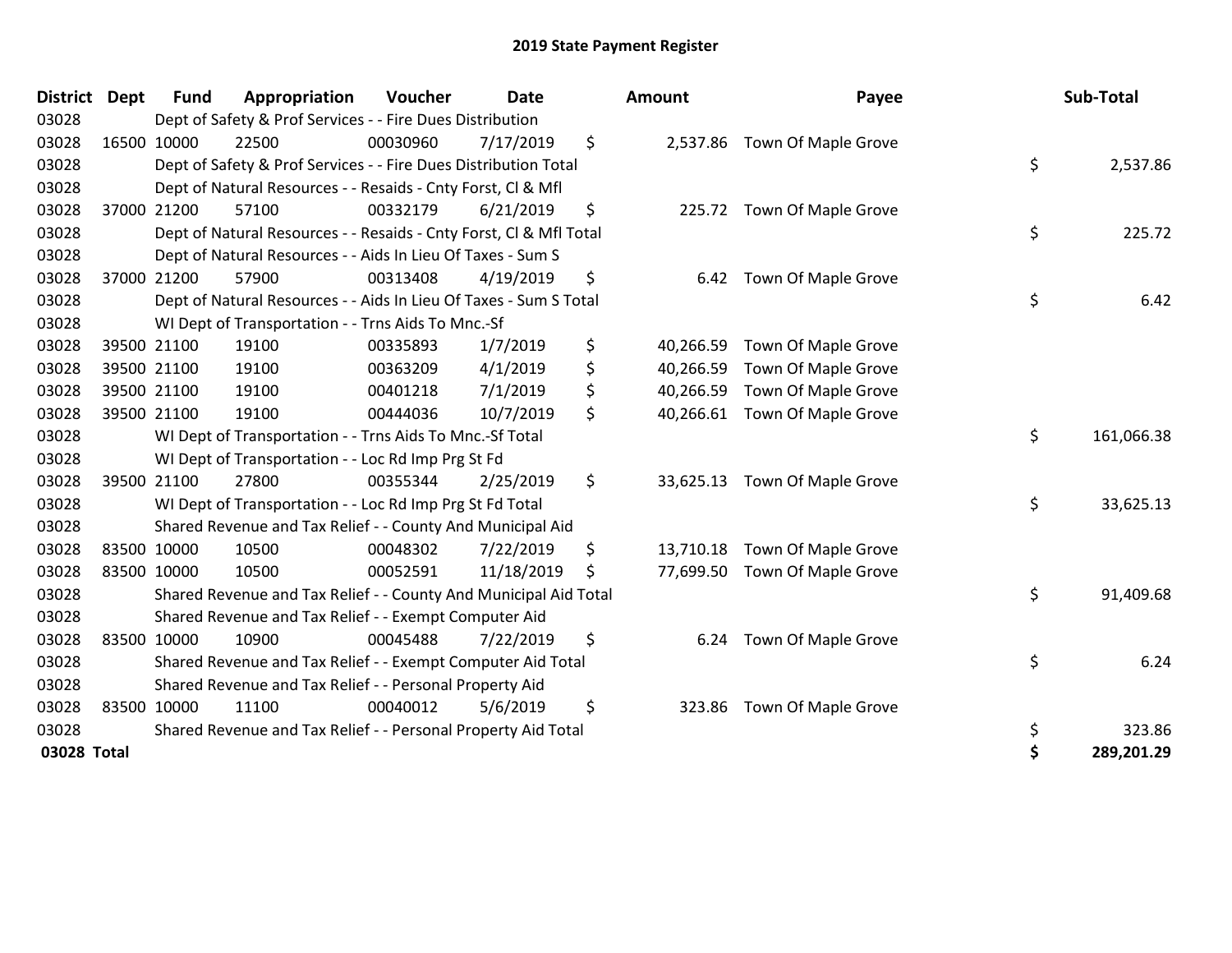| <b>District</b> | <b>Dept</b> | <b>Fund</b> | Appropriation                                                      | Voucher  | <b>Date</b> | <b>Amount</b>   | Payee                        | Sub-Total        |
|-----------------|-------------|-------------|--------------------------------------------------------------------|----------|-------------|-----------------|------------------------------|------------------|
| 03030           |             |             | Dept of Safety & Prof Services - - Fire Dues Distribution          |          |             |                 |                              |                  |
| 03030           |             | 16500 10000 | 22500                                                              | 00030501 | 7/16/2019   | \$<br>5,154.45  | Town Of Maple Plain          |                  |
| 03030           |             |             | Dept of Safety & Prof Services - - Fire Dues Distribution Total    |          |             |                 |                              | \$<br>5,154.45   |
| 03030           |             |             | Dept of Natural Resources - - Resaids - Cnty Forst, Cl & Mfl       |          |             |                 |                              |                  |
| 03030           |             | 37000 21200 | 57100                                                              | 00332180 | 6/21/2019   | \$              | 1,397.92 Town Of Maple Plain |                  |
| 03030           |             |             | Dept of Natural Resources - - Resaids - Cnty Forst, Cl & Mfl Total |          |             |                 |                              | \$<br>1,397.92   |
| 03030           |             |             | WI Dept of Transportation - - Trns Aids To Mnc.-Sf                 |          |             |                 |                              |                  |
| 03030           |             | 39500 21100 | 19100                                                              | 00335894 | 1/7/2019    | \$<br>33,559.47 | Town Of Maple Plain          |                  |
| 03030           |             | 39500 21100 | 19100                                                              | 00363210 | 4/1/2019    | \$<br>33,559.47 | Town Of Maple Plain          |                  |
| 03030           |             | 39500 21100 | 19100                                                              | 00401219 | 7/1/2019    | \$<br>33,559.47 | Town Of Maple Plain          |                  |
| 03030           |             | 39500 21100 | 19100                                                              | 00444037 | 10/7/2019   | \$<br>33,559.50 | Town Of Maple Plain          |                  |
| 03030           |             |             | WI Dept of Transportation - - Trns Aids To Mnc.-Sf Total           |          |             |                 |                              | \$<br>134,237.91 |
| 03030           |             |             | WI Dept of Transportation - - Loc Rd Imp Prg St Fd                 |          |             |                 |                              |                  |
| 03030           |             | 39500 21100 | 27800                                                              | 00371074 | 4/15/2019   | \$<br>16,856.50 | Town Of Maple Plain          |                  |
| 03030           |             |             | WI Dept of Transportation - - Loc Rd Imp Prg St Fd Total           |          |             |                 |                              | \$<br>16,856.50  |
| 03030           |             |             | Elections Commission - - 2018 Hava Election Security               |          |             |                 |                              |                  |
| 03030           |             | 51000 22000 | 18200                                                              | 00002859 | 11/22/2019  | \$<br>100.00    | Town Of Maple Plain          |                  |
| 03030           |             |             | Elections Commission - - 2018 Hava Election Security Total         |          |             |                 |                              | \$<br>100.00     |
| 03030           |             |             | Shared Revenue and Tax Relief - - County And Municipal Aid         |          |             |                 |                              |                  |
| 03030           |             | 83500 10000 | 10500                                                              | 00048303 | 7/22/2019   | \$<br>1,210.69  | Town Of Maple Plain          |                  |
| 03030           |             | 83500 10000 | 10500                                                              | 00052592 | 11/18/2019  | \$<br>6,860.55  | Town Of Maple Plain          |                  |
| 03030           |             |             | Shared Revenue and Tax Relief - - County And Municipal Aid Total   |          |             |                 |                              | \$<br>8,071.24   |
| 03030           |             |             | Shared Revenue and Tax Relief - - Exempt Computer Aid              |          |             |                 |                              |                  |
| 03030           |             | 83500 10000 | 10900                                                              | 00045489 | 7/22/2019   | \$<br>1.03      | Town Of Maple Plain          |                  |
| 03030           |             |             | Shared Revenue and Tax Relief - - Exempt Computer Aid Total        |          |             |                 |                              | \$<br>1.03       |
| 03030           |             |             | Shared Revenue and Tax Relief - - Personal Property Aid            |          |             |                 |                              |                  |
| 03030           |             | 83500 10000 | 11100                                                              | 00040013 | 5/6/2019    | \$<br>539.70    | Town Of Maple Plain          |                  |
| 03030           |             |             | Shared Revenue and Tax Relief - - Personal Property Aid Total      |          |             |                 |                              | \$<br>539.70     |
| 03030 Total     |             |             |                                                                    |          |             |                 |                              | \$<br>166,358.75 |

| District Dept | <b>Fund</b> | Appropriation                                                      | Voucher  | <b>Date</b> | <b>Amount</b>   | Payee                         | Sub-Total        |
|---------------|-------------|--------------------------------------------------------------------|----------|-------------|-----------------|-------------------------------|------------------|
| 03030         |             | Dept of Safety & Prof Services - - Fire Dues Distribution          |          |             |                 |                               |                  |
| 03030         | 16500 10000 | 22500                                                              | 00030501 | 7/16/2019   | \$<br>5,154.45  | Town Of Maple Plain           |                  |
| 03030         |             | Dept of Safety & Prof Services - - Fire Dues Distribution Total    |          |             |                 |                               | \$<br>5,154.45   |
| 03030         |             | Dept of Natural Resources - - Resaids - Cnty Forst, CI & Mfl       |          |             |                 |                               |                  |
| 03030         | 37000 21200 | 57100                                                              | 00332180 | 6/21/2019   | \$              | 1,397.92 Town Of Maple Plain  |                  |
| 03030         |             | Dept of Natural Resources - - Resaids - Cnty Forst, CI & Mfl Total |          |             |                 |                               | \$<br>1,397.92   |
| 03030         |             | WI Dept of Transportation - - Trns Aids To Mnc.-Sf                 |          |             |                 |                               |                  |
| 03030         | 39500 21100 | 19100                                                              | 00335894 | 1/7/2019    | \$<br>33,559.47 | Town Of Maple Plain           |                  |
| 03030         | 39500 21100 | 19100                                                              | 00363210 | 4/1/2019    | \$<br>33,559.47 | Town Of Maple Plain           |                  |
| 03030         | 39500 21100 | 19100                                                              | 00401219 | 7/1/2019    | \$<br>33,559.47 | Town Of Maple Plain           |                  |
| 03030         | 39500 21100 | 19100                                                              | 00444037 | 10/7/2019   | \$<br>33,559.50 | Town Of Maple Plain           |                  |
| 03030         |             | WI Dept of Transportation - - Trns Aids To Mnc.-Sf Total           |          |             |                 |                               | \$<br>134,237.91 |
| 03030         |             | WI Dept of Transportation - - Loc Rd Imp Prg St Fd                 |          |             |                 |                               |                  |
| 03030         | 39500 21100 | 27800                                                              | 00371074 | 4/15/2019   | \$              | 16,856.50 Town Of Maple Plain |                  |
| 03030         |             | WI Dept of Transportation - - Loc Rd Imp Prg St Fd Total           |          |             |                 |                               | \$<br>16,856.50  |
| 03030         |             | Elections Commission - - 2018 Hava Election Security               |          |             |                 |                               |                  |
| 03030         | 51000 22000 | 18200                                                              | 00002859 | 11/22/2019  | \$<br>100.00    | Town Of Maple Plain           |                  |
| 03030         |             | Elections Commission - - 2018 Hava Election Security Total         |          |             |                 |                               | \$<br>100.00     |
| 03030         |             | Shared Revenue and Tax Relief - - County And Municipal Aid         |          |             |                 |                               |                  |
| 03030         | 83500 10000 | 10500                                                              | 00048303 | 7/22/2019   | \$<br>1,210.69  | Town Of Maple Plain           |                  |
| 03030         | 83500 10000 | 10500                                                              | 00052592 | 11/18/2019  | \$              | 6,860.55 Town Of Maple Plain  |                  |
| 03030         |             | Shared Revenue and Tax Relief - - County And Municipal Aid Total   |          |             |                 |                               | \$<br>8,071.24   |
| 03030         |             | Shared Revenue and Tax Relief - - Exempt Computer Aid              |          |             |                 |                               |                  |
| 03030         | 83500 10000 | 10900                                                              | 00045489 | 7/22/2019   | \$<br>1.03      | Town Of Maple Plain           |                  |
| 03030         |             | Shared Revenue and Tax Relief - - Exempt Computer Aid Total        |          |             |                 |                               | \$<br>1.03       |
| 03030         |             | Shared Revenue and Tax Relief - - Personal Property Aid            |          |             |                 |                               |                  |
| 03030         | 83500 10000 | 11100                                                              | 00040013 | 5/6/2019    | \$<br>539.70    | Town Of Maple Plain           |                  |
| 03030         |             | Shared Revenue and Tax Relief - - Personal Property Aid Total      |          |             |                 |                               | \$<br>539.70     |
| 03030 Total   |             |                                                                    |          |             |                 |                               | \$<br>166,358.75 |
|               |             |                                                                    |          |             |                 |                               |                  |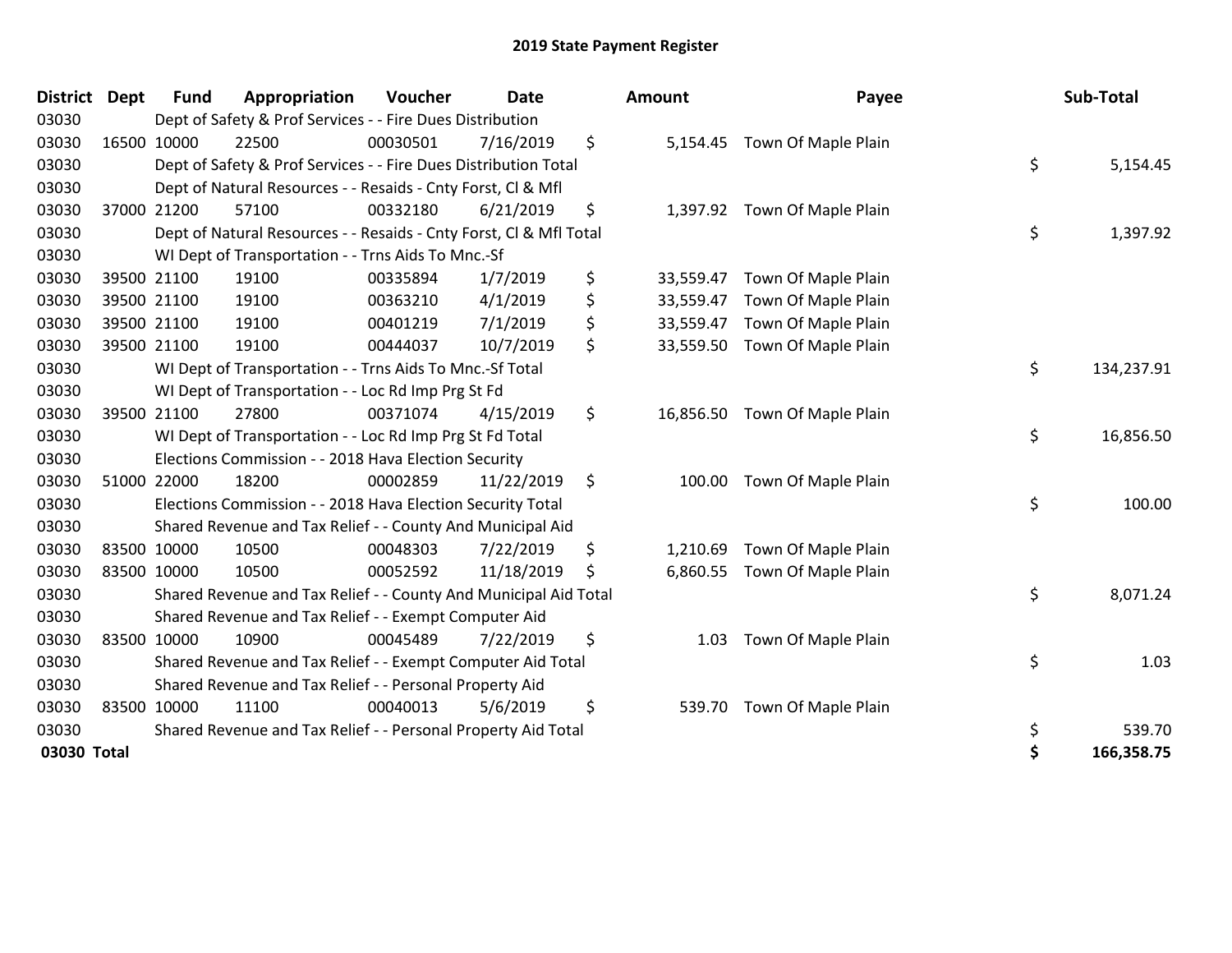| District Dept | <b>Fund</b> | Appropriation                                                      | Voucher  | Date       | <b>Amount</b>   | Payee                       | Sub-Total        |
|---------------|-------------|--------------------------------------------------------------------|----------|------------|-----------------|-----------------------------|------------------|
| 03032         |             | Dept of Safety & Prof Services - - Fire Dues Distribution          |          |            |                 |                             |                  |
| 03032         | 16500 10000 | 22500                                                              | 00030759 | 7/17/2019  | \$              | 3,263.94 Town Of Oak Grove  |                  |
| 03032         |             | Dept of Safety & Prof Services - - Fire Dues Distribution Total    |          |            |                 |                             | \$<br>3,263.94   |
| 03032         |             | Dept of Natural Resources - - Aids In Lieu Of Taxes - Gener        |          |            |                 |                             |                  |
| 03032         | 37000 10000 | 50300                                                              | 00294166 | 1/29/2019  | \$<br>932.80    | Town Of Oak Grove           |                  |
| 03032         | 37000 10000 | 50300                                                              | 00314466 | 4/19/2019  | \$<br>61.25     | Town Of Oak Grove           |                  |
| 03032         |             | Dept of Natural Resources - - Aids In Lieu Of Taxes - Gener Total  |          |            |                 |                             | \$<br>994.05     |
| 03032         |             | Dept of Natural Resources - - Resaids - Cnty Forst, Cl & Mfl       |          |            |                 |                             |                  |
| 03032         | 37000 21200 | 57100                                                              | 00332181 | 6/21/2019  | \$<br>57.17     | Town Of Oak Grove           |                  |
| 03032         |             | Dept of Natural Resources - - Resaids - Cnty Forst, CI & Mfl Total |          |            |                 |                             | \$<br>57.17      |
| 03032         |             | Dept of Natural Resources - - Aids In Lieu Of Taxes - Sum S        |          |            |                 |                             |                  |
| 03032         | 37000 21200 | 57900                                                              | 00314467 | 4/19/2019  | \$<br>6.12      | Town Of Oak Grove           |                  |
| 03032         | 37000 21200 | 57900                                                              | 00314468 | 4/19/2019  | \$<br>8.80      | Town Of Oak Grove           |                  |
| 03032         |             | Dept of Natural Resources - - Aids In Lieu Of Taxes - Sum S Total  |          |            |                 |                             | \$<br>14.92      |
| 03032         |             | WI Dept of Transportation - - Trns Aids To Mnc.-Sf                 |          |            |                 |                             |                  |
| 03032         | 39500 21100 | 19100                                                              | 00335895 | 1/7/2019   | \$<br>35,799.16 | Town Of Oak Grove           |                  |
| 03032         | 39500 21100 | 19100                                                              | 00363211 | 4/1/2019   | \$              | 35,799.16 Town Of Oak Grove |                  |
| 03032         | 39500 21100 | 19100                                                              | 00401220 | 7/1/2019   | \$              | 35,799.16 Town Of Oak Grove |                  |
| 03032         | 39500 21100 | 19100                                                              | 00444038 | 10/7/2019  | \$              | 35,799.18 Town Of Oak Grove |                  |
| 03032         |             | WI Dept of Transportation - - Trns Aids To Mnc.-Sf Total           |          |            |                 |                             | \$<br>143,196.66 |
| 03032         |             | Elections Commission - - 2018 Hava Election Security               |          |            |                 |                             |                  |
| 03032         | 51000 22000 | 18200                                                              | 00002202 | 11/4/2019  | \$              | 1,200.00 Town Of Oak Grove  |                  |
| 03032         |             | Elections Commission - - 2018 Hava Election Security Total         |          |            |                 |                             | \$<br>1,200.00   |
| 03032         |             | Shared Revenue and Tax Relief - - County And Municipal Aid         |          |            |                 |                             |                  |
| 03032         | 83500 10000 | 10500                                                              | 00048304 | 7/22/2019  | \$<br>7,596.90  | Town Of Oak Grove           |                  |
| 03032         | 83500 10000 | 10500                                                              | 00052593 | 11/18/2019 | \$<br>43,049.08 | Town Of Oak Grove           |                  |
| 03032         |             | Shared Revenue and Tax Relief - - County And Municipal Aid Total   |          |            |                 |                             | \$<br>50,645.98  |
| 03032         |             | Shared Revenue and Tax Relief - - Exempt Computer Aid              |          |            |                 |                             |                  |
| 03032         | 83500 10000 | 10900                                                              | 00045490 | 7/22/2019  | \$              | 17.67 Town Of Oak Grove     |                  |
| 03032         |             | Shared Revenue and Tax Relief - - Exempt Computer Aid Total        |          |            |                 |                             | \$<br>17.67      |
| 03032         |             | Shared Revenue and Tax Relief - - Personal Property Aid            |          |            |                 |                             |                  |
| 03032         | 83500 10000 | 11100                                                              | 00040014 | 5/6/2019   | \$<br>428.66    | Town Of Oak Grove           |                  |
| 03032         |             | Shared Revenue and Tax Relief - - Personal Property Aid Total      |          |            |                 |                             | \$<br>428.66     |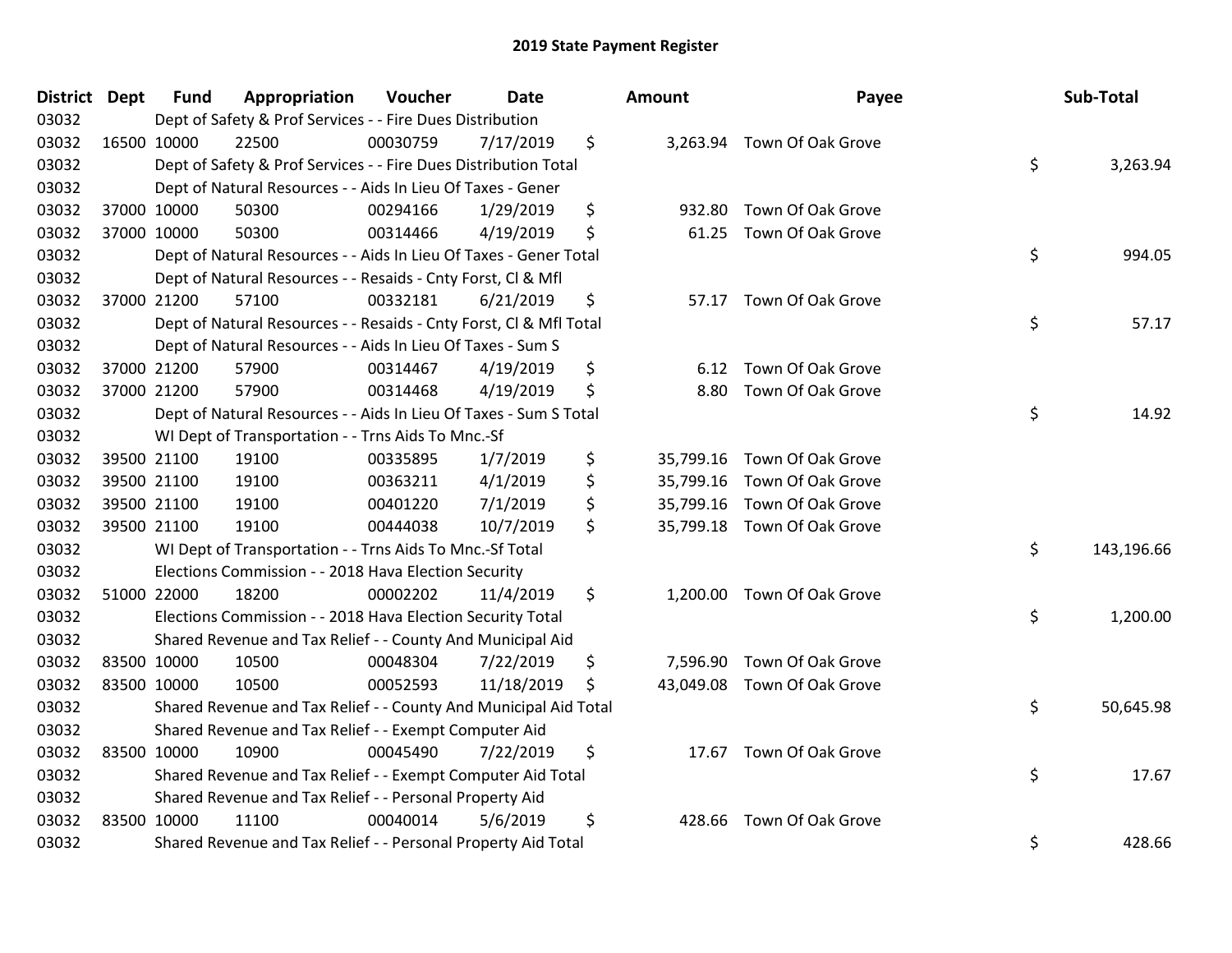| District Dept Fund | Appropriation | Voucher | Date | Amount | Payee | Sub-Total  |
|--------------------|---------------|---------|------|--------|-------|------------|
| 03032 Total        |               |         |      |        |       | 199,819.05 |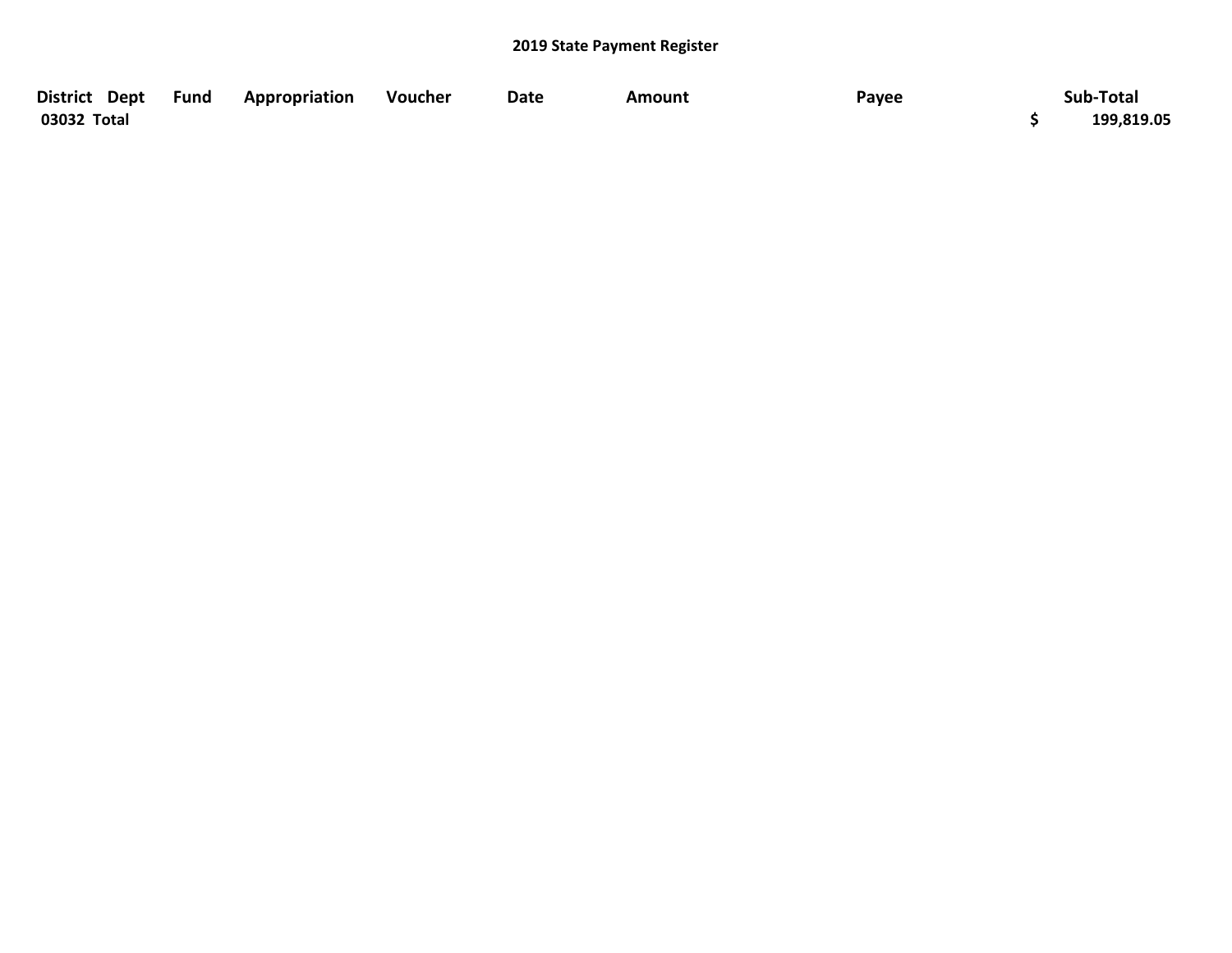| <b>District</b> | <b>Dept</b> | <b>Fund</b> | Appropriation                                                      | Voucher  | <b>Date</b> |     | <b>Amount</b> | Payee                          | Sub-Total        |
|-----------------|-------------|-------------|--------------------------------------------------------------------|----------|-------------|-----|---------------|--------------------------------|------------------|
| 03034           |             |             | Dept of Safety & Prof Services - - Fire Dues Distribution          |          |             |     |               |                                |                  |
| 03034           |             | 16500 10000 | 22500                                                              | 00031296 | 7/18/2019   | \$  |               | 1,456.81 Town Of Prairie Farm  |                  |
| 03034           |             |             | Dept of Safety & Prof Services - - Fire Dues Distribution Total    |          |             |     |               |                                | \$<br>1,456.81   |
| 03034           |             |             | Dept of Natural Resources - - Resaids - Cnty Forst, Cl & Mfl       |          |             |     |               |                                |                  |
| 03034           |             | 37000 21200 | 57100                                                              | 00332182 | 6/21/2019   | \$  |               | 486.58 Town Of Prairie Farm    |                  |
| 03034           |             |             | Dept of Natural Resources - - Resaids - Cnty Forst, Cl & Mfl Total |          |             |     |               |                                | \$<br>486.58     |
| 03034           |             |             | WI Dept of Transportation - - Trns Aids To Mnc.-Sf                 |          |             |     |               |                                |                  |
| 03034           |             | 39500 21100 | 19100                                                              | 00335896 | 1/7/2019    | \$  |               | 28,202.14 Town Of Prairie Farm |                  |
| 03034           |             | 39500 21100 | 19100                                                              | 00363212 | 4/1/2019    | \$  |               | 28,202.14 Town Of Prairie Farm |                  |
| 03034           |             | 39500 21100 | 19100                                                              | 00401221 | 7/1/2019    | \$  |               | 28,202.14 Town Of Prairie Farm |                  |
| 03034           |             | 39500 21100 | 19100                                                              | 00444039 | 10/7/2019   | \$  |               | 28,202.16 Town Of Prairie Farm |                  |
| 03034           |             |             | WI Dept of Transportation - - Trns Aids To Mnc.-Sf Total           |          |             |     |               |                                | \$<br>112,808.58 |
| 03034           |             |             | WI Dept of Transportation - - Loc Rd Imp Prg St Fd                 |          |             |     |               |                                |                  |
| 03034           |             | 39500 21100 | 27800                                                              | 00348120 | 2/4/2019    | \$  | 16,856.50     | Town Of Prairie Farm           |                  |
| 03034           |             |             | WI Dept of Transportation - - Loc Rd Imp Prg St Fd Total           |          |             |     |               |                                | \$<br>16,856.50  |
| 03034           |             |             | Elections Commission - - 2018 Hava Election Security               |          |             |     |               |                                |                  |
| 03034           |             | 51000 22000 | 18200                                                              | 00002937 | 11/26/2019  | \$  | 600.00        | Town Of Prairie Farm           |                  |
| 03034           |             |             | Elections Commission - - 2018 Hava Election Security Total         |          |             |     |               |                                | \$<br>600.00     |
| 03034           |             |             | Shared Revenue and Tax Relief - - County And Municipal Aid         |          |             |     |               |                                |                  |
| 03034           |             | 83500 10000 | 10500                                                              | 00048305 | 7/22/2019   | \$  | 9,320.03      | Town Of Prairie Farm           |                  |
| 03034           |             | 83500 10000 | 10500                                                              | 00052594 | 11/18/2019  | \$. |               | 52,813.52 Town Of Prairie Farm |                  |
| 03034           |             |             | Shared Revenue and Tax Relief - - County And Municipal Aid Total   |          |             |     |               |                                | \$<br>62,133.55  |
| 03034           |             |             | Shared Revenue and Tax Relief - - Exempt Computer Aid              |          |             |     |               |                                |                  |
| 03034           |             | 83500 10000 | 10900                                                              | 00045491 | 7/22/2019   | \$  | 3.11          | Town Of Prairie Farm           |                  |
| 03034           |             |             | Shared Revenue and Tax Relief - - Exempt Computer Aid Total        |          |             |     |               |                                | \$<br>3.11       |
| 03034           |             |             | Shared Revenue and Tax Relief - - Personal Property Aid            |          |             |     |               |                                |                  |
| 03034           |             | 83500 10000 | 11100                                                              | 00040015 | 5/6/2019    | \$  | 1,434.50      | Town Of Prairie Farm           |                  |
| 03034           |             |             | Shared Revenue and Tax Relief - - Personal Property Aid Total      |          |             |     |               |                                | \$<br>1,434.50   |
| 03034 Total     |             |             |                                                                    |          |             |     |               |                                | \$<br>195,779.63 |

| District Dept |             | <b>Fund</b> | Appropriation                                                      | Voucher  | <b>Date</b> |    | Amount   | Payee                          | Sub-Total        |
|---------------|-------------|-------------|--------------------------------------------------------------------|----------|-------------|----|----------|--------------------------------|------------------|
| 03034         |             |             | Dept of Safety & Prof Services - - Fire Dues Distribution          |          |             |    |          |                                |                  |
| 03034         |             | 16500 10000 | 22500                                                              | 00031296 | 7/18/2019   | \$ |          | 1,456.81 Town Of Prairie Farm  |                  |
| 03034         |             |             | Dept of Safety & Prof Services - - Fire Dues Distribution Total    |          |             |    |          |                                | \$<br>1,456.81   |
| 03034         |             |             | Dept of Natural Resources - - Resaids - Cnty Forst, CI & Mfl       |          |             |    |          |                                |                  |
| 03034         |             | 37000 21200 | 57100                                                              | 00332182 | 6/21/2019   | \$ |          | 486.58 Town Of Prairie Farm    |                  |
| 03034         |             |             | Dept of Natural Resources - - Resaids - Cnty Forst, CI & Mfl Total |          |             |    |          |                                | \$<br>486.58     |
| 03034         |             |             | WI Dept of Transportation - - Trns Aids To Mnc.-Sf                 |          |             |    |          |                                |                  |
| 03034         |             | 39500 21100 | 19100                                                              | 00335896 | 1/7/2019    | \$ |          | 28,202.14 Town Of Prairie Farm |                  |
| 03034         |             | 39500 21100 | 19100                                                              | 00363212 | 4/1/2019    | \$ |          | 28,202.14 Town Of Prairie Farm |                  |
| 03034         |             | 39500 21100 | 19100                                                              | 00401221 | 7/1/2019    | \$ |          | 28,202.14 Town Of Prairie Farm |                  |
| 03034         |             | 39500 21100 | 19100                                                              | 00444039 | 10/7/2019   | \$ |          | 28,202.16 Town Of Prairie Farm |                  |
| 03034         |             |             | WI Dept of Transportation - - Trns Aids To Mnc.-Sf Total           |          |             |    |          |                                | \$<br>112,808.58 |
| 03034         |             |             | WI Dept of Transportation - - Loc Rd Imp Prg St Fd                 |          |             |    |          |                                |                  |
| 03034         |             | 39500 21100 | 27800                                                              | 00348120 | 2/4/2019    | \$ |          | 16,856.50 Town Of Prairie Farm |                  |
| 03034         |             |             | WI Dept of Transportation - - Loc Rd Imp Prg St Fd Total           |          |             |    |          |                                | \$<br>16,856.50  |
| 03034         |             |             | Elections Commission - - 2018 Hava Election Security               |          |             |    |          |                                |                  |
| 03034         |             | 51000 22000 | 18200                                                              | 00002937 | 11/26/2019  | \$ |          | 600.00 Town Of Prairie Farm    |                  |
| 03034         |             |             | Elections Commission - - 2018 Hava Election Security Total         |          |             |    |          |                                | \$<br>600.00     |
| 03034         |             |             | Shared Revenue and Tax Relief - - County And Municipal Aid         |          |             |    |          |                                |                  |
| 03034         |             | 83500 10000 | 10500                                                              | 00048305 | 7/22/2019   | S  | 9,320.03 | Town Of Prairie Farm           |                  |
| 03034         | 83500 10000 |             | 10500                                                              | 00052594 | 11/18/2019  | \$ |          | 52,813.52 Town Of Prairie Farm |                  |
| 03034         |             |             | Shared Revenue and Tax Relief - - County And Municipal Aid Total   |          |             |    |          |                                | \$<br>62,133.55  |
| 03034         |             |             | Shared Revenue and Tax Relief - - Exempt Computer Aid              |          |             |    |          |                                |                  |
| 03034         |             | 83500 10000 | 10900                                                              | 00045491 | 7/22/2019   | \$ | 3.11     | Town Of Prairie Farm           |                  |
| 03034         |             |             | Shared Revenue and Tax Relief - - Exempt Computer Aid Total        |          |             |    |          |                                | \$<br>3.11       |
| 03034         |             |             | Shared Revenue and Tax Relief - - Personal Property Aid            |          |             |    |          |                                |                  |
| 03034         |             | 83500 10000 | 11100                                                              | 00040015 | 5/6/2019    | \$ |          | 1,434.50 Town Of Prairie Farm  |                  |
| 03034         |             |             | Shared Revenue and Tax Relief - - Personal Property Aid Total      |          |             |    |          |                                | \$<br>1,434.50   |
| 03034 Total   |             |             |                                                                    |          |             |    |          |                                | \$<br>195,779.63 |
|               |             |             |                                                                    |          |             |    |          |                                |                  |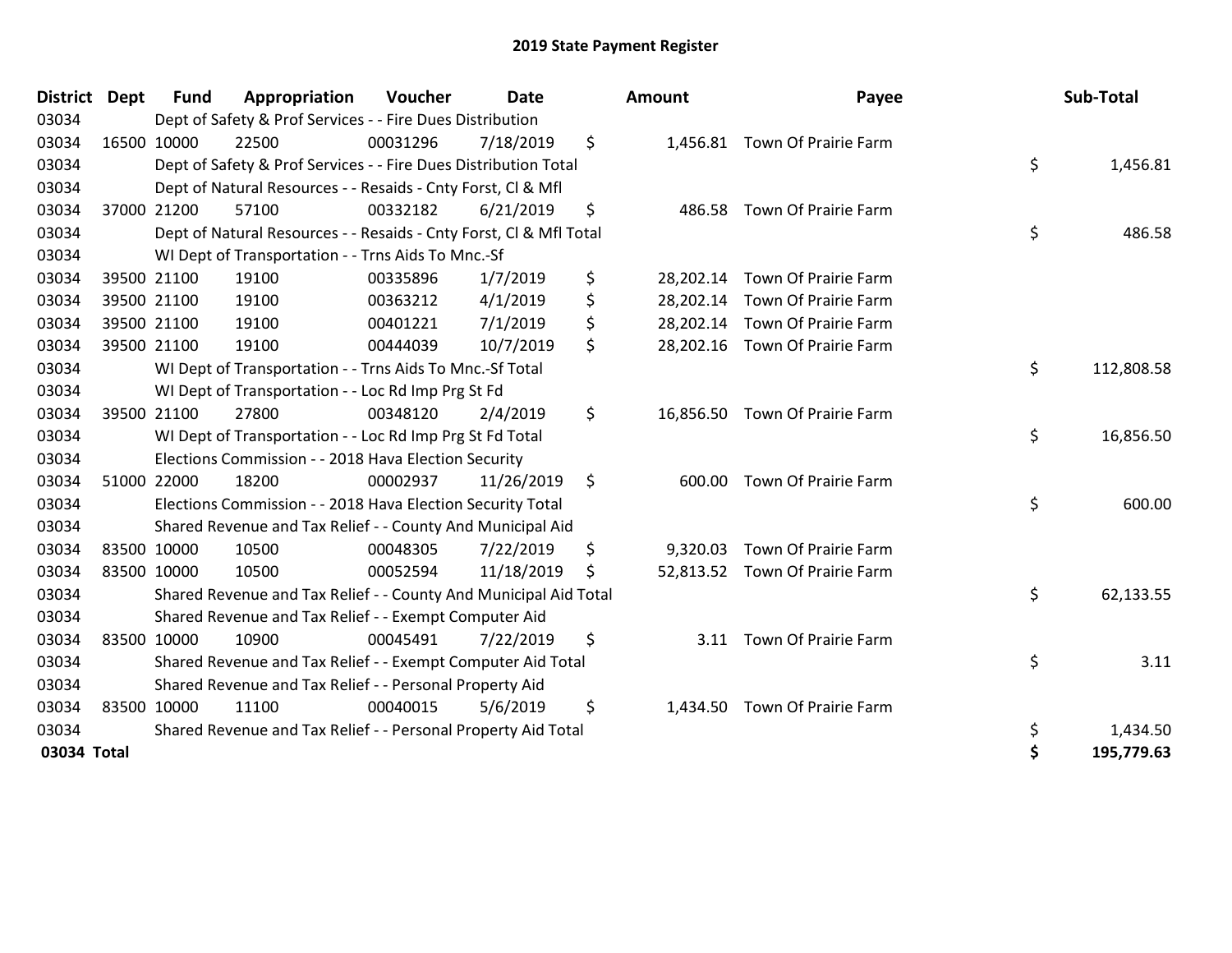| District Dept |             | Fund        | Appropriation                                                      | Voucher  | <b>Date</b> | <b>Amount</b> | Payee                          | Sub-Total        |
|---------------|-------------|-------------|--------------------------------------------------------------------|----------|-------------|---------------|--------------------------------|------------------|
| 03036         |             |             | Dept of Safety & Prof Services - - Fire Dues Distribution          |          |             |               |                                |                  |
| 03036         |             | 16500 10000 | 22500                                                              | 00030408 | 7/16/2019   | \$            | 6,145.36 Town Of Prairie Lake  |                  |
| 03036         |             |             | Dept of Safety & Prof Services - - Fire Dues Distribution Total    |          |             |               |                                | \$<br>6,145.36   |
| 03036         |             |             | Dept of Natural Resources - - Resaids - Cnty Forst, Cl & Mfl       |          |             |               |                                |                  |
| 03036         |             | 37000 21200 | 57100                                                              | 00332183 | 6/21/2019   | \$            | 212.94 Town Of Prairie Lake    |                  |
| 03036         |             |             | Dept of Natural Resources - - Resaids - Cnty Forst, Cl & Mfl Total |          |             |               |                                | \$<br>212.94     |
| 03036         |             |             | WI Dept of Transportation - - Trns Aids To Mnc.-Sf                 |          |             |               |                                |                  |
| 03036         |             | 39500 21100 | 19100                                                              | 00335897 | 1/7/2019    | \$            | 37,232.56 Town Of Prairie Lake |                  |
| 03036         |             | 39500 21100 | 19100                                                              | 00363213 | 4/1/2019    | \$            | 37,232.56 Town Of Prairie Lake |                  |
| 03036         |             | 39500 21100 | 19100                                                              | 00401222 | 7/1/2019    | \$            | 37,232.56 Town Of Prairie Lake |                  |
| 03036         |             | 39500 21100 | 19100                                                              | 00444040 | 10/7/2019   | \$            | 37,232.58 Town Of Prairie Lake |                  |
| 03036         |             |             | WI Dept of Transportation - - Trns Aids To Mnc.-Sf Total           |          |             |               |                                | \$<br>148,930.26 |
| 03036         |             |             | Elections Commission - - General Program Ops, GPR                  |          |             |               |                                |                  |
| 03036         |             | 51000 10000 | 10100                                                              | 00001578 | 1/25/2019   | \$<br>300.00  | Town Of Prairie Lake           |                  |
| 03036         |             |             | Elections Commission - - General Program Ops, GPR Total            |          |             |               |                                | \$<br>300.00     |
| 03036         |             |             | Elections Commission - - 2018 Hava Election Security               |          |             |               |                                |                  |
| 03036         |             | 51000 22000 | 18200                                                              | 00002009 | 8/30/2019   | \$<br>132.00  | Town Of Prairie Lake           |                  |
| 03036         |             | 51000 22000 | 18200                                                              | 00002163 | 10/23/2019  | \$<br>600.00  | Town Of Prairie Lake           |                  |
| 03036         |             |             | Elections Commission - - 2018 Hava Election Security Total         |          |             |               |                                | \$<br>732.00     |
| 03036         |             |             | Shared Revenue and Tax Relief - - County And Municipal Aid         |          |             |               |                                |                  |
| 03036         | 83500 10000 |             | 10500                                                              | 00048306 | 7/22/2019   | \$            | 3,247.38 Town Of Prairie Lake  |                  |
| 03036         |             | 83500 10000 | 10500                                                              | 00052595 | 11/18/2019  | \$            | 18,401.83 Town Of Prairie Lake |                  |
| 03036         |             |             | Shared Revenue and Tax Relief - - County And Municipal Aid Total   |          |             |               |                                | \$<br>21,649.21  |
| 03036         |             |             | Shared Revenue and Tax Relief - - Exempt Computer Aid              |          |             |               |                                |                  |
| 03036         |             | 83500 10000 | 10900                                                              | 00045492 | 7/22/2019   | \$<br>210.96  | Town Of Prairie Lake           |                  |
| 03036         |             |             | Shared Revenue and Tax Relief - - Exempt Computer Aid Total        |          |             |               |                                | \$<br>210.96     |
| 03036         |             |             | Shared Revenue and Tax Relief - - Utility Aid                      |          |             |               |                                |                  |
| 03036         |             | 83500 10000 | 11000                                                              | 00048306 | 7/22/2019   | \$<br>91.25   | Town Of Prairie Lake           |                  |
| 03036         | 83500 10000 |             | 11000                                                              | 00052595 | 11/18/2019  | \$            | 518.30 Town Of Prairie Lake    |                  |
| 03036         |             |             | Shared Revenue and Tax Relief - - Utility Aid Total                |          |             |               |                                | \$<br>609.55     |
| 03036         |             |             | Shared Revenue and Tax Relief - - Personal Property Aid            |          |             |               |                                |                  |
| 03036         |             | 83500 10000 | 11100                                                              | 00040016 | 5/6/2019    | \$<br>293.70  | Town Of Prairie Lake           |                  |
| 03036         |             |             | Shared Revenue and Tax Relief - - Personal Property Aid Total      |          |             |               |                                | \$<br>293.70     |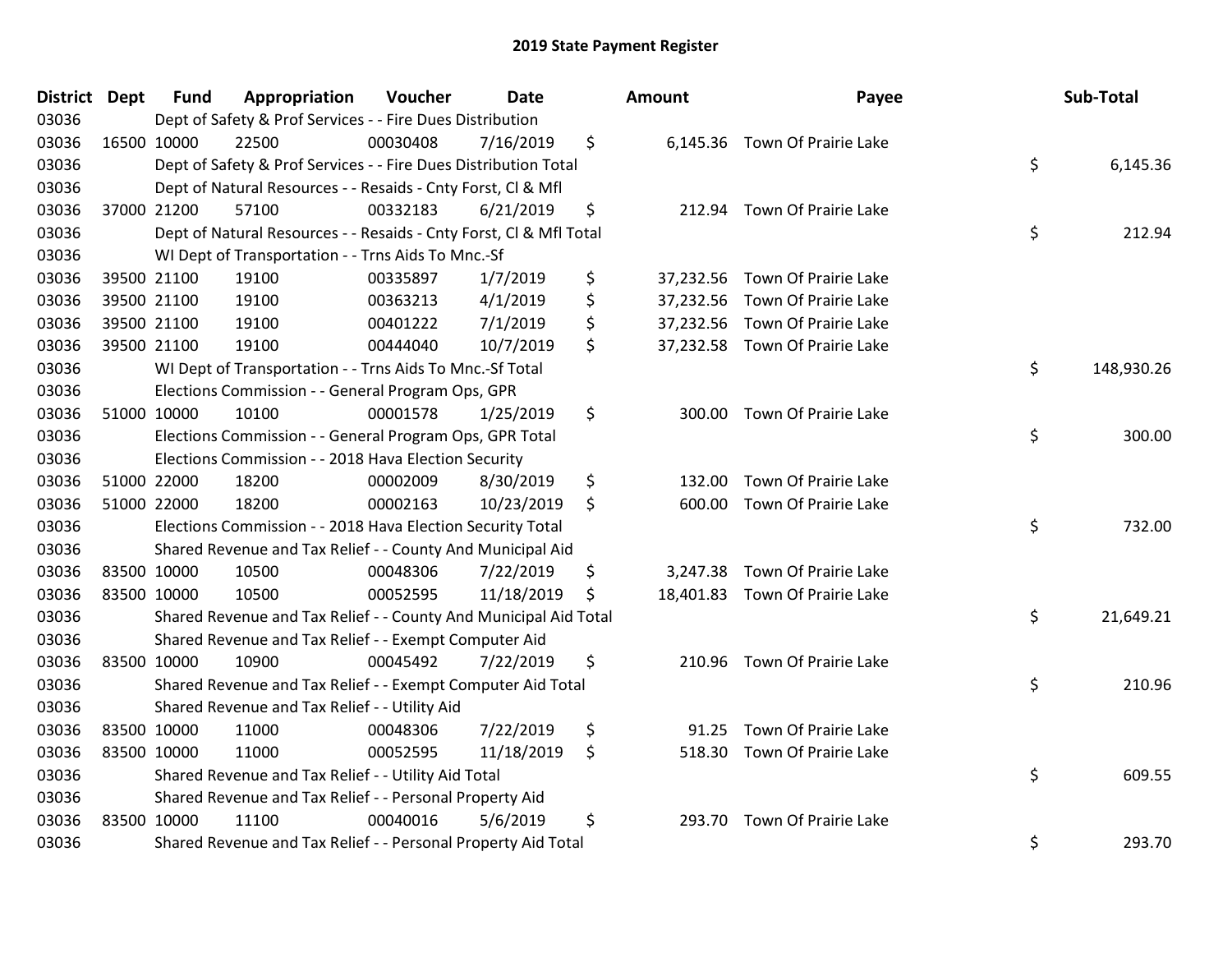| District Dept | Fund        | Appropriation                                                   | Voucher  | Date      | Amount | Payee                         | Sub-Total  |
|---------------|-------------|-----------------------------------------------------------------|----------|-----------|--------|-------------------------------|------------|
| 03036         |             | Shared Revenue and Tax Relief - - Lottery & Gaming Credit       |          |           |        |                               |            |
| 03036         | 83500 52100 | 36300                                                           | 00038130 | 3/25/2019 |        | 3,931.46 Town Of Prairie Lake |            |
| 03036         |             | Shared Revenue and Tax Relief - - Lottery & Gaming Credit Total |          |           |        |                               | 3,931.46   |
| 03036 Total   |             |                                                                 |          |           |        |                               | 183,015.44 |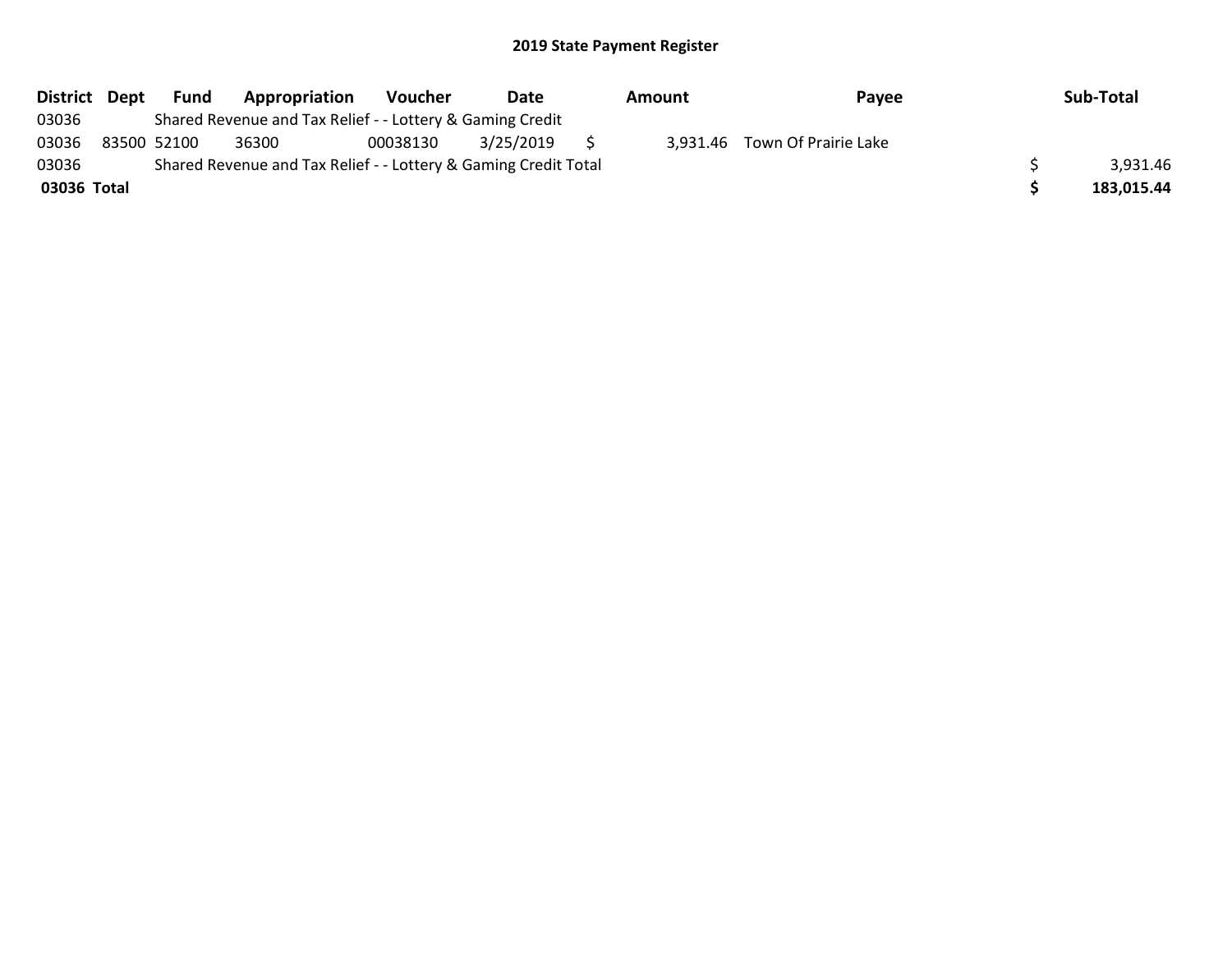| <b>District Dept</b> | Fund        | Appropriation                                                      | Voucher  | Date       |         | <b>Amount</b> | Payee                       | Sub-Total        |
|----------------------|-------------|--------------------------------------------------------------------|----------|------------|---------|---------------|-----------------------------|------------------|
| 03038                |             | Dept of Safety & Prof Services - - Fire Dues Distribution          |          |            |         |               |                             |                  |
| 03038                | 16500 10000 | 22500                                                              | 00030193 | 7/16/2019  | \$      |               | 9,900.88 Town Of Rice Lake  |                  |
| 03038                |             | Dept of Safety & Prof Services - - Fire Dues Distribution Total    |          |            |         |               |                             | \$<br>9,900.88   |
| 03038                |             | Dept of Natural Resources - - Aids In Lieu Of Taxes - Gener        |          |            |         |               |                             |                  |
| 03038                | 37000 10000 | 50300                                                              | 00294172 | 1/29/2019  | \$      | 340.77        | Town Of Rice Lake           |                  |
| 03038                |             | Dept of Natural Resources - - Aids In Lieu Of Taxes - Gener Total  |          |            |         |               |                             | \$<br>340.77     |
| 03038                |             | Dept of Natural Resources - - Resaids - Cnty Forst, Cl & Mfl       |          |            |         |               |                             |                  |
| 03038                | 37000 21200 | 57100                                                              | 00332184 | 6/21/2019  | \$      | 41.05         | Town Of Rice Lake           |                  |
| 03038                |             | Dept of Natural Resources - - Resaids - Cnty Forst, Cl & Mfl Total |          |            |         |               |                             | \$<br>41.05      |
| 03038                |             | Dept of Natural Resources - - Fin Asst For Responsible Units       |          |            |         |               |                             |                  |
| 03038                | 37000 27400 | 67000                                                              | 00323337 | 5/22/2019  | \$      |               | 817.83 Town Of Rice Lake    |                  |
| 03038                |             | Dept of Natural Resources - - Fin Asst For Responsible Units Total |          |            |         |               |                             | \$<br>817.83     |
| 03038                |             | WI Dept of Transportation - - Trns Aids To Mnc.-Sf                 |          |            |         |               |                             |                  |
| 03038                | 39500 21100 | 19100                                                              | 00335898 | 1/7/2019   | \$      | 32,442.62     | Town Of Rice Lake           |                  |
| 03038                | 39500 21100 | 19100                                                              | 00363214 | 4/1/2019   | \$      | 32,442.62     | Town Of Rice Lake           |                  |
| 03038                | 39500 21100 | 19100                                                              | 00401223 | 7/1/2019   | \$      |               | 32,442.62 Town Of Rice Lake |                  |
| 03038                | 39500 21100 | 19100                                                              | 00444041 | 10/7/2019  | \$      |               | 32,442.62 Town Of Rice Lake |                  |
| 03038                |             | WI Dept of Transportation - - Trns Aids To Mnc.-Sf Total           |          |            |         |               |                             | \$<br>129,770.48 |
| 03038                |             | Elections Commission - - General Program Ops, GPR                  |          |            |         |               |                             |                  |
| 03038                | 51000 10000 | 10100                                                              | 00001580 | 1/25/2019  | \$      | 300.00        | Town Of Rice Lake           |                  |
| 03038                |             | Elections Commission - - General Program Ops, GPR Total            |          |            |         |               |                             | \$<br>300.00     |
| 03038                |             | Elections Commission - - 2018 Hava Election Security               |          |            |         |               |                             |                  |
| 03038                | 51000 22000 | 18200                                                              | 00002757 | 11/20/2019 | $\zeta$ | 600.00        | Town Of Rice Lake           |                  |
| 03038                |             | Elections Commission - - 2018 Hava Election Security Total         |          |            |         |               |                             | \$<br>600.00     |
| 03038                |             | Shared Revenue and Tax Relief - - County And Municipal Aid         |          |            |         |               |                             |                  |
| 03038                | 83500 10000 | 10500                                                              | 00048307 | 7/22/2019  | \$      | 9,597.28      | Town Of Rice Lake           |                  |
| 03038                | 83500 10000 | 10500                                                              | 00052596 | 11/18/2019 | \$      |               | 54,384.61 Town Of Rice Lake |                  |
| 03038                |             | Shared Revenue and Tax Relief - - County And Municipal Aid Total   |          |            |         |               |                             | \$<br>63,981.89  |
| 03038                |             | Shared Revenue and Tax Relief - - Exempt Computer Aid              |          |            |         |               |                             |                  |
| 03038                | 83500 10000 | 10900                                                              | 00045493 | 7/22/2019  | \$      |               | 32.22 Town Of Rice Lake     |                  |
| 03038                |             | Shared Revenue and Tax Relief - - Exempt Computer Aid Total        |          |            |         |               |                             | \$<br>32.22      |
| 03038                |             | Shared Revenue and Tax Relief - - Utility Aid                      |          |            |         |               |                             |                  |
| 03038                | 83500 10000 | 11000                                                              | 00048307 | 7/22/2019  | \$      |               | 11.18 Town Of Rice Lake     |                  |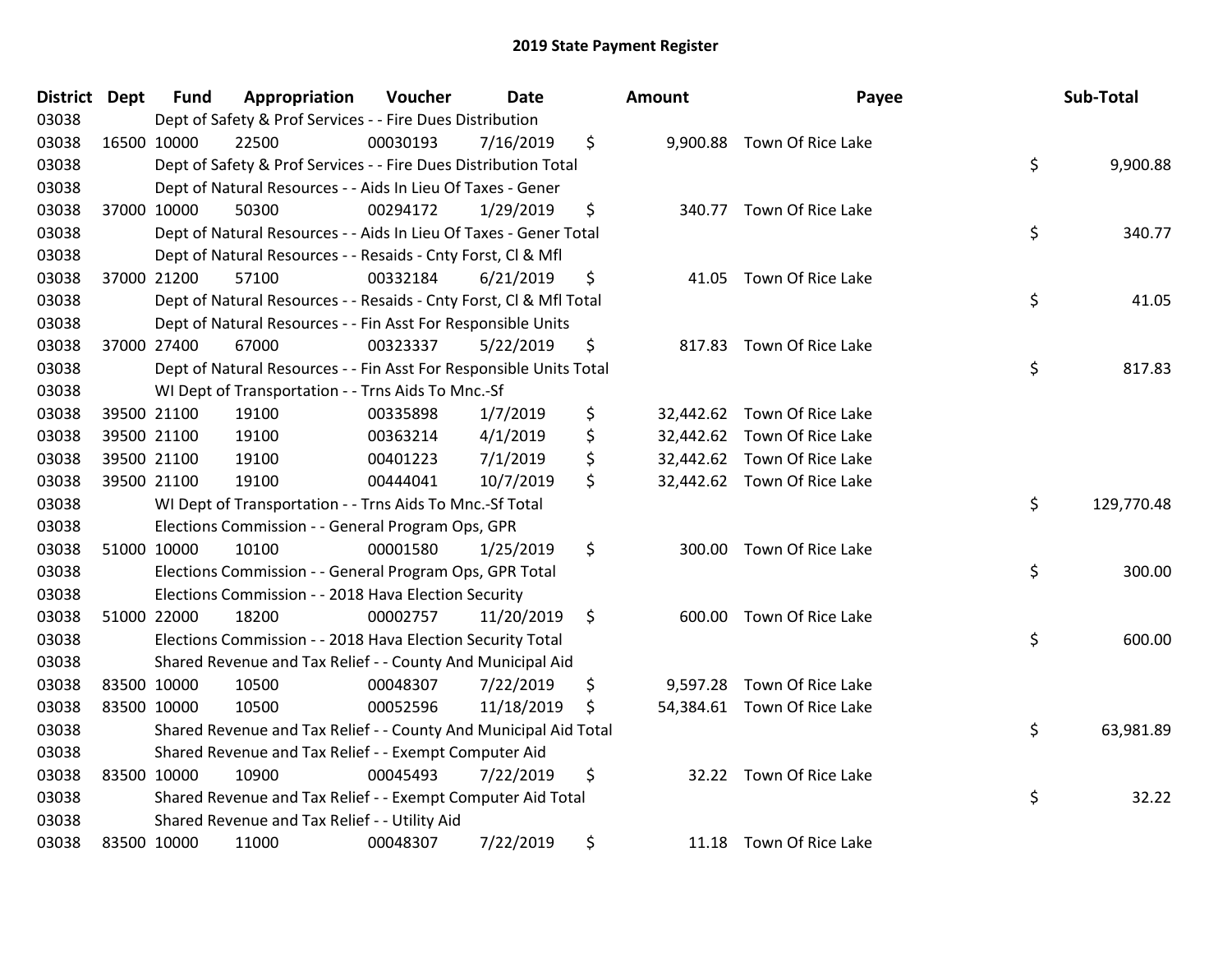| <b>District</b> | Dept | <b>Fund</b> | Appropriation                                                   | <b>Voucher</b> | Date       |   | Amount   | Payee             | Sub-Total  |
|-----------------|------|-------------|-----------------------------------------------------------------|----------------|------------|---|----------|-------------------|------------|
| 03038           |      | 83500 10000 | 11000                                                           | 00052596       | 11/18/2019 |   | 100.08   | Town Of Rice Lake |            |
| 03038           |      |             | Shared Revenue and Tax Relief - - Utility Aid Total             |                |            |   |          |                   | 111.26     |
| 03038           |      |             | Shared Revenue and Tax Relief - - Personal Property Aid         |                |            |   |          |                   |            |
| 03038           |      | 83500 10000 | 11100                                                           | 00040017       | 5/6/2019   |   | 1.489.73 | Town Of Rice Lake |            |
| 03038           |      |             | Shared Revenue and Tax Relief - - Personal Property Aid Total   |                |            |   |          |                   | 1,489.73   |
| 03038           |      |             | Shared Revenue and Tax Relief - - Lottery & Gaming Credit       |                |            |   |          |                   |            |
| 03038           |      | 83500 52100 | 36300                                                           | 00038131       | 3/25/2019  | S | 6.184.39 | Town Of Rice Lake |            |
| 03038           |      |             | Shared Revenue and Tax Relief - - Lottery & Gaming Credit Total |                |            |   |          |                   | 6,184.39   |
| 03038 Total     |      |             |                                                                 |                |            |   |          |                   | 213,570.50 |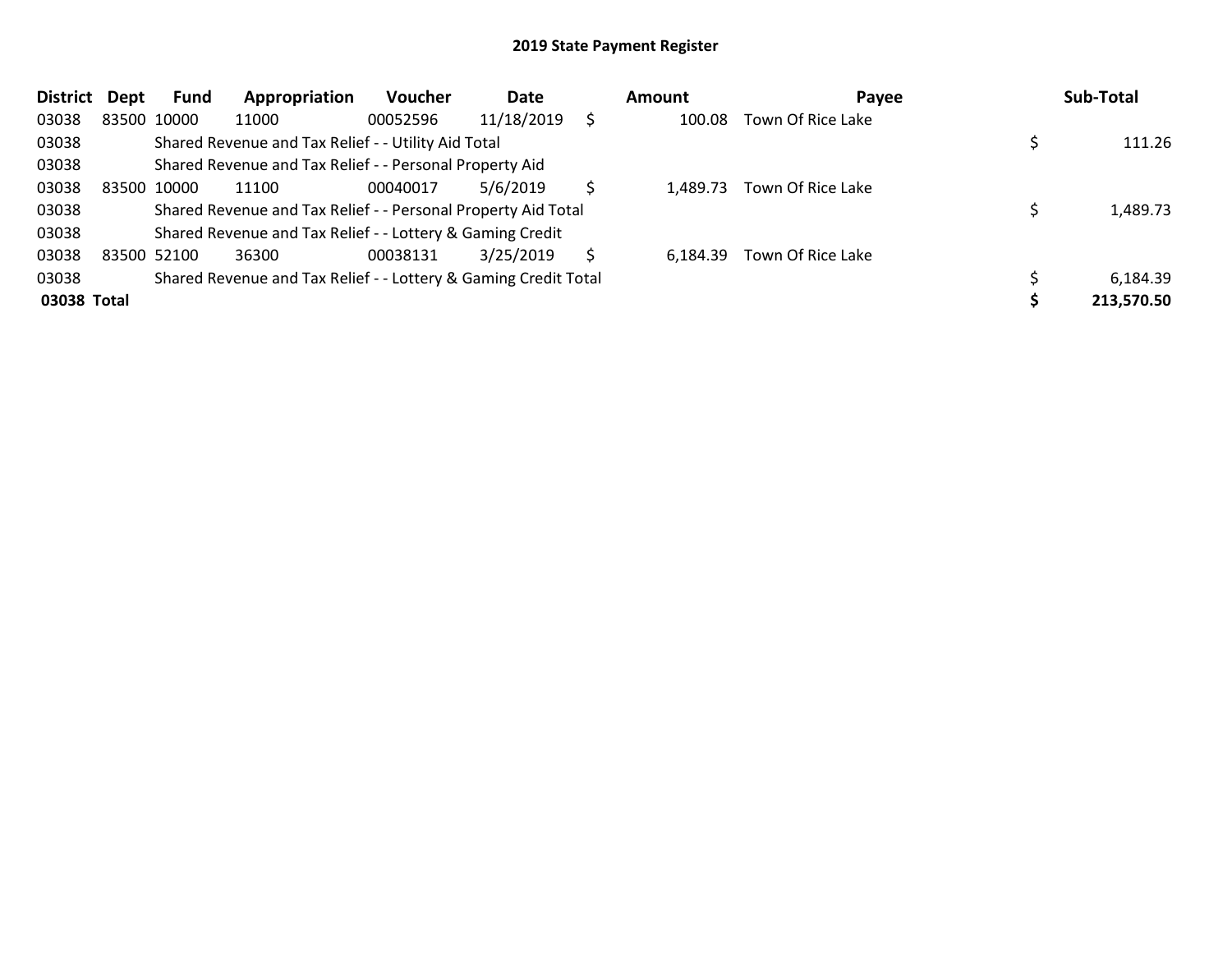| <b>District</b> | <b>Dept</b> | <b>Fund</b> | Appropriation                                                      | Voucher  | <b>Date</b> |    | Amount    | Payee                         | Sub-Total        |
|-----------------|-------------|-------------|--------------------------------------------------------------------|----------|-------------|----|-----------|-------------------------------|------------------|
| 03040           |             |             | Dept of Safety & Prof Services - - Fire Dues Distribution          |          |             |    |           |                               |                  |
| 03040           |             | 16500 10000 | 22500                                                              | 00031153 | 7/17/2019   | \$ |           | 1,883.26 Town Of Sioux Creek  |                  |
| 03040           |             |             | Dept of Safety & Prof Services - - Fire Dues Distribution Total    |          |             |    |           |                               | \$<br>1,883.26   |
| 03040           |             |             | Dept of Natural Resources - - Resaids - Cnty Forst, Cl & Mfl       |          |             |    |           |                               |                  |
| 03040           |             | 37000 21200 | 57100                                                              | 00332185 | 6/21/2019   | \$ |           | 327.83 Town Of Sioux Creek    |                  |
| 03040           |             |             | Dept of Natural Resources - - Resaids - Cnty Forst, CI & Mfl Total |          |             |    |           |                               | \$<br>327.83     |
| 03040           |             |             | WI Dept of Transportation - - Trns Aids To Mnc.-Sf                 |          |             |    |           |                               |                  |
| 03040           |             | 39500 21100 | 19100                                                              | 00335899 | 1/7/2019    | \$ |           | 32,221.63 Town Of Sioux Creek |                  |
| 03040           |             | 39500 21100 | 19100                                                              | 00363215 | 4/1/2019    | \$ | 32,221.63 | <b>Town Of Sioux Creek</b>    |                  |
| 03040           |             | 39500 21100 | 19100                                                              | 00401224 | 7/1/2019    | \$ |           | 32,221.63 Town Of Sioux Creek |                  |
| 03040           |             | 39500 21100 | 19100                                                              | 00444042 | 10/7/2019   | \$ |           | 32,221.66 Town Of Sioux Creek |                  |
| 03040           |             |             | WI Dept of Transportation - - Trns Aids To Mnc.-Sf Total           |          |             |    |           |                               | \$<br>128,886.55 |
| 03040           |             |             | Elections Commission - - General Program Ops, GPR                  |          |             |    |           |                               |                  |
| 03040           |             | 51000 10000 | 10100                                                              | 00001559 | 1/25/2019   | \$ | 160.00    | <b>Town Of Sioux Creek</b>    |                  |
| 03040           |             |             | Elections Commission - - General Program Ops, GPR Total            |          |             |    |           |                               | \$<br>160.00     |
| 03040           |             |             | Elections Commission - - 2018 Hava Election Security               |          |             |    |           |                               |                  |
| 03040           |             | 51000 22000 | 18200                                                              | 00002613 | 11/18/2019  | \$ | 600.00    | <b>Town Of Sioux Creek</b>    |                  |
| 03040           |             |             | Elections Commission - - 2018 Hava Election Security Total         |          |             |    |           |                               | \$<br>600.00     |
| 03040           |             |             | Shared Revenue and Tax Relief - - County And Municipal Aid         |          |             |    |           |                               |                  |
| 03040           |             | 83500 10000 | 10500                                                              | 00048308 | 7/22/2019   | \$ |           | 11,173.93 Town Of Sioux Creek |                  |
| 03040           |             | 83500 10000 | 10500                                                              | 00052597 | 11/18/2019  | Ś  |           | 63,318.92 Town Of Sioux Creek |                  |
| 03040           |             |             | Shared Revenue and Tax Relief - - County And Municipal Aid Total   |          |             |    |           |                               | \$<br>74,492.85  |
| 03040           |             |             | Shared Revenue and Tax Relief - - Exempt Computer Aid              |          |             |    |           |                               |                  |
| 03040           |             | 83500 10000 | 10900                                                              | 00045494 | 7/22/2019   | \$ |           | 3.11 Town Of Sioux Creek      |                  |
| 03040           |             |             | Shared Revenue and Tax Relief - - Exempt Computer Aid Total        |          |             |    |           |                               | \$<br>3.11       |
| 03040           |             |             | Shared Revenue and Tax Relief - - Personal Property Aid            |          |             |    |           |                               |                  |
| 03040           |             | 83500 10000 | 11100                                                              | 00040018 | 5/6/2019    | \$ | 642.96    | <b>Town Of Sioux Creek</b>    |                  |
| 03040           |             |             | Shared Revenue and Tax Relief - - Personal Property Aid Total      |          |             |    |           |                               | \$<br>642.96     |
| 03040 Total     |             |             |                                                                    |          |             |    |           |                               | \$<br>206,996.56 |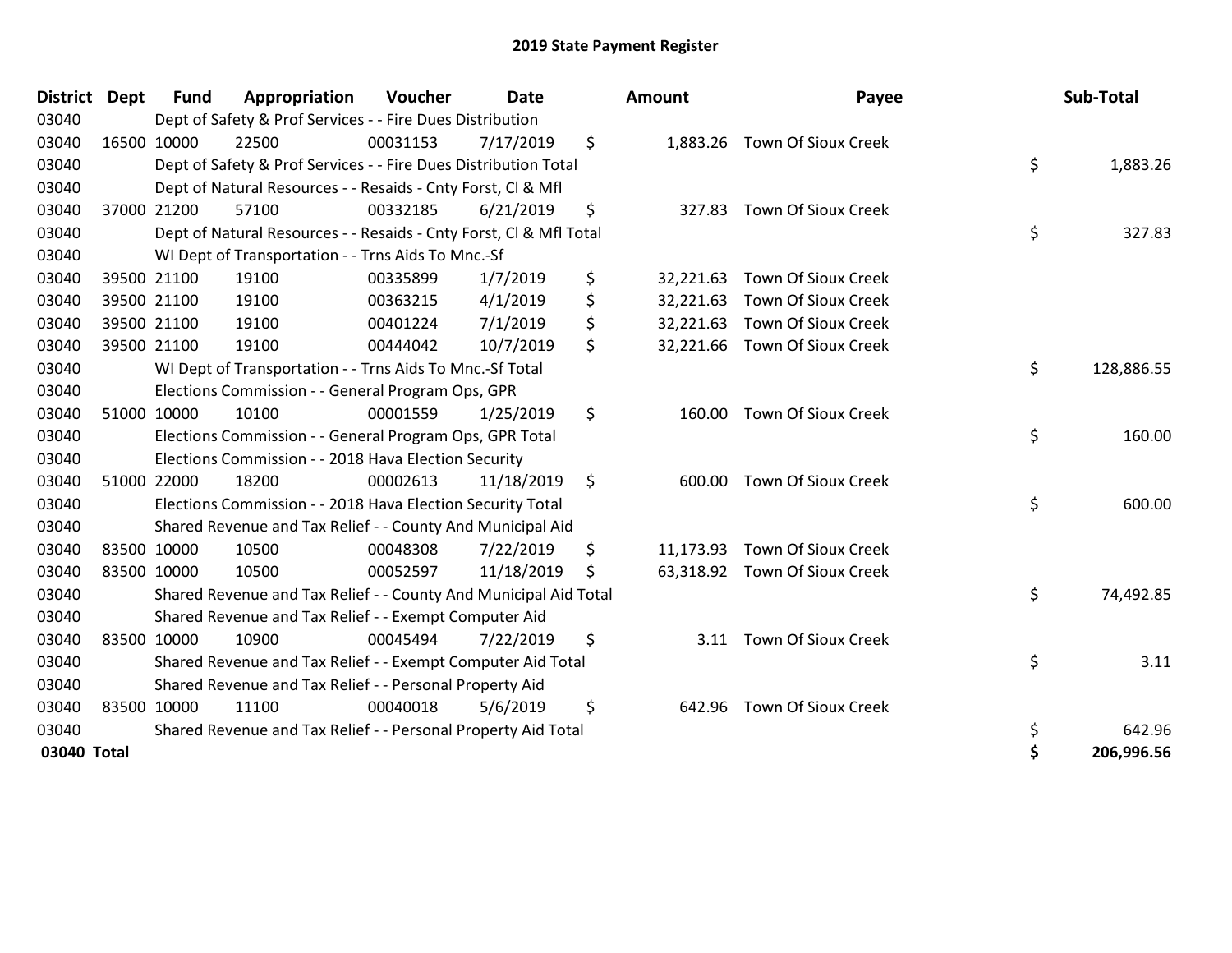| <b>District</b> | <b>Dept</b> | Fund        | Appropriation                                                      | Voucher  | <b>Date</b> |     | Amount    | Payee                      | Sub-Total        |
|-----------------|-------------|-------------|--------------------------------------------------------------------|----------|-------------|-----|-----------|----------------------------|------------------|
| 03042           |             |             | Dept of Safety & Prof Services - - Fire Dues Distribution          |          |             |     |           |                            |                  |
| 03042           |             | 16500 10000 | 22500                                                              | 00030954 | 7/17/2019   | \$  |           | 2,549.05 Town Of Stanfold  |                  |
| 03042           |             |             | Dept of Safety & Prof Services - - Fire Dues Distribution Total    |          |             |     |           |                            | \$<br>2,549.05   |
| 03042           |             |             | Dept of Natural Resources - - Aids In Lieu Of Taxes - Gener        |          |             |     |           |                            |                  |
| 03042           |             | 37000 10000 | 50300                                                              | 00314799 | 4/19/2019   | \$  |           | 161.20 Town Of Stanfold    |                  |
| 03042           |             |             | Dept of Natural Resources - - Aids In Lieu Of Taxes - Gener Total  |          |             |     |           |                            | \$<br>161.20     |
| 03042           |             |             | Dept of Natural Resources - - Resaids - Cnty Forst, Cl & Mfl       |          |             |     |           |                            |                  |
| 03042           |             | 37000 21200 | 57100                                                              | 00332186 | 6/21/2019   | \$  | 127.04    | Town Of Stanfold           |                  |
| 03042           |             |             | Dept of Natural Resources - - Resaids - Cnty Forst, CI & Mfl Total |          |             |     |           |                            | \$<br>127.04     |
| 03042           |             |             | Dept of Natural Resources - - Aids In Lieu Of Taxes - Sum S        |          |             |     |           |                            |                  |
| 03042           |             | 37000 21200 | 57900                                                              | 00314798 | 4/19/2019   | \$  | 369.16    | <b>Town Of Stanfold</b>    |                  |
| 03042           |             |             | Dept of Natural Resources - - Aids In Lieu Of Taxes - Sum S Total  |          |             |     |           |                            | \$<br>369.16     |
| 03042           |             |             | WI Dept of Transportation - - Trns Aids To Mnc.-Sf                 |          |             |     |           |                            |                  |
| 03042           |             | 39500 21100 | 19100                                                              | 00335900 | 1/7/2019    | \$  | 30,191.15 | Town Of Stanfold           |                  |
| 03042           |             | 39500 21100 | 19100                                                              | 00363216 | 4/1/2019    | \$  |           | 30,191.15 Town Of Stanfold |                  |
| 03042           |             | 39500 21100 | 19100                                                              | 00401225 | 7/1/2019    | \$  |           | 30,191.15 Town Of Stanfold |                  |
| 03042           |             | 39500 21100 | 19100                                                              | 00444043 | 10/7/2019   | \$  |           | 30,191.15 Town Of Stanfold |                  |
| 03042           |             |             | WI Dept of Transportation - - Trns Aids To Mnc.-Sf Total           |          |             |     |           |                            | \$<br>120,764.60 |
| 03042           |             |             | Shared Revenue and Tax Relief - - County And Municipal Aid         |          |             |     |           |                            |                  |
| 03042           |             | 83500 10000 | 10500                                                              | 00048309 | 7/22/2019   | \$  |           | 6,488.61 Town Of Stanfold  |                  |
| 03042           | 83500 10000 |             | 10500                                                              | 00052598 | 11/18/2019  | \$. |           | 36,768.77 Town Of Stanfold |                  |
| 03042           |             |             | Shared Revenue and Tax Relief - - County And Municipal Aid Total   |          |             |     |           |                            | \$<br>43,257.38  |
| 03042           |             |             | Shared Revenue and Tax Relief - - Exempt Computer Aid              |          |             |     |           |                            |                  |
| 03042           |             | 83500 10000 | 10900                                                              | 00045495 | 7/22/2019   | \$  |           | 20.78 Town Of Stanfold     |                  |
| 03042           |             |             | Shared Revenue and Tax Relief - - Exempt Computer Aid Total        |          |             |     |           |                            | \$<br>20.78      |
| 03042           |             |             | Shared Revenue and Tax Relief - - Personal Property Aid            |          |             |     |           |                            |                  |
| 03042           |             | 83500 10000 | 11100                                                              | 00040019 | 5/6/2019    | \$  | 917.46    | Town Of Stanfold           |                  |
| 03042           |             |             | Shared Revenue and Tax Relief - - Personal Property Aid Total      |          |             |     |           |                            | \$<br>917.46     |
| 03042 Total     |             |             |                                                                    |          |             |     |           |                            | 168,166.67       |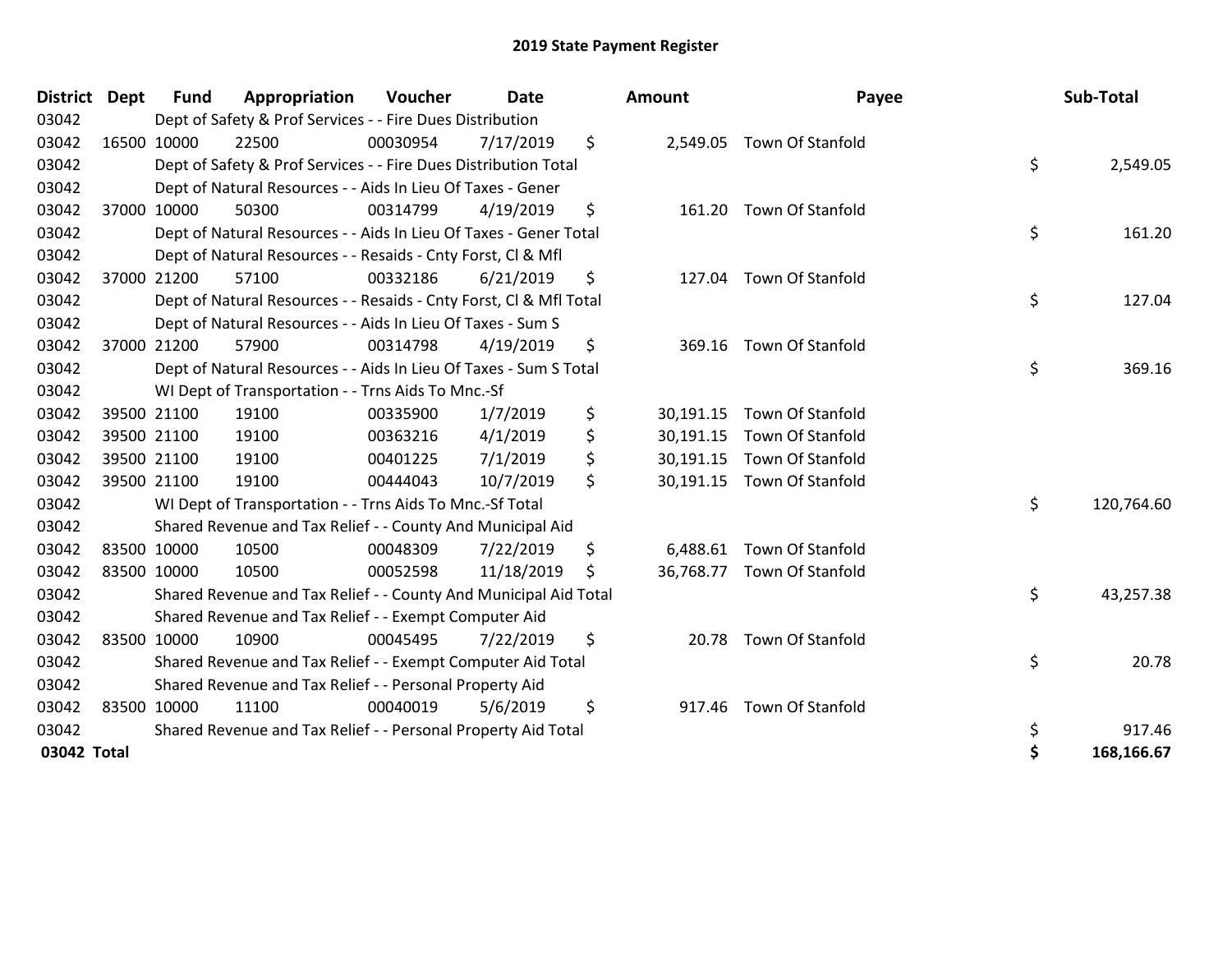| <b>District</b> | <b>Dept</b> | <b>Fund</b> | Appropriation                                                      | Voucher  | <b>Date</b> | <b>Amount</b>   | Payee                     | Sub-Total        |
|-----------------|-------------|-------------|--------------------------------------------------------------------|----------|-------------|-----------------|---------------------------|------------------|
| 03044           |             |             | Dept of Safety & Prof Services - - Fire Dues Distribution          |          |             |                 |                           |                  |
| 03044           |             | 16500 10000 | 22500                                                              | 00030242 | 7/16/2019   | \$              | 8,863.33 Town Of Stanley  |                  |
| 03044           |             |             | Dept of Safety & Prof Services - - Fire Dues Distribution Total    |          |             |                 |                           | \$<br>8,863.33   |
| 03044           |             |             | Dept of Natural Resources - - Aids In Lieu Of Taxes - Gener        |          |             |                 |                           |                  |
| 03044           |             | 37000 10000 | 50300                                                              | 00313288 | 4/19/2019   | \$              | 53.58 Town Of Stanley     |                  |
| 03044           |             |             | Dept of Natural Resources - - Aids In Lieu Of Taxes - Gener Total  |          |             |                 |                           | \$<br>53.58      |
| 03044           |             |             | Dept of Natural Resources - - Resaids - Cnty Forst, Cl & Mfl       |          |             |                 |                           |                  |
| 03044           |             | 37000 21200 | 57100                                                              | 00332187 | 6/21/2019   | \$              | 82.39 Town Of Stanley     |                  |
| 03044           |             |             | Dept of Natural Resources - - Resaids - Cnty Forst, Cl & Mfl Total |          |             |                 |                           | \$<br>82.39      |
| 03044           |             |             | WI Dept of Transportation - - Trns Aids To Mnc.-Sf                 |          |             |                 |                           |                  |
| 03044           |             | 39500 21100 | 19100                                                              | 00335901 | 1/7/2019    | \$              | 38,648.04 Town Of Stanley |                  |
| 03044           |             | 39500 21100 | 19100                                                              | 00363217 | 4/1/2019    | \$<br>38,648.04 | Town Of Stanley           |                  |
| 03044           |             | 39500 21100 | 19100                                                              | 00401226 | 7/1/2019    | \$              | 38,648.04 Town Of Stanley |                  |
| 03044           |             | 39500 21100 | 19100                                                              | 00444044 | 10/7/2019   | \$<br>38,648.07 | Town Of Stanley           |                  |
| 03044           |             |             | WI Dept of Transportation - - Trns Aids To Mnc.-Sf Total           |          |             |                 |                           | \$<br>154,592.19 |
| 03044           |             |             | Shared Revenue and Tax Relief - - County And Municipal Aid         |          |             |                 |                           |                  |
| 03044           |             | 83500 10000 | 10500                                                              | 00048310 | 7/22/2019   | \$<br>10,367.58 | Town Of Stanley           |                  |
| 03044           |             | 83500 10000 | 10500                                                              | 00052599 | 11/18/2019  | \$              | 58,749.63 Town Of Stanley |                  |
| 03044           |             |             | Shared Revenue and Tax Relief - - County And Municipal Aid Total   |          |             |                 |                           | \$<br>69,117.21  |
| 03044           |             |             | Shared Revenue and Tax Relief - - Exempt Computer Aid              |          |             |                 |                           |                  |
| 03044           |             | 83500 10000 | 10900                                                              | 00045496 | 7/22/2019   | \$              | 131.99 Town Of Stanley    |                  |
| 03044           |             |             | Shared Revenue and Tax Relief - - Exempt Computer Aid Total        |          |             |                 |                           | \$<br>131.99     |
| 03044           |             |             | Shared Revenue and Tax Relief - - Utility Aid                      |          |             |                 |                           |                  |
| 03044           |             | 83500 10000 | 11000                                                              | 00048310 | 7/22/2019   | \$<br>60.30     | Town Of Stanley           |                  |
| 03044           |             | 83500 10000 | 11000                                                              | 00052599 | 11/18/2019  | \$<br>333.88    | Town Of Stanley           |                  |
| 03044           |             |             | Shared Revenue and Tax Relief - - Utility Aid Total                |          |             |                 |                           | \$<br>394.18     |
| 03044           |             |             | Shared Revenue and Tax Relief - - Personal Property Aid            |          |             |                 |                           |                  |
| 03044           |             | 83500 10000 | 11100                                                              | 00040020 | 5/6/2019    | \$              | 1,442.23 Town Of Stanley  |                  |
| 03044           |             |             | Shared Revenue and Tax Relief - - Personal Property Aid Total      |          |             |                 |                           | \$<br>1,442.23   |
| 03044           |             |             | Shared Revenue and Tax Relief - - Lottery & Gaming Credit          |          |             |                 |                           |                  |
| 03044           |             | 83500 52100 | 36300                                                              | 00038132 | 3/25/2019   | \$              | 6,269.88 Town Of Stanley  |                  |
| 03044           |             |             | Shared Revenue and Tax Relief - - Lottery & Gaming Credit Total    |          |             |                 |                           | \$<br>6,269.88   |
| 03044 Total     |             |             |                                                                    |          |             |                 |                           | \$<br>240,946.98 |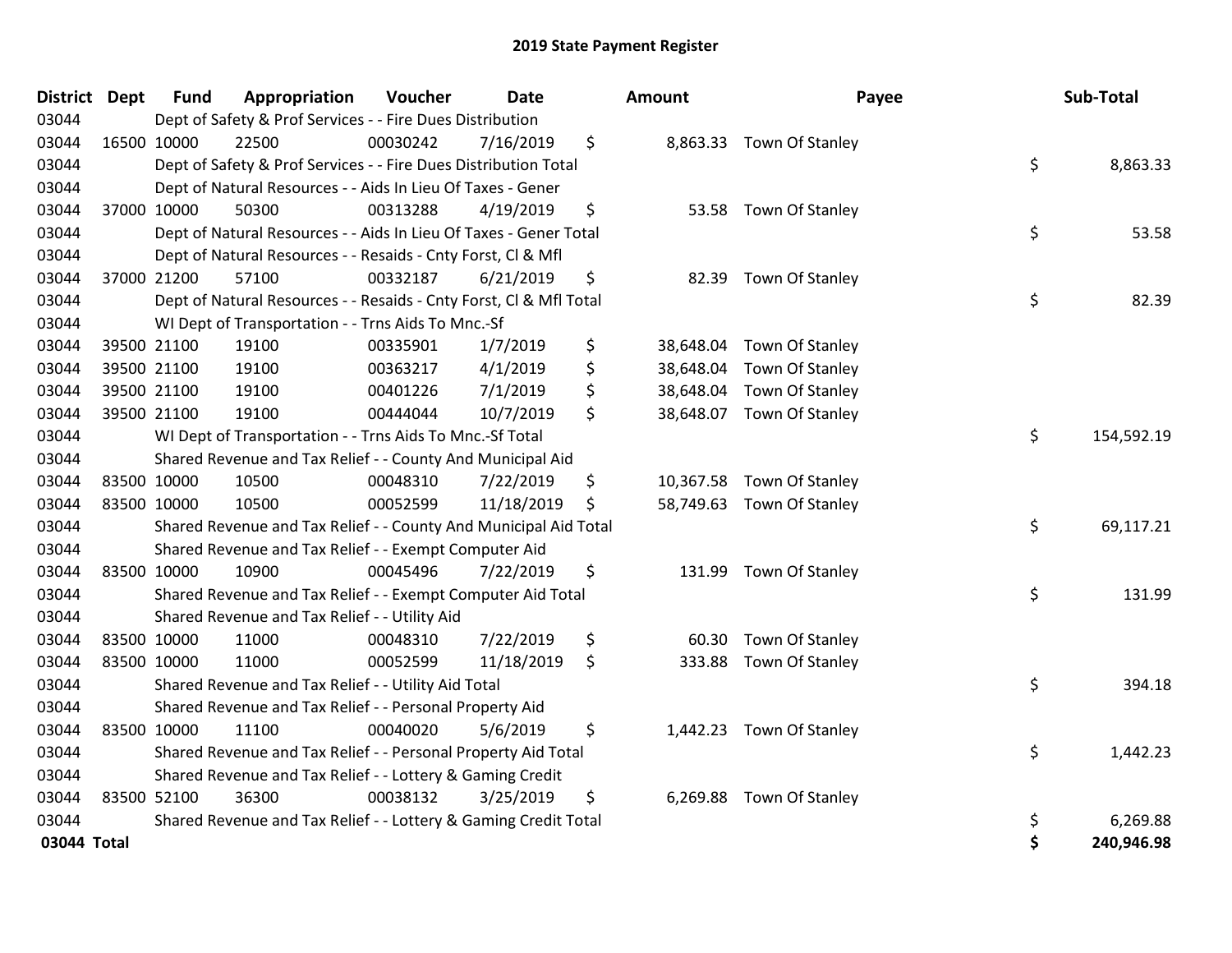| District Dept | Fund        | Appropriation                                                      | Voucher  | Date       |     | Amount    | Payee                   | Sub-Total        |
|---------------|-------------|--------------------------------------------------------------------|----------|------------|-----|-----------|-------------------------|------------------|
| 03046         |             | Dept of Safety & Prof Services - - Fire Dues Distribution          |          |            |     |           |                         |                  |
| 03046         | 16500 10000 | 22500                                                              | 00031036 | 7/17/2019  | \$  |           | 2,262.18 Town Of Sumner |                  |
| 03046         |             | Dept of Safety & Prof Services - - Fire Dues Distribution Total    |          |            |     |           |                         | \$<br>2,262.18   |
| 03046         |             | Dept of Natural Resources - - Resaids - Cnty Forst, Cl & Mfl       |          |            |     |           |                         |                  |
| 03046         | 37000 21200 | 57100                                                              | 00332188 | 6/21/2019  | \$  |           | 1,335.03 Town Of Sumner |                  |
| 03046         |             | Dept of Natural Resources - - Resaids - Cnty Forst, CI & Mfl Total |          |            |     |           |                         | \$<br>1,335.03   |
| 03046         |             | WI Dept of Transportation - - Trns Aids To Mnc.-Sf                 |          |            |     |           |                         |                  |
| 03046         | 39500 21100 | 19100                                                              | 00335902 | 1/7/2019   | \$  | 27,246.54 | Town Of Sumner          |                  |
| 03046         | 39500 21100 | 19100                                                              | 00363218 | 4/1/2019   | \$  | 27,246.54 | Town Of Sumner          |                  |
| 03046         | 39500 21100 | 19100                                                              | 00401227 | 7/1/2019   | \$  | 27,246.54 | Town Of Sumner          |                  |
| 03046         | 39500 21100 | 19100                                                              | 00444045 | 10/7/2019  | \$  | 27,246.56 | Town Of Sumner          |                  |
| 03046         |             | WI Dept of Transportation - - Trns Aids To Mnc.-Sf Total           |          |            |     |           |                         | \$<br>108,986.18 |
| 03046         |             | Shared Revenue and Tax Relief - - County And Municipal Aid         |          |            |     |           |                         |                  |
| 03046         | 83500 10000 | 10500                                                              | 00048311 | 7/22/2019  | \$  | 5,641.24  | Town Of Sumner          |                  |
| 03046         | 83500 10000 | 10500                                                              | 00052600 | 11/18/2019 | \$. | 31,967.05 | Town Of Sumner          |                  |
| 03046         |             | Shared Revenue and Tax Relief - - County And Municipal Aid Total   |          |            |     |           |                         | \$<br>37,608.29  |
| 03046         |             | Shared Revenue and Tax Relief - - Exempt Computer Aid              |          |            |     |           |                         |                  |
| 03046         | 83500 10000 | 10900                                                              | 00045497 | 7/22/2019  | \$  | 73.78     | Town Of Sumner          |                  |
| 03046         |             | Shared Revenue and Tax Relief - - Exempt Computer Aid Total        |          |            |     |           |                         | \$<br>73.78      |
| 03046         |             | Shared Revenue and Tax Relief - - Personal Property Aid            |          |            |     |           |                         |                  |
| 03046         | 83500 10000 | 11100                                                              | 00040021 | 5/6/2019   | \$  |           | 721.34 Town Of Sumner   |                  |
| 03046         |             | Shared Revenue and Tax Relief - - Personal Property Aid Total      |          |            |     |           |                         | \$<br>721.34     |
| 03046 Total   |             |                                                                    |          |            |     |           |                         | 150,986.80       |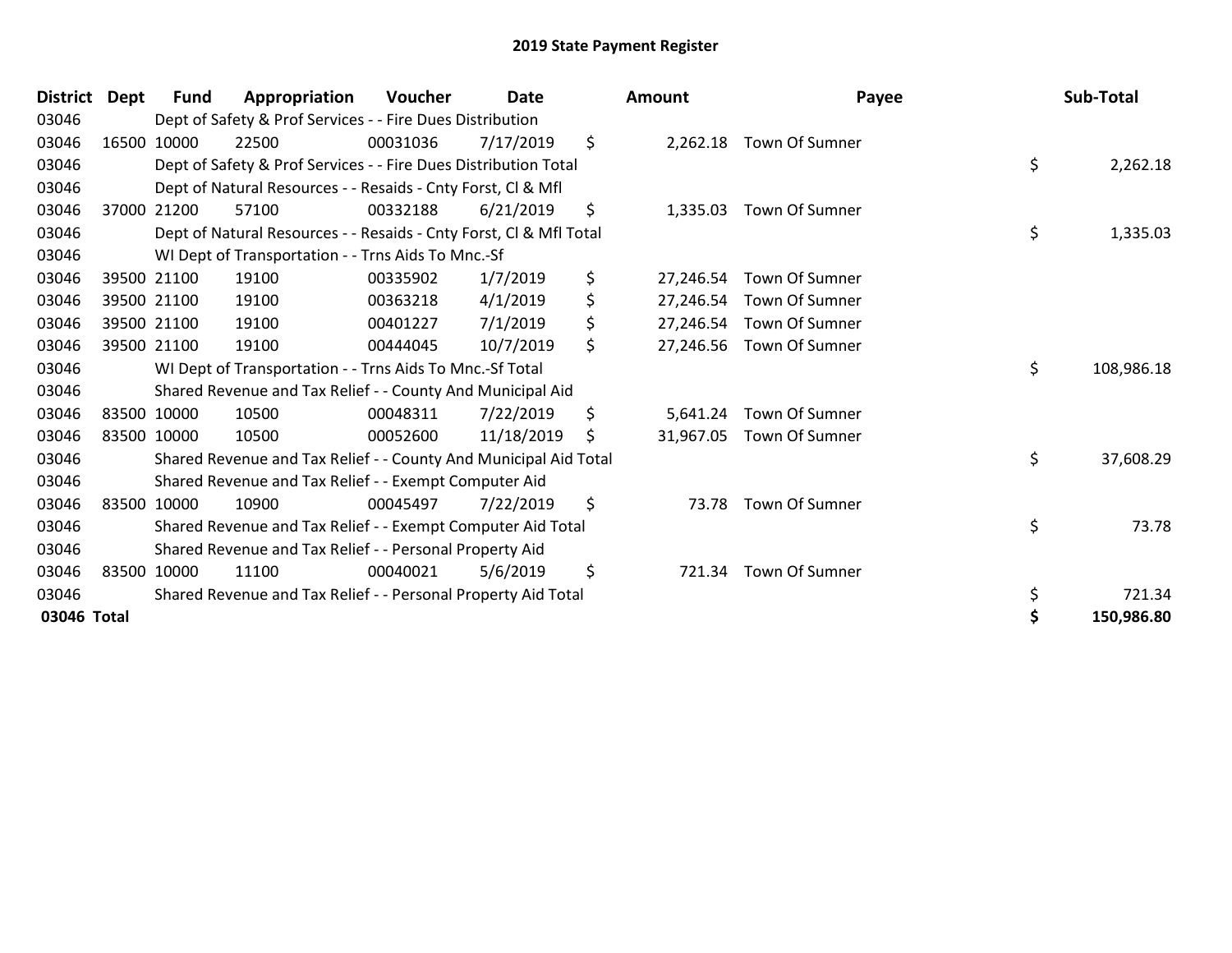| District Dept |             | <b>Fund</b> | Appropriation                                                      | Voucher  | Date       |     | Amount    | Payee                         | Sub-Total        |
|---------------|-------------|-------------|--------------------------------------------------------------------|----------|------------|-----|-----------|-------------------------------|------------------|
| 03048         |             |             | Dept of Safety & Prof Services - - Fire Dues Distribution          |          |            |     |           |                               |                  |
| 03048         | 16500 10000 |             | 22500                                                              | 00030689 | 7/17/2019  | \$  |           | 3,703.68 Town Of Turtle Lake  |                  |
| 03048         |             |             | Dept of Safety & Prof Services - - Fire Dues Distribution Total    |          |            |     |           |                               | \$<br>3,703.68   |
| 03048         |             |             | Dept of Natural Resources - - Aids In Lieu Of Taxes - Gener        |          |            |     |           |                               |                  |
| 03048         |             | 37000 10000 | 50300                                                              | 00314709 | 4/19/2019  | \$  | 32.00     | Town Of Turtle Lake           |                  |
| 03048         |             |             | Dept of Natural Resources - - Aids In Lieu Of Taxes - Gener Total  |          |            |     |           |                               | \$<br>32.00      |
| 03048         |             |             | Dept of Natural Resources - - Resaids - Cnty Forst, Cl & Mfl       |          |            |     |           |                               |                  |
| 03048         |             | 37000 21200 | 57100                                                              | 00332189 | 6/21/2019  | \$  |           | 328.12 Town Of Turtle Lake    |                  |
| 03048         |             |             | Dept of Natural Resources - - Resaids - Cnty Forst, CI & Mfl Total |          |            |     |           |                               | \$<br>328.12     |
| 03048         |             |             | Dept of Natural Resources - - Aids In Lieu Of Taxes - Sum S        |          |            |     |           |                               |                  |
| 03048         |             | 37000 21200 | 57900                                                              | 00314710 | 4/19/2019  | \$  |           | 3.20 Town Of Turtle Lake      |                  |
| 03048         |             |             | Dept of Natural Resources - - Aids In Lieu Of Taxes - Sum S Total  |          |            |     |           |                               | \$<br>3.20       |
| 03048         |             |             | WI Dept of Transportation - - Hwy Sfty Loc Aid Ffd                 |          |            |     |           |                               |                  |
| 03048         |             | 39500 21100 | 18500                                                              | 00429229 | 9/3/2019   | \$  |           | 4,000.00 Town Of Turtle Lake  |                  |
| 03048         |             |             | WI Dept of Transportation - - Hwy Sfty Loc Aid Ffd Total           |          |            |     |           |                               | \$<br>4,000.00   |
| 03048         |             |             | WI Dept of Transportation - - Trns Aids To Mnc.-Sf                 |          |            |     |           |                               |                  |
| 03048         |             | 39500 21100 | 19100                                                              | 00335903 | 1/7/2019   | \$  | 33,649.06 | Town Of Turtle Lake           |                  |
| 03048         |             | 39500 21100 | 19100                                                              | 00363219 | 4/1/2019   | \$  |           | 33,649.06 Town Of Turtle Lake |                  |
| 03048         |             | 39500 21100 | 19100                                                              | 00401228 | 7/1/2019   | \$  |           | 33,649.06 Town Of Turtle Lake |                  |
| 03048         |             | 39500 21100 | 19100                                                              | 00444046 | 10/7/2019  | \$  | 33,649.08 | Town Of Turtle Lake           |                  |
| 03048         |             |             | WI Dept of Transportation - - Trns Aids To Mnc.-Sf Total           |          |            |     |           |                               | \$<br>134,596.26 |
| 03048         |             |             | Shared Revenue and Tax Relief - - County And Municipal Aid         |          |            |     |           |                               |                  |
| 03048         |             | 83500 10000 | 10500                                                              | 00048312 | 7/22/2019  | \$  |           | 7,341.73 Town Of Turtle Lake  |                  |
| 03048         | 83500 10000 |             | 10500                                                              | 00052601 | 11/18/2019 | \$. |           | 41,603.12 Town Of Turtle Lake |                  |
| 03048         |             |             | Shared Revenue and Tax Relief - - County And Municipal Aid Total   |          |            |     |           |                               | \$<br>48,944.85  |
| 03048         |             |             | Shared Revenue and Tax Relief - - Exempt Computer Aid              |          |            |     |           |                               |                  |
| 03048         |             | 83500 10000 | 10900                                                              | 00045498 | 7/22/2019  | \$  |           | 13.51 Town Of Turtle Lake     |                  |
| 03048         |             |             | Shared Revenue and Tax Relief - - Exempt Computer Aid Total        |          |            |     |           |                               | \$<br>13.51      |
| 03048         |             |             | Shared Revenue and Tax Relief - - Utility Aid                      |          |            |     |           |                               |                  |
| 03048         |             | 83500 10000 | 11000                                                              | 00048312 | 7/22/2019  | \$  | 681.93    | Town Of Turtle Lake           |                  |
| 03048         |             | 83500 10000 | 11000                                                              | 00052601 | 11/18/2019 | \$  |           | 3,825.24 Town Of Turtle Lake  |                  |
| 03048         |             |             | Shared Revenue and Tax Relief - - Utility Aid Total                |          |            |     |           |                               | \$<br>4,507.17   |
| 03048         |             |             | Shared Revenue and Tax Relief - - Personal Property Aid            |          |            |     |           |                               |                  |

| յոt      | Payee                                                                                                               | Sub-Total        |
|----------|---------------------------------------------------------------------------------------------------------------------|------------------|
|          | 3,703.68 Town Of Turtle Lake                                                                                        | \$<br>3,703.68   |
| 32.00    | Town Of Turtle Lake                                                                                                 | \$<br>32.00      |
|          | 328.12 Town Of Turtle Lake                                                                                          | \$<br>328.12     |
| 3.20     | Town Of Turtle Lake                                                                                                 | \$<br>3.20       |
| 4,000.00 | Town Of Turtle Lake                                                                                                 | \$<br>4,000.00   |
| 3,649.08 | 3,649.06 Town Of Turtle Lake<br>3,649.06 Town Of Turtle Lake<br>3,649.06 Town Of Turtle Lake<br>Town Of Turtle Lake |                  |
|          |                                                                                                                     | \$<br>134,596.26 |
|          | 7,341.73 Town Of Turtle Lake<br>1,603.12 Town Of Turtle Lake                                                        | \$<br>48,944.85  |
| 13.51    | Town Of Turtle Lake                                                                                                 | \$<br>13.51      |
|          | 681.93 Town Of Turtle Lake<br>3,825.24 Town Of Turtle Lake                                                          | \$<br>4,507.17   |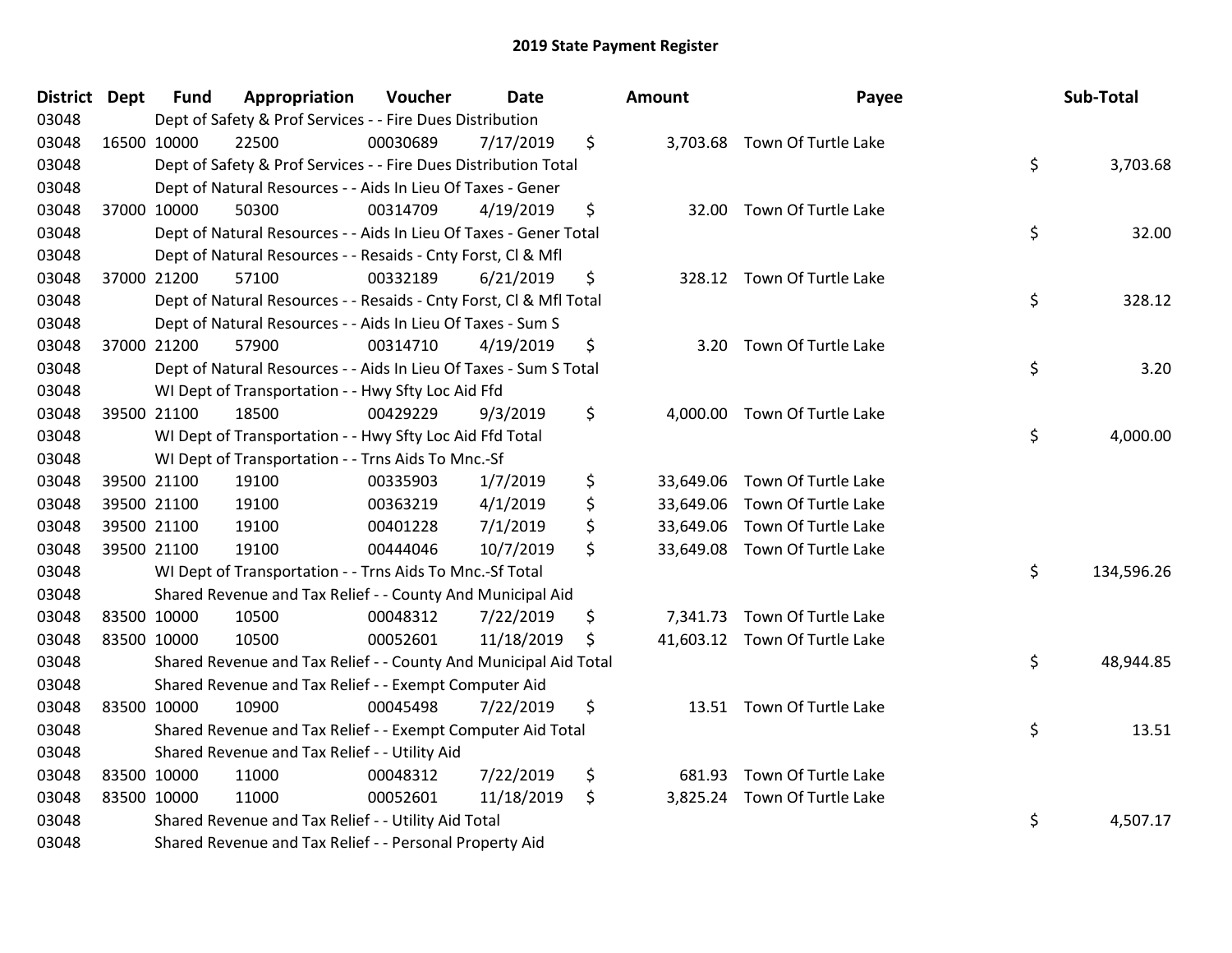| District Dept | Fund        | <b>Appropriation</b>                                          | Voucher  | Date     |   | Amount | Pavee                      | Sub-Total  |
|---------------|-------------|---------------------------------------------------------------|----------|----------|---|--------|----------------------------|------------|
| 03048         | 83500 10000 | 11100                                                         | 00040022 | 5/6/2019 | S |        | 815.98 Town Of Turtle Lake |            |
| 03048         |             | Shared Revenue and Tax Relief - - Personal Property Aid Total |          |          |   |        |                            | 815.98     |
| 03048 Total   |             |                                                               |          |          |   |        |                            | 196.944.77 |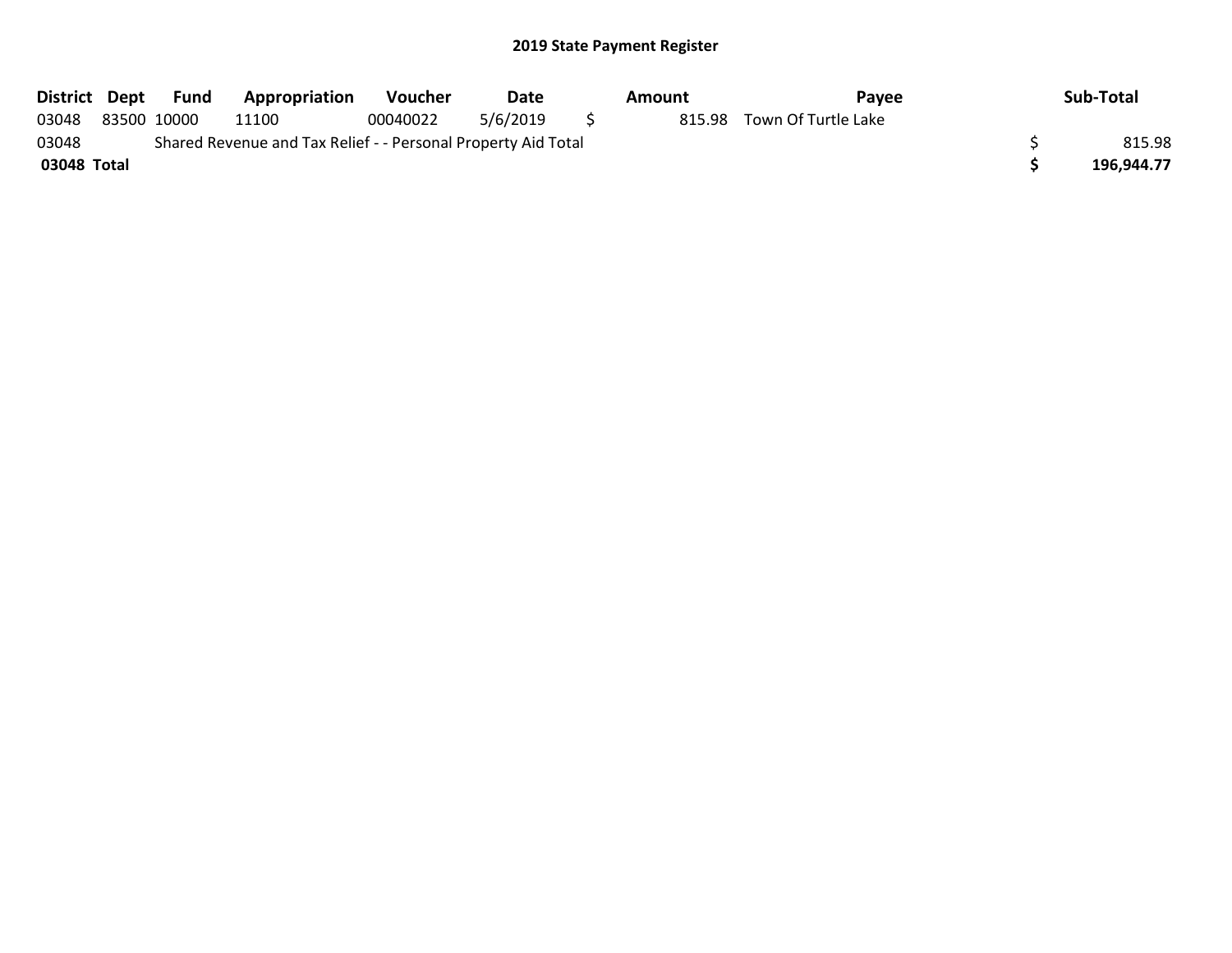| District Dept | <b>Fund</b> | Appropriation                                                      | <b>Voucher</b> | <b>Date</b> |    | <b>Amount</b> | Payee                         | Sub-Total        |
|---------------|-------------|--------------------------------------------------------------------|----------------|-------------|----|---------------|-------------------------------|------------------|
| 03050         |             | Dept of Safety & Prof Services - - Fire Dues Distribution          |                |             |    |               |                               |                  |
| 03050         | 16500 10000 | 22500                                                              | 00031247       | 7/18/2019   | \$ | 1,591.80      | Town Of Vance Creek           |                  |
| 03050         |             | Dept of Safety & Prof Services - - Fire Dues Distribution Total    |                |             |    |               |                               | \$<br>1,591.80   |
| 03050         |             | Dept of Natural Resources - - Resaids - Cnty Forst, CI & Mfl       |                |             |    |               |                               |                  |
| 03050         | 37000 21200 | 57100                                                              | 00332190       | 6/21/2019   | \$ | 887.21        | <b>Town Of Vance Creek</b>    |                  |
| 03050         |             | Dept of Natural Resources - - Resaids - Cnty Forst, CI & Mfl Total |                |             |    |               |                               | \$<br>887.21     |
| 03050         |             | WI Dept of Transportation - - Trns Aids To Mnc.-Sf                 |                |             |    |               |                               |                  |
| 03050         | 39500 21100 | 19100                                                              | 00335904       | 1/7/2019    | \$ | 29,910.28     | <b>Town Of Vance Creek</b>    |                  |
| 03050         | 39500 21100 | 19100                                                              | 00363220       | 4/1/2019    | \$ | 29,910.28     | <b>Town Of Vance Creek</b>    |                  |
| 03050         | 39500 21100 | 19100                                                              | 00401229       | 7/1/2019    | \$ | 29,910.28     | Town Of Vance Creek           |                  |
| 03050         | 39500 21100 | 19100                                                              | 00444047       | 10/7/2019   | \$ | 29,910.28     | Town Of Vance Creek           |                  |
| 03050         |             | WI Dept of Transportation - - Trns Aids To Mnc.-Sf Total           |                |             |    |               |                               | \$<br>119,641.12 |
| 03050         |             | Elections Commission - - 2018 Hava Election Security               |                |             |    |               |                               |                  |
| 03050         | 51000 22000 | 18200                                                              | 00002213       | 11/4/2019   | \$ | 1,200.00      | Town Of Vance Creek           |                  |
| 03050         |             | Elections Commission - - 2018 Hava Election Security Total         |                |             |    |               |                               | \$<br>1,200.00   |
| 03050         |             | Shared Revenue and Tax Relief - - County And Municipal Aid         |                |             |    |               |                               |                  |
| 03050         | 83500 10000 | 10500                                                              | 00048313       | 7/22/2019   | \$ | 13,370.53     | Town Of Vance Creek           |                  |
| 03050         | 83500 10000 | 10500                                                              | 00052602       | 11/18/2019  | S  |               | 75,766.36 Town Of Vance Creek |                  |
| 03050         |             | Shared Revenue and Tax Relief - - County And Municipal Aid Total   |                |             |    |               |                               | \$<br>89,136.89  |
| 03050         |             | Shared Revenue and Tax Relief - - Exempt Computer Aid              |                |             |    |               |                               |                  |
| 03050         | 83500 10000 | 10900                                                              | 00045499       | 7/22/2019   | \$ | 5.19          | <b>Town Of Vance Creek</b>    |                  |
| 03050         |             | Shared Revenue and Tax Relief - - Exempt Computer Aid Total        |                |             |    |               |                               | \$<br>5.19       |
| 03050         |             | Shared Revenue and Tax Relief - - Personal Property Aid            |                |             |    |               |                               |                  |
| 03050         | 83500 10000 | 11100                                                              | 00040023       | 5/6/2019    | \$ | 35.04         | Town Of Vance Creek           |                  |
| 03050         |             | Shared Revenue and Tax Relief - - Personal Property Aid Total      |                |             |    |               |                               | \$<br>35.04      |
| 03050 Total   |             |                                                                    |                |             |    |               |                               | \$<br>212,497.25 |

| District Dept | <b>Fund</b> | Appropriation                                                      | Voucher  | <b>Date</b> | Amount          | Payee                         | Sub-Total        |
|---------------|-------------|--------------------------------------------------------------------|----------|-------------|-----------------|-------------------------------|------------------|
| 03050         |             | Dept of Safety & Prof Services - - Fire Dues Distribution          |          |             |                 |                               |                  |
| 03050         | 16500 10000 | 22500                                                              | 00031247 | 7/18/2019   | \$              | 1,591.80 Town Of Vance Creek  |                  |
| 03050         |             | Dept of Safety & Prof Services - - Fire Dues Distribution Total    |          |             |                 |                               | \$<br>1,591.80   |
| 03050         |             | Dept of Natural Resources - - Resaids - Cnty Forst, CI & Mfl       |          |             |                 |                               |                  |
| 03050         | 37000 21200 | 57100                                                              | 00332190 | 6/21/2019   | \$              | 887.21 Town Of Vance Creek    |                  |
| 03050         |             | Dept of Natural Resources - - Resaids - Cnty Forst, Cl & Mfl Total |          |             |                 |                               | \$<br>887.21     |
| 03050         |             | WI Dept of Transportation - - Trns Aids To Mnc.-Sf                 |          |             |                 |                               |                  |
| 03050         | 39500 21100 | 19100                                                              | 00335904 | 1/7/2019    | \$<br>29,910.28 | <b>Town Of Vance Creek</b>    |                  |
| 03050         | 39500 21100 | 19100                                                              | 00363220 | 4/1/2019    | \$<br>29,910.28 | <b>Town Of Vance Creek</b>    |                  |
| 03050         | 39500 21100 | 19100                                                              | 00401229 | 7/1/2019    | \$              | 29,910.28 Town Of Vance Creek |                  |
| 03050         | 39500 21100 | 19100                                                              | 00444047 | 10/7/2019   | \$              | 29,910.28 Town Of Vance Creek |                  |
| 03050         |             | WI Dept of Transportation - - Trns Aids To Mnc.-Sf Total           |          |             |                 |                               | \$<br>119,641.12 |
| 03050         |             | Elections Commission - - 2018 Hava Election Security               |          |             |                 |                               |                  |
| 03050         | 51000 22000 | 18200                                                              | 00002213 | 11/4/2019   | \$<br>1,200.00  | <b>Town Of Vance Creek</b>    |                  |
| 03050         |             | Elections Commission - - 2018 Hava Election Security Total         |          |             |                 |                               | \$<br>1,200.00   |
| 03050         |             | Shared Revenue and Tax Relief - - County And Municipal Aid         |          |             |                 |                               |                  |
| 03050         | 83500 10000 | 10500                                                              | 00048313 | 7/22/2019   | \$              | 13,370.53 Town Of Vance Creek |                  |
| 03050         | 83500 10000 | 10500                                                              | 00052602 | 11/18/2019  | \$              | 75,766.36 Town Of Vance Creek |                  |
| 03050         |             | Shared Revenue and Tax Relief - - County And Municipal Aid Total   |          |             |                 |                               | \$<br>89,136.89  |
| 03050         |             | Shared Revenue and Tax Relief - - Exempt Computer Aid              |          |             |                 |                               |                  |
| 03050         | 83500 10000 | 10900                                                              | 00045499 | 7/22/2019   | \$<br>5.19      | Town Of Vance Creek           |                  |
| 03050         |             | Shared Revenue and Tax Relief - - Exempt Computer Aid Total        |          |             |                 |                               | \$<br>5.19       |
| 03050         |             | Shared Revenue and Tax Relief - - Personal Property Aid            |          |             |                 |                               |                  |
| 03050         | 83500 10000 | 11100                                                              | 00040023 | 5/6/2019    | \$<br>35.04     | <b>Town Of Vance Creek</b>    |                  |
| 03050         |             | Shared Revenue and Tax Relief - - Personal Property Aid Total      |          |             |                 |                               | \$<br>35.04      |
| 03050 Total   |             |                                                                    |          |             |                 |                               | \$<br>212,497.25 |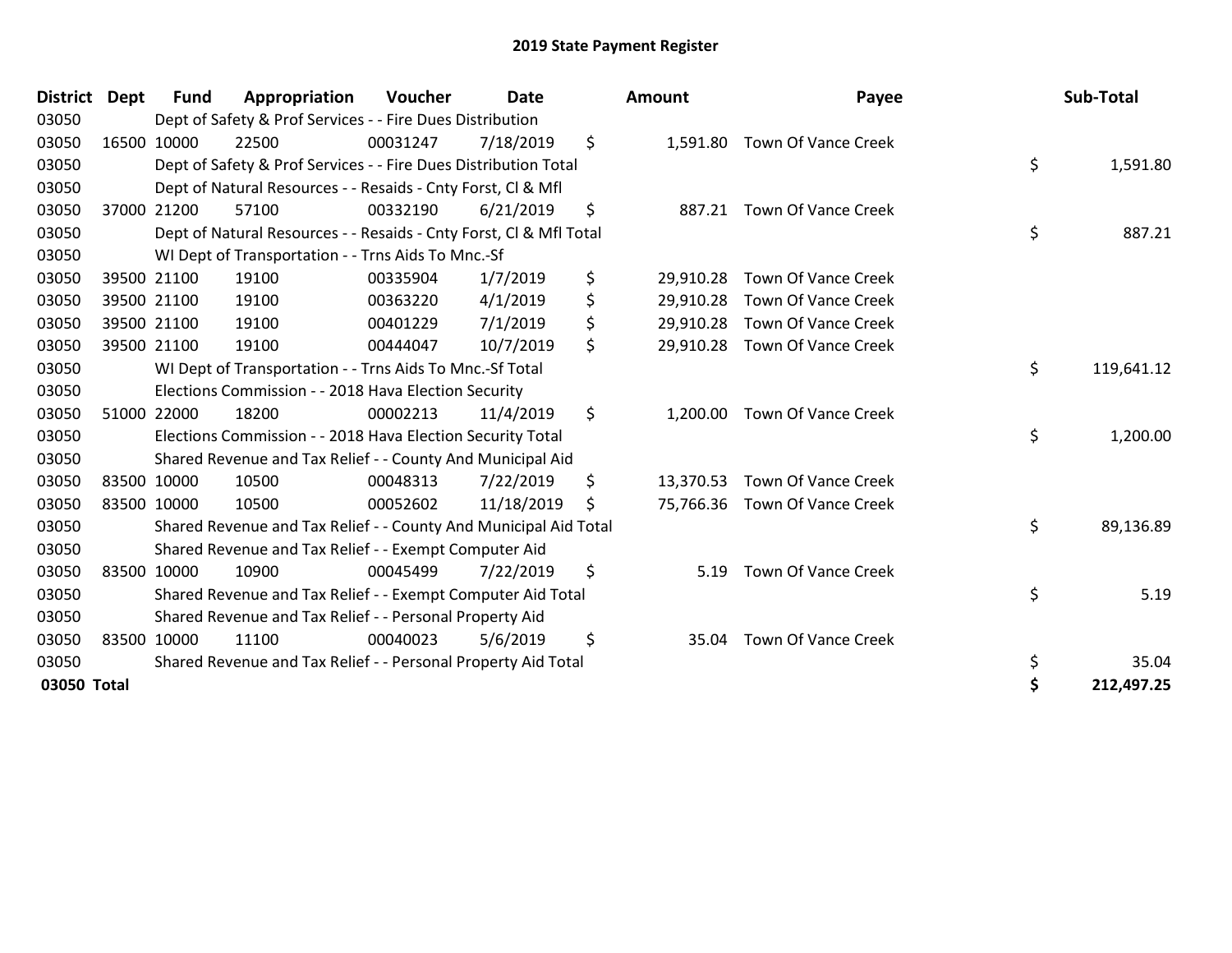| District Dept |             | <b>Fund</b> | Appropriation                                                    | Voucher  | Date       | <b>Amount</b>    | Payee                      | Sub-Total        |
|---------------|-------------|-------------|------------------------------------------------------------------|----------|------------|------------------|----------------------------|------------------|
| 03101         |             |             | Dept of Safety & Prof Services - - Fire Dues Distribution        |          |            |                  |                            |                  |
| 03101         |             | 16500 10000 | 22500                                                            | 00031288 | 7/18/2019  | \$               | 1,483.86 Village Of Almena |                  |
| 03101         |             |             | Dept of Safety & Prof Services - - Fire Dues Distribution Total  |          |            |                  |                            | \$<br>1,483.86   |
| 03101         |             |             | WI Dept of Transportation - - Trns Aids To Mnc.-Sf               |          |            |                  |                            |                  |
| 03101         |             | 39500 21100 | 19100                                                            | 00335905 | 1/7/2019   | \$<br>7,032.18   | Village Of Almena          |                  |
| 03101         |             | 39500 21100 | 19100                                                            | 00363221 | 4/1/2019   | \$<br>7,032.18   | Village Of Almena          |                  |
| 03101         |             | 39500 21100 | 19100                                                            | 00401230 | 7/1/2019   | \$<br>7,032.18   | Village Of Almena          |                  |
| 03101         |             | 39500 21100 | 19100                                                            | 00444048 | 10/7/2019  | \$<br>7,032.19   | Village Of Almena          |                  |
| 03101         |             |             | WI Dept of Transportation - - Trns Aids To Mnc.-Sf Total         |          |            |                  |                            | \$<br>28,128.73  |
| 03101         |             |             | Elections Commission - - 2018 Hava Election Security             |          |            |                  |                            |                  |
| 03101         |             | 51000 22000 | 18200                                                            | 00002736 | 11/20/2019 | \$<br>600.00     | Village Of Almena          |                  |
| 03101         |             |             | Elections Commission - - 2018 Hava Election Security Total       |          |            |                  |                            | \$<br>600.00     |
| 03101         |             |             | Shared Revenue and Tax Relief - - County And Municipal Aid       |          |            |                  |                            |                  |
| 03101         |             | 83500 10000 | 10500                                                            | 00048314 | 7/22/2019  | \$<br>28,939.09  | Village Of Almena          |                  |
| 03101         |             | 83500 10000 | 10500                                                            | 00052603 | 11/18/2019 | \$<br>163,988.16 | Village Of Almena          |                  |
| 03101         |             |             | Shared Revenue and Tax Relief - - County And Municipal Aid Total |          |            |                  |                            | \$<br>192,927.25 |
| 03101         |             |             | Shared Revenue and Tax Relief - - Exempt Computer Aid            |          |            |                  |                            |                  |
| 03101         | 83500 10000 |             | 10900                                                            | 00045500 | 7/22/2019  | \$<br>321.13     | Village Of Almena          |                  |
| 03101         |             |             | Shared Revenue and Tax Relief - - Exempt Computer Aid Total      |          |            |                  |                            | \$<br>321.13     |
| 03101         |             |             | Shared Revenue and Tax Relief - - Utility Aid                    |          |            |                  |                            |                  |
| 03101         |             | 83500 10000 | 11000                                                            | 00048314 | 7/22/2019  | \$<br>39.36      | Village Of Almena          |                  |
| 03101         | 83500 10000 |             | 11000                                                            | 00052603 | 11/18/2019 | \$<br>216.82     | Village Of Almena          |                  |
| 03101         |             |             | Shared Revenue and Tax Relief - - Utility Aid Total              |          |            |                  |                            | \$<br>256.18     |
| 03101         |             |             | Shared Revenue and Tax Relief - - Personal Property Aid          |          |            |                  |                            |                  |
| 03101         | 83500 10000 |             | 11100                                                            | 00040024 | 5/6/2019   | \$               | 1,393.72 Village Of Almena |                  |
| 03101         |             | 83500 10000 | 11100                                                            | 00042430 | 5/6/2019   | \$<br>3,136.13   | Village Of Almena          |                  |
| 03101         |             |             | Shared Revenue and Tax Relief - - Personal Property Aid Total    |          |            |                  |                            | \$<br>4,529.85   |
| 03101         |             |             | Shared Revenue and Tax Relief - - Lottery & Gaming Credit        |          |            |                  |                            |                  |
| 03101         | 83500 52100 |             | 36300                                                            | 00038133 | 3/25/2019  | \$<br>1,230.48   | Village Of Almena          |                  |
| 03101         |             |             | Shared Revenue and Tax Relief - - Lottery & Gaming Credit Total  |          |            |                  |                            | \$<br>1,230.48   |
| 03101 Total   |             |             |                                                                  |          |            |                  |                            | \$<br>229,477.48 |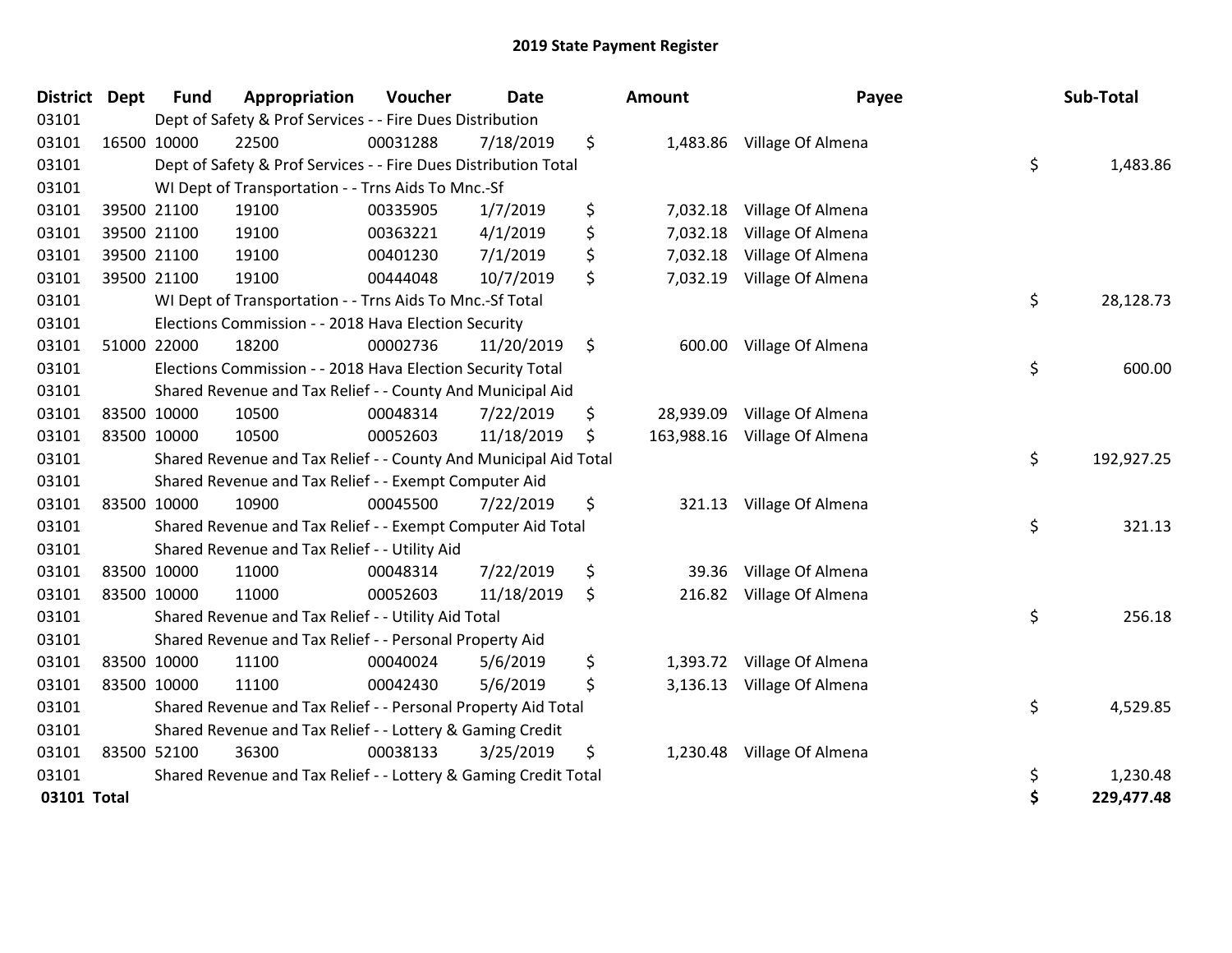| District Dept | <b>Fund</b> | Appropriation                                                        | Voucher  | <b>Date</b> | Amount           | Payee                         | Sub-Total        |
|---------------|-------------|----------------------------------------------------------------------|----------|-------------|------------------|-------------------------------|------------------|
| 03111         |             | Dept of Safety & Prof Services - - Fire Dues Distribution            |          |             |                  |                               |                  |
| 03111         | 16500 10000 | 22500                                                                | 00030537 | 7/16/2019   | \$               | 4,814.96 Cameron, Village of  |                  |
| 03111         |             | Dept of Safety & Prof Services - - Fire Dues Distribution Total      |          |             |                  |                               | \$<br>4,814.96   |
| 03111         |             | WI Dept of Transportation - - Trns Aids To Mnc.-Sf                   |          |             |                  |                               |                  |
| 03111         | 39500 21100 | 19100                                                                | 00335906 | 1/7/2019    | \$<br>22,923.14  | Cameron, Village of           |                  |
| 03111         | 39500 21100 | 19100                                                                | 00363222 | 4/1/2019    | \$<br>22,923.14  | Cameron, Village of           |                  |
| 03111         | 39500 21100 | 19100                                                                | 00401231 | 7/1/2019    | \$<br>22,923.14  | Cameron, Village of           |                  |
| 03111         | 39500 21100 | 19100                                                                | 00444049 | 10/7/2019   | \$<br>22,923.17  | Cameron, Village of           |                  |
| 03111         |             | WI Dept of Transportation - - Trns Aids To Mnc .- Sf Total           |          |             |                  |                               | \$<br>91,692.59  |
| 03111         |             | WI Dept of Transportation - - Loc Rd Imp Prg St Fd                   |          |             |                  |                               |                  |
| 03111         | 39500 21100 | 27800                                                                | 00413828 | 7/18/2019   | \$               | 15,687.63 Cameron, Village of |                  |
| 03111         |             | WI Dept of Transportation - - Loc Rd Imp Prg St Fd Total             |          |             |                  |                               | \$<br>15,687.63  |
| 03111         |             | Department of Justice - - Law Enforcement Train, Local               |          |             |                  |                               |                  |
| 03111         | 45500 10000 | 23100                                                                | 00076774 | 12/20/2019  | \$<br>480.00     | Cameron, Village of           |                  |
| 03111         |             | Department of Justice - - Law Enforcement Train, Local Total         |          |             |                  |                               | \$<br>480.00     |
| 03111         |             | Department of Administration - - Federal Aid, Local Assistance       |          |             |                  |                               |                  |
| 03111         | 50500 10000 | 74300                                                                | 00106540 | 8/9/2019    | \$<br>60,553.95  | Cameron, Village of           |                  |
| 03111         |             | Department of Administration - - Federal Aid, Local Assistance Total |          |             |                  |                               | \$<br>60,553.95  |
| 03111         |             | Shared Revenue and Tax Relief - - County And Municipal Aid           |          |             |                  |                               |                  |
| 03111         | 83500 10000 | 10500                                                                | 00048315 | 7/22/2019   | \$<br>53,462.51  | Cameron, Village of           |                  |
| 03111         | 83500 10000 | 10500                                                                | 00052604 | 11/18/2019  | \$<br>302,954.23 | Cameron, Village of           |                  |
| 03111         |             | Shared Revenue and Tax Relief - - County And Municipal Aid Total     |          |             |                  |                               | \$<br>356,416.74 |
| 03111         |             | Shared Revenue and Tax Relief - - Exempt Computer Aid                |          |             |                  |                               |                  |
| 03111         | 83500 10000 | 10900                                                                | 00045501 | 7/22/2019   | \$<br>1,440.40   | Cameron, Village of           |                  |
| 03111         | 83500 10000 | 10900                                                                | 00047709 | 7/22/2019   | \$<br>509.36     | Cameron, Village of           |                  |
| 03111         |             | Shared Revenue and Tax Relief - - Exempt Computer Aid Total          |          |             |                  |                               | \$<br>1,949.76   |
| 03111         |             | Shared Revenue and Tax Relief - - Utility Aid                        |          |             |                  |                               |                  |
| 03111         | 83500 10000 | 11000                                                                | 00048315 | 7/22/2019   | \$<br>292.94     | Cameron, Village of           |                  |
| 03111         | 83500 10000 | 11000                                                                | 00052604 | 11/18/2019  | \$<br>1,906.97   | Cameron, Village of           |                  |
| 03111         |             | Shared Revenue and Tax Relief - - Utility Aid Total                  |          |             |                  |                               | \$<br>2,199.91   |
| 03111         |             | Shared Revenue and Tax Relief - - Personal Property Aid              |          |             |                  |                               |                  |
| 03111         | 83500 10000 | 11100                                                                | 00040025 | 5/6/2019    | \$<br>10,482.78  | Cameron, Village of           |                  |
| 03111         | 83500 10000 | 11100                                                                | 00042431 | 5/6/2019    | \$<br>6,012.39   | Cameron, Village of           |                  |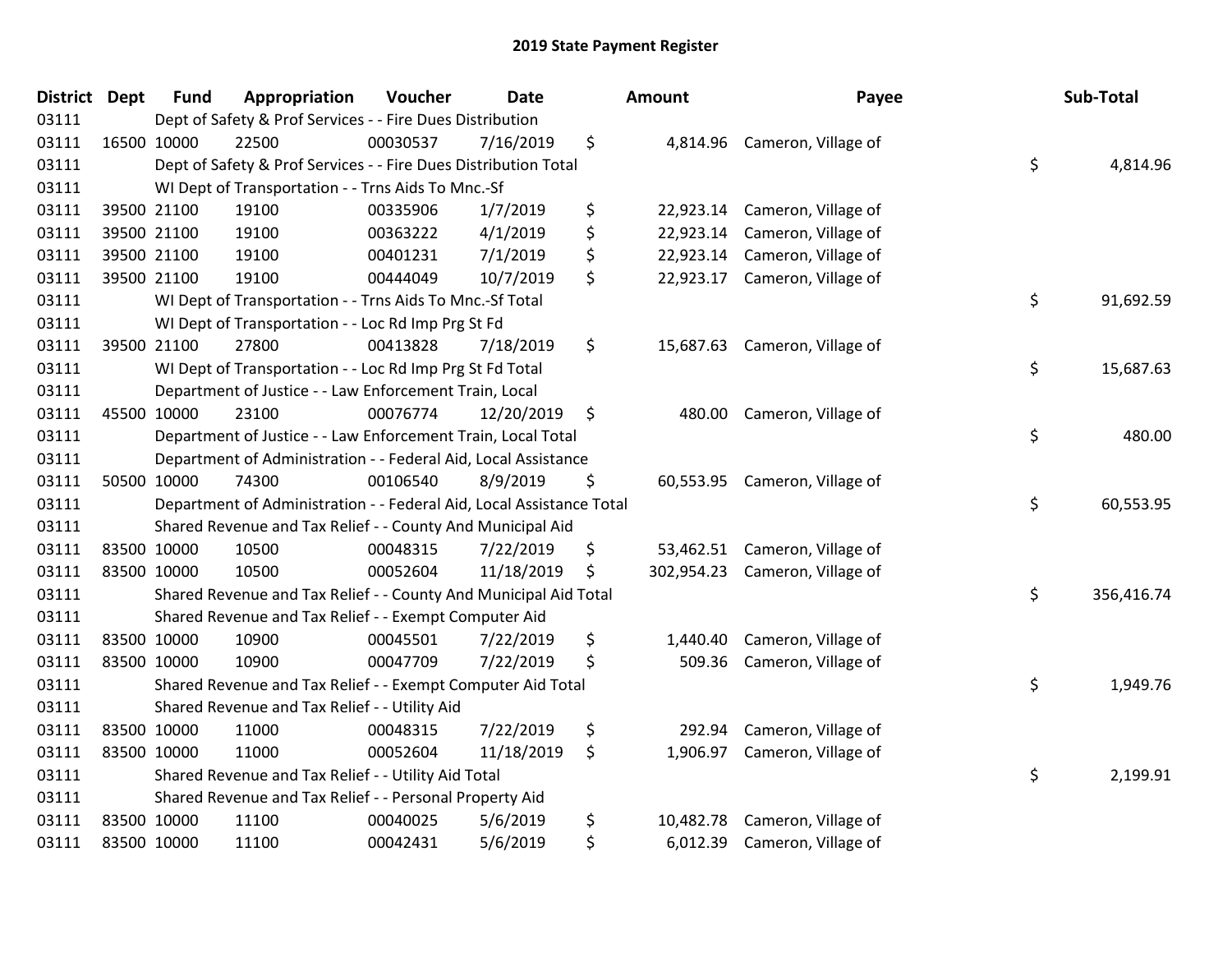|             | District Dept | <b>Fund</b> | Appropriation                                                   | Voucher  | Date      | Amount | Payee                        | Sub-Total  |
|-------------|---------------|-------------|-----------------------------------------------------------------|----------|-----------|--------|------------------------------|------------|
| 03111       |               |             | Shared Revenue and Tax Relief - - Personal Property Aid Total   |          |           |        |                              | 16,495.17  |
| 03111       |               |             | Shared Revenue and Tax Relief - - Lottery & Gaming Credit       |          |           |        |                              |            |
| 03111       |               | 83500 52100 | 36300                                                           | 00038134 | 3/25/2019 |        | 1,369.04 Cameron, Village of |            |
| 03111       |               |             | Shared Revenue and Tax Relief - - Lottery & Gaming Credit Total |          |           |        |                              | 1,369.04   |
| 03111 Total |               |             |                                                                 |          |           |        |                              | 551,659.75 |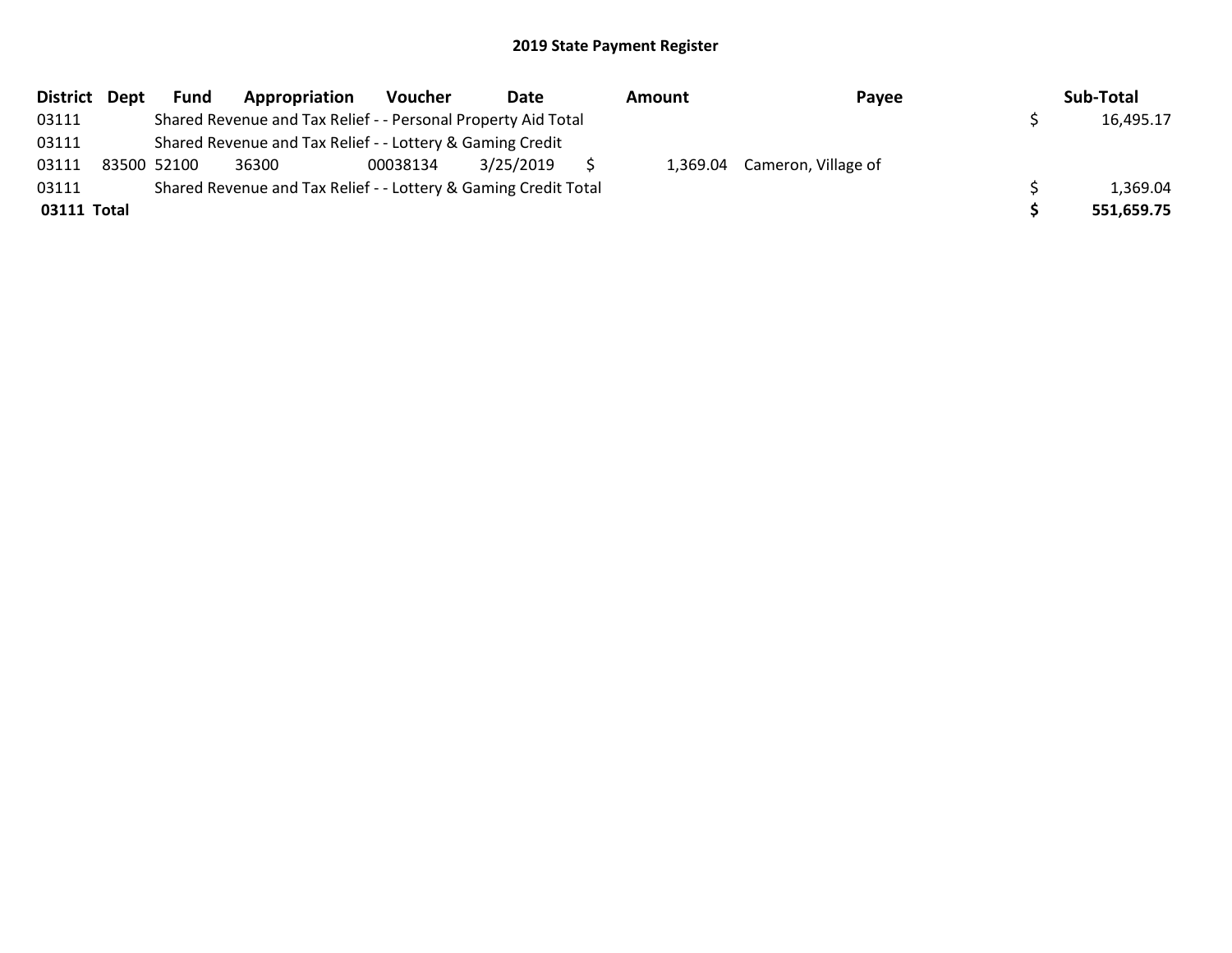| <b>District</b> | <b>Dept</b> | <b>Fund</b> | Appropriation                                                                   | Voucher   | <b>Date</b> | <b>Amount</b>   | Payee                       | Sub-Total        |
|-----------------|-------------|-------------|---------------------------------------------------------------------------------|-----------|-------------|-----------------|-----------------------------|------------------|
| 03116           |             |             | Dept of Safety & Prof Services - - Fire Dues Distribution                       |           |             |                 |                             |                  |
| 03116           | 16500 10000 |             | 22500                                                                           | 00031549  | 7/17/2019   | \$<br>650.34    | Village Of Dallas           |                  |
| 03116           |             |             | Dept of Safety & Prof Services - - Fire Dues Distribution Total                 |           |             |                 |                             | \$<br>650.34     |
| 03116           |             |             | Dept of Natural Resources - - Resaids - Cnty Forst, Cl & Mfl                    |           |             |                 |                             |                  |
| 03116           |             | 37000 21200 | 57100                                                                           | 00332191  | 6/21/2019   | \$<br>2.20      | Village Of Dallas           |                  |
| 03116           |             |             | Dept of Natural Resources - - Resaids - Cnty Forst, Cl & Mfl Total              |           |             |                 |                             | \$<br>2.20       |
| 03116           |             |             | Dept of Natural Resources - - Land Acquisition                                  |           |             |                 |                             |                  |
| 03116           |             | 37000 36300 | TA100                                                                           | 00353106  | 8/27/2019   | \$<br>26,750.00 | Village Of Dallas           |                  |
| 03116           |             |             | Dept of Natural Resources - - Land Acquisition Total                            |           |             |                 |                             | \$<br>26,750.00  |
| 03116           |             |             | WI Dept of Transportation - - Trns Aids To Mnc.-Sf                              |           |             |                 |                             |                  |
| 03116           |             | 39500 21100 | 19100                                                                           | 00335907  | 1/7/2019    | \$<br>2,574.14  | Village Of Dallas           |                  |
| 03116           |             | 39500 21100 | 19100                                                                           | 00363223  | 4/1/2019    | \$<br>2,574.14  | Village Of Dallas           |                  |
| 03116           |             | 39500 21100 | 19100                                                                           | 00401232  | 7/1/2019    | \$<br>2,574.14  | Village Of Dallas           |                  |
| 03116           | 39500 21100 |             | 19100                                                                           | 00444050  | 10/7/2019   | \$<br>2,574.17  | Village Of Dallas           |                  |
| 03116           |             |             | WI Dept of Transportation - - Trns Aids To Mnc.-Sf Total                        |           |             |                 |                             | \$<br>10,296.59  |
| 03116           |             |             | Department of Health Services - - Prepaid Medical Transport Reimbursement       |           |             |                 |                             |                  |
| 03116           | 43500 10000 |             | 16300                                                                           | AMBULANCE | 11/18/2019  | \$<br>3,177.60  | Village Of Dallas           |                  |
| 03116           |             |             | Department of Health Services - - Prepaid Medical Transport Reimbursement Total |           |             |                 |                             | \$<br>3,177.60   |
| 03116           |             |             | Shared Revenue and Tax Relief - - County And Municipal Aid                      |           |             |                 |                             |                  |
| 03116           | 83500 10000 |             | 10500                                                                           | 00048316  | 7/22/2019   | \$<br>13,491.18 | Village Of Dallas           |                  |
| 03116           | 83500 10000 |             | 10500                                                                           | 00052605  | 11/18/2019  | \$              | 73,272.40 Village Of Dallas |                  |
| 03116           |             |             | Shared Revenue and Tax Relief - - County And Municipal Aid Total                |           |             |                 |                             | \$<br>86,763.58  |
| 03116           |             |             | Shared Revenue and Tax Relief - - Exempt Computer Aid                           |           |             |                 |                             |                  |
| 03116           | 83500 10000 |             | 10900                                                                           | 00047710  | 7/22/2019   | \$<br>408.37    | Village Of Dallas           |                  |
| 03116           |             |             | Shared Revenue and Tax Relief - - Exempt Computer Aid Total                     |           |             |                 |                             | \$<br>408.37     |
| 03116           |             |             | Shared Revenue and Tax Relief - - Personal Property Aid                         |           |             |                 |                             |                  |
| 03116           | 83500 10000 |             | 11100                                                                           | 00040026  | 5/6/2019    | \$<br>48.11     | Village Of Dallas           |                  |
| 03116           | 83500 10000 |             | 11100                                                                           | 00042432  | 5/6/2019    | \$<br>26.48     | Village Of Dallas           |                  |
| 03116           |             |             | Shared Revenue and Tax Relief - - Personal Property Aid Total                   |           |             |                 |                             | \$<br>74.59      |
| 03116 Total     |             |             |                                                                                 |           |             |                 |                             | \$<br>128,123.27 |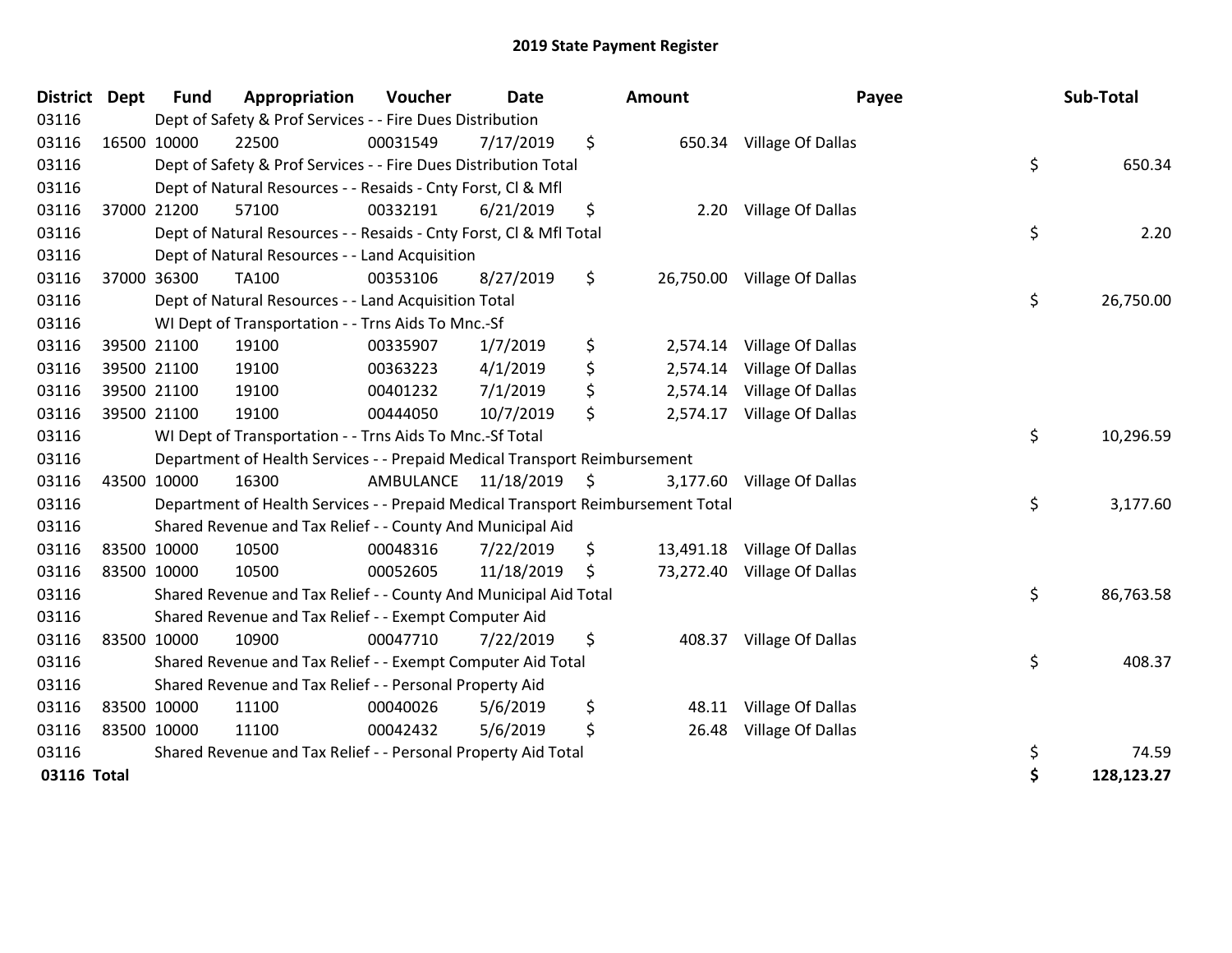| <b>District</b> | <b>Dept</b> | Fund        | Appropriation                                                    | Voucher  | <b>Date</b> |    | Amount    | Payee             | Sub-Total       |
|-----------------|-------------|-------------|------------------------------------------------------------------|----------|-------------|----|-----------|-------------------|-----------------|
| 03136           |             |             | Dept of Safety & Prof Services - - Fire Dues Distribution        |          |             |    |           |                   |                 |
| 03136           |             | 16500 10000 | 22500                                                            | 00031537 | 7/18/2019   | \$ | 682.21    | Village Of Haugen |                 |
| 03136           |             |             | Dept of Safety & Prof Services - - Fire Dues Distribution Total  |          |             |    |           |                   | \$<br>682.21    |
| 03136           |             |             | WI Dept of Transportation - - Trns Aids To Mnc.-Sf               |          |             |    |           |                   |                 |
| 03136           |             | 39500 21100 | 19100                                                            | 00335908 | 1/7/2019    | \$ | 2,418.48  | Village Of Haugen |                 |
| 03136           |             | 39500 21100 | 19100                                                            | 00363224 | 4/1/2019    | \$ | 2,418.48  | Village Of Haugen |                 |
| 03136           |             | 39500 21100 | 19100                                                            | 00401233 | 7/1/2019    | \$ | 2,418.48  | Village Of Haugen |                 |
| 03136           |             | 39500 21100 | 19100                                                            | 00444051 | 10/7/2019   | \$ | 2,418.49  | Village Of Haugen |                 |
| 03136           |             |             | WI Dept of Transportation - - Trns Aids To Mnc.-Sf Total         |          |             |    |           |                   | \$<br>9,673.93  |
| 03136           |             |             | Elections Commission - - 2018 Hava Election Security             |          |             |    |           |                   |                 |
| 03136           |             | 51000 22000 | 18200                                                            | 00002240 | 11/6/2019   | \$ | 600.00    | Village Of Haugen |                 |
| 03136           |             |             | Elections Commission - - 2018 Hava Election Security Total       |          |             |    |           |                   | \$<br>600.00    |
| 03136           |             |             | Shared Revenue and Tax Relief - - County And Municipal Aid       |          |             |    |           |                   |                 |
| 03136           |             | 83500 10000 | 10500                                                            | 00048317 | 7/22/2019   | \$ | 12,374.36 | Village Of Haugen |                 |
| 03136           |             | 83500 10000 | 10500                                                            | 00052606 | 11/18/2019  | S  | 70,121.34 | Village Of Haugen |                 |
| 03136           |             |             | Shared Revenue and Tax Relief - - County And Municipal Aid Total |          |             |    |           |                   | \$<br>82,495.70 |
| 03136           |             |             | Shared Revenue and Tax Relief - - Exempt Computer Aid            |          |             |    |           |                   |                 |
| 03136           |             | 83500 10000 | 10900                                                            | 00045502 | 7/22/2019   | \$ | 16.63     | Village Of Haugen |                 |
| 03136           |             |             | Shared Revenue and Tax Relief - - Exempt Computer Aid Total      |          |             |    |           |                   | \$<br>16.63     |
| 03136           |             |             | Shared Revenue and Tax Relief - - Personal Property Aid          |          |             |    |           |                   |                 |
| 03136           |             | 83500 10000 | 11100                                                            | 00040027 | 5/6/2019    | \$ | 51.37     | Village Of Haugen |                 |
| 03136           |             |             | Shared Revenue and Tax Relief - - Personal Property Aid Total    |          |             |    |           |                   | \$<br>51.37     |
| 03136 Total     |             |             |                                                                  |          |             |    |           |                   | 93,519.84       |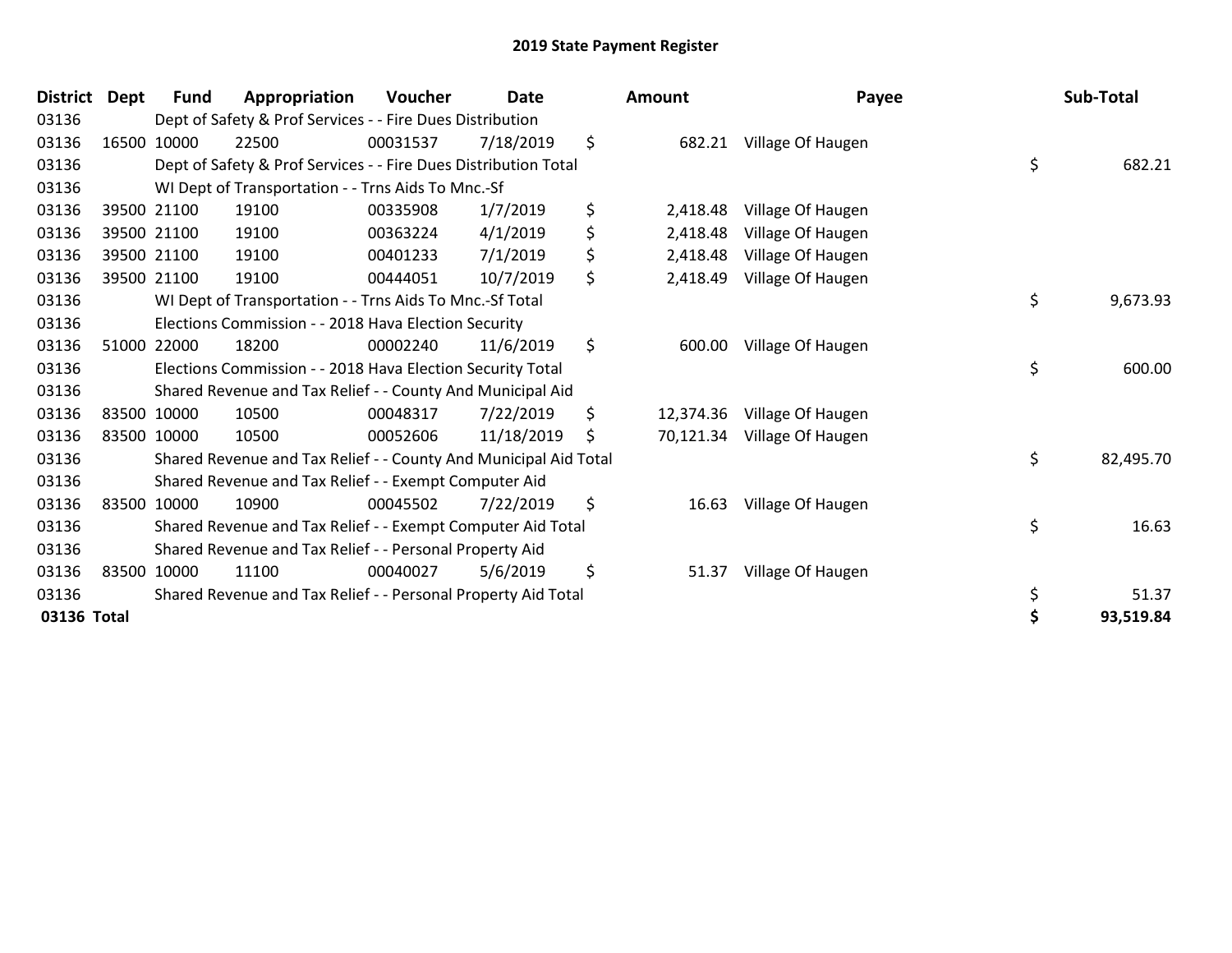| District Dept | <b>Fund</b> | Appropriation                                                      | <b>Voucher</b> | Date      |    | <b>Amount</b> | Payee          | Sub-Total |
|---------------|-------------|--------------------------------------------------------------------|----------------|-----------|----|---------------|----------------|-----------|
| 03151         |             | Dept of Natural Resources - - Gen Program Ops-State Funds          |                |           |    |               |                |           |
| 03151         | 37000 21200 | 16100                                                              | 00292076       | 1/25/2019 | S  | 32.25         | Vil New Auburn |           |
| 03151         | 37000 21200 | 16100                                                              | 00312401       | 4/19/2019 | \$ | 32.25         | Vil New Auburn |           |
| 03151         | 37000 21200 | 16100                                                              | 00350198       | 8/16/2019 | S  | 33.22         | Vil New Auburn |           |
| 03151         |             | Dept of Natural Resources - - Gen Program Ops-State Funds Total    |                |           |    |               |                | 97.72     |
| 03151         |             | Dept of Natural Resources - - Resaids - Cnty Forst, CI & Mfl       |                |           |    |               |                |           |
| 03151         | 37000 21200 | 57100                                                              | 00332309       | 6/21/2019 | Ŝ. | 8.00          | Vil New Auburn |           |
| 03151         |             | Dept of Natural Resources - - Resaids - Cnty Forst, CI & Mfl Total |                |           |    |               |                | 8.00      |
| 03151         |             | Shared Revenue and Tax Relief - - Exempt Computer Aid              |                |           |    |               |                |           |
| 03151         | 83500 10000 | 10900                                                              | 00045503       | 7/22/2019 | \$ | 4.16          | Vil New Auburn |           |
| 03151         |             | Shared Revenue and Tax Relief - - Exempt Computer Aid Total        |                |           |    |               |                | 4.16      |
| 03151 Total   |             |                                                                    |                |           |    |               |                | 109.88    |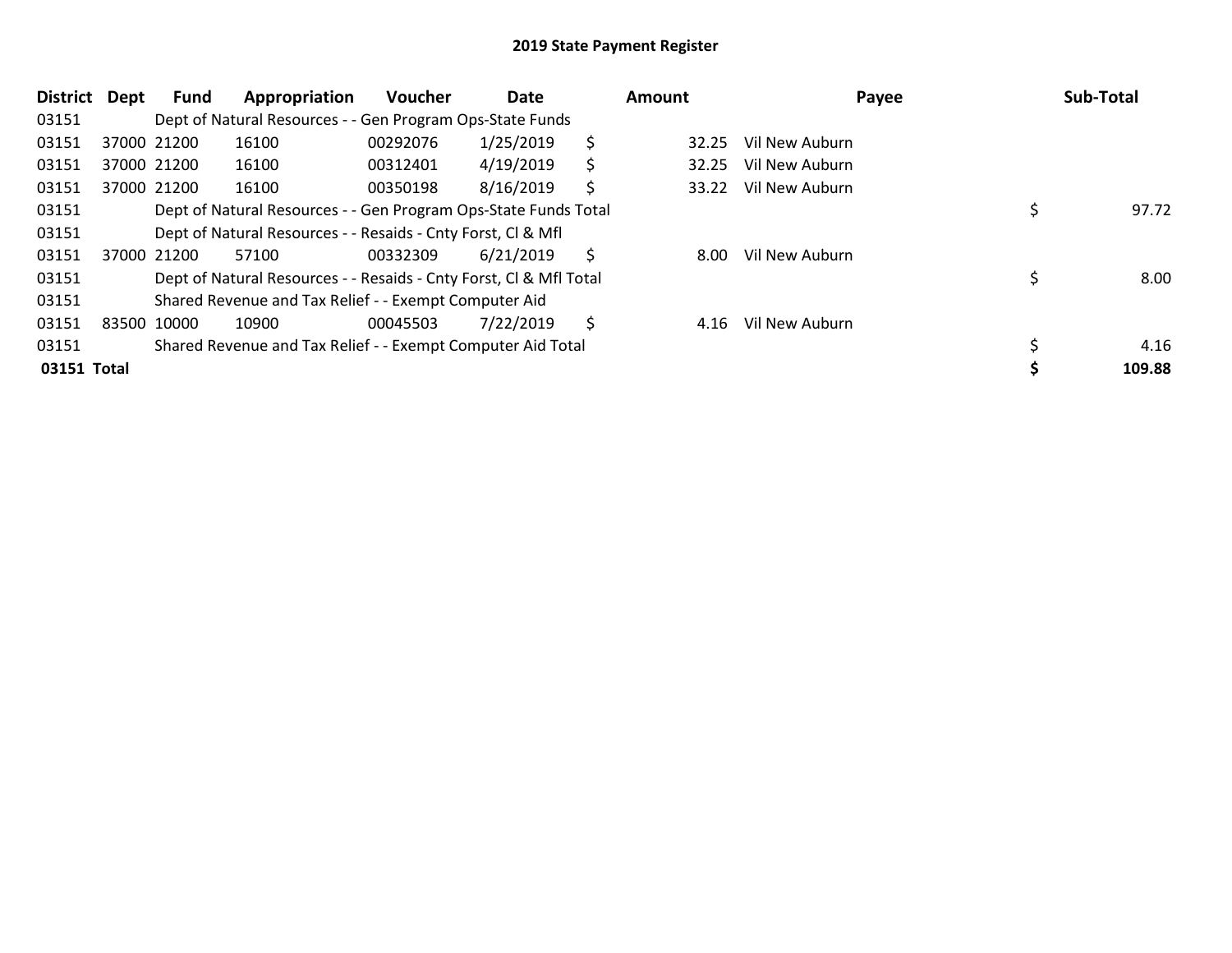| <b>District</b> | Dept | <b>Fund</b> | Appropriation                                                    | Voucher  | <b>Date</b> | <b>Amount</b>   | Payee                   | Sub-Total        |
|-----------------|------|-------------|------------------------------------------------------------------|----------|-------------|-----------------|-------------------------|------------------|
| 03171           |      |             | Dept of Safety & Prof Services - - Fire Dues Distribution        |          |             |                 |                         |                  |
| 03171           |      | 16500 10000 | 22500                                                            | 00031480 | 7/18/2019   | \$<br>871.68    | Village Of Prairie Farm |                  |
| 03171           |      |             | Dept of Safety & Prof Services - - Fire Dues Distribution Total  |          |             |                 |                         | \$<br>871.68     |
| 03171           |      |             | WI Dept of Transportation - - Trns Aids To Mnc.-Sf               |          |             |                 |                         |                  |
| 03171           |      | 39500 21100 | 19100                                                            | 00335909 | 1/7/2019    | \$<br>3,374.67  | Village Of Prairie Farm |                  |
| 03171           |      | 39500 21100 | 19100                                                            | 00363225 | 4/1/2019    | \$<br>3,374.67  | Village Of Prairie Farm |                  |
| 03171           |      | 39500 21100 | 19100                                                            | 00401234 | 7/1/2019    | \$<br>3,374.67  | Village Of Prairie Farm |                  |
| 03171           |      | 39500 21100 | 19100                                                            | 00444052 | 10/7/2019   | \$<br>3,374.67  | Village Of Prairie Farm |                  |
| 03171           |      |             | WI Dept of Transportation - - Trns Aids To Mnc.-Sf Total         |          |             |                 |                         | \$<br>13,498.68  |
| 03171           |      |             | Elections Commission - - 2018 Hava Election Security             |          |             |                 |                         |                  |
| 03171           |      | 51000 22000 | 18200                                                            | 00002676 | 11/18/2019  | \$<br>600.00    | Village Of Prairie Farm |                  |
| 03171           |      |             | Elections Commission - - 2018 Hava Election Security Total       |          |             |                 |                         | \$<br>600.00     |
| 03171           |      |             | Shared Revenue and Tax Relief - - County And Municipal Aid       |          |             |                 |                         |                  |
| 03171           |      | 83500 10000 | 10500                                                            | 00048318 | 7/22/2019   | \$<br>16,259.98 | Village Of Prairie Farm |                  |
| 03171           |      | 83500 10000 | 10500                                                            | 00052607 | 11/18/2019  | \$<br>92,139.87 | Village Of Prairie Farm |                  |
| 03171           |      |             | Shared Revenue and Tax Relief - - County And Municipal Aid Total |          |             |                 |                         | \$<br>108,399.85 |
| 03171           |      |             | Shared Revenue and Tax Relief - - Exempt Computer Aid            |          |             |                 |                         |                  |
| 03171           |      | 83500 10000 | 10900                                                            | 00045504 | 7/22/2019   | \$<br>38.45     | Village Of Prairie Farm |                  |
| 03171           |      | 83500 10000 | 10900                                                            | 00047711 | 7/22/2019   | \$<br>526.33    | Village Of Prairie Farm |                  |
| 03171           |      |             | Shared Revenue and Tax Relief - - Exempt Computer Aid Total      |          |             |                 |                         | \$<br>564.78     |
| 03171           |      |             | Shared Revenue and Tax Relief - - Personal Property Aid          |          |             |                 |                         |                  |
| 03171           |      | 83500 10000 | 11100                                                            | 00040028 | 5/6/2019    | \$<br>352.68    | Village Of Prairie Farm |                  |
| 03171           |      | 83500 10000 | 11100                                                            | 00042433 | 5/6/2019    | \$<br>156.66    | Village Of Prairie Farm |                  |
| 03171           |      |             | Shared Revenue and Tax Relief - - Personal Property Aid Total    |          |             |                 |                         | \$<br>509.34     |
| 03171           |      |             | Shared Revenue and Tax Relief - - Lottery & Gaming Credit        |          |             |                 |                         |                  |
| 03171           |      | 83500 52100 | 36300                                                            | 00038135 | 3/25/2019   | \$<br>198.36    | Village Of Prairie Farm |                  |
| 03171           |      |             | Shared Revenue and Tax Relief - - Lottery & Gaming Credit Total  |          |             |                 |                         | \$<br>198.36     |
| 03171 Total     |      |             |                                                                  |          |             |                 |                         | \$<br>124,642.69 |

| Sub-Total  | Payee                                              | unt                  |
|------------|----------------------------------------------------|----------------------|
| 871.68     | \$<br>Village Of Prairie Farm                      | 871.68               |
|            | Village Of Prairie Farm                            | 3,374.67<br>3,374.67 |
|            | Village Of Prairie Farm<br>Village Of Prairie Farm | 3,374.67             |
|            | Village Of Prairie Farm                            | 3,374.67             |
| 13,498.68  | \$                                                 |                      |
| 600.00     | \$<br>Village Of Prairie Farm                      | 600.00               |
|            | Village Of Prairie Farm                            | 16,259.98            |
| 108,399.85 | \$<br>Village Of Prairie Farm                      | 92,139.87            |
|            | Village Of Prairie Farm                            | 38.45                |
| 564.78     | \$<br>Village Of Prairie Farm                      | 526.33               |
|            | Village Of Prairie Farm                            | 352.68               |
| 509.34     | \$<br>Village Of Prairie Farm                      | 156.66               |
|            | Village Of Prairie Farm                            | 198.36               |
| 198.36     | \$                                                 |                      |
| 124,642.69 | \$                                                 |                      |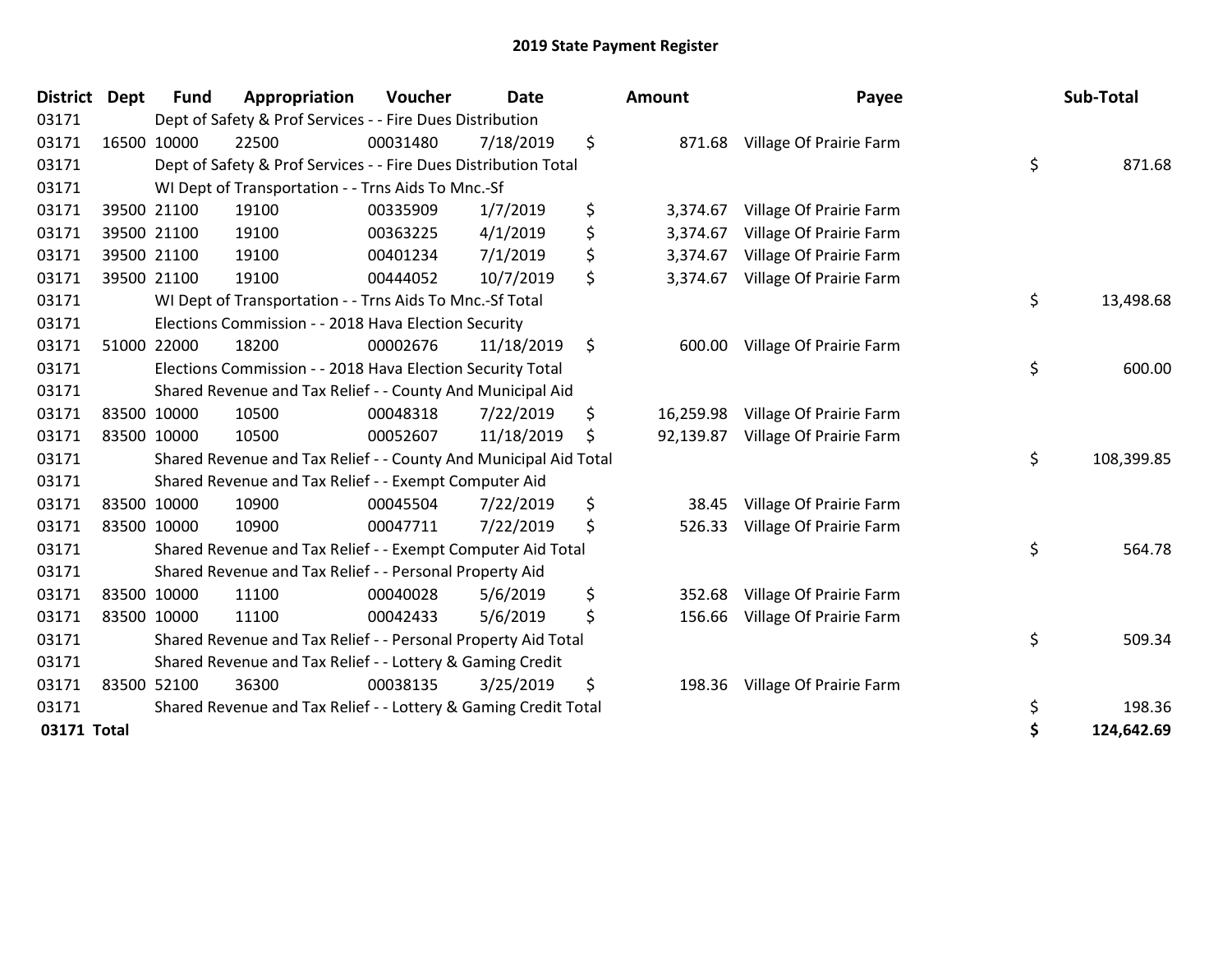| <b>District Dept</b> |             | <b>Fund</b> | Appropriation                                                         | Voucher  | <b>Date</b> | Amount          | Payee                             | Sub-Total        |
|----------------------|-------------|-------------|-----------------------------------------------------------------------|----------|-------------|-----------------|-----------------------------------|------------------|
| 03186                |             |             | Dept of Safety & Prof Services - - Fire Dues Distribution             |          |             |                 |                                   |                  |
| 03186                |             | 16500 10000 | 22500                                                                 | 00030644 | 7/16/2019   | \$              | 3,998.61 Village Of Turtle Lake   |                  |
| 03186                |             |             | Dept of Safety & Prof Services - - Fire Dues Distribution Total       |          |             |                 |                                   | \$<br>3,998.61   |
| 03186                |             |             | Dept of Natural Resources - - Aids In Lieu Of Taxes - Gener           |          |             |                 |                                   |                  |
| 03186                |             | 37000 10000 | 50300                                                                 | 00294170 | 1/29/2019   | \$<br>23.87     | Village Of Turtle Lake            |                  |
| 03186                |             |             | Dept of Natural Resources - - Aids In Lieu Of Taxes - Gener Total     |          |             |                 |                                   | \$<br>23.87      |
| 03186                |             |             | WI Dept of Transportation - - Trns Aids To Mnc.-Sf                    |          |             |                 |                                   |                  |
| 03186                |             | 39500 21100 | 19100                                                                 | 00335910 | 1/7/2019    | \$              | 22,772.62 Village Of Turtle Lake  |                  |
| 03186                |             | 39500 21100 | 19100                                                                 | 00363226 | 4/1/2019    | \$              | 22,772.62 Village Of Turtle Lake  |                  |
| 03186                |             | 39500 21100 | 19100                                                                 | 00401235 | 7/1/2019    | \$<br>22,772.62 | Village Of Turtle Lake            |                  |
| 03186                |             | 39500 21100 | 19100                                                                 | 00444053 | 10/7/2019   | \$              | 22,772.64 Village Of Turtle Lake  |                  |
| 03186                |             |             | WI Dept of Transportation - - Trns Aids To Mnc.-Sf Total              |          |             |                 |                                   | \$<br>91,090.50  |
| 03186                |             |             | WI Dept of Transportation - - Loc Rd Imp Prg St Fd                    |          |             |                 |                                   |                  |
| 03186                |             | 39500 21100 | 27800                                                                 | 00438682 | 9/30/2019   | \$              | 14,552.82 Village Of Turtle Lake  |                  |
| 03186                |             |             | WI Dept of Transportation - - Loc Rd Imp Prg St Fd Total              |          |             |                 |                                   | \$<br>14,552.82  |
| 03186                |             |             | Department of Justice - - Law Enforcement Train, Local                |          |             |                 |                                   |                  |
| 03186                |             | 45500 10000 | 23100                                                                 | 00074984 | 11/14/2019  | \$<br>800.00    | Village Of Turtle Lake            |                  |
| 03186                |             |             | Department of Justice - - Law Enforcement Train, Local Total          |          |             |                 |                                   | \$<br>800.00     |
| 03186                |             |             | Shared Revenue and Tax Relief - - Expenditure Restraint Program       |          |             |                 |                                   |                  |
| 03186                | 83500 10000 |             | 10100                                                                 | 00048319 | 7/22/2019   | \$              | 23,424.11 Village Of Turtle Lake  |                  |
| 03186                |             |             | Shared Revenue and Tax Relief - - Expenditure Restraint Program Total |          |             |                 |                                   | \$<br>23,424.11  |
| 03186                |             |             | Shared Revenue and Tax Relief - - County And Municipal Aid            |          |             |                 |                                   |                  |
| 03186                |             | 83500 10000 | 10500                                                                 | 00048319 | 7/22/2019   | \$              | 31,747.84 Village Of Turtle Lake  |                  |
| 03186                |             | 83500 10000 | 10500                                                                 | 00052608 | 11/18/2019  | \$              | 179,904.42 Village Of Turtle Lake |                  |
| 03186                |             |             | Shared Revenue and Tax Relief - - County And Municipal Aid Total      |          |             |                 |                                   | \$<br>211,652.26 |
| 03186                |             |             | Shared Revenue and Tax Relief - - Exempt Computer Aid                 |          |             |                 |                                   |                  |
| 03186                |             | 83500 10000 | 10900                                                                 | 00045505 | 7/22/2019   | \$<br>1,698.14  | Village Of Turtle Lake            |                  |
| 03186                | 83500 10000 |             | 10900                                                                 | 00047712 | 7/22/2019   | \$<br>711.98    | Village Of Turtle Lake            |                  |
| 03186                |             |             | Shared Revenue and Tax Relief - - Exempt Computer Aid Total           |          |             |                 |                                   | \$<br>2,410.12   |
| 03186                |             |             | Shared Revenue and Tax Relief - - Utility Aid                         |          |             |                 |                                   |                  |
| 03186                |             | 83500 10000 | 11000                                                                 | 00048319 | 7/22/2019   | \$<br>133.18    | Village Of Turtle Lake            |                  |
| 03186                | 83500 10000 |             | 11000                                                                 | 00052608 | 11/18/2019  | \$<br>1,384.27  | Village Of Turtle Lake            |                  |
| 03186                |             |             | Shared Revenue and Tax Relief - - Utility Aid Total                   |          |             |                 |                                   | \$<br>1,517.45   |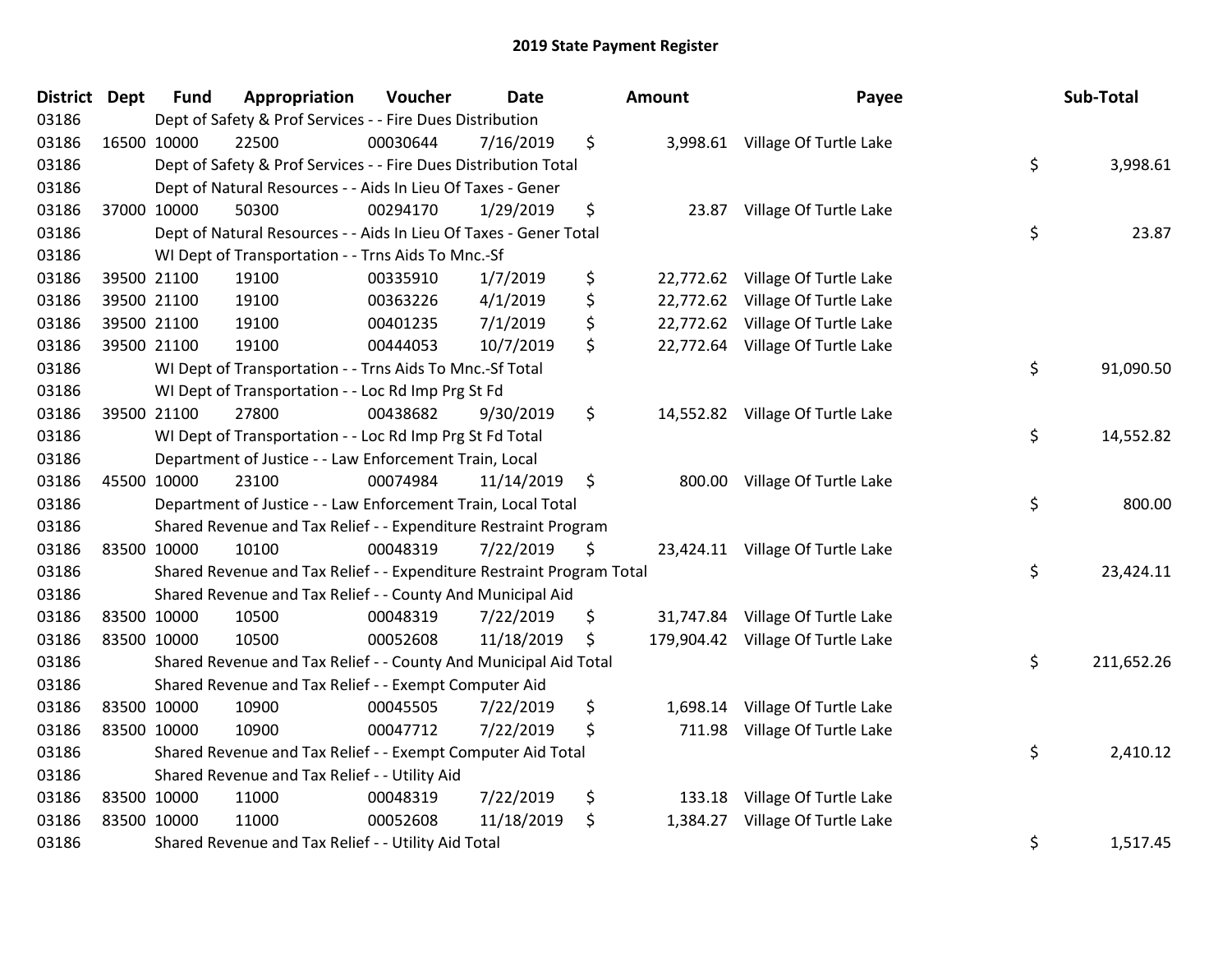| District    | Dept | Fund        | Appropriation                                                   | <b>Voucher</b> | Date      |   | <b>Amount</b> | Payee                  | Sub-Total  |
|-------------|------|-------------|-----------------------------------------------------------------|----------------|-----------|---|---------------|------------------------|------------|
| 03186       |      |             | Shared Revenue and Tax Relief - - Personal Property Aid         |                |           |   |               |                        |            |
| 03186       |      | 83500 10000 | 11100                                                           | 00040029       | 5/6/2019  |   | 4.876.14      | Village Of Turtle Lake |            |
| 03186       |      | 83500 10000 | 11100                                                           | 00042434       | 5/6/2019  | Ś | 2.86          | Village Of Turtle Lake |            |
| 03186       |      |             | Shared Revenue and Tax Relief - - Personal Property Aid Total   |                |           |   |               |                        | 4,879.00   |
| 03186       |      |             | Shared Revenue and Tax Relief - - Lottery & Gaming Credit       |                |           |   |               |                        |            |
| 03186       |      | 83500 52100 | 36300                                                           | 00038136       | 3/25/2019 |   | 1.964.16      | Village Of Turtle Lake |            |
| 03186       |      |             | Shared Revenue and Tax Relief - - Lottery & Gaming Credit Total |                |           |   |               |                        | 1,964.16   |
| 03186 Total |      |             |                                                                 |                |           |   |               |                        | 356,312.90 |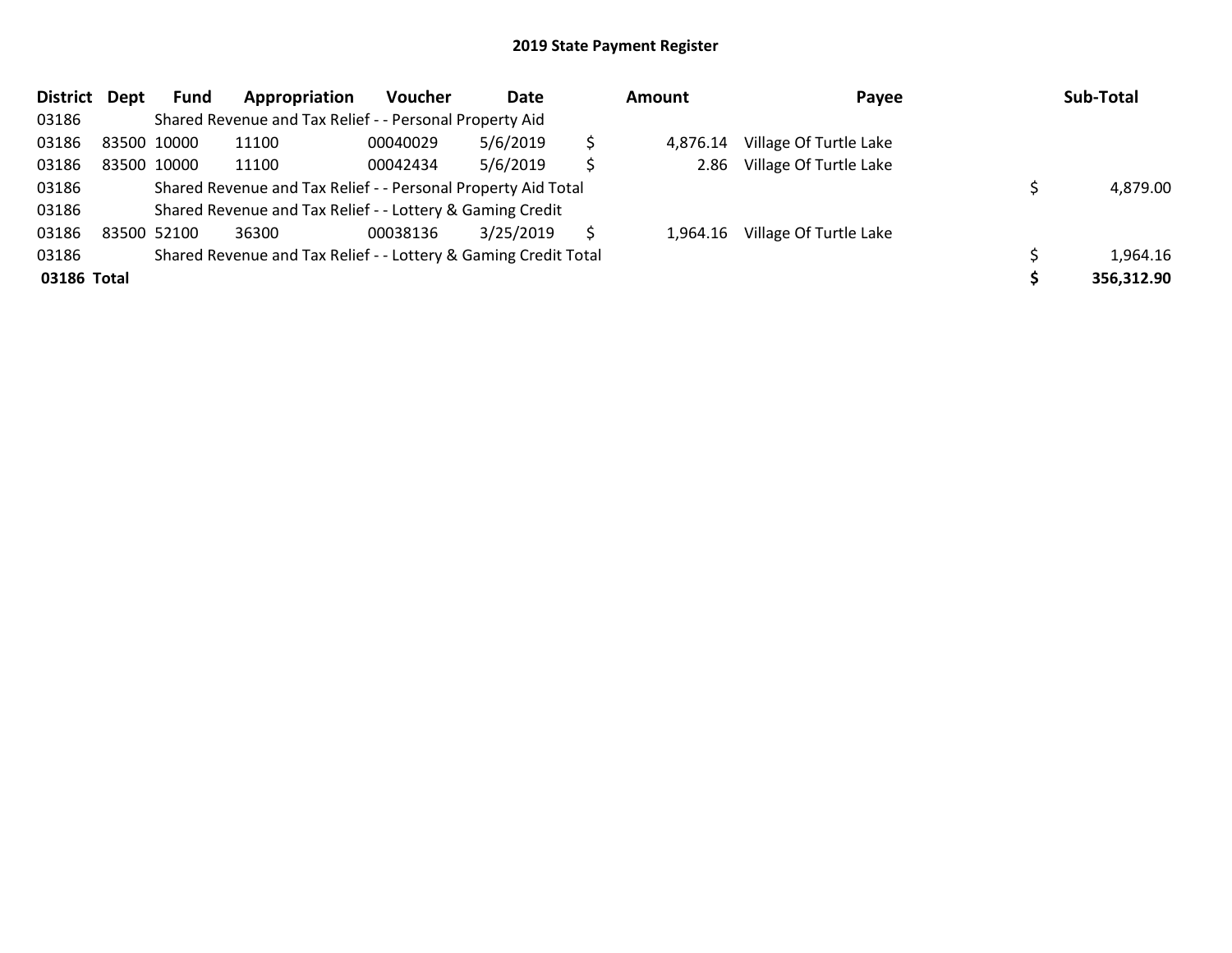| <b>District</b> | <b>Dept</b> | <b>Fund</b> | Appropriation                                                     | Voucher  | Date       | <b>Amount</b>  |                 | Payee | Sub-Total      |
|-----------------|-------------|-------------|-------------------------------------------------------------------|----------|------------|----------------|-----------------|-------|----------------|
| 03206           |             |             | Dept of Safety & Prof Services - - Fire Dues Distribution         |          |            |                |                 |       |                |
| 03206           |             | 16500 10000 | 22500                                                             | 00030389 | 7/15/2019  | \$<br>6,393.62 | Barron, City of |       |                |
| 03206           |             |             | Dept of Safety & Prof Services - - Fire Dues Distribution Total   |          |            |                |                 |       | \$<br>6,393.62 |
| 03206           |             |             | Dept of Natural Resources - - GPO-State Funds                     |          |            |                |                 |       |                |
| 03206           |             | 37000 10000 | 40100                                                             | 00291685 | 1/17/2019  | \$<br>36.08    | Barron, City of |       |                |
| 03206           |             | 37000 10000 | 40100                                                             | 00297809 | 2/14/2019  | \$<br>36.56    | Barron, City of |       |                |
| 03206           |             | 37000 10000 | 40100                                                             | 00304071 | 3/13/2019  | \$<br>37.48    | Barron, City of |       |                |
| 03206           |             | 37000 10000 | 40100                                                             | 00310005 | 4/5/2019   | \$<br>37.43    | Barron, City of |       |                |
| 03206           |             | 37000 10000 | 40100                                                             | 00321113 | 5/16/2019  | \$<br>48.69    | Barron, City of |       |                |
| 03206           |             | 37000 10000 | 40100                                                             | 00334393 | 6/24/2019  | \$<br>44.43    | Barron, City of |       |                |
| 03206           |             | 37000 10000 | 40100                                                             | 00340401 | 7/10/2019  | \$<br>37.74    | Barron, City of |       |                |
| 03206           |             | 37000 10000 | 40100                                                             | 00370244 | 11/7/2019  | \$<br>2.18     | Barron, City of |       |                |
| 03206           |             | 37000 10000 | 40100                                                             | 00371589 | 11/12/2019 | \$<br>13.30    | Barron, City of |       |                |
| 03206           |             | 37000 10000 | 40100                                                             | 00375451 | 12/5/2019  | \$<br>1.33     | Barron, City of |       |                |
| 03206           |             | 37000 10000 | 40100                                                             | 00375453 | 12/5/2019  | \$<br>15.58    | Barron, City of |       |                |
| 03206           |             |             | Dept of Natural Resources - - GPO-State Funds Total               |          |            |                |                 |       | \$<br>310.80   |
| 03206           |             |             | Dept of Natural Resources - - Aids In Lieu Of Taxes - Gener       |          |            |                |                 |       |                |
| 03206           |             | 37000 10000 | 50300                                                             | 00294152 | 1/28/2019  | \$<br>190.97   | Barron, City of |       |                |
| 03206           |             |             | Dept of Natural Resources - - Aids In Lieu Of Taxes - Gener Total |          |            |                |                 |       | \$<br>190.97   |
| 03206           |             |             | Dept of Natural Resources - - Gen Program Ops-State Funds         |          |            |                |                 |       |                |
| 03206           |             | 37000 21200 | 16100                                                             | 00288363 | 1/4/2019   | \$<br>13.63    | Barron, City of |       |                |
| 03206           |             | 37000 21200 | 16100                                                             | 00291685 | 1/17/2019  | \$<br>108.21   | Barron, City of |       |                |
| 03206           |             | 37000 21200 | 16100                                                             | 00296329 | 2/11/2019  | \$<br>12.62    | Barron, City of |       |                |
| 03206           |             | 37000 21200 | 16100                                                             | 00297809 | 2/14/2019  | \$<br>109.65   | Barron, City of |       |                |
| 03206           |             | 37000 21200 | 16100                                                             | 00303914 | 3/11/2019  | \$<br>11.31    | Barron, City of |       |                |
| 03206           |             | 37000 21200 | 16100                                                             | 00304071 | 3/13/2019  | \$<br>112.40   | Barron, City of |       |                |
| 03206           |             | 37000 21200 | 16100                                                             | 00309092 | 4/4/2019   | \$<br>10.74    | Barron, City of |       |                |
| 03206           |             | 37000 21200 | 16100                                                             | 00310005 | 4/5/2019   | \$<br>112.23   | Barron, City of |       |                |
| 03206           |             | 37000 21200 | 16100                                                             | 00318535 | 5/8/2019   | \$<br>17.51    | Barron, City of |       |                |
| 03206           |             | 37000 21200 | 16100                                                             | 00321113 | 5/16/2019  | \$<br>97.40    | Barron, City of |       |                |
| 03206           |             | 37000 21200 | 16100                                                             | 00329209 | 6/10/2019  | \$<br>17.90    | Barron, City of |       |                |
| 03206           |             | 37000 21200 | 16100                                                             | 00334393 | 6/24/2019  | \$<br>88.86    | Barron, City of |       |                |
| 03206           |             | 37000 21200 | 16100                                                             | 00337653 | 7/5/2019   | \$<br>17.12    | Barron, City of |       |                |
|                 |             |             |                                                                   |          |            |                |                 |       |                |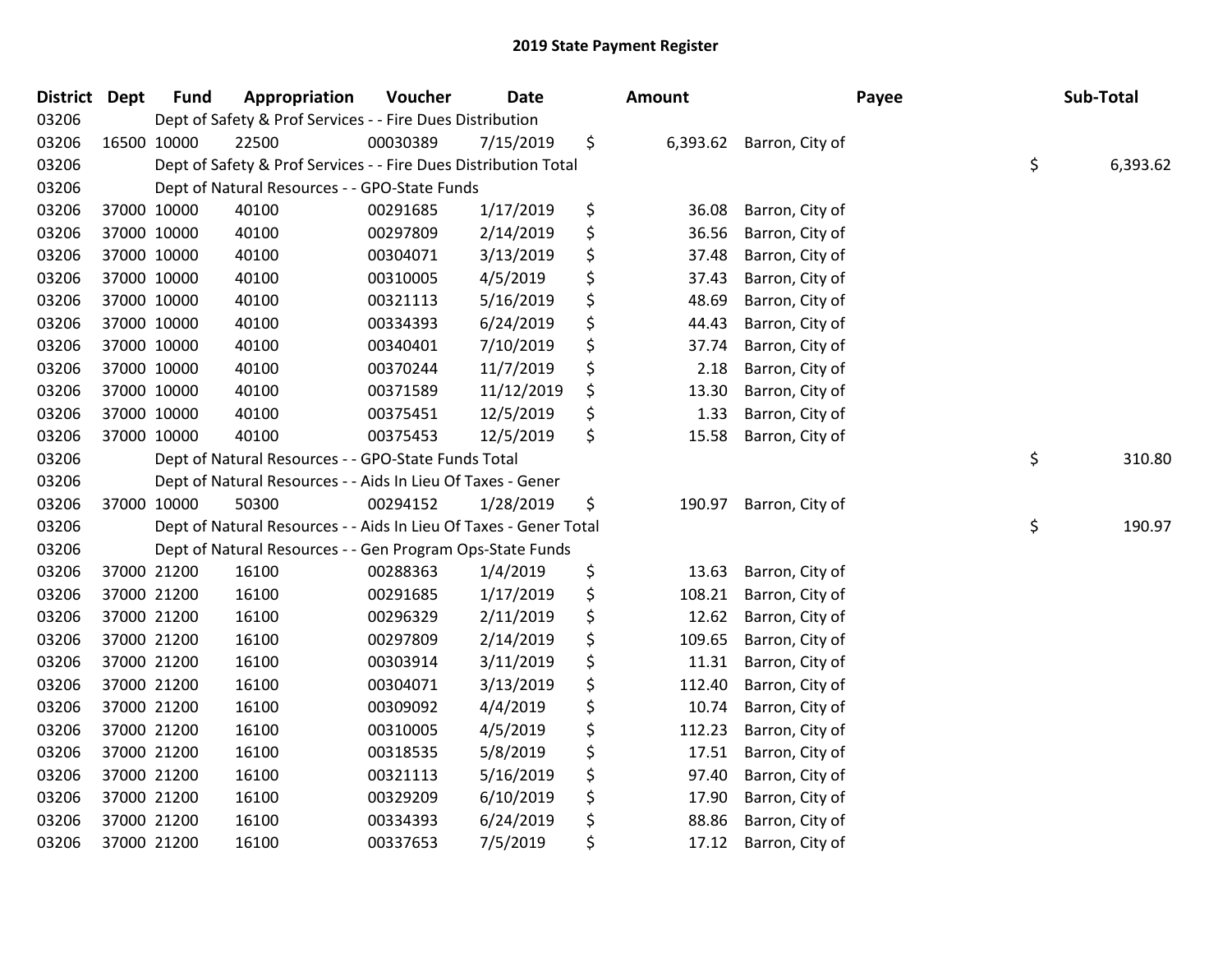| District Dept |             | <b>Fund</b> | Appropriation                                                     | Voucher  | <b>Date</b> | <b>Amount</b>   |                 | Payee | Sub-Total  |
|---------------|-------------|-------------|-------------------------------------------------------------------|----------|-------------|-----------------|-----------------|-------|------------|
| 03206         |             | 37000 21200 | 16100                                                             | 00340401 | 7/10/2019   | \$<br>75.49     | Barron, City of |       |            |
| 03206         | 37000 21200 |             | 16100                                                             | 00347915 | 8/6/2019    | \$<br>18.42     | Barron, City of |       |            |
| 03206         | 37000 21200 |             | 16100                                                             | 00352694 | 8/23/2019   | \$<br>103.77    | Barron, City of |       |            |
| 03206         | 37000 21200 |             | 16100                                                             | 00356047 | 9/13/2019   | \$<br>17.39     | Barron, City of |       |            |
| 03206         |             | 37000 21200 | 16100                                                             | 00356051 | 9/13/2019   | \$<br>105.76    | Barron, City of |       |            |
| 03206         |             | 37000 21200 | 16100                                                             | 00363484 | 10/8/2019   | \$<br>16.92     | Barron, City of |       |            |
| 03206         |             | 37000 21200 | 16100                                                             | 00363485 | 10/8/2019   | \$<br>107.14    | Barron, City of |       |            |
| 03206         |             | 37000 21200 | 16100                                                             | 00370244 | 11/7/2019   | \$<br>15.26     | Barron, City of |       |            |
| 03206         |             | 37000 21200 | 16100                                                             | 00371589 | 11/12/2019  | \$<br>93.04     | Barron, City of |       |            |
| 03206         |             | 37000 21200 | 16100                                                             | 00375451 | 12/5/2019   | \$<br>9.31      | Barron, City of |       |            |
| 03206         |             | 37000 21200 | 16100                                                             | 00375453 | 12/5/2019   | \$<br>109.05    | Barron, City of |       |            |
| 03206         |             |             | Dept of Natural Resources - - Gen Program Ops-State Funds Total   |          |             |                 |                 | \$    | 1,401.13   |
| 03206         |             |             | Dept of Natural Resources - - General Program Operations --       |          |             |                 |                 |       |            |
| 03206         |             | 37000 21200 | 25400                                                             | 00370244 | 11/7/2019   | \$<br>2.18      | Barron, City of |       |            |
| 03206         |             | 37000 21200 | 25400                                                             | 00371589 | 11/12/2019  | \$<br>13.30     | Barron, City of |       |            |
| 03206         |             | 37000 21200 | 25400                                                             | 00375451 | 12/5/2019   | \$<br>1.33      | Barron, City of |       |            |
| 03206         |             | 37000 21200 | 25400                                                             | 00375453 | 12/5/2019   | \$<br>15.58     | Barron, City of |       |            |
| 03206         |             |             | Dept of Natural Resources - - General Program Operations -- Total |          |             |                 |                 | \$    | 32.39      |
| 03206         |             |             | Dept of Natural Resources - - Aids In Lieu Of Taxes - Sum S       |          |             |                 |                 |       |            |
| 03206         |             | 37000 21200 | 57900                                                             | 00314117 | 4/19/2019   | \$<br>106.16    | Barron, City of |       |            |
| 03206         |             |             | Dept of Natural Resources - - Aids In Lieu Of Taxes - Sum S Total |          |             |                 |                 | \$    | 106.16     |
| 03206         |             |             | WI Dept of Transportation - - Trns Aids To Mnc.-Sf                |          |             |                 |                 |       |            |
| 03206         |             | 39500 21100 | 19100                                                             | 00335911 | 1/7/2019    | \$<br>44,789.53 | Barron, City of |       |            |
| 03206         |             | 39500 21100 | 19100                                                             | 00363227 | 4/1/2019    | \$<br>44,789.53 | Barron, City of |       |            |
| 03206         |             | 39500 21100 | 19100                                                             | 00401236 | 7/1/2019    | \$<br>44,789.53 | Barron, City of |       |            |
| 03206         |             | 39500 21100 | 19100                                                             | 00444054 | 10/7/2019   | \$<br>44,789.56 | Barron, City of |       |            |
| 03206         |             |             | WI Dept of Transportation - - Trns Aids To Mnc.-Sf Total          |          |             |                 |                 | \$    | 179,158.15 |
| 03206         |             |             | WI Dept of Transportation - - Hwy Mgmt & Opers Sf                 |          |             |                 |                 |       |            |
| 03206         |             | 39500 21100 | 36500                                                             | 00351354 | 2/11/2019   | \$<br>34.96     | Barron, City of |       |            |
| 03206         |             | 39500 21100 | 36500                                                             | 00359441 | 3/11/2019   | \$<br>53.22     | Barron, City of |       |            |
| 03206         |             | 39500 21100 | 36500                                                             | 00369481 | 4/8/2019    | \$<br>48.17     | Barron, City of |       |            |
| 03206         |             | 39500 21100 | 36500                                                             | 00379612 | 5/6/2019    | \$<br>48.20     | Barron, City of |       |            |
| 03206         |             | 39500 21100 | 36500                                                             | 00390685 | 6/6/2019    | \$<br>43.14     | Barron, City of |       |            |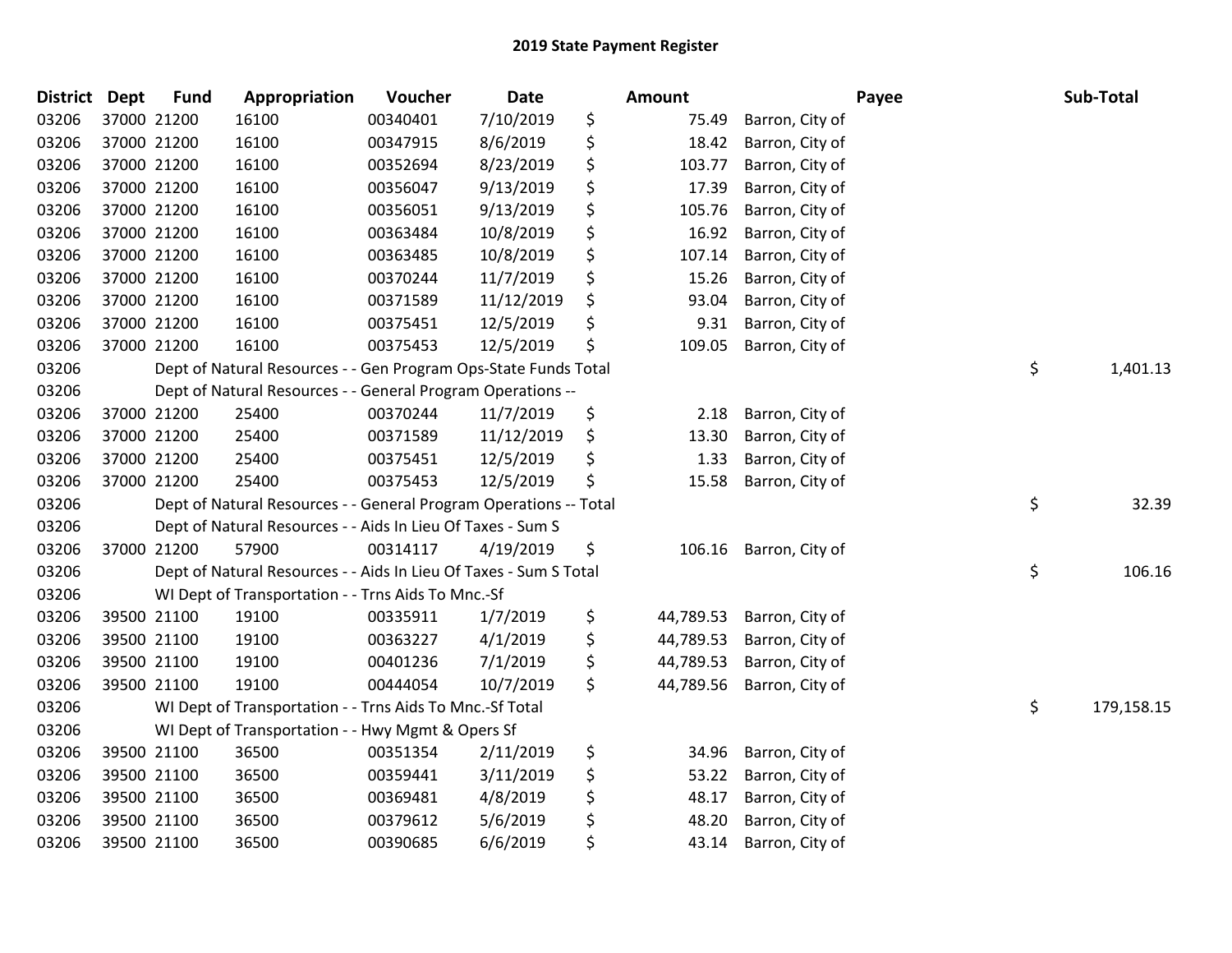| <b>District Dept</b> | <b>Fund</b>                                                     | Appropriation                                                         | Voucher  | <b>Date</b> | Amount |            | Payee           |    | Sub-Total  |
|----------------------|-----------------------------------------------------------------|-----------------------------------------------------------------------|----------|-------------|--------|------------|-----------------|----|------------|
| 03206                | 39500 21100                                                     | 36500                                                                 | 00411179 | 7/12/2019   | \$     | 44.71      | Barron, City of |    |            |
| 03206                | 39500 21100                                                     | 36500                                                                 | 00420795 | 8/7/2019    | \$     | 50.27      | Barron, City of |    |            |
| 03206                | 39500 21100                                                     | 36500                                                                 | 00431760 | 9/6/2019    | \$     | 48.02      | Barron, City of |    |            |
| 03206                | 39500 21100                                                     | 36500                                                                 | 00447661 | 10/10/2019  | \$     | 41.25      | Barron, City of |    |            |
| 03206                | 39500 21100                                                     | 36500                                                                 | 00459448 | 11/8/2019   | \$     | 52.29      | Barron, City of |    |            |
| 03206                | 39500 21100                                                     | 36500                                                                 | 00467604 | 12/4/2019   | \$     | 52.96      | Barron, City of |    |            |
| 03206                |                                                                 | WI Dept of Transportation - - Hwy Mgmt & Opers Sf Total               |          |             |        |            |                 | \$ | 517.19     |
| 03206                |                                                                 | Department of Justice - - Law Enforcement Train, Local                |          |             |        |            |                 |    |            |
| 03206                | 45500 10000                                                     | 23100                                                                 | 00072385 | 10/9/2019   | \$     | 1,280.00   | Barron, City of |    |            |
| 03206                |                                                                 | Department of Justice - - Law Enforcement Train, Local Total          |          |             |        |            |                 | \$ | 1,280.00   |
| 03206                |                                                                 | Department of Administration - - Federal Aid, Local Assistance        |          |             |        |            |                 |    |            |
| 03206                | 50500 10000                                                     | 74300                                                                 | 00106537 | 8/8/2019    | \$     | 90,321.25  | Barron, City of |    |            |
| 03206                | 50500 10000                                                     | 74300                                                                 | 00109624 | 9/30/2019   | \$     | 384,678.75 | Barron, City of |    |            |
| 03206                |                                                                 | Department of Administration - - Federal Aid, Local Assistance Total  |          |             |        |            |                 | \$ | 475,000.00 |
| 03206                |                                                                 | Elections Commission - - 2018 Hava Election Security                  |          |             |        |            |                 |    |            |
| 03206                | 51000 22000                                                     | 18200                                                                 | 00002154 | 10/22/2019  | \$     | 100.00     | Barron, City of |    |            |
| 03206                |                                                                 | Elections Commission - - 2018 Hava Election Security Total            |          |             |        |            |                 | \$ | 100.00     |
| 03206                |                                                                 | Public Defender Board - - Transcript, Discovery And Int               |          |             |        |            |                 |    |            |
| 03206                | 55000 10000                                                     | 10600                                                                 | 00180334 | 2/8/2019    | \$     | 5.00       | Barron, City of |    |            |
| 03206                | 55000 10000                                                     | 10600                                                                 | 00186357 | 3/7/2019    | \$     | 5.00       | Barron, City of |    |            |
| 03206                | 55000 10000                                                     | 10600                                                                 | 00191519 | 4/18/2019   | \$     | 5.00       | Barron, City of |    |            |
| 03206                | 55000 10000                                                     | 10600                                                                 | 00193371 | 5/3/2019    | \$     | 5.00       | Barron, City of |    |            |
| 03206                | 55000 10000                                                     | 10600                                                                 | 00205991 | 7/18/2019   | \$     | 5.00       | Barron, City of |    |            |
| 03206                | 55000 10000                                                     | 10600                                                                 | 00205992 | 7/18/2019   | \$     | 20.00      | Barron, City of |    |            |
| 03206                | 55000 10000                                                     | 10600                                                                 | 00205993 | 7/18/2019   | \$     | 5.00       | Barron, City of |    |            |
| 03206                | 55000 10000                                                     | 10600                                                                 | 00205994 | 7/18/2019   | \$     | 5.00       | Barron, City of |    |            |
| 03206                | 55000 10000                                                     | 10600                                                                 | 00210048 | 8/20/2019   | \$     | 5.00       | Barron, City of |    |            |
| 03206                | 55000 10000                                                     | 10600                                                                 | 00213840 | 9/16/2019   | \$     | 20.00      | Barron, City of |    |            |
| 03206                |                                                                 | Public Defender Board - - Transcript, Discovery And Int Total         |          |             |        |            |                 | \$ | 80.00      |
| 03206                | Shared Revenue and Tax Relief - - Expenditure Restraint Program |                                                                       |          |             |        |            |                 |    |            |
| 03206                | 83500 10000                                                     | 10100                                                                 | 00048320 | 7/22/2019   | \$     | 38,111.23  | Barron, City of |    |            |
| 03206                |                                                                 | Shared Revenue and Tax Relief - - Expenditure Restraint Program Total |          |             |        |            |                 | \$ | 38,111.23  |
| 03206                | Shared Revenue and Tax Relief - - County And Municipal Aid      |                                                                       |          |             |        |            |                 |    |            |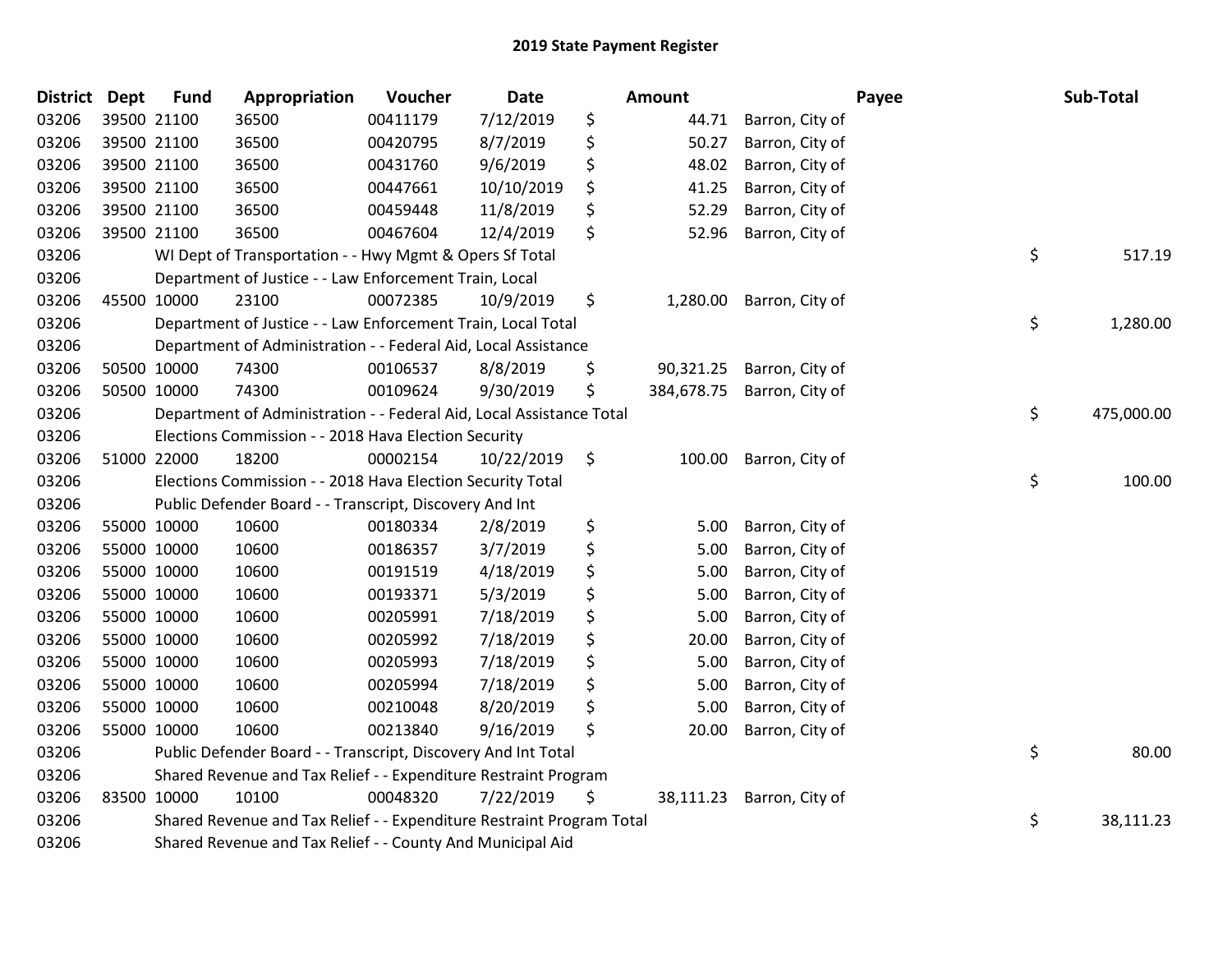| <b>District</b> | <b>Dept</b> | <b>Fund</b>                                               | Appropriation                                                       | Voucher  | Date       |    | Amount     |                 | Payee | Sub-Total  |
|-----------------|-------------|-----------------------------------------------------------|---------------------------------------------------------------------|----------|------------|----|------------|-----------------|-------|------------|
| 03206           |             | 83500 10000                                               | 10500                                                               | 00048320 | 7/22/2019  | \$ | 104,564.31 | Barron, City of |       |            |
| 03206           |             | 83500 10000                                               | 10500                                                               | 00052609 | 11/18/2019 | \$ | 592,531.12 | Barron, City of |       |            |
| 03206           |             |                                                           | Shared Revenue and Tax Relief - - County And Municipal Aid Total    |          |            |    |            |                 | \$    | 697,095.43 |
| 03206           |             | Shared Revenue and Tax Relief - - Exempt Computer Aid     |                                                                     |          |            |    |            |                 |       |            |
| 03206           |             | 83500 10000                                               | 10900                                                               | 00045506 | 7/22/2019  | \$ | 3,470.07   | Barron, City of |       |            |
| 03206           |             | 83500 10000                                               | 10900                                                               | 00047713 | 7/22/2019  | \$ | 6,519.24   | Barron, City of |       |            |
| 03206           |             |                                                           | Shared Revenue and Tax Relief - - Exempt Computer Aid Total         |          |            |    |            |                 | \$    | 9,989.31   |
| 03206           |             |                                                           | Shared Revenue and Tax Relief - - Utility Aid                       |          |            |    |            |                 |       |            |
| 03206           |             | 83500 10000                                               | 11000                                                               | 00048320 | 7/22/2019  | \$ | 2,611.38   | Barron, City of |       |            |
| 03206           |             | 83500 10000                                               | 11000                                                               | 00052609 | 11/18/2019 | \$ | 15,110.71  | Barron, City of |       |            |
| 03206           |             |                                                           | Shared Revenue and Tax Relief - - Utility Aid Total                 |          |            |    |            |                 | \$    | 17,722.09  |
| 03206           |             |                                                           | Shared Revenue and Tax Relief - - Personal Property Aid             |          |            |    |            |                 |       |            |
| 03206           |             | 83500 10000                                               | 11100                                                               | 00040030 | 5/6/2019   | \$ | 2,310.24   | Barron, City of |       |            |
| 03206           |             | 83500 10000                                               | 11100                                                               | 00042435 | 5/6/2019   | \$ | 15,339.58  | Barron, City of |       |            |
| 03206           |             |                                                           | Shared Revenue and Tax Relief - - Personal Property Aid Total       |          |            |    |            |                 | \$    | 17,649.82  |
| 03206           |             |                                                           | Shared Revenue and Tax Relief - - Payments For Municipal Svcs       |          |            |    |            |                 |       |            |
| 03206           |             | 83500 10000                                               | 50100                                                               | 00037797 | 1/31/2019  | \$ | 235.56     | Barron, City of |       |            |
| 03206           |             |                                                           | Shared Revenue and Tax Relief - - Payments For Municipal Svcs Total |          |            |    |            |                 | \$    | 235.56     |
| 03206           |             | Shared Revenue and Tax Relief - - Lottery & Gaming Credit |                                                                     |          |            |    |            |                 |       |            |
| 03206           |             | 83500 52100                                               | 36300                                                               | 00038137 | 3/25/2019  | \$ | 11,346.60  | Barron, City of |       |            |
| 03206           |             |                                                           | Shared Revenue and Tax Relief - - Lottery & Gaming Credit Total     |          |            |    |            |                 | \$    | 11,346.60  |
|                 | 03206 Total |                                                           |                                                                     |          |            |    |            |                 |       |            |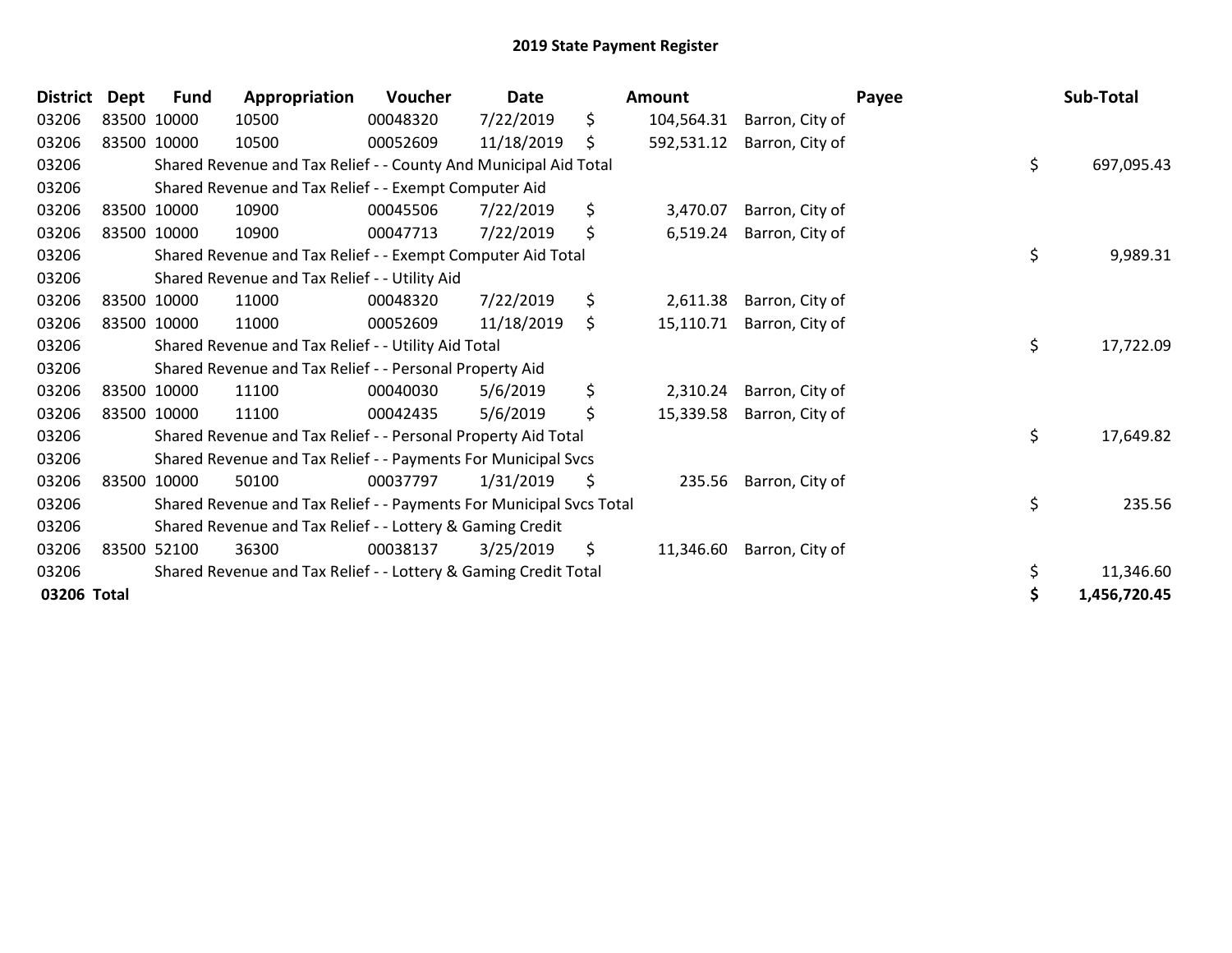| District Dept |             | <b>Fund</b>                                                                          | Appropriation                                                                   | Voucher   | Date       |                     | Amount     |                          | Payee | Sub-Total  |
|---------------|-------------|--------------------------------------------------------------------------------------|---------------------------------------------------------------------------------|-----------|------------|---------------------|------------|--------------------------|-------|------------|
| 03211         |             | Dept of Safety & Prof Services - - Fire Dues Distribution                            |                                                                                 |           |            |                     |            |                          |       |            |
| 03211         | 16500 10000 |                                                                                      | 22500                                                                           | 00030379  | 7/16/2019  | \$                  |            | 6,471.40 City Of Chetek  |       |            |
| 03211         |             | \$<br>Dept of Safety & Prof Services - - Fire Dues Distribution Total                |                                                                                 |           |            |                     |            |                          |       | 6,471.40   |
| 03211         |             |                                                                                      | Dept of Natural Resources - - Aids In Lieu Of Taxes - Gener                     |           |            |                     |            |                          |       |            |
| 03211         |             | 37000 10000                                                                          | 50300                                                                           | 00314126  | 4/19/2019  | \$                  | 174.58     | City Of Chetek           |       |            |
| 03211         |             |                                                                                      | Dept of Natural Resources - - Aids In Lieu Of Taxes - Gener Total               |           |            |                     |            |                          | \$    | 174.58     |
| 03211         |             |                                                                                      | WI Dept of Transportation - - Trns Aids To Mnc.-Sf                              |           |            |                     |            |                          |       |            |
| 03211         |             | 39500 21100                                                                          | 19100                                                                           | 00335912  | 1/7/2019   | \$                  |            | 35,677.22 City Of Chetek |       |            |
| 03211         |             | 39500 21100                                                                          | 19100                                                                           | 00363228  | 4/1/2019   | \$                  | 35,677.22  | City Of Chetek           |       |            |
| 03211         |             | 39500 21100                                                                          | 19100                                                                           | 00401237  | 7/1/2019   | \$                  | 35,677.22  | City Of Chetek           |       |            |
| 03211         |             | 39500 21100                                                                          | 19100                                                                           | 00444055  | 10/7/2019  | \$                  |            | 35,677.22 City Of Chetek |       |            |
| 03211         |             |                                                                                      | WI Dept of Transportation - - Trns Aids To Mnc.-Sf Total                        |           |            |                     |            |                          | \$    | 142,708.88 |
| 03211         |             |                                                                                      | Department of Health Services - - Prepaid Medical Transport Reimbursement       |           |            |                     |            |                          |       |            |
| 03211         | 43500 10000 |                                                                                      | 16300                                                                           | AMBULANCE | 11/18/2019 | $\ddot{\mathsf{S}}$ | 12,087.36  | City Of Chetek           |       |            |
| 03211         |             |                                                                                      | Department of Health Services - - Prepaid Medical Transport Reimbursement Total |           |            |                     |            |                          | \$    | 12,087.36  |
| 03211         |             |                                                                                      | Department of Justice - - Law Enforcement Train, Local                          |           |            |                     |            |                          |       |            |
| 03211         | 45500 10000 |                                                                                      | 23100                                                                           | 00072522  | 10/9/2019  | \$                  | 960.00     | City Of Chetek           |       |            |
| 03211         |             |                                                                                      | Department of Justice - - Law Enforcement Train, Local Total                    |           |            |                     |            |                          | \$    | 960.00     |
| 03211         |             |                                                                                      | Public Defender Board - - Transcript, Discovery And Int                         |           |            |                     |            |                          |       |            |
| 03211         | 55000 10000 |                                                                                      | 10600                                                                           | 00182631  | 2/19/2019  | \$                  | 5.00       | City Of Chetek           |       |            |
| 03211         |             | 55000 10000                                                                          | 10600                                                                           | 00197385  | 5/30/2019  | \$                  | 10.00      | City Of Chetek           |       |            |
| 03211         |             | 55000 10000                                                                          | 10600                                                                           | 00197386  | 5/30/2019  | \$                  | 5.00       | City Of Chetek           |       |            |
| 03211         |             | 55000 10000                                                                          | 10600                                                                           | 00205933  | 7/18/2019  | \$                  | 10.00      | City Of Chetek           |       |            |
| 03211         | 55000 10000 |                                                                                      | 10600                                                                           | 00210062  | 8/20/2019  | \$                  | 5.00       | City Of Chetek           |       |            |
| 03211         |             | 55000 10000                                                                          | 10600                                                                           | 00216563  | 10/7/2019  | \$                  | 25.00      | City Of Chetek           |       |            |
| 03211         |             |                                                                                      | Public Defender Board - - Transcript, Discovery And Int Total                   |           |            |                     |            |                          | \$    | 60.00      |
| 03211         |             |                                                                                      | Shared Revenue and Tax Relief - - Expenditure Restraint Program                 |           |            |                     |            |                          |       |            |
| 03211         | 83500 10000 |                                                                                      | 10100                                                                           | 00048321  | 7/22/2019  | \$                  | 42,014.18  | City Of Chetek           |       |            |
| 03211         |             |                                                                                      | Shared Revenue and Tax Relief - - Expenditure Restraint Program Total           |           |            |                     |            |                          | \$    | 42,014.18  |
| 03211         |             |                                                                                      | Shared Revenue and Tax Relief - - County And Municipal Aid                      |           |            |                     |            |                          |       |            |
| 03211         | 83500 10000 |                                                                                      | 10500                                                                           | 00048321  | 7/22/2019  | \$                  | 49,799.26  | City Of Chetek           |       |            |
| 03211         | 83500 10000 |                                                                                      | 10500                                                                           | 00052610  | 11/18/2019 | \$                  | 270,108.43 | City Of Chetek           |       |            |
| 03211         |             | \$<br>Shared Revenue and Tax Relief - - County And Municipal Aid Total<br>319,907.69 |                                                                                 |           |            |                     |            |                          |       |            |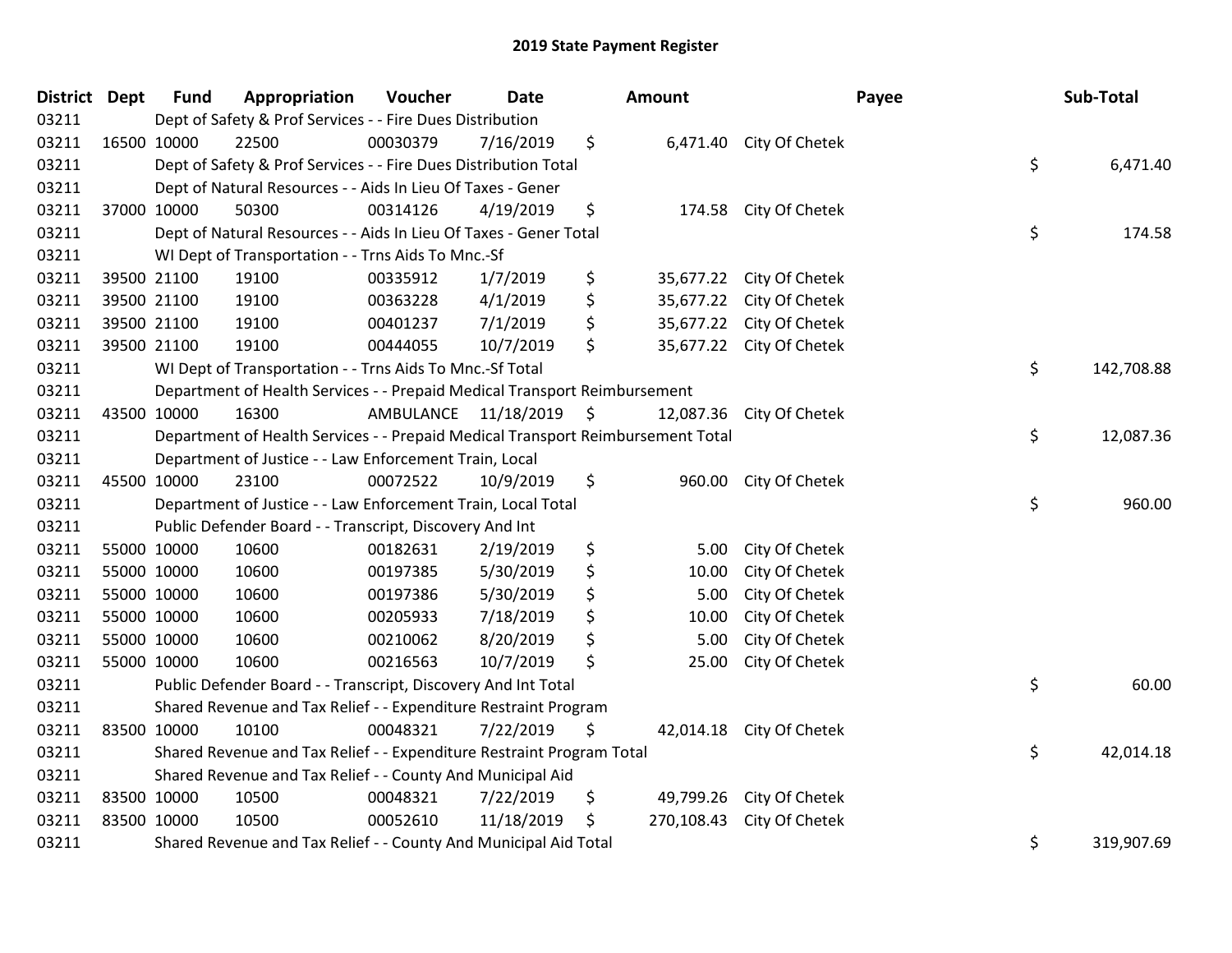| District    | Dept | <b>Fund</b>                                               | Appropriation                                                   | <b>Voucher</b> | Date       | Amount |          |                | Payee |            | Sub-Total |
|-------------|------|-----------------------------------------------------------|-----------------------------------------------------------------|----------------|------------|--------|----------|----------------|-------|------------|-----------|
| 03211       |      |                                                           | Shared Revenue and Tax Relief - - Exempt Computer Aid           |                |            |        |          |                |       |            |           |
| 03211       |      | 83500 10000                                               | 10900                                                           | 00045507       | 7/22/2019  | \$     | 1,350.00 | City Of Chetek |       |            |           |
| 03211       |      | 83500 10000                                               | 10900                                                           | 00047714       | 7/22/2019  | \$     | 3,635.53 | City Of Chetek |       |            |           |
| 03211       |      |                                                           | Shared Revenue and Tax Relief - - Exempt Computer Aid Total     |                |            |        |          |                |       | \$         | 4,985.53  |
| 03211       |      |                                                           | Shared Revenue and Tax Relief - - Utility Aid                   |                |            |        |          |                |       |            |           |
| 03211       |      | 83500 10000                                               | 11000                                                           | 00048321       | 7/22/2019  | \$     | 74.58    | City Of Chetek |       |            |           |
| 03211       |      | 83500 10000                                               | 11000                                                           | 00052610       | 11/18/2019 | \$     | 1,837.30 | City Of Chetek |       |            |           |
| 03211       |      |                                                           | Shared Revenue and Tax Relief - - Utility Aid Total             |                |            |        |          |                |       | \$         | 1,911.88  |
| 03211       |      |                                                           | Shared Revenue and Tax Relief - - Personal Property Aid         |                |            |        |          |                |       |            |           |
| 03211       |      | 83500 10000                                               | 11100                                                           | 00040031       | 5/6/2019   | \$     | 5,907.18 | City Of Chetek |       |            |           |
| 03211       |      | 83500 10000                                               | 11100                                                           | 00042436       | 5/6/2019   | \$     | 1,445.99 | City Of Chetek |       |            |           |
| 03211       |      |                                                           | Shared Revenue and Tax Relief - - Personal Property Aid Total   |                |            |        |          |                |       | \$         | 7,353.17  |
| 03211       |      | Shared Revenue and Tax Relief - - Lottery & Gaming Credit |                                                                 |                |            |        |          |                |       |            |           |
| 03211       |      | 83500 52100                                               | 36300                                                           | 00038138       | 3/25/2019  | \$     | 1,552.20 | City Of Chetek |       |            |           |
| 03211       |      |                                                           | Shared Revenue and Tax Relief - - Lottery & Gaming Credit Total |                |            |        |          |                |       | \$         | 1,552.20  |
| 03211 Total |      |                                                           |                                                                 |                |            |        |          |                |       | 540,186.87 |           |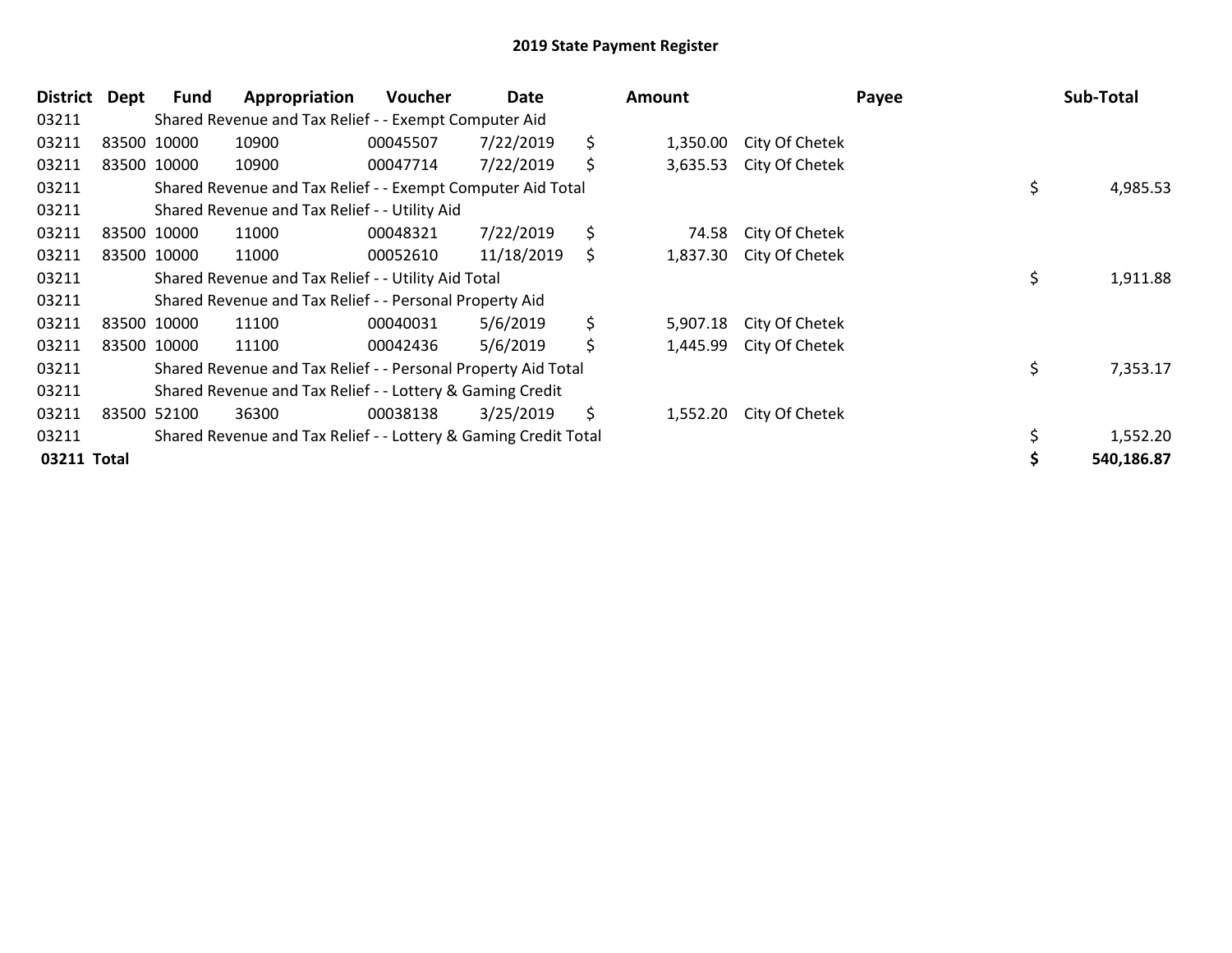| <b>District Dept</b> |             | <b>Fund</b>                                               | Appropriation                                                       | Voucher  | Date       | Amount |           | Payee                       |    | Sub-Total  |
|----------------------|-------------|-----------------------------------------------------------|---------------------------------------------------------------------|----------|------------|--------|-----------|-----------------------------|----|------------|
| 03212                |             | Dept of Safety & Prof Services - - Fire Dues Distribution |                                                                     |          |            |        |           |                             |    |            |
| 03212                | 16500 10000 |                                                           | 22500                                                               | 00030322 | 7/16/2019  | \$     |           | 7,399.82 City Of Cumberland |    |            |
| 03212                |             |                                                           | Dept of Safety & Prof Services - - Fire Dues Distribution Total     |          |            |        |           |                             | \$ | 7,399.82   |
| 03212                |             |                                                           | Dept of Public Instruction - - Personnel Licensure, Teacher S       |          |            |        |           |                             |    |            |
| 03212                |             | 25500 10000                                               | 12200                                                               | 00187850 | 8/7/2019   | \$     | 10.00     | City Of Cumberland          |    |            |
| 03212                |             |                                                           | Dept of Public Instruction - - Personnel Licensure, Teacher S Total |          |            |        |           |                             | \$ | 10.00      |
| 03212                |             |                                                           | Dept of Natural Resources - - Taxes & Assessmts-Conserv Fund        |          |            |        |           |                             |    |            |
| 03212                |             | 37000 21200                                               | 16900                                                               | 00294082 | 1/30/2019  | \$     | 5.00      | City Of Cumberland          |    |            |
| 03212                |             | 37000 21200                                               | 16900                                                               | 00294083 | 1/30/2019  | \$     | 5.00      | City Of Cumberland          |    |            |
| 03212                |             | 37000 21200                                               | 16900                                                               | 00294084 | 1/30/2019  | \$     | 5.00      | City Of Cumberland          |    |            |
| 03212                |             |                                                           | Dept of Natural Resources - - Taxes & Assessmts-Conserv Fund Total  |          |            |        |           |                             | \$ | 15.00      |
| 03212                |             |                                                           | Dept of Natural Resources - - Aids In Lieu Of Taxes - Sum S         |          |            |        |           |                             |    |            |
| 03212                |             | 37000 21200                                               | 57900                                                               | 00314128 | 4/19/2019  | \$     | 489.04    | City Of Cumberland          |    |            |
| 03212                |             |                                                           | Dept of Natural Resources - - Aids In Lieu Of Taxes - Sum S Total   |          |            |        |           |                             | \$ | 489.04     |
| 03212                |             |                                                           | Dept of Natural Resources - - Ea - Invasive Aqu & Lake Mon          |          |            |        |           |                             |    |            |
| 03212                |             | 37000 21200                                               | 67800                                                               | 00297038 | 2/7/2019   | \$     | 2,659.88  | City Of Cumberland          |    |            |
| 03212                |             | 37000 21200                                               | 67800                                                               | 00297086 | 2/7/2019   | \$     | 1,500.00  | City Of Cumberland          |    |            |
| 03212                |             | 37000 21200                                               | 67800                                                               | 00370354 | 11/12/2019 | \$     | 2,863.13  | City Of Cumberland          |    |            |
| 03212                |             |                                                           | Dept of Natural Resources - - Ea - Invasive Aqu & Lake Mon Total    |          |            |        |           |                             | \$ | 7,023.01   |
| 03212                |             |                                                           | WI Dept of Transportation - - Trns Aids To Mnc.-Sf                  |          |            |        |           |                             |    |            |
| 03212                |             | 39500 21100                                               | 19100                                                               | 00335913 | 1/7/2019   | \$     | 46,257.85 | City Of Cumberland          |    |            |
| 03212                |             | 39500 21100                                               | 19100                                                               | 00363229 | 4/1/2019   | \$     | 46,257.85 | City Of Cumberland          |    |            |
| 03212                |             | 39500 21100                                               | 19100                                                               | 00401238 | 7/1/2019   | \$     | 46,257.85 | City Of Cumberland          |    |            |
| 03212                |             | 39500 21100                                               | 19100                                                               | 00444056 | 10/7/2019  | \$     | 46,257.85 | City Of Cumberland          |    |            |
| 03212                |             |                                                           | WI Dept of Transportation - - Trns Aids To Mnc.-Sf Total            |          |            |        |           |                             | \$ | 185,031.40 |
| 03212                |             |                                                           | Department of Justice - - Law Enforcement Train, Local              |          |            |        |           |                             |    |            |
| 03212                | 45500 10000 |                                                           | 23100                                                               | 00072459 | 10/8/2019  | \$     | 960.00    | City Of Cumberland          |    |            |
| 03212                |             |                                                           | Department of Justice - - Law Enforcement Train, Local Total        |          |            |        |           |                             | \$ | 960.00     |
| 03212                |             |                                                           | Elections Commission - - 2018 Hava Election Security                |          |            |        |           |                             |    |            |
| 03212                |             | 51000 22000                                               | 18200                                                               | 00002961 | 11/29/2019 | \$     | 800.00    | City Of Cumberland          |    |            |
| 03212                |             |                                                           | Elections Commission - - 2018 Hava Election Security Total          |          |            |        |           |                             | \$ | 800.00     |
| 03212                |             |                                                           | Public Defender Board - - Transcript, Discovery And Int             |          |            |        |           |                             |    |            |
| 03212                |             | 55000 10000                                               | 10600                                                               | 00197397 | 5/30/2019  | \$     | 5.00      | City Of Cumberland          |    |            |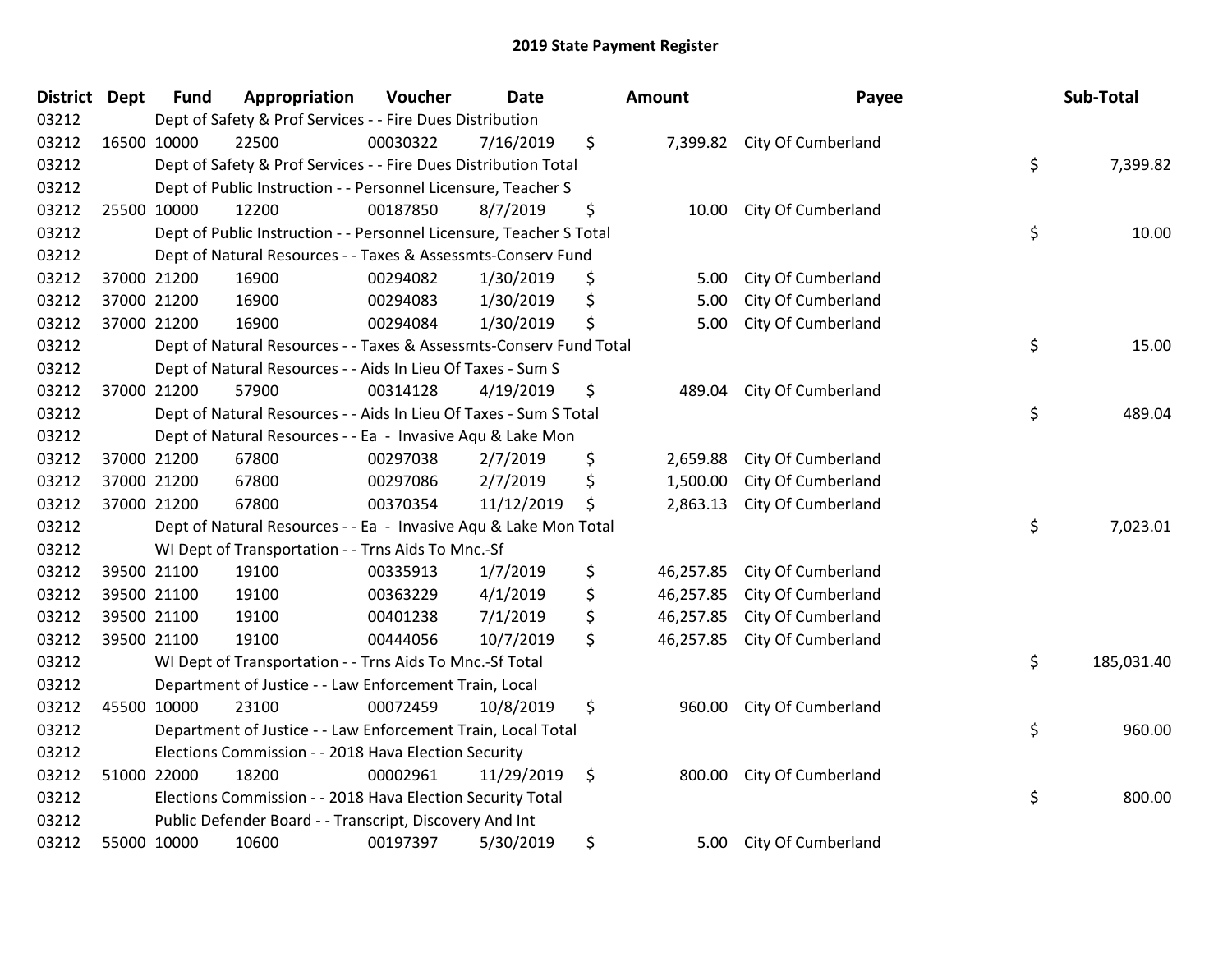## 2019 State Payment Register

| <b>District</b> | <b>Dept</b> | <b>Fund</b> | Appropriation                                                         | Voucher  | <b>Date</b> |     | Amount     | Payee              |    | Sub-Total  |
|-----------------|-------------|-------------|-----------------------------------------------------------------------|----------|-------------|-----|------------|--------------------|----|------------|
| 03212           |             | 55000 10000 | 10600                                                                 | 00210052 | 8/20/2019   | \$  | 10.00      | City Of Cumberland |    |            |
| 03212           |             | 55000 10000 | 10600                                                                 | 00219280 | 10/28/2019  | \$  | 5.00       | City Of Cumberland |    |            |
| 03212           |             | 55000 10000 | 10600                                                                 | 00227607 | 12/23/2019  | -\$ | 15.00      | City Of Cumberland |    |            |
| 03212           |             |             | Public Defender Board - - Transcript, Discovery And Int Total         |          |             |     |            |                    | \$ | 35.00      |
| 03212           |             |             | Shared Revenue and Tax Relief - - Expenditure Restraint Program       |          |             |     |            |                    |    |            |
| 03212           |             | 83500 10000 | 10100                                                                 | 00048322 | 7/22/2019   | \$  | 45,100.78  | City Of Cumberland |    |            |
| 03212           |             |             | Shared Revenue and Tax Relief - - Expenditure Restraint Program Total |          |             |     |            |                    | \$ | 45,100.78  |
| 03212           |             |             | Shared Revenue and Tax Relief - - County And Municipal Aid            |          |             |     |            |                    |    |            |
| 03212           |             | 83500 10000 | 10500                                                                 | 00048322 | 7/22/2019   | \$  | 73,892.83  | City Of Cumberland |    |            |
| 03212           |             | 83500 10000 | 10500                                                                 | 00052611 | 11/18/2019  | \$  | 418,726.03 | City Of Cumberland |    |            |
| 03212           |             |             | Shared Revenue and Tax Relief - - County And Municipal Aid Total      |          |             |     |            |                    | \$ | 492,618.86 |
| 03212           |             |             | Shared Revenue and Tax Relief - - Exempt Computer Aid                 |          |             |     |            |                    |    |            |
| 03212           |             | 83500 10000 | 10900                                                                 | 00045508 | 7/22/2019   | \$  | 4,133.12   | City Of Cumberland |    |            |
| 03212           |             | 83500 10000 | 10900                                                                 | 00047715 | 7/22/2019   | \$  | 3,219.72   | City Of Cumberland |    |            |
| 03212           |             |             | Shared Revenue and Tax Relief - - Exempt Computer Aid Total           |          |             |     |            |                    | \$ | 7,352.84   |
| 03212           |             |             | Shared Revenue and Tax Relief - - Personal Property Aid               |          |             |     |            |                    |    |            |
| 03212           |             | 83500 10000 | 11100                                                                 | 00040032 | 5/6/2019    | \$  | 4,431.07   | City Of Cumberland |    |            |
| 03212           |             | 83500 10000 | 11100                                                                 | 00042437 | 5/6/2019    | \$  | 1,511.15   | City Of Cumberland |    |            |
| 03212           |             |             | Shared Revenue and Tax Relief - - Personal Property Aid Total         |          |             |     |            |                    | \$ | 5,942.22   |
| 03212           |             |             | Shared Revenue and Tax Relief - - Payments For Municipal Svcs         |          |             |     |            |                    |    |            |
| 03212           |             | 83500 10000 | 50100                                                                 | 00037807 | 1/31/2019   | \$  | 954.63     | City Of Cumberland |    |            |
| 03212           |             |             | Shared Revenue and Tax Relief - - Payments For Municipal Svcs Total   |          |             |     |            |                    | \$ | 954.63     |
| 03212           |             |             | Shared Revenue and Tax Relief - - Lottery & Gaming Credit             |          |             |     |            |                    |    |            |
| 03212           | 83500 52100 |             | 36300                                                                 | 00038139 | 3/25/2019   | \$  | 4,664.05   | City Of Cumberland |    |            |
| 03212           |             |             | Shared Revenue and Tax Relief - - Lottery & Gaming Credit Total       |          |             |     |            |                    | \$ | 4,664.05   |
|                 | 03212 Total |             |                                                                       |          |             |     |            |                    |    |            |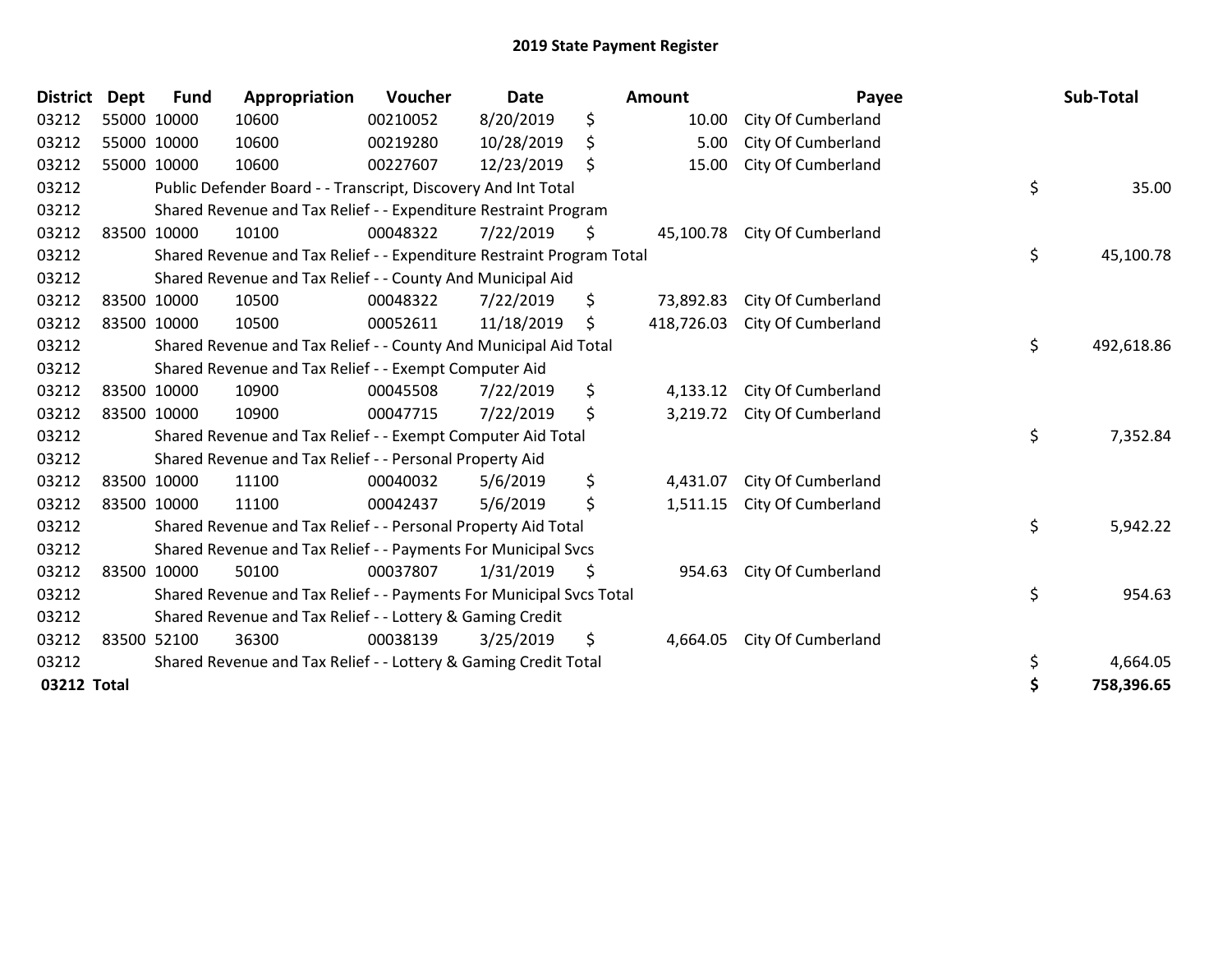## 2019 State Payment Register

| <b>District Dept</b> |             | <b>Fund</b>                                                  | Appropriation                                                                      | Voucher  | <b>Date</b> |    | Amount    | Payee                       |    | Sub-Total |  |  |
|----------------------|-------------|--------------------------------------------------------------|------------------------------------------------------------------------------------|----------|-------------|----|-----------|-----------------------------|----|-----------|--|--|
| 03276                |             |                                                              | Dept of Safety & Prof Services - - Fire Dues Distribution                          |          |             |    |           |                             |    |           |  |  |
| 03276                | 16500 10000 |                                                              | 22500                                                                              | 00029949 | 7/12/2019   | \$ |           | 30,190.24 City Of Rice Lake |    |           |  |  |
| 03276                |             |                                                              | \$<br>Dept of Safety & Prof Services - - Fire Dues Distribution Total<br>30,190.24 |          |             |    |           |                             |    |           |  |  |
| 03276                |             |                                                              | Dept of Natural Resources - - Aids In Lieu Of Taxes - Gener                        |          |             |    |           |                             |    |           |  |  |
| 03276                |             | 37000 10000                                                  | 50300                                                                              | 00294156 | 1/29/2019   | \$ | 2,443.59  | City Of Rice Lake           |    |           |  |  |
| 03276                |             | 37000 10000                                                  | 50300                                                                              | 00314169 | 4/19/2019   | \$ | 10.45     | City Of Rice Lake           |    |           |  |  |
| 03276                |             |                                                              | Dept of Natural Resources - - Aids In Lieu Of Taxes - Gener Total                  |          |             |    |           |                             | \$ | 2,454.04  |  |  |
| 03276                |             |                                                              | Dept of Natural Resources - - Taxes & Assessmts-Conserv Fund                       |          |             |    |           |                             |    |           |  |  |
| 03276                |             | 37000 21200                                                  | 16900                                                                              | 00294096 | 1/31/2019   | \$ | 5.00      | City Of Rice Lake           |    |           |  |  |
| 03276                |             | 37000 21200                                                  | 16900                                                                              | 00294097 | 1/31/2019   | \$ | 5.00      | City Of Rice Lake           |    |           |  |  |
| 03276                |             | 37000 21200                                                  | 16900                                                                              | 00294098 | 1/31/2019   | \$ | 5.00      | City Of Rice Lake           |    |           |  |  |
| 03276                |             | 37000 21200                                                  | 16900                                                                              | 00294099 | 1/31/2019   | \$ | 5.00      | City Of Rice Lake           |    |           |  |  |
| 03276                |             | 37000 21200                                                  | 16900                                                                              | 00294100 | 1/31/2019   | \$ | 5.00      | City Of Rice Lake           |    |           |  |  |
| 03276                |             | 37000 21200                                                  | 16900                                                                              | 00294101 | 1/31/2019   | \$ | 5.00      | City Of Rice Lake           |    |           |  |  |
| 03276                |             | 37000 21200                                                  | 16900                                                                              | 00294102 | 1/31/2019   | \$ | 5.00      | City Of Rice Lake           |    |           |  |  |
| 03276                |             | 37000 21200                                                  | 16900                                                                              | 00294103 | 1/31/2019   | \$ | 5.00      | City Of Rice Lake           |    |           |  |  |
| 03276                |             | 37000 21200                                                  | 16900                                                                              | 00294104 | 1/31/2019   | \$ | 5.00      | City Of Rice Lake           |    |           |  |  |
| 03276                | 37000 21200 |                                                              | 16900                                                                              | 00294105 | 1/31/2019   | \$ | 5.00      | City Of Rice Lake           |    |           |  |  |
| 03276                |             | 37000 21200                                                  | 16900                                                                              | 00294106 | 1/31/2019   | \$ | 5.00      | City Of Rice Lake           |    |           |  |  |
| 03276                |             | 37000 21200                                                  | 16900                                                                              | 00294107 | 1/31/2019   | \$ | 5.00      | City Of Rice Lake           |    |           |  |  |
| 03276                |             |                                                              | Dept of Natural Resources - - Taxes & Assessmts-Conserv Fund Total                 |          |             |    |           |                             | \$ | 60.00     |  |  |
| 03276                |             |                                                              | Dept of Natural Resources - - Resaids - Cnty Forst, Cl & Mfl                       |          |             |    |           |                             |    |           |  |  |
| 03276                |             | 37000 21200                                                  | 57100                                                                              | 00332192 | 6/21/2019   | \$ | 13.44     | City Of Rice Lake           |    |           |  |  |
| 03276                |             |                                                              | Dept of Natural Resources - - Resaids - Cnty Forst, Cl & Mfl Total                 |          |             |    |           |                             | \$ | 13.44     |  |  |
| 03276                |             | Dept of Natural Resources - - Fin Asst For Responsible Units |                                                                                    |          |             |    |           |                             |    |           |  |  |
| 03276                |             | 37000 27400                                                  | 67000                                                                              | 00322765 | 5/22/2019   | \$ | 9,528.69  | City Of Rice Lake           |    |           |  |  |
| 03276                |             |                                                              | Dept of Natural Resources - - Fin Asst For Responsible Units Total                 |          |             |    |           |                             | \$ | 9,528.69  |  |  |
| 03276                |             |                                                              | Department of Tourism - - Mktg: Gaming Revenue                                     |          |             |    |           |                             |    |           |  |  |
| 03276                |             | 38000 10000                                                  | 12800                                                                              | 00007396 | 4/16/2019   | \$ | 23,132.00 | City Of Rice Lake           |    |           |  |  |
| 03276                |             | 38000 10000                                                  | 12800                                                                              | 00007552 | 5/17/2019   | \$ | 2,570.00  | City Of Rice Lake           |    |           |  |  |
| 03276                |             |                                                              | Department of Tourism - - Mktg: Gaming Revenue Total                               |          |             |    |           |                             | \$ | 25,702.00 |  |  |
| 03276                |             |                                                              | WI Dept of Transportation - - Conn Hwy Aids St Fds                                 |          |             |    |           |                             |    |           |  |  |
| 03276                |             | 39500 21100                                                  | 16200                                                                              | 00337698 | 1/7/2019    | \$ | 8,420.25  | City Of Rice Lake           |    |           |  |  |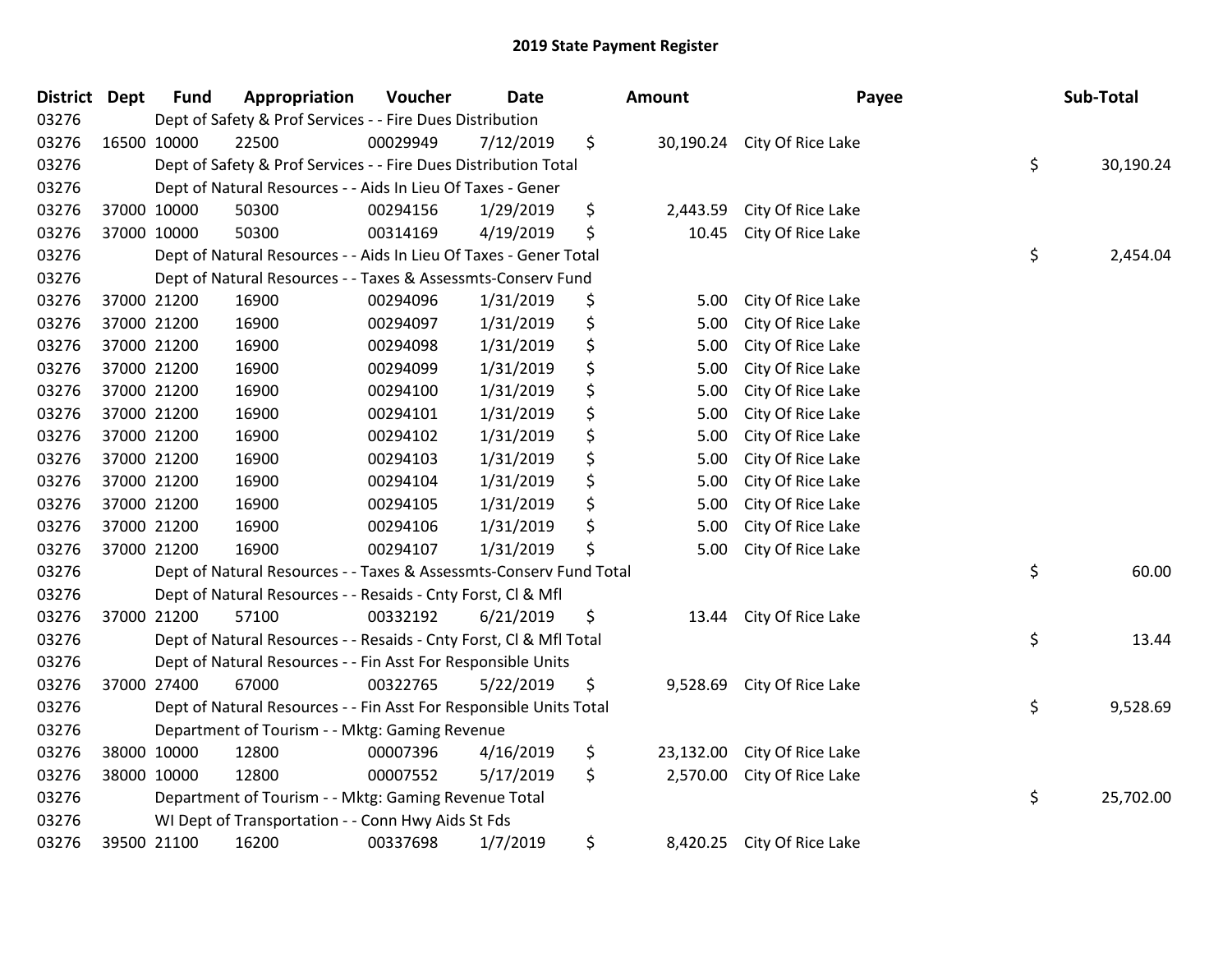| <b>District</b> | <b>Dept</b> | <b>Fund</b> | Appropriation                                                  | Voucher  | <b>Date</b> |    | Amount     |                             | Payee | Sub-Total  |  |  |
|-----------------|-------------|-------------|----------------------------------------------------------------|----------|-------------|----|------------|-----------------------------|-------|------------|--|--|
| 03276           | 39500 21100 |             | 16200                                                          | 00365012 | 4/1/2019    | \$ | 8,420.25   | City Of Rice Lake           |       |            |  |  |
| 03276           |             | 39500 21100 | 16200                                                          | 00403021 | 7/1/2019    | \$ | 8,420.25   | City Of Rice Lake           |       |            |  |  |
| 03276           | 39500 21100 |             | 16200                                                          | 00445839 | 10/7/2019   | \$ | 8,420.25   | City Of Rice Lake           |       |            |  |  |
| 03276           |             |             | WI Dept of Transportation - - Conn Hwy Aids St Fds Total       |          |             |    |            |                             | \$    | 33,681.00  |  |  |
| 03276           |             |             | WI Dept of Transportation - - Tc, Trns Oper Aid Sf             |          |             |    |            |                             |       |            |  |  |
| 03276           |             | 39500 21100 | 17700                                                          | 00372597 | 4/18/2019   | \$ | 42.00      | City Of Rice Lake           |       |            |  |  |
| 03276           |             | 39500 21100 | 17700                                                          | 00392784 | 6/13/2019   | \$ | 9,808.00   | City Of Rice Lake           |       |            |  |  |
| 03276           | 39500 21100 |             | 17700                                                          | 00417072 | 7/31/2019   | \$ | 29,422.00  | City Of Rice Lake           |       |            |  |  |
| 03276           |             |             | \$<br>WI Dept of Transportation - - Tc, Trns Oper Aid Sf Total |          |             |    |            |                             |       |            |  |  |
| 03276           |             |             | WI Dept of Transportation - - Trnst/Trns-Rel Aid F             |          |             |    |            |                             |       |            |  |  |
| 03276           |             | 39500 21100 | 18200                                                          | 00359811 | 3/14/2019   | \$ | 16,805.95  | City Of Rice Lake           |       |            |  |  |
| 03276           | 39500 21100 |             | 18200                                                          | 00460627 | 11/13/2019  | \$ | 21,579.31  | City Of Rice Lake           |       |            |  |  |
| 03276           |             | 39500 21100 | 18200                                                          | 00460628 | 11/13/2019  | \$ | 23,844.50  | City Of Rice Lake           |       |            |  |  |
| 03276           | 39500 21100 |             | 18200                                                          | 00460629 | 11/13/2019  | \$ | 22,655.19  | City Of Rice Lake           |       |            |  |  |
| 03276           |             |             | WI Dept of Transportation - - Trnst/Trns-Rel Aid F Total       |          |             |    |            |                             | \$    | 84,884.95  |  |  |
| 03276           |             |             | WI Dept of Transportation - - Hwy Sfty Loc Aid Ffd             |          |             |    |            |                             |       |            |  |  |
| 03276           |             | 39500 21100 | 18500                                                          | 00469369 | 12/10/2019  | \$ | 3,780.99   | City Of Rice Lake           |       |            |  |  |
| 03276           |             |             | WI Dept of Transportation - - Hwy Sfty Loc Aid Ffd Total       |          |             |    |            |                             | \$    | 3,780.99   |  |  |
| 03276           |             |             | WI Dept of Transportation - - Trns Aids To Mnc.-Sf             |          |             |    |            |                             |       |            |  |  |
| 03276           | 39500 21100 |             | 19100                                                          | 00335914 | 1/7/2019    | \$ | 186,856.03 | City Of Rice Lake           |       |            |  |  |
| 03276           |             | 39500 21100 | 19100                                                          | 00363230 | 4/1/2019    | \$ | 186,856.03 | City Of Rice Lake           |       |            |  |  |
| 03276           | 39500 21100 |             | 19100                                                          | 00401239 | 7/1/2019    | \$ | 186,856.03 | City Of Rice Lake           |       |            |  |  |
| 03276           | 39500 21100 |             | 19100                                                          | 00444057 | 10/7/2019   | \$ | 186,856.05 | City Of Rice Lake           |       |            |  |  |
| 03276           |             |             | WI Dept of Transportation - - Trns Aids To Mnc.-Sf Total       |          |             |    |            |                             | \$    | 747,424.14 |  |  |
| 03276           |             |             | WI Dept of Transportation - - Trnsprt Alternats Lf             |          |             |    |            |                             |       |            |  |  |
| 03276           |             | 39500 21100 | 22600                                                          | 00348052 | 2/5/2019    | \$ | 621,667.20 | City Of Rice Lake           |       |            |  |  |
| 03276           |             | 39500 21100 | 22600                                                          | 00429218 | 8/30/2019   | \$ | 130,186.24 | City Of Rice Lake           |       |            |  |  |
| 03276           |             |             | WI Dept of Transportation - - Trnsprt Alternats Lf Total       |          |             |    |            |                             | \$    | 751,853.44 |  |  |
| 03276           |             |             | WI Dept of Transportation - - Loc Rd Imp Prg St Fd             |          |             |    |            |                             |       |            |  |  |
| 03276           | 39500 21100 |             | 27800                                                          | 00413836 | 7/18/2019   | \$ |            | 34,224.03 City Of Rice Lake |       |            |  |  |
| 03276           |             |             | WI Dept of Transportation - - Loc Rd Imp Prg St Fd Total       |          |             |    |            |                             | \$    | 34,224.03  |  |  |
| 03276           |             |             | WI Dept of Transportation - - Dept Mgt & Oper St Fd            |          |             |    |            |                             |       |            |  |  |
| 03276           |             | 39500 21100 | 46100                                                          | 00346204 | 1/28/2019   | \$ | 617.64     | City Of Rice Lake           |       |            |  |  |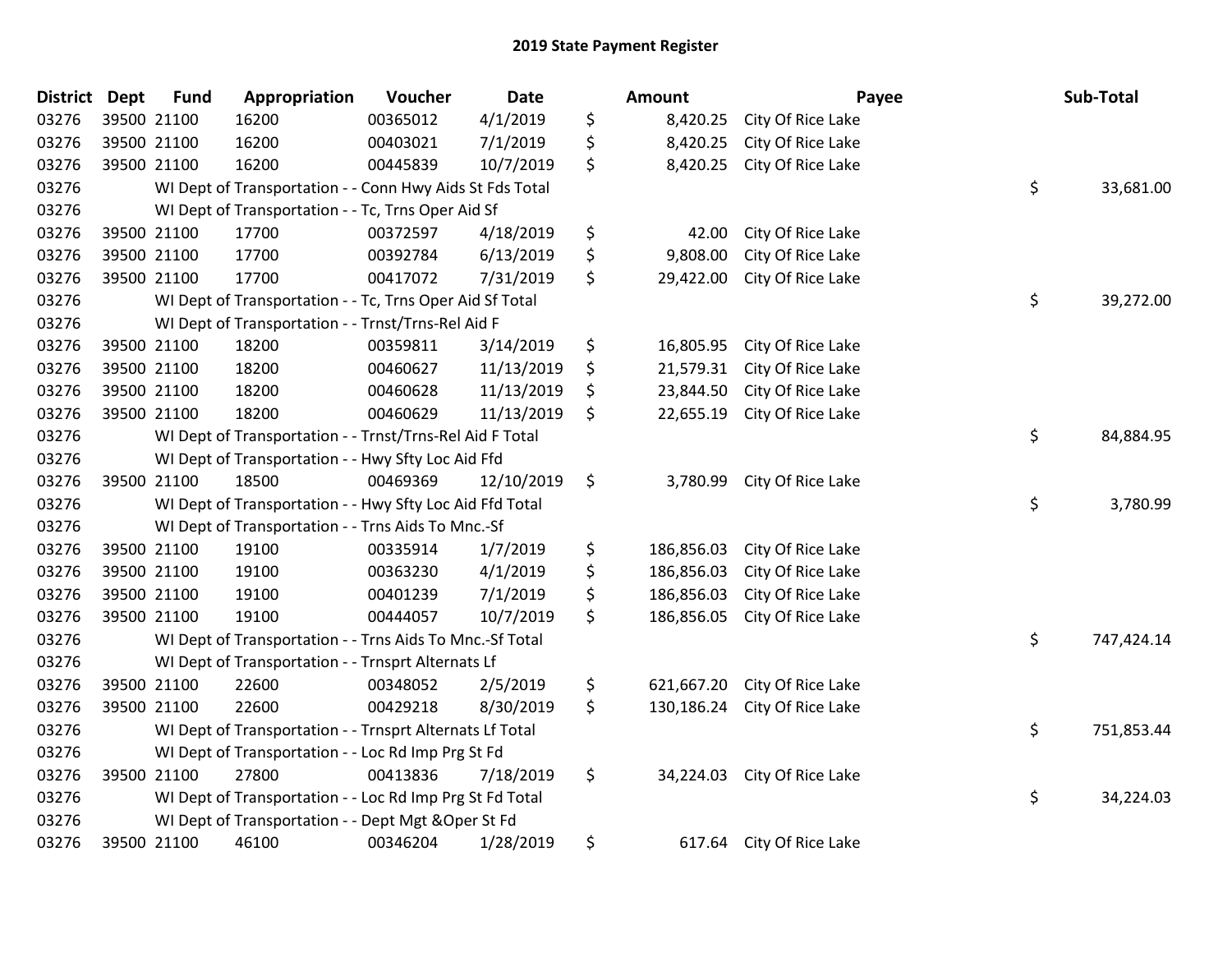| District Dept |             | <b>Fund</b>                                                       | Appropriation                                                           | Voucher  | <b>Date</b> |    | Amount   | Payee                       |    | Sub-Total |
|---------------|-------------|-------------------------------------------------------------------|-------------------------------------------------------------------------|----------|-------------|----|----------|-----------------------------|----|-----------|
| 03276         | 39500 21100 |                                                                   | 46100                                                                   | 00355453 | 2/25/2019   | \$ | 687.41   | City Of Rice Lake           |    |           |
| 03276         | 39500 21100 |                                                                   | 46100                                                                   | 00366187 | 3/28/2019   | \$ | 648.08   | City Of Rice Lake           |    |           |
| 03276         | 39500 21100 |                                                                   | 46100                                                                   | 00375975 | 4/26/2019   | \$ | 694.81   | City Of Rice Lake           |    |           |
| 03276         | 39500 21100 |                                                                   | 46100                                                                   | 00385350 | 5/22/2019   | \$ | 643.30   | City Of Rice Lake           |    |           |
| 03276         | 39500 21100 |                                                                   | 46100                                                                   | 00396440 | 6/21/2019   | \$ | 641.03   | City Of Rice Lake           |    |           |
| 03276         | 39500 21100 |                                                                   | 46100                                                                   | 00413541 | 7/18/2019   | \$ | 573.86   | City Of Rice Lake           |    |           |
| 03276         | 39500 21100 |                                                                   | 46100                                                                   | 00425669 | 8/19/2019   | \$ | 45.36    | City Of Rice Lake           |    |           |
| 03276         | 39500 21100 |                                                                   | 46100                                                                   | 00427124 | 8/22/2019   | \$ | 650.47   | City Of Rice Lake           |    |           |
| 03276         | 39500 21100 |                                                                   | 46100                                                                   | 00436244 | 9/19/2019   | \$ | 629.43   | City Of Rice Lake           |    |           |
| 03276         | 39500 21100 |                                                                   | 46100                                                                   | 00451354 | 10/21/2019  | \$ | 53.30    | City Of Rice Lake           |    |           |
| 03276         | 39500 21100 |                                                                   | 46100                                                                   | 00453601 | 10/25/2019  | \$ | 569.61   | City Of Rice Lake           |    |           |
| 03276         | 39500 21100 |                                                                   | 46100                                                                   | 00462951 | 11/19/2019  | \$ | 49.86    | City Of Rice Lake           |    |           |
| 03276         | 39500 21100 |                                                                   | 46100                                                                   | 00464856 | 11/25/2019  | \$ | 585.64   | City Of Rice Lake           |    |           |
| 03276         | 39500 21100 |                                                                   | 46100                                                                   | 00471978 | 12/17/2019  | \$ | 30.12    | City Of Rice Lake           |    |           |
| 03276         | 39500 21100 |                                                                   | 46100                                                                   | 00474035 | 12/23/2019  | \$ | 765.10   | City Of Rice Lake           |    |           |
| 03276         |             |                                                                   | WI Dept of Transportation - - Dept Mgt & Oper St Fd Total               |          |             |    |          |                             | \$ | 7,885.02  |
| 03276         |             |                                                                   | WI Dept of Transportation - - Veh Reg/Ins/DI&Air S                      |          |             |    |          |                             |    |           |
| 03276         |             | 39500 21100                                                       | 56300                                                                   | 00338749 | 1/4/2019    | \$ | 5.00     | City Of Rice Lake           |    |           |
| 03276         | 39500 21100 |                                                                   | 56300                                                                   | 00475131 | 12/31/2019  | \$ | 5.00     | City Of Rice Lake           |    |           |
| 03276         |             |                                                                   | WI Dept of Transportation - - Veh Reg/Ins/DI&Air S Total                |          |             |    |          |                             | \$ | 10.00     |
| 03276         |             |                                                                   | Department of Justice - - Law Enforcement Train, Local                  |          |             |    |          |                             |    |           |
| 03276         | 45500 10000 |                                                                   | 23100                                                                   | 00074348 | 11/6/2019   | \$ | 2,560.00 | City Of Rice Lake           |    |           |
| 03276         |             |                                                                   | Department of Justice - - Law Enforcement Train, Local Total            |          |             |    |          |                             | \$ | 2,560.00  |
| 03276         |             |                                                                   | Department of Military Affairs - - Regional Emergency Response Tm       |          |             |    |          |                             |    |           |
| 03276         | 46500 10000 |                                                                   | 30600                                                                   | 00055387 | 1/28/2019   | \$ | 3,955.92 | City Of Rice Lake           |    |           |
| 03276         | 46500 10000 |                                                                   | 30600                                                                   | 00058722 | 4/5/2019    | \$ | 3,955.92 | City Of Rice Lake           |    |           |
| 03276         | 46500 10000 |                                                                   | 30600                                                                   | 00061648 | 6/5/2019    | \$ | 3,955.92 | City Of Rice Lake           |    |           |
| 03276         | 46500 10000 |                                                                   | 30600                                                                   | 00067837 | 10/8/2019   | \$ | 3,955.92 | City Of Rice Lake           |    |           |
| 03276         |             |                                                                   | Department of Military Affairs - - Regional Emergency Response Tm Total |          |             |    |          |                             | \$ | 15,823.68 |
| 03276         |             | Department of Military Affairs - - Mobile Field Force Grants      |                                                                         |          |             |    |          |                             |    |           |
| 03276         | 46500 10000 |                                                                   | 31200                                                                   | 00064903 | 8/6/2019    | \$ |          | 10,184.72 City Of Rice Lake |    |           |
| 03276         |             |                                                                   | Department of Military Affairs - - Mobile Field Force Grants Total      |          |             |    |          |                             | \$ | 10,184.72 |
| 03276         |             | Department of Military Affairs - - Regional Emergency Response Gr |                                                                         |          |             |    |          |                             |    |           |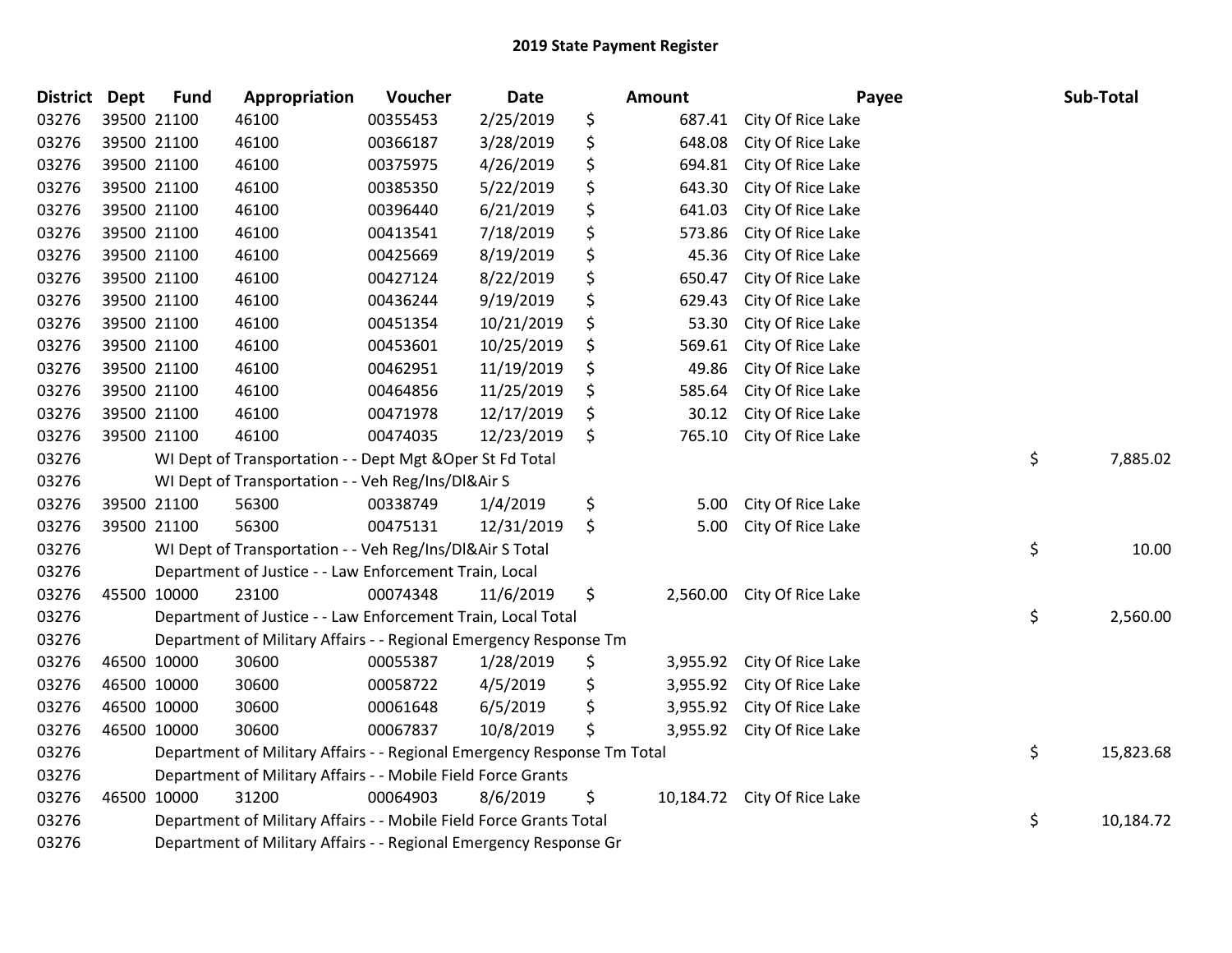| <b>District</b> | <b>Dept</b> | <b>Fund</b>                                                   | Appropriation                                                           | Voucher  | <b>Date</b>   |    | Amount       | Payee                        |    | Sub-Total    |
|-----------------|-------------|---------------------------------------------------------------|-------------------------------------------------------------------------|----------|---------------|----|--------------|------------------------------|----|--------------|
| 03276           | 46500 10000 |                                                               | 31300                                                                   | 00060815 | 5/20/2019     | \$ |              | 11,045.60 City Of Rice Lake  |    |              |
| 03276           |             |                                                               | Department of Military Affairs - - Regional Emergency Response Gr Total |          |               |    |              |                              | \$ | 11,045.60    |
| 03276           |             |                                                               | Department of Administration - - Federal Aid, Local Assistance          |          |               |    |              |                              |    |              |
| 03276           |             | 50500 10000                                                   | 74300                                                                   | 00111291 | 10/29/2019 \$ |    |              | 166,911.00 City Of Rice Lake |    |              |
| 03276           |             |                                                               | Department of Administration - - Federal Aid, Local Assistance Total    |          |               |    |              |                              | \$ | 166,911.00   |
| 03276           |             |                                                               | Public Defender Board - - Transcript, Discovery And Int                 |          |               |    |              |                              |    |              |
| 03276           | 55000 10000 |                                                               | 10600                                                                   | 00204465 | 7/8/2019      | \$ | 15.00        | City Of Rice Lake            |    |              |
| 03276           | 55000 10000 |                                                               | 10600                                                                   | 00204466 | 7/8/2019      | \$ | 5.00         | City Of Rice Lake            |    |              |
| 03276           |             |                                                               | Public Defender Board - - Transcript, Discovery And Int Total           |          |               |    |              |                              | \$ | 20.00        |
| 03276           |             |                                                               | Shared Revenue and Tax Relief - - Expenditure Restraint Program         |          |               |    |              |                              |    |              |
| 03276           | 83500 10000 |                                                               | 10100                                                                   | 00048323 | 7/22/2019     | \$ |              | 143,855.09 City Of Rice Lake |    |              |
| 03276           |             |                                                               | Shared Revenue and Tax Relief - - Expenditure Restraint Program Total   |          |               |    |              |                              | \$ | 143,855.09   |
| 03276           |             |                                                               | Shared Revenue and Tax Relief - - County And Municipal Aid              |          |               |    |              |                              |    |              |
| 03276           | 83500 10000 |                                                               | 10500                                                                   | 00048323 | 7/22/2019     | \$ | 254,717.15   | City Of Rice Lake            |    |              |
| 03276           | 83500 10000 |                                                               | 10500                                                                   | 00052612 | 11/18/2019    | \$ | 1,443,397.19 | City Of Rice Lake            |    |              |
| 03276           |             |                                                               | Shared Revenue and Tax Relief - - County And Municipal Aid Total        |          |               |    |              |                              | \$ | 1,698,114.34 |
| 03276           |             |                                                               | Shared Revenue and Tax Relief - - Exempt Computer Aid                   |          |               |    |              |                              |    |              |
| 03276           | 83500 10000 |                                                               | 10900                                                                   | 00045509 | 7/22/2019     | \$ | 38,144.84    | City Of Rice Lake            |    |              |
| 03276           | 83500 10000 |                                                               | 10900                                                                   | 00047716 | 7/22/2019     | \$ | 11,330.52    | City Of Rice Lake            |    |              |
| 03276           |             |                                                               | Shared Revenue and Tax Relief - - Exempt Computer Aid Total             |          |               |    |              |                              | \$ | 49,475.36    |
| 03276           |             |                                                               | Shared Revenue and Tax Relief - - Utility Aid                           |          |               |    |              |                              |    |              |
| 03276           | 83500 10000 |                                                               | 11000                                                                   | 00048323 | 7/22/2019     | \$ | 1,854.22     | City Of Rice Lake            |    |              |
| 03276           | 83500 10000 |                                                               | 11000                                                                   | 00052612 | 11/18/2019    | \$ |              | 10,536.03 City Of Rice Lake  |    |              |
| 03276           |             |                                                               | Shared Revenue and Tax Relief - - Utility Aid Total                     |          |               |    |              |                              | \$ | 12,390.25    |
| 03276           |             |                                                               | Shared Revenue and Tax Relief - - Personal Property Aid                 |          |               |    |              |                              |    |              |
| 03276           | 83500 10000 |                                                               | 11100                                                                   | 00040033 | 5/6/2019      | \$ | 41,069.47    | City Of Rice Lake            |    |              |
| 03276           | 83500 10000 |                                                               | 11100                                                                   | 00042438 | 5/6/2019      | \$ |              | 3,528.61 City Of Rice Lake   |    |              |
| 03276           |             |                                                               | Shared Revenue and Tax Relief - - Personal Property Aid Total           |          |               |    |              |                              | \$ | 44,598.08    |
| 03276           |             |                                                               | Shared Revenue and Tax Relief - - School Lvy Tx/First Dollar Cr         |          |               |    |              |                              |    |              |
| 03276           | 83500 10000 |                                                               | 30200                                                                   | 00045217 | 7/22/2019     | \$ | 1,301,367.98 | City Of Rice Lake            |    |              |
| 03276           | 83500 10000 |                                                               | 30200                                                                   | 00048101 | 7/22/2019     | \$ | 248,985.88   | City Of Rice Lake            |    |              |
| 03276           |             |                                                               | Shared Revenue and Tax Relief - - School Lvy Tx/First Dollar Cr Total   |          |               |    |              |                              | \$ | 1,550,353.86 |
| 03276           |             | Shared Revenue and Tax Relief - - Payments For Municipal Svcs |                                                                         |          |               |    |              |                              |    |              |